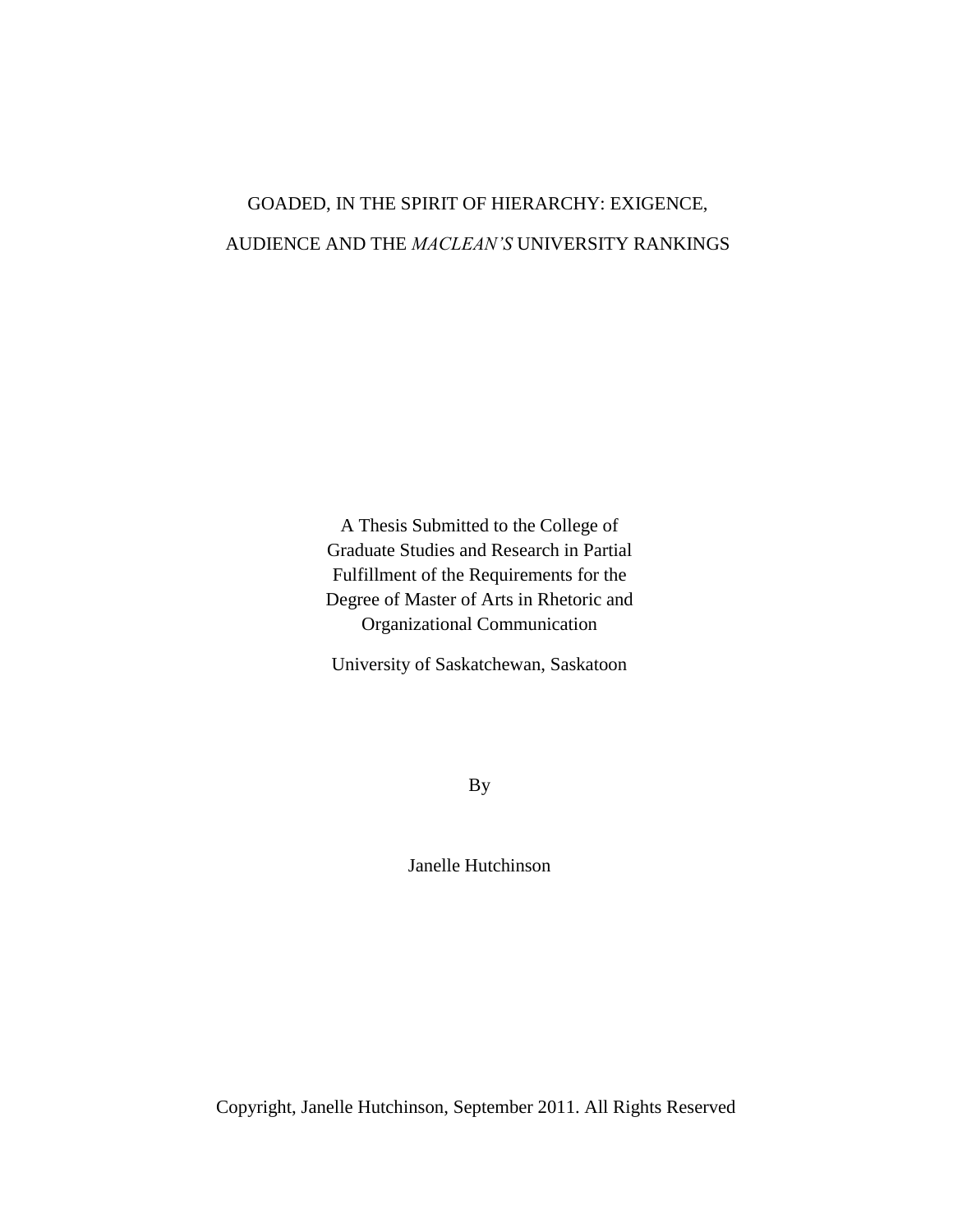## PERMISSION TO USE

In presenting this thesis in partial fulfillment of the requirements for a Postgraduate degree from the University of Saskatchewan, I agree that the Libraries of this University may make it freely available for inspection. I further agree that permission for copying of this thesis in any manner, in whole or in part, for scholarly purposes may be granted by the professor or professors who supervised my thesis work or, in their absence, by the Head of the Department or the Dean of the College in which my thesis work was done. It is understood that any copying or publication or use of this thesis or parts thereof for financial gain shall not be allowed without my written permission. It is also understood that due recognition shall be given to me and to the University of Saskatchewan in any scholarly use which may be made of any material in my thesis.

# DISCLAIMER

Reference in this thesis to any specific commercial products, process, or service by trade name, trademark, manufacturer, or otherwise, does not constitute or imply its endorsement, recommendation, or favouring by the University of Saskatchewan. The views and opinions of the author expressed herein do not state or reflect those of the University of Saskatchewan, and shall not be used for advertising or product endorsement purposes.

Requests for permission to copy or to make other uses of materials in this thesis in whole or part should be addressed to:

Dean College of Graduate Studies and Research University of Saskatchewan 107 Administration Place Saskatoon, Saskatchewan S7N 5A2 Canada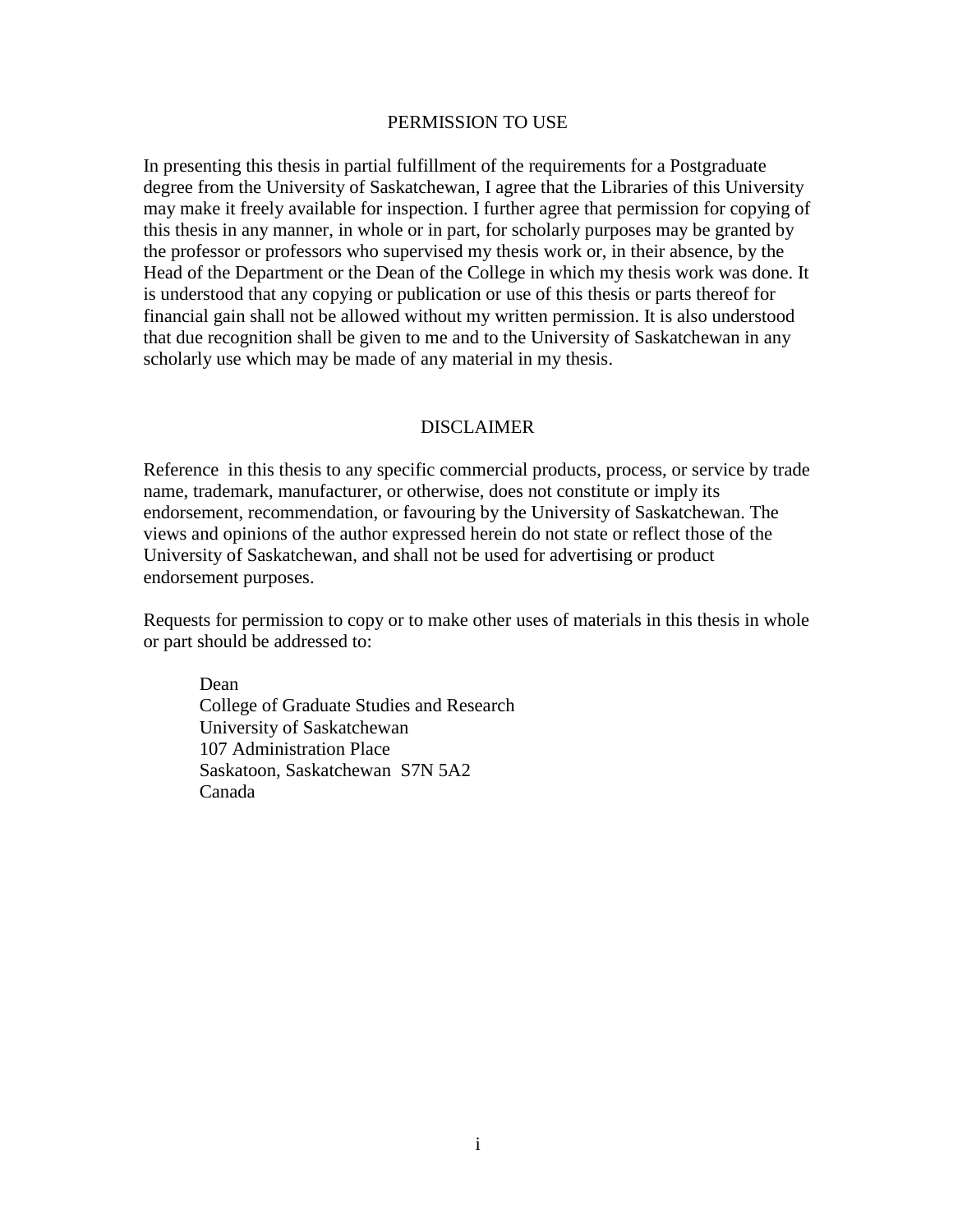#### ABSTRACT

<span id="page-2-0"></span>A rhetorical analysis, this thesis applies a neo-aristotelian framework to an examination of the speaker, audience and messages relationships encompassed within the *Maclean's* University Rankings, a series of annual news reports which provide a ranking of Canadian universities based on a series of variables. As this analysis reveals, the *Maclean's* University Rankings function ostensibly as a public discourse both informational and scientific in its statistical presentation, but beneath this gloss is a subtle promotion and reinforcement of a perception that universities are not properly accountable to the Canadian public and deserve to be publicly graded.

The analysis dedicates a chapter to each of three rhetorical theories: Ernest Bohrmann's Fantasy Theme Criticism, Daniel Boorstin's Pseudo-event and Image construction and Lloyd Bitzer"s Rhetorical Situation in order to analyze the artefact from the speaker-audience, audience-message, and speaker-message relationships.

The analysis then concludes that *Maclean's* carefully highlights the financial risk of all choices involving university education (both with pursuing it and with not doing so) to keep readers fearful about the risks involved in specifically selecting a postsecondary institution and more generally about the state of Canadian university education. This fear serves a dual purpose: it offers Canadians an exigence to resolve, while simultaneously serving to strengthen *Maclean's* ethos as a source of expertise on post-secondary education. Highlighting risk enables *Maclean's* to persuade Canadians to accept the magazine as an expert authority in a highly specialized field, able to provide the general population with the clarity necessary to make informed decisions.

ii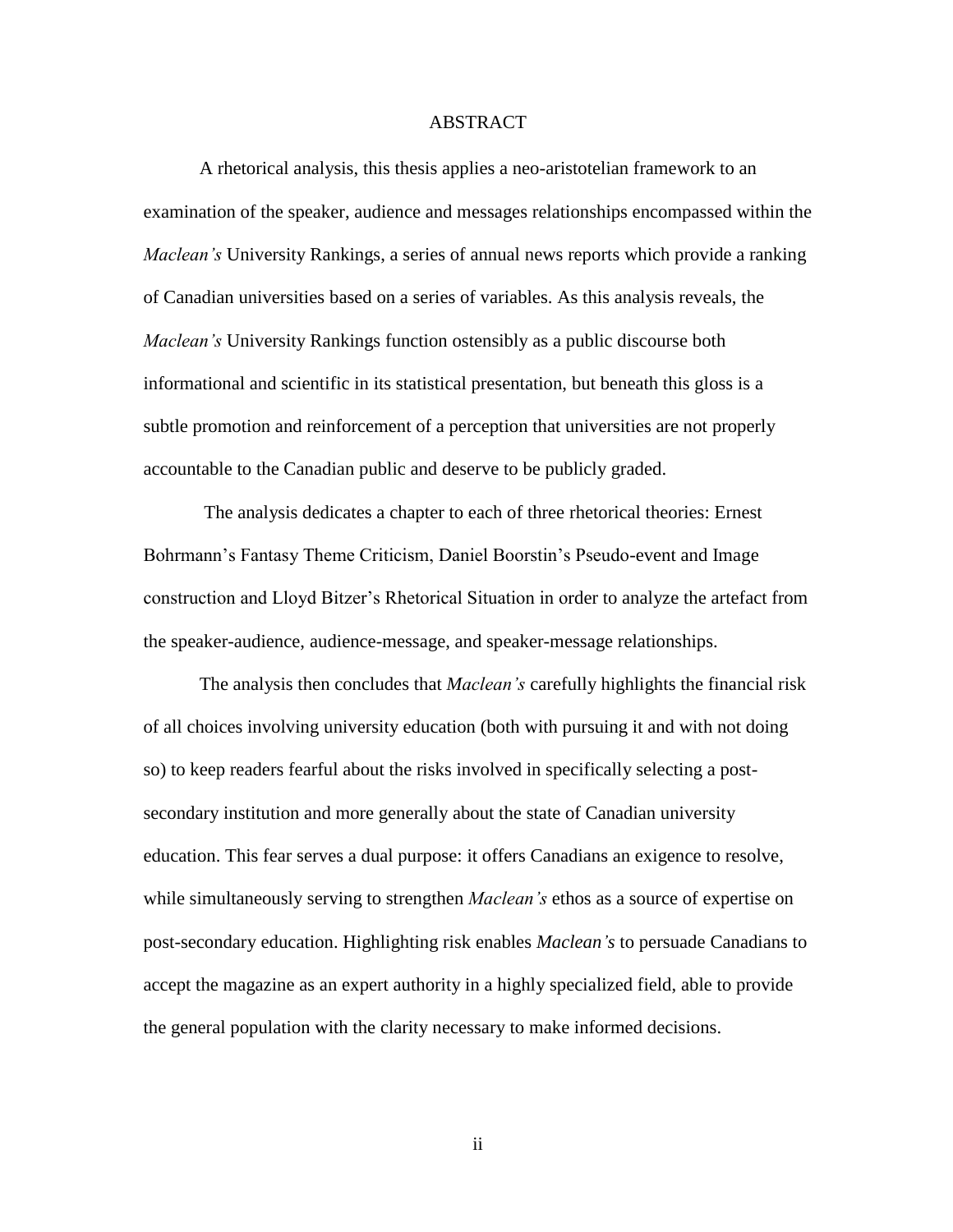Ultimately, this thesis interrogates the rankings" reliance on audience perceptions of risk as a primary means of persuasion; the very act of soliciting trust in "expert opinion" reinforces certain divisive and value-laden hierarchies that underlie the rankings, allowing *Maclean's* to extend its social and cultural authority beyond its traditional function as a source of information and opinion.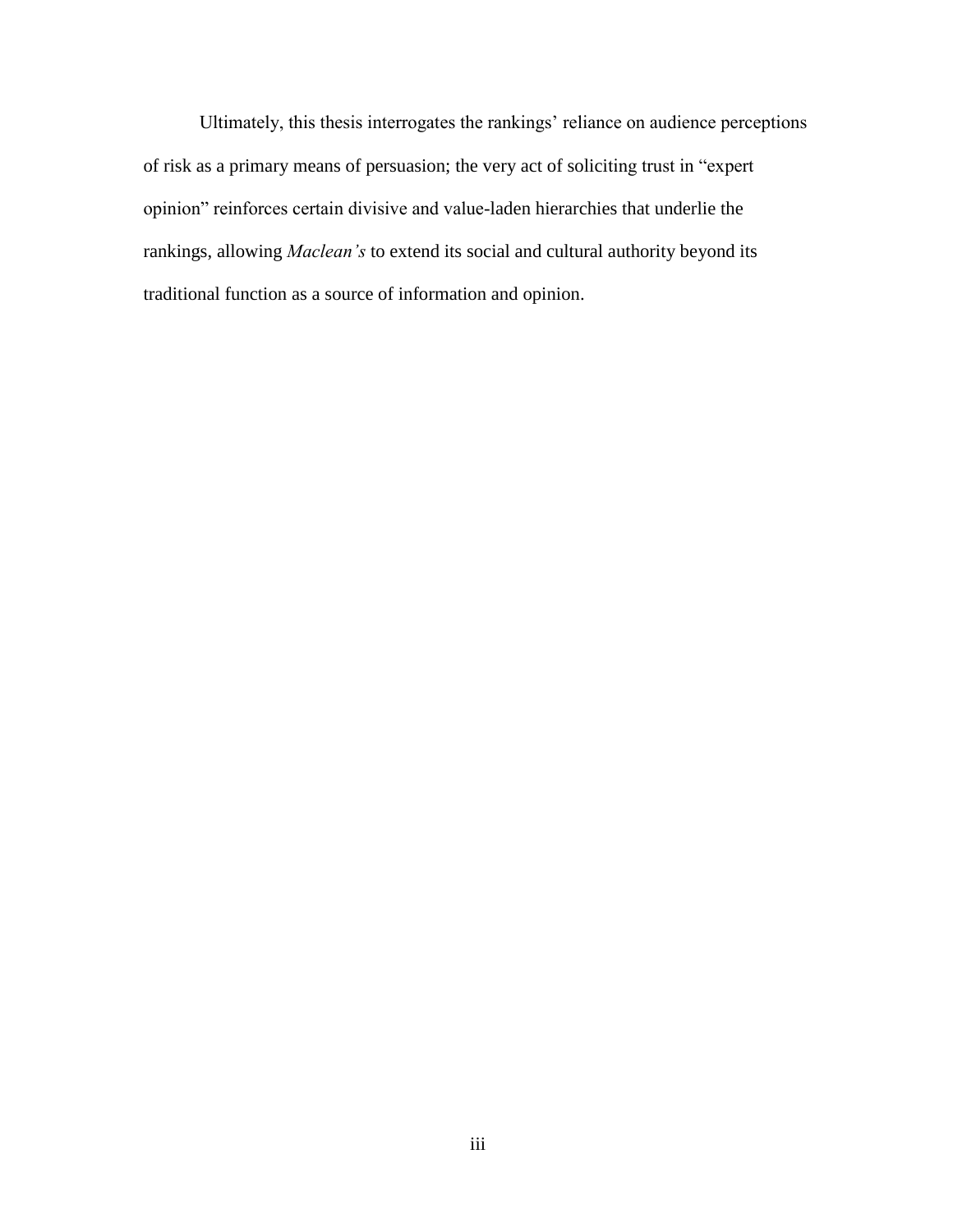#### ACKNOWLEDGMENTS

<span id="page-4-0"></span>I couldn"t have finished this work without the thoughtful guidance and support of Dr. John Moffatt. I wouldn"t have begun without the encouragement and passion for rhetoric that Dr. Jennifer MacLennan offered. Particular thanks to my Committee members, Dr. Ernie Barber, Dr. Barbara Phillips, Dr. Charles Maule, Professor Michaela Keet and Dr. David Burgess for their patience and insight.

I am very grateful for the expertise and collegiality offered by my friends at the Graham Centre for the Study of Communication – Dr. Jeanie Wills, Debora Rolfes, Burton Urquhart, Tess Laidlaw and Dr. Corey Owen – it has be a pleasure to learn with and from you.

To my university colleagues – Kelly McInnes, Dr. Susan Bens and Dr. Frank Kusch – as fellow employees and aspiring scholars, you have been great sources of inspiration. A particular thanks to Julian Demkiw – our paths have crossed in so many ways – and I feel particularly grateful for your support, encouragement, inspiration and friendship.

And to Robin Mowat – whose unwavering support and sacrifice was integral to this project – I couldn"t imagine having accomplished this without you.

iv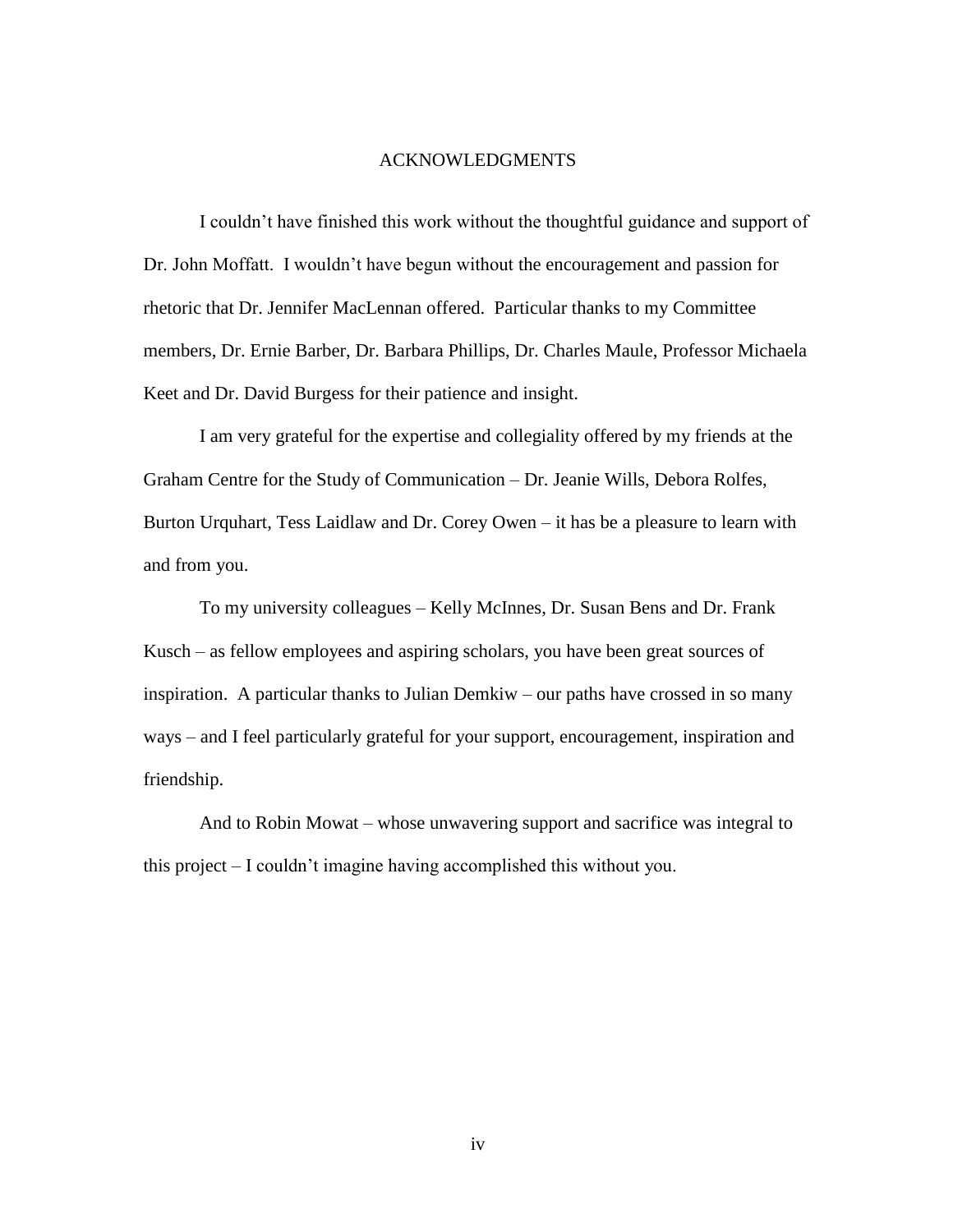For Robin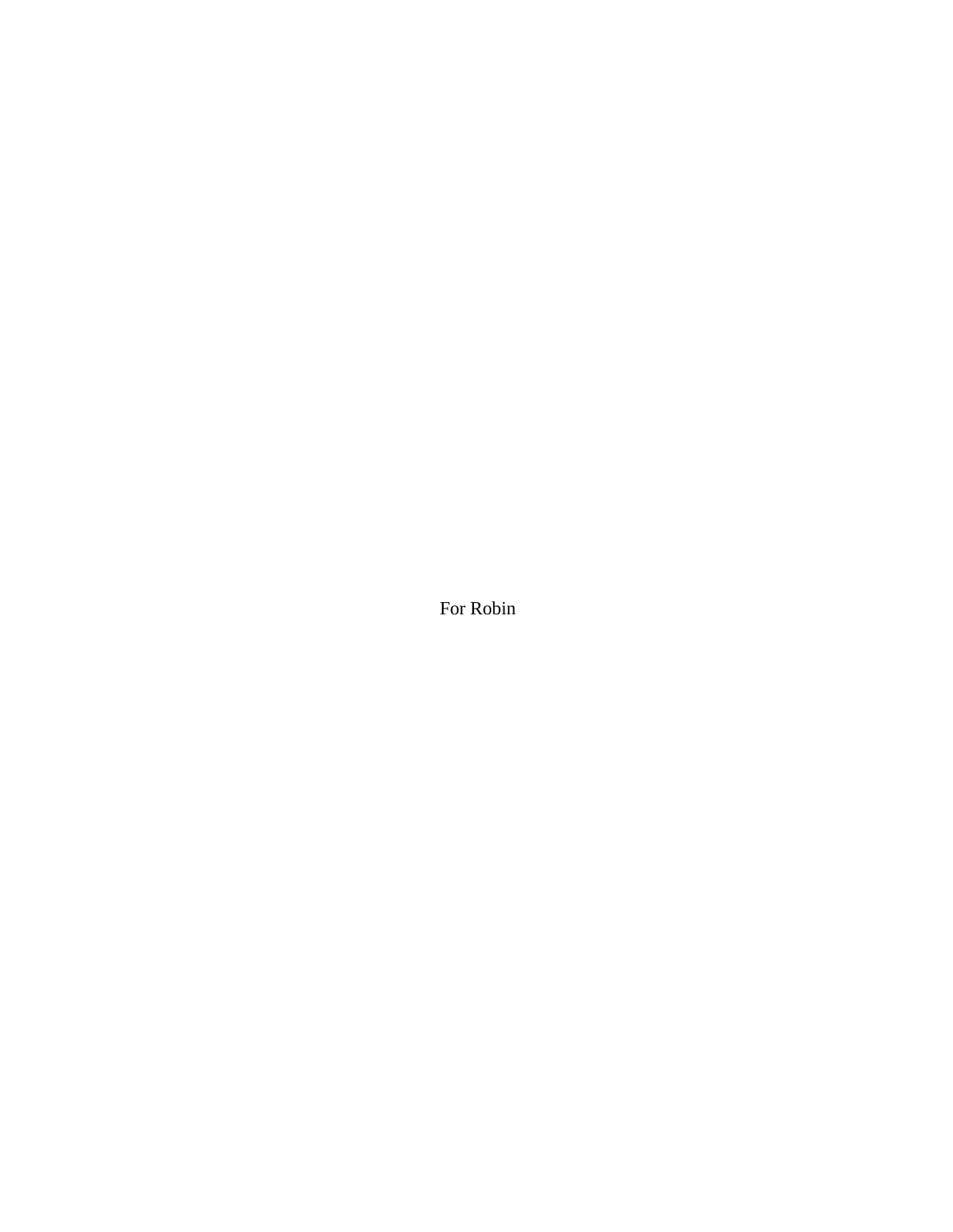| THE MACLEAN'S UNIVERSITY RANKINGS AS A RHETORICAL ARTEFACT  1 |  |
|---------------------------------------------------------------|--|
|                                                               |  |
|                                                               |  |
|                                                               |  |
|                                                               |  |
|                                                               |  |
|                                                               |  |
|                                                               |  |
|                                                               |  |
|                                                               |  |
|                                                               |  |
|                                                               |  |
|                                                               |  |
|                                                               |  |
|                                                               |  |
|                                                               |  |
|                                                               |  |
|                                                               |  |
|                                                               |  |
|                                                               |  |
|                                                               |  |
|                                                               |  |
|                                                               |  |
|                                                               |  |
|                                                               |  |
|                                                               |  |
|                                                               |  |
|                                                               |  |
|                                                               |  |
|                                                               |  |
|                                                               |  |
|                                                               |  |
|                                                               |  |
|                                                               |  |
|                                                               |  |
|                                                               |  |
|                                                               |  |
|                                                               |  |
|                                                               |  |

# TABLE OF CONTENTS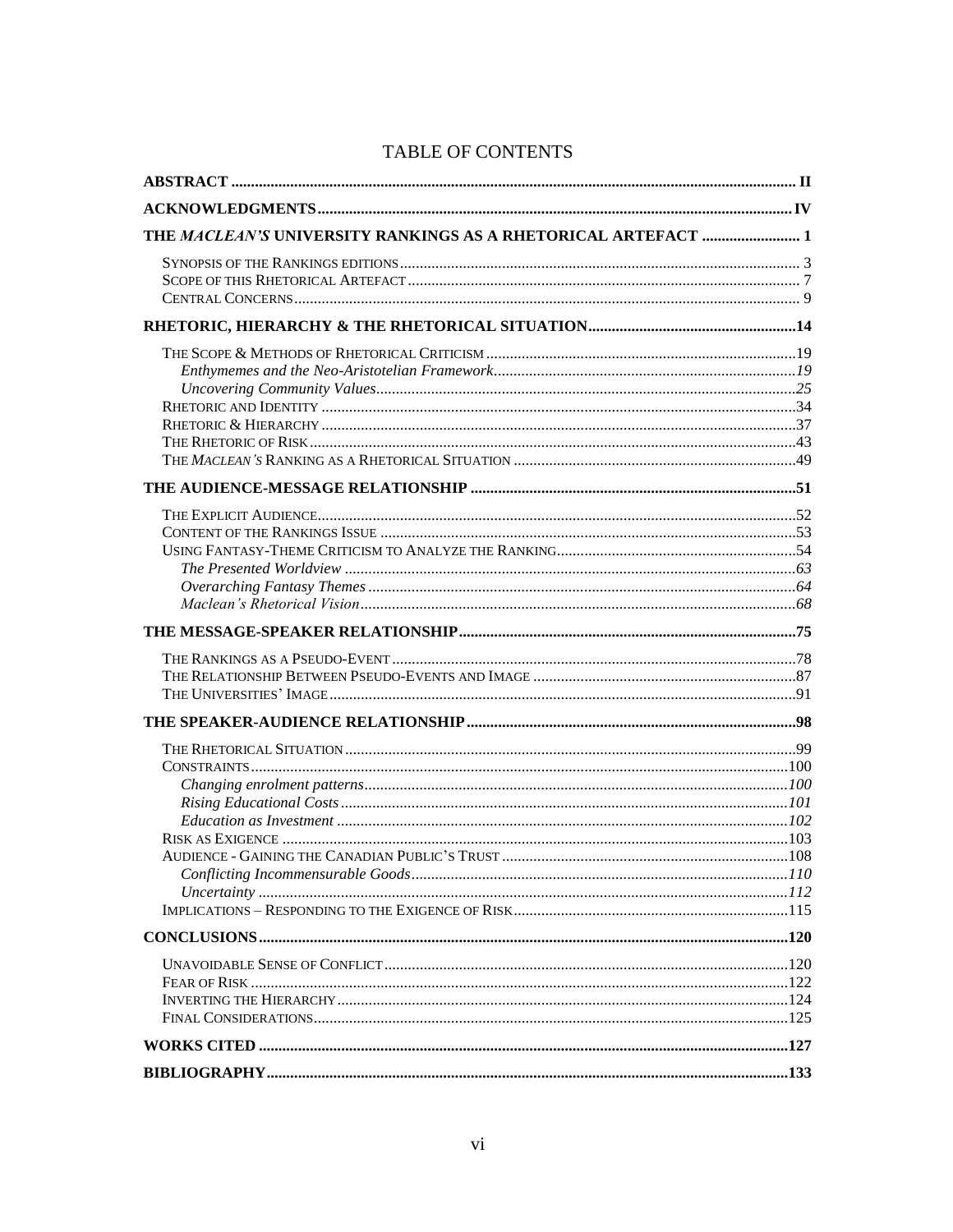# <span id="page-7-0"></span>CHAPTER 1 THE *MACLEAN'S* UNIVERSITY RANKINGS AS A RHETORICAL ARTEFACT

Studying human behaviour, ultimately asking the question of why people do what they do, is an area of study that is infinitely fascinating. Many fields of academic study offer answers to this question from a variety of perspectives: for example, psychological study offers the perspective of the individual psyche, sociology offers a look at the behaviour of groups within a larger societal context and historians examine the actions and behaviours of either individuals or groups in history. Rhetorical study offers another perspective into answering the integral question of why people do what they  $do - it$  looks at the communication that both individuals and groups employ in order to instigate change in the world.

The very act of requesting a change in the world signifies the persuasive nature of rhetorical communication. It is important to recognize that not all communication is persuasive, or rhetorical, in nature. Some communication simply facilitates an exchange of information – the difficulty for the student of rhetoric is to identify which communication is persuasive in nature and which is not. In fact, the most successful pieces of persuasive communication are often those which appear to be informational – rhetorical theorist Roderick Hart asserts, "that all rhetoric denies itself and that good rhetoric denies itself completely"<sup>1</sup>. While some persuasive messages have an obvious explicit appeal, others make a request of the audience that is much more implicit, or hidden. Requests to an audience may be to take an explicit action, such as voting for a candidate or buying a product, but other, more slippery requests, include adopting a certain attitude or reinforcing an attitude that is already present.

<sup>&</sup>lt;sup>1</sup> Roderick Hart, Modern Rhetorical Criticism 2e. (Boston: Allyn & Bacon, 1997) 31.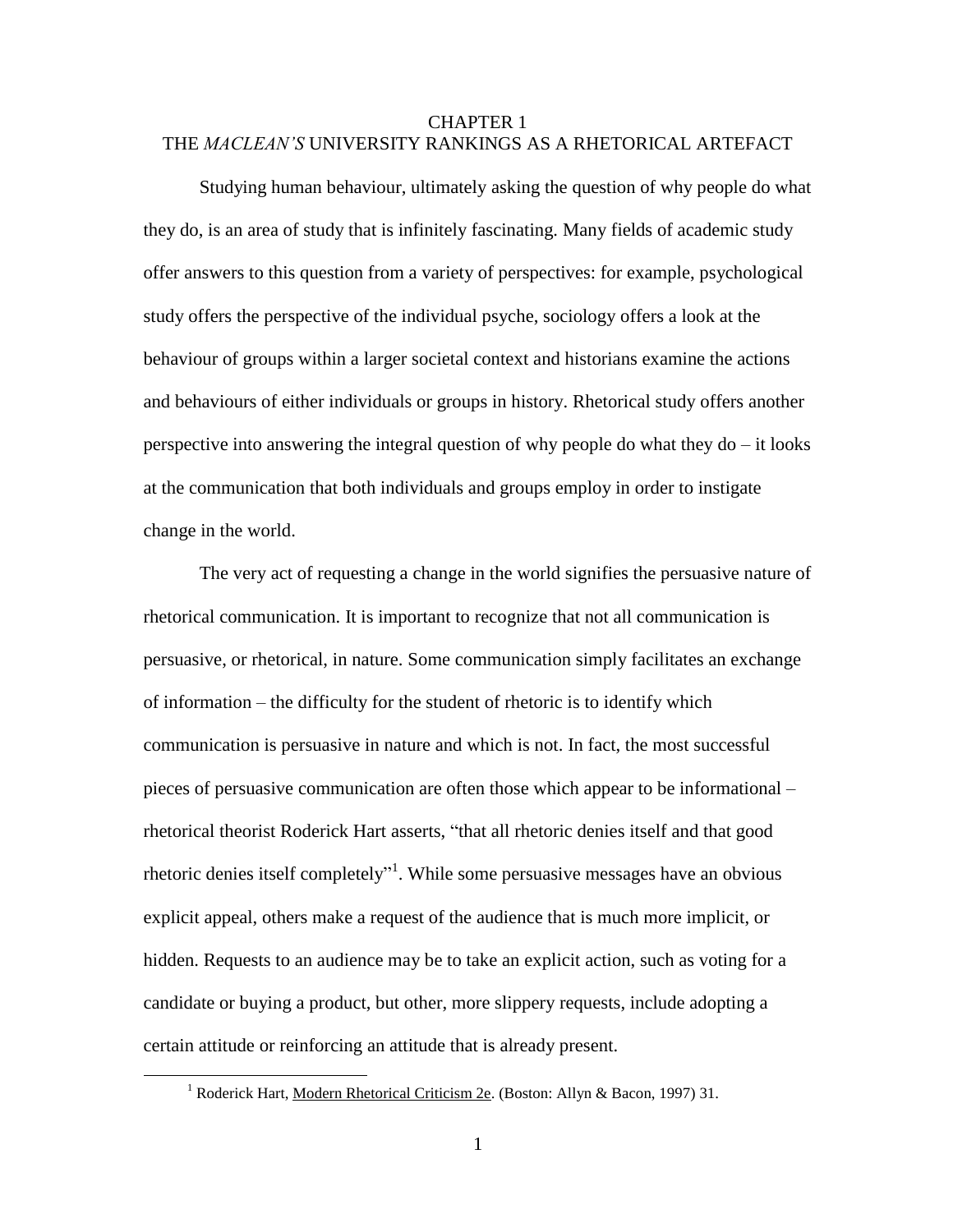Because communication is pervasive, the scope of rhetorical study is immense. Its focus can be very narrow – examining the influence of one public address by a public leader, for example – to very, very broad – examining all public discourse used to initiate a global social movement. A rhetorical approach looks at the communication that individuals use and closely examines it in order to better understand human behaviour. Rhetoric's primary concern is with the persuasive nature of discourse  $-$  as Aristotle defined it, rhetoric's concern is to "discover the available means of persuasion in each case"<sup>2</sup>. Rhetorical criticism takes a piece of discourse and examines it closely to better understand its persuasive appeals, which then provides insight into both rhetor"s motivations within that discourse, and also about how particular persuasive appeals function within human communication.

The inherently practical nature of rhetoric also influences which objects are most valuable for rhetorical study – objects which are rhetorically successful, in that they achieve the rhetor"s goal of instigating change in the world, offer most insight. Ultimately, by studying rhetorically successful objects, rhetorical critics attempt to uncover further insight into human communication and into how public discourses function within the public sphere.

The artefact I have chosen for this rhetorical study is the *Maclean's* University Rankings, a series of annual news reports which examines universities across Canada and provides a ranking of each institution based on a series of variables. When selecting an object for study, the underlying question of "why do people do what they do?" greatly influenced my selection as I found the *Maclean's* University Rankings provoked that

<sup>&</sup>lt;sup>2</sup> Aristotle, "The Rhetoric of Aristotle," in Reading Rhetorical Theory, ed. Barry Brummet (Orlando: Harcourt College Publishers, 2000) 145.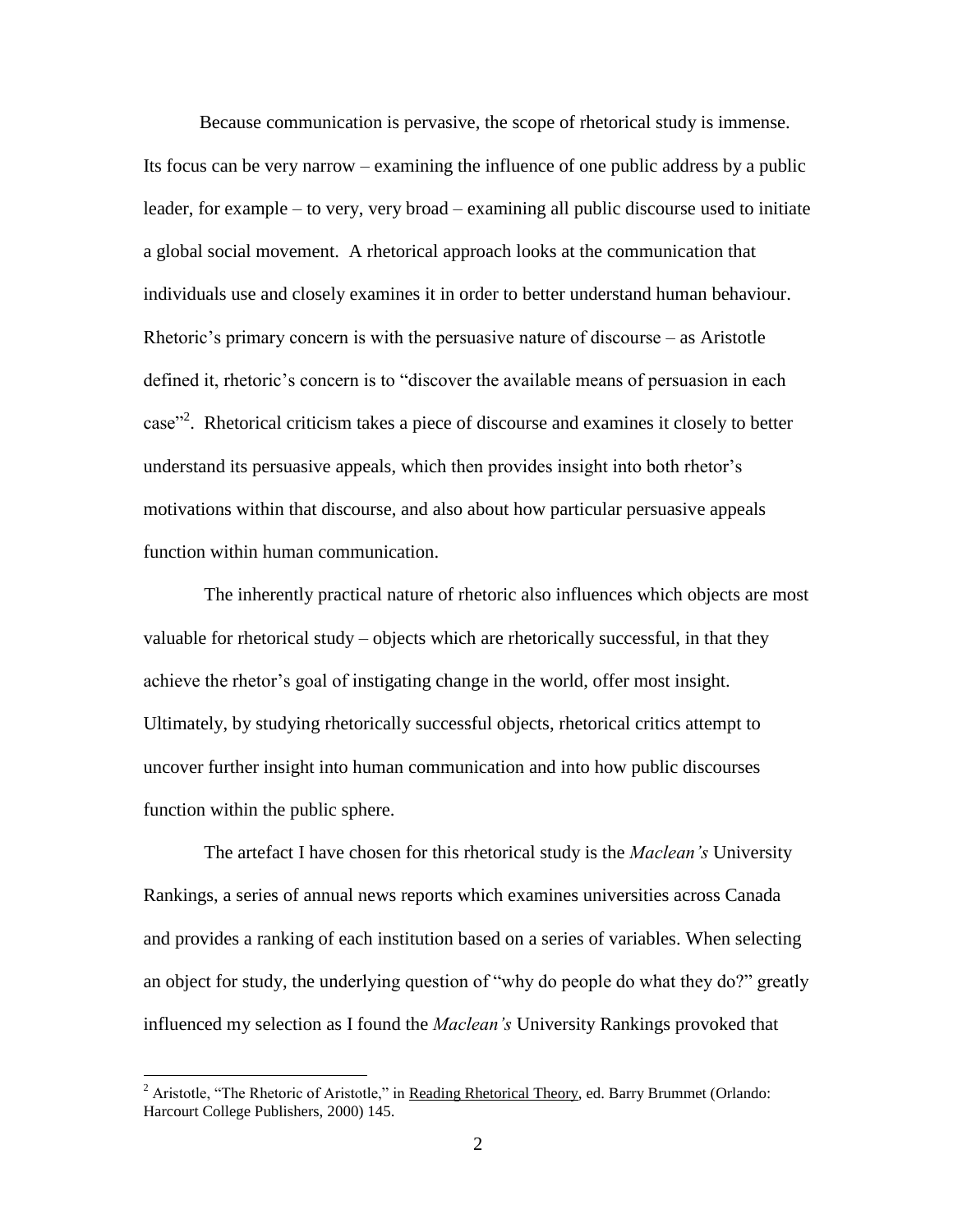question from many angles – why is the Canadian public so interested in reading the University rankings? Why do universities participate year after year, particularly those in the bottom half? While *Maclean's* is a profit-oriented business, does the publishing of these rankings serve any greater purpose, beyond selling magazines?

## **Synopsis of the Rankings editions**

<span id="page-9-0"></span>The *Maclean's* University magazine first appeared in Oct 1991, as a series of thirteen essays in its Special Reports section, with titles including "What Makes a University Great", "Modern Times are Tougher Times", "Choosing the American Way" and "The Road to Success". Embedded within these essays was an early sketch of what would become known in Canadian university circles as the *Maclean's* Rankings, a series of shorter articles which ended with a top-ten ranking of Canadian universities. Universities were ranked on a number of categories, including Student/Teacher Ratio, Operating Budget per Student, Most Residential Beds per Student, Varsity Sporting Results, and Overall "Top School" within three geographic regions (Western, Central and Atlantic).

That inaugural issue met with such popularity and debate<sup>3</sup> that *Maclean's* continued the feature in November of 1992. This 1992 issue more fully developed the framework for the rankings: one introductory essay (titled "Measuring Excellence: *Maclean's* Goes Back to School and Ranks Canadian Universities") followed by a greatly expanded set of categories over which each institution was ranked. The categories were loosely grouped into the six major headings: Student Body; Classes;

<sup>3</sup> Ann Dowsett Johnston, "Measuring Excellence" *Maclean's* 9 November 1992: 20.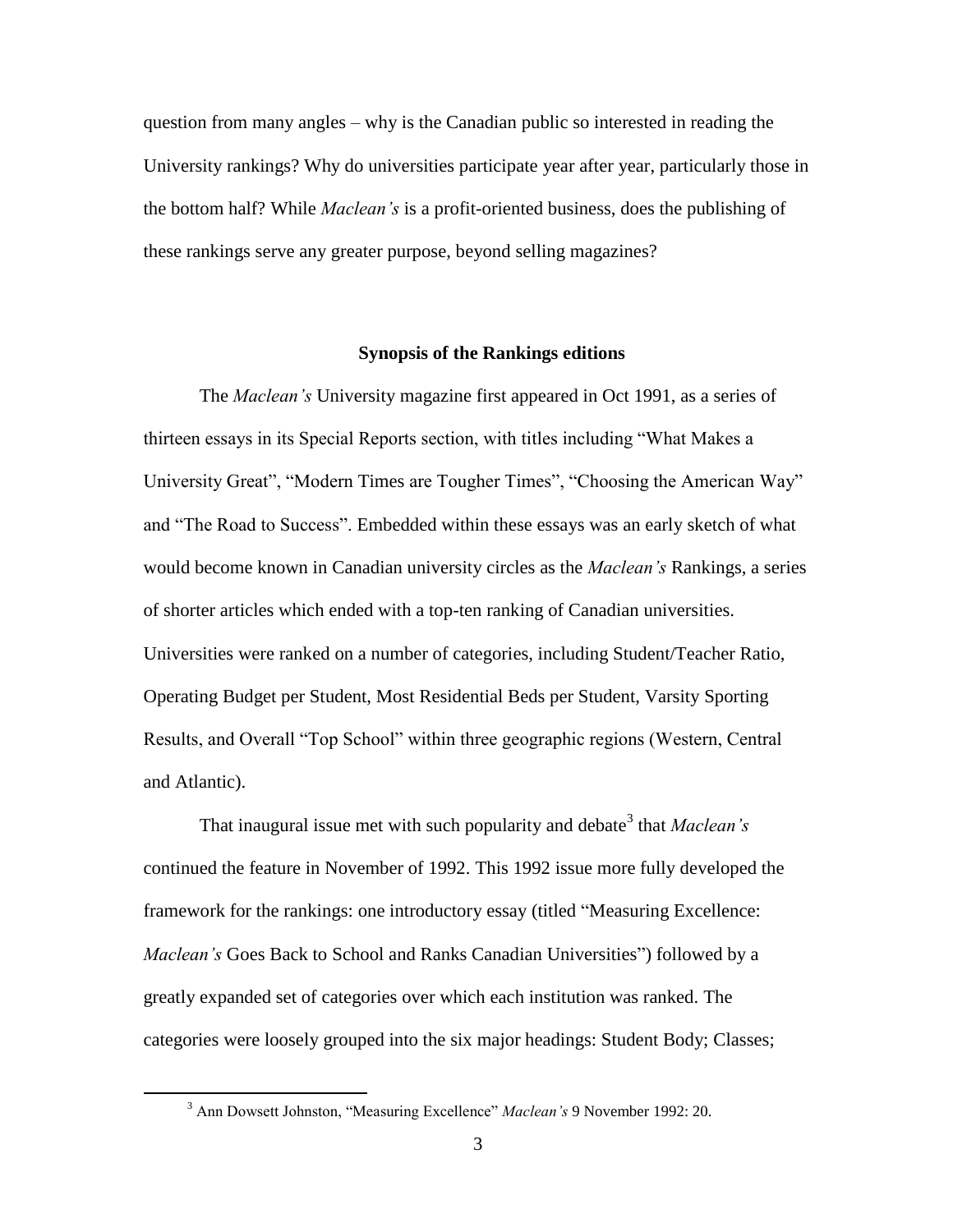Faculty; Finances; Library; and Reputation. Specific rankings were created for the many categories within each of the headings, including the categories of Average Entering Grade; Proportion of Students with a 75% or Higher; Proportion of Students Who Graduate; Number of International Graduate Students; Number of Students from Out of Province; Class Sizes by Year; Classes Taught by Tenured Faculty; Number of Student Awards; Number of Faculty with a PhD; Number of Awards Per Full-Time Faculty; Number of Humanities Grants; Number of Medical/Science Grants; Library Holding per Student; Library Acquisitions per Student; Alumni support; and, a Reputational Survey. Any one institution might be ranked highest in any one specific category but the data that created these categorical rankings was then compiled to produce the top-five schools in three summary categories (Highest Quality, Most Innovative, Leaders of Tomorrow) and ultimately one Best Overall category, with a ranked list of the top-five institutions. For the next  $14$  years ( $1992 - 2005$ ), the format and content stayed very similar, with introductory essays slightly varying, and a graduate survey introduced in 2004.

In addition to the increased number of categories, the other significant development in the format in the 1992 edition was the creation of three institutional peer groupings: Medical/Doctoral, Comprehensive and Primarily Undergraduate. All institutions were placed within one of the groupings and then only ranked against their peers within that grouping. Definitions for the peer groupings were:

Medical/Doctoral: These are universities with a major commitment to PhD programs and research. All have medical schools which set them apart due to the size of research grants. Comprehensive: These institutions offer a significant amount of research activity

and a wide range of programs – including professional degrees – at the graduate and undergraduate levels.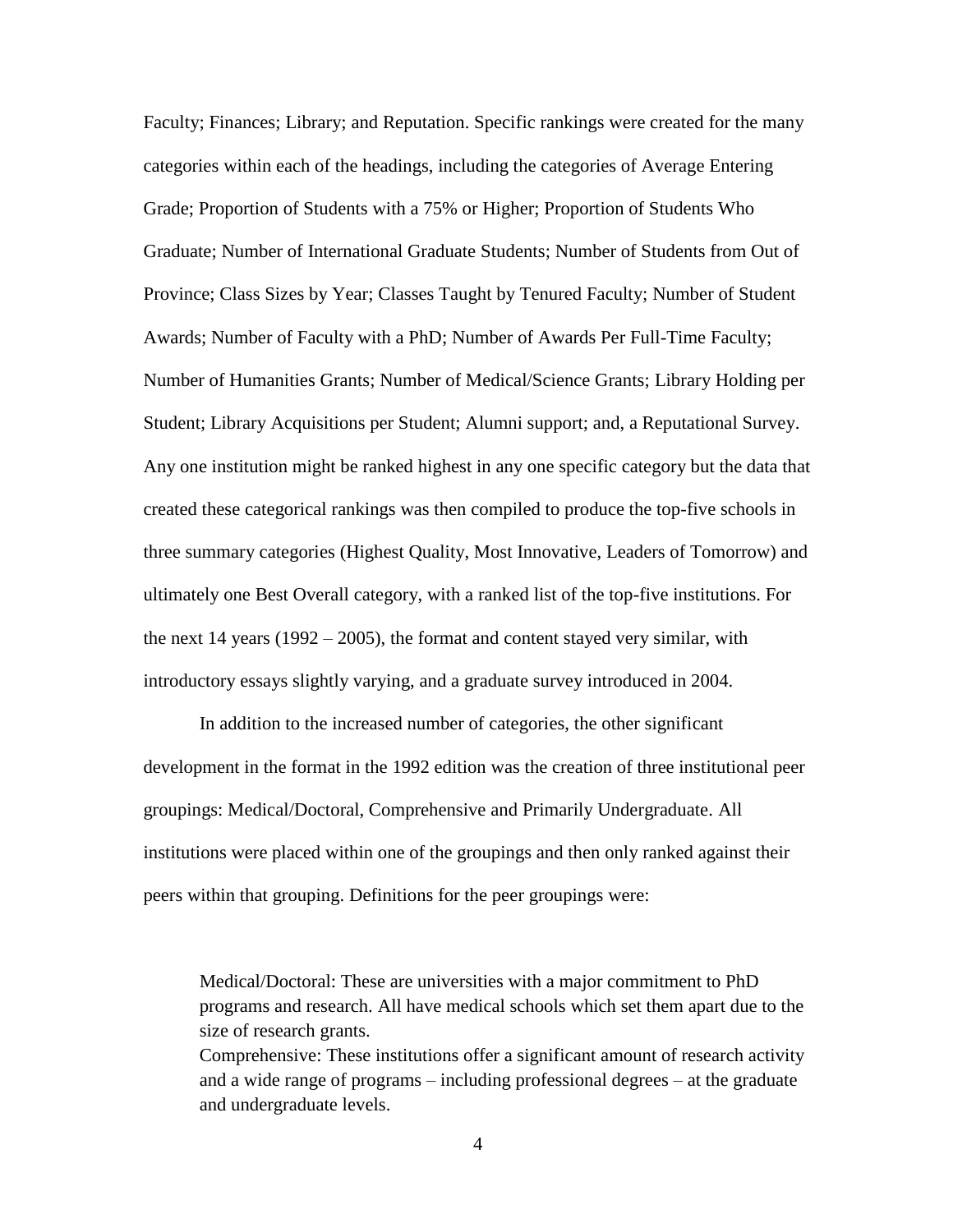Primarily Undergraduate: These schools are largely focused on undergraduate education, with few PhD programs.<sup>4</sup>

Consequently, this creation of the peer groupings meant rather than one "Best Overall" institution, the annual *Maclean's* ranking would actually produce three schools which were "Best Overall", one in the Medical/Doctoral peer grouping, one in the Comprehensive peer grouping and one in the Primarily Undergraduate peer grouping. Each of the "Best Overall" institutions was profiled in a short article, which included comments from the institutions' presidents, as well as the author's thoughts as to why that particular institution had risen to the top.

Given the increase in the number of categories and the implementation of the groupings, the ranking mechanism increased significantly in complexity and scope. The actual pages devoted to explaining and portraying the rankings became quite lengthy; between 1992 and 2005, there was anywhere between 37 – 75 pages of one issue of *Maclean's* devoted to this "special report".

In addition to the actual rankings, the 1992 issue also included a lengthy article titled "A Ratings Road Map", which outlined how the rankings had been designed, the weighting methodology, and data collection procedures. In 1991, the data used had been gathered from public sources<sup>5</sup> and a brief survey of university presidents. By 1992, the data was collected from the institutions themselves, specifically via "a 12-page questionnaire, with a 19-page user's guide that explained every criterion and defined

<sup>4</sup> Diane Brady, "A Rating Road Map" *Maclean's* 9 November 1992: 30.

<sup>5</sup> Robert Lewis and Michael Benedict, "A Measure of Excellence" *Maclean's* 21 Oct 1991: 12. ABI/INFORM Global. Web. 13 June 2011.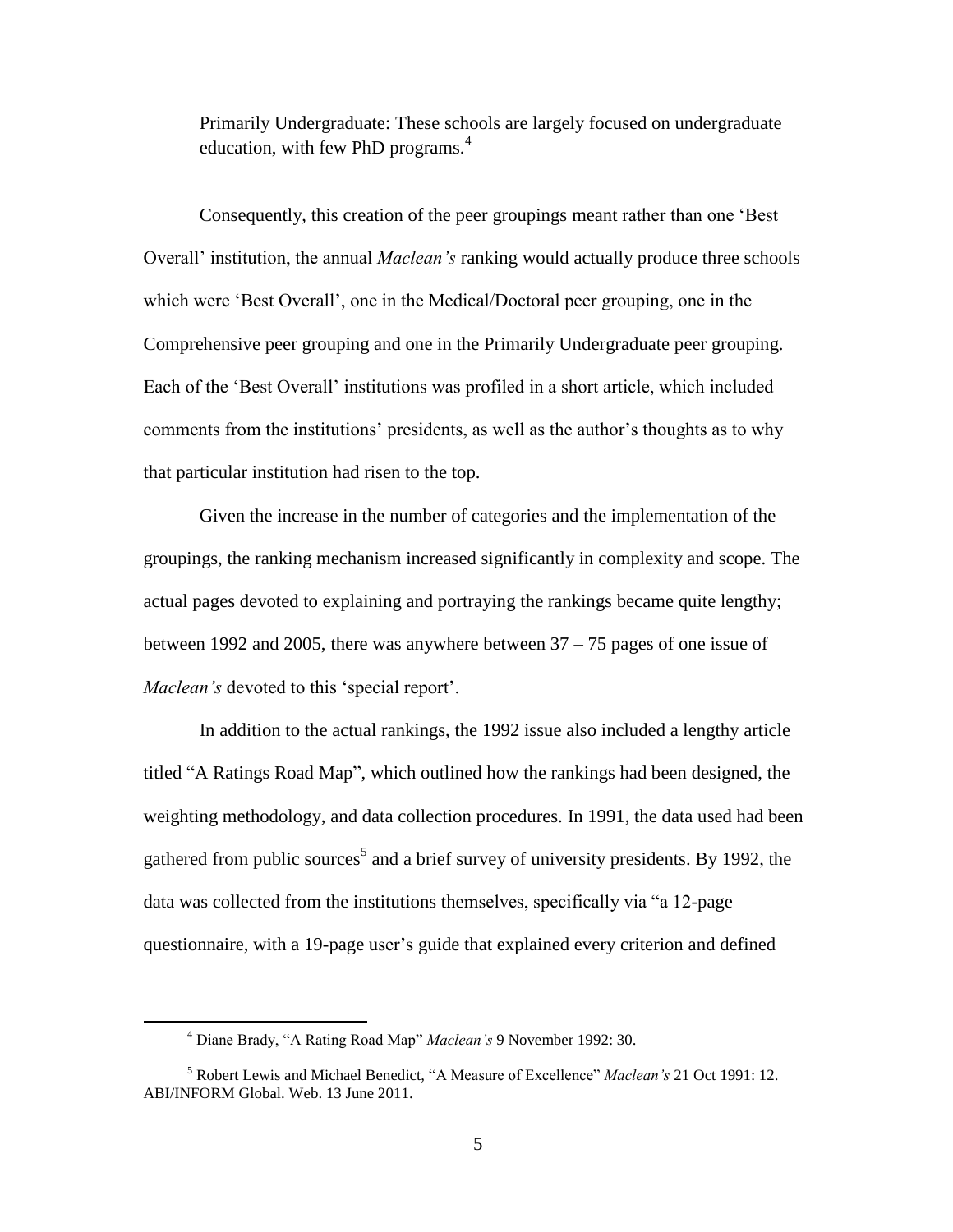every term within the survey<sup>56</sup>. Most years, a brief explanation of the methodology was included to assist readers in understanding the complexity, and why there were approximately 190 different ranked lists appearing within any one issue.

The essay content varied with the times and with current trends: in 2000, the introductory essay discussed how the "echo generation"<sup>7</sup> would cause increasing enrolments that exceeded the capacity of the universities while in 2005, the introductory essay was titled "Waging a War for Talent", and discussed how philanthropy was playing a bigger role in enabling universities to attract the best and the brightest.

In August of 2006, an event of indeterminable significance occurred when 11 universities chose to not submit their institutional survey for the 2006 rankings. Their cited rationale was that "it is truly hard for us to justify the investment of public funds required to generate customized data for your survey when those data are compiled in ways that we regard as over-simplified and arbitrary"<sup>8</sup>. Consequently, the 2006 edition of the rankings changed format, using similar categories as in previous years, but also including tables devoted to displaying data collected through the National Survey of Student Engagement (NSSE) and Canadian Undergraduate Survey Consortium (CUSC). Additionally, the 2006 issue included an increased number of articles, commenting on issues ranging from the food served in residence halls to where current Canadian MPs had attended university to the history of the exam. In fact, as the cover of the 2006 issue

<sup>6</sup> Diane Brady, "A Rating Road Map" *Maclean's* 9 November 1992: 31.

<sup>&</sup>lt;sup>7</sup> "Echo generation" is defined as "the children of the generation weaned on Woodstock" Ann Dowsett Johnston,"Measuring Excellence: Keeping an Implicit Promise to the Class of 2000. " *Maclean's* 25 Nov. 1996: ABI/INFORM Global, ProQuest. Web.

<sup>8</sup> Tom Traves, et al. Letter to the Managing Editor of *Maclean's.* 14 August 2006. Accessed from <http://dalnews.dal.ca/2006/08/14/macleans.html>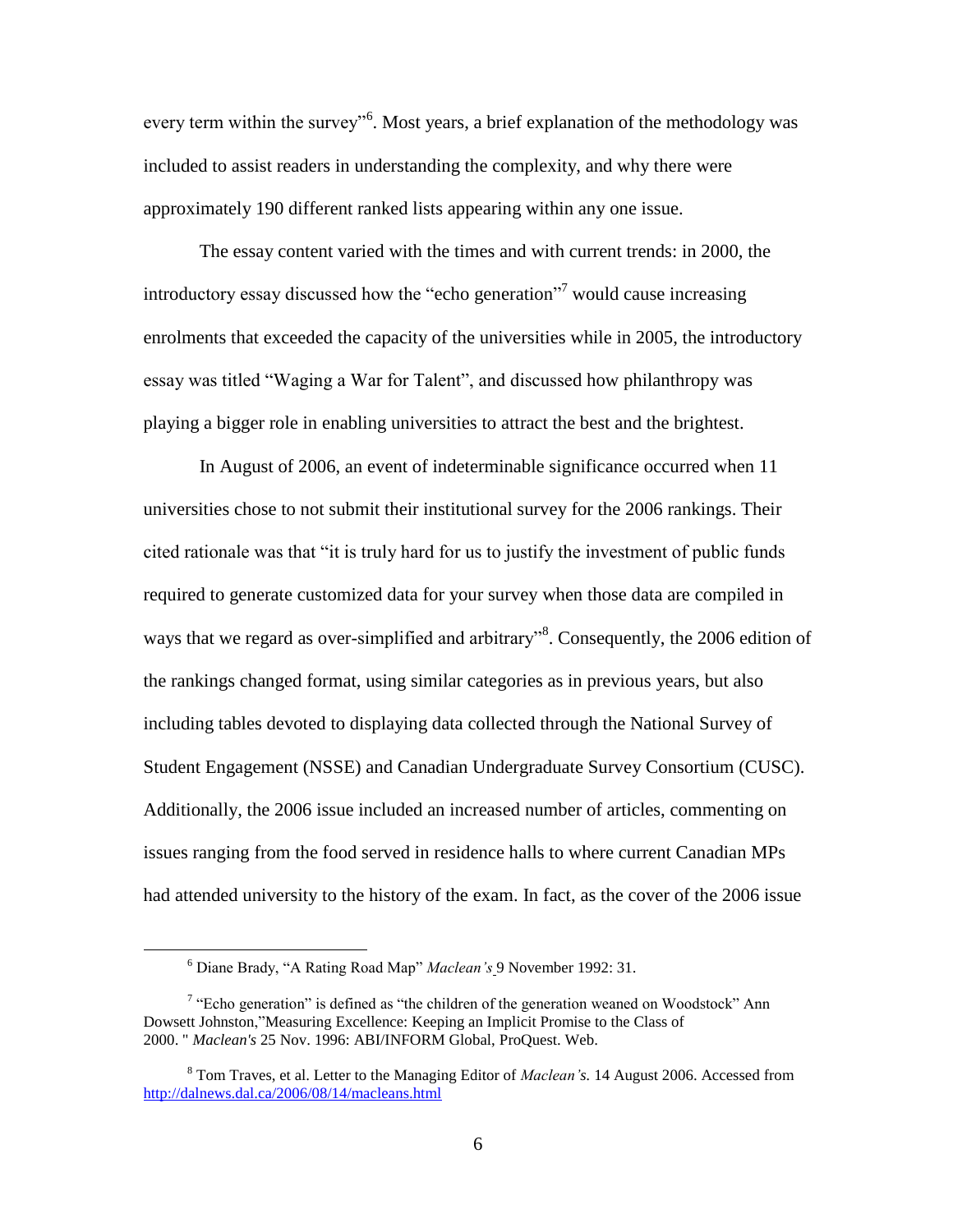states, the  $16<sup>th</sup>$  annual ranking is "our largest universities issue ever"<sup>9</sup>.

The rankings are the cover story of each annual issue and claim a significant portion of the total magazine content. The glossy full-color cover of each of these issues always features photographs of students, frequently in cap and gown or other easily identifiable student apparel. The mood of these fresh-faced youth ranges from gleeful to apprehensive; there are also numerous photographs throughout the pages devoted to the rankings, of what appears to be students and campus scenes.

So, what began as a series of essays related to post-secondary education including a miniscule and simplistic ranking grew enormously to a matrix of immense complexity and scope. But, by 2006 this exercise may have come full circle as the rankings appeared to have returned to something more similar to their original form – more emphasis on essays and public data as *Maclean's* grappled with the non-cooperation of these rogue universities<sup>10</sup>. *Maclean's* has fiercely committed to continued publication of the rankings issue, with or without University participation.

#### **Scope of this Rhetorical Artefact**

<span id="page-13-0"></span>For the purposes of this thesis, I chose to narrow my focus to those editions published between 1991 and 2005. The act of rebellion in 2006 is rhetorically significant but incites an additional set of complex questions, which cannot be served within the scope of this thesis. Consequently, I will consider the 15 years of *Maclean's* University Rankings (1991 to 2005) to constitute one coherent rhetorical artefact. Examining the

<sup>9</sup> Tony Keller, "The University Rankings Issue 2006" *Maclean's* 13 November 2006: 23.

<sup>&</sup>lt;sup>10</sup> The universities which declined to complete *Maclean's* institutional survey, effective August 2006 included: Dalhousie University, McMaster University, Simon Fraser University, University of Alberta, University of British Columbia, University of Calgary, University of Lethbridge, University of Manitoba, University of Montreal, University of Ottawa and University of Toronto.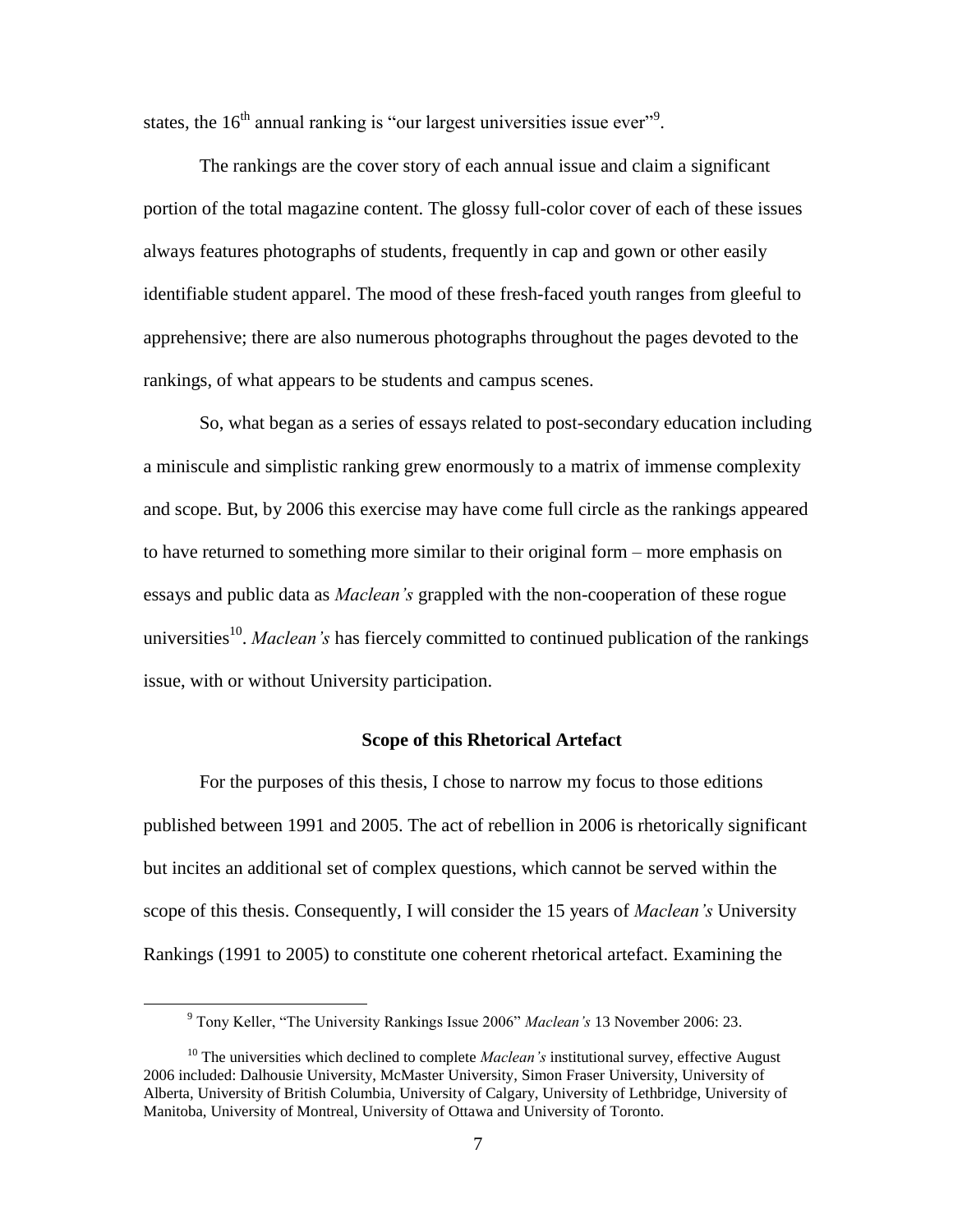artefact within a neo-aristotelian framework – perspectives of the audience, the message and the speaker – I intend to show that the *Maclean's* Rankings serve a persuasive intent, providing a nostalgic road trip for their readers and ultimately serving to mitigate the inherent emotional and financial risks Canadians face when considering the future of post-secondary education.

This thesis is primarily a rhetorical criticism of the *Maclean's* University Rankings. The first chapter provides an introduction to rhetorical study, outlining its theoretical foundations and exploring relationships between rhetoric, hierarchy, identification and risk. The second chapter examines the implicit audience and outlines how it is different from the more explicit audience *Maclean's* suggests. The third chapter considers the message of the *Maclean's* Rankings and provides insight into how the universities" images (how the public perceives them) influence their participation. The fourth and final chapter of analysis examines *Maclean's* as an author and considers why the Canadian public so readily accepted the Rankings as a risk mitigation exercise. Finally, the conclusion discusses the implications of my analysis and how *Maclean's* is able to judge Canadian universities from a variety of perspectives.

The purpose of the analysis chapters is to uncover how the *Maclean's* University Rankings function and to better understand how they are able to reinforce messages of universities as exclusive institutions yet relevant to the Canadian public. In particular, my analysis of the *Maclean's* University Rankings is intended to show how a piece of public discourse, which appears to be informational and scientific in its statistical presentation, actually engages in a subtle promotion and reinforcement of a perception that universities are not accountable to the Canadian public and deserve to be publicly

8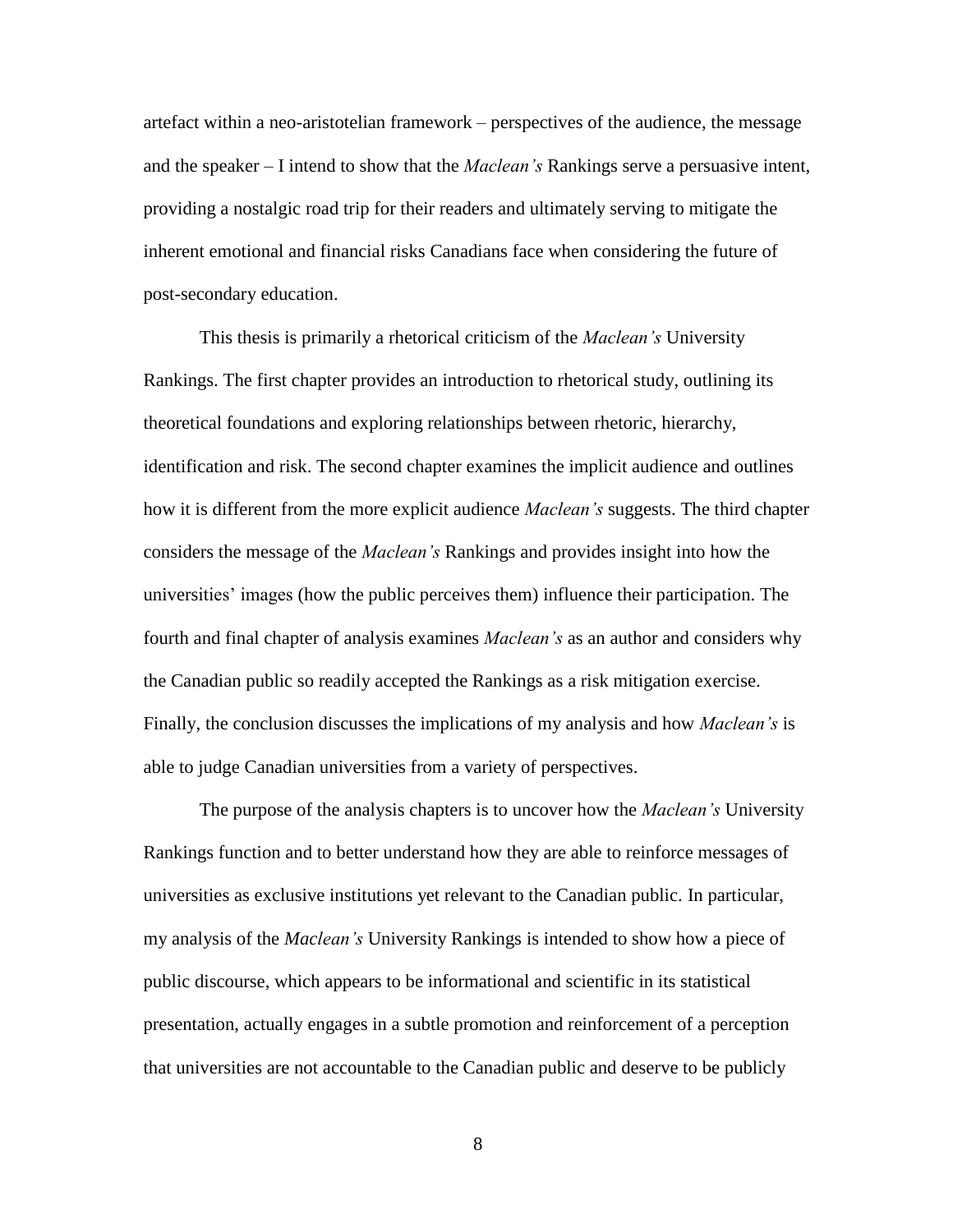graded, regardless of the quality of the assessment or the relevance of the assessor. Ultimately, I will show how the *Maclean's* University Rankings tells us something about the Canadian public as a whole, and how willingly we have granted *Maclean's* expert authority comforted by the assurances this so-called expert provides.

The primary difficulty with the *Maclean's* ranking is the relationship that it has to its audience. On the surface it appears to have a sole audience of those researching Canadian universities with the aspiration of undergraduate attendance. But, through this rhetorical analysis, I will establish the multitude of audiences – from those who are comforted by scientific assurances, to nostalgic alumni, to those who view universities as having little to do with contemporary social or economic concerns. The interaction between *Maclean's* and these multi-faceted audiences is alarming because it is likely not apparent to the uncritical eye how *Maclean's* is appealing to these various segments with contradictory messages. The contradictory nature of *Maclean's* messages raises many implications – particularly regarding how Canada"s national newsmagazine can promote its own (somewhat contradictory) values and beliefs to an unsuspecting Canadian public.

## **Central Concerns**

<span id="page-15-0"></span>This thesis is informed by three central concerns. The first, of course, is to provide an analysis of how my object, the *Maclean's* University Rankings gains its rhetorical appeal among its intended audience, and thus what has made it the most popular edition of *Maclean's*. Even though the scope of my thesis is the first fifteen years (1991 to 2005), at this writing *Maclean's* continues to publish this annual feature. My analysis aims at uncovering what it is about this particular discourse that has made it so popular

9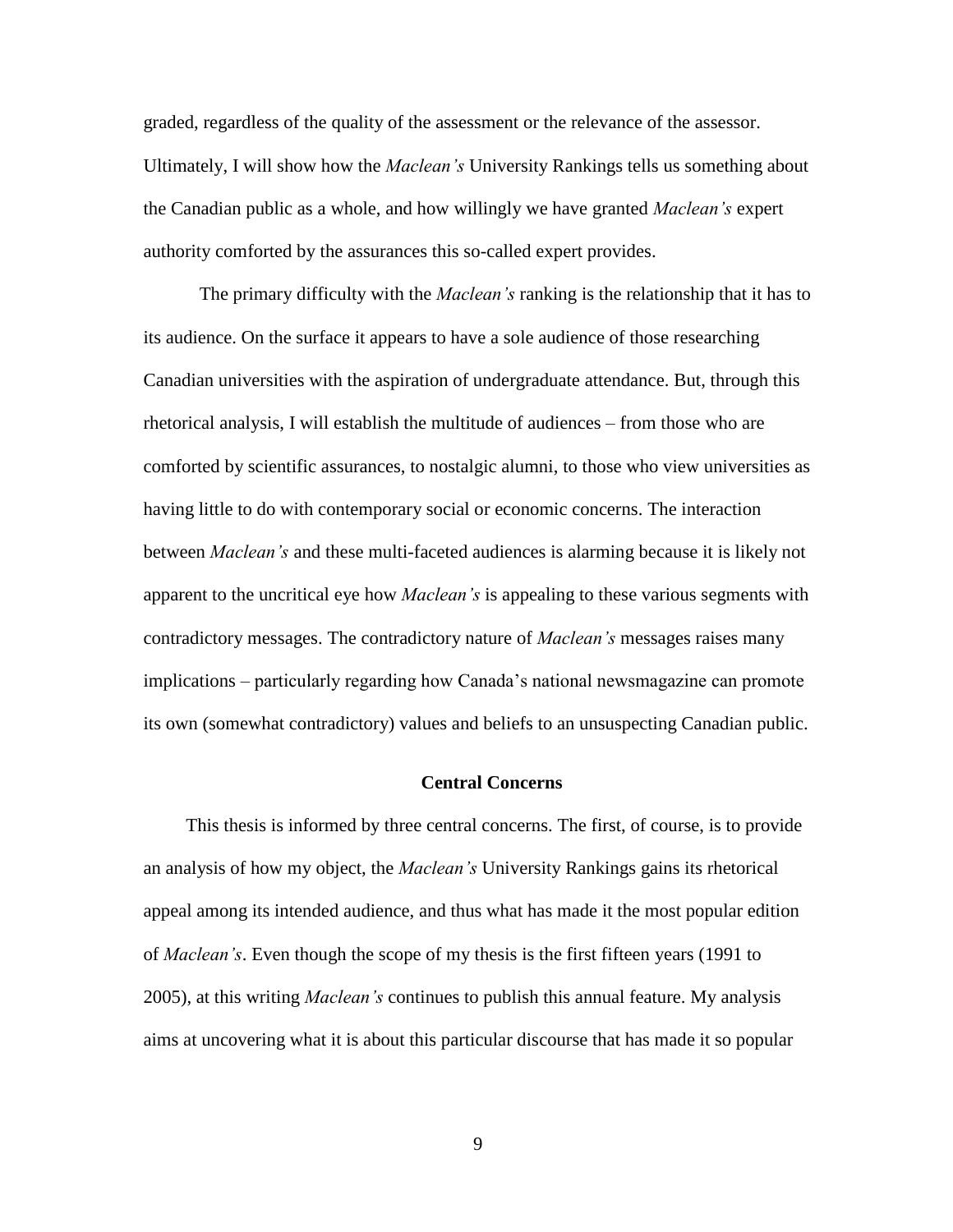with Canadians that it continues, even after suffering the dissent of 11 universities across Canada.

My second major purpose, beyond contributing to an understanding of this specific object, is to add to our understanding of the larger tradition of rhetoric criticism, particularly within the framework of Lloyd Bitzer"s rhetorical situation. I will identify the exigence which *Maclean's* is responding to as one of risk – and ultimately conclude that the *Maclean's* University Rankings reflects the way in which Canadians view ourselves as part of a risk society $11$ .

Finally, this thesis is concerned with exploring what the discipline of rhetoric has to offer when studying popular discourses and how hierarchy functions in the relationship between universities and the Canadian public as a whole. Though rhetoric has traditionally been thought of as a theory of persuasion and of practical uses of discourses, in the last century Kenneth Burke confirmed how it can be applied to its important symbolic role in human relations, and particularly in understanding the hierarchic motivation which can be revealed through careful rhetorical analysis $^{12}$ . Other theorists have followed suit, providing definitions of rhetoric that recognize its inescapable importance to the establishment of community and social identity<sup>13</sup>. This acknowledgement opens doors for critics to explore all sorts of identity-building discourses that had not previously been considered rhetorical, and enables us to better

<sup>11</sup> "Risk society" is a term developed by sociologist Ulrich Beck. He theorizes that society is currently in the 2nd stage of modernity (as compared to a post-modern society) and that one of the main facets of this 2nd stage is a transition from priorities around accumulation of wealth and progress to a society more concerned with risk avoidance, uncertainty and risk management.

 $12$  William H. Rueckert, Kenneth Burke and the Drama of Human Relations 2e. (Berkley: University of California Press, 1963) 135.

<sup>&</sup>lt;sup>13</sup> Roderick P. Hart, Modern Rhetorical Criticism 2e. (Boston: Allyn & Bacon, 1997) 36.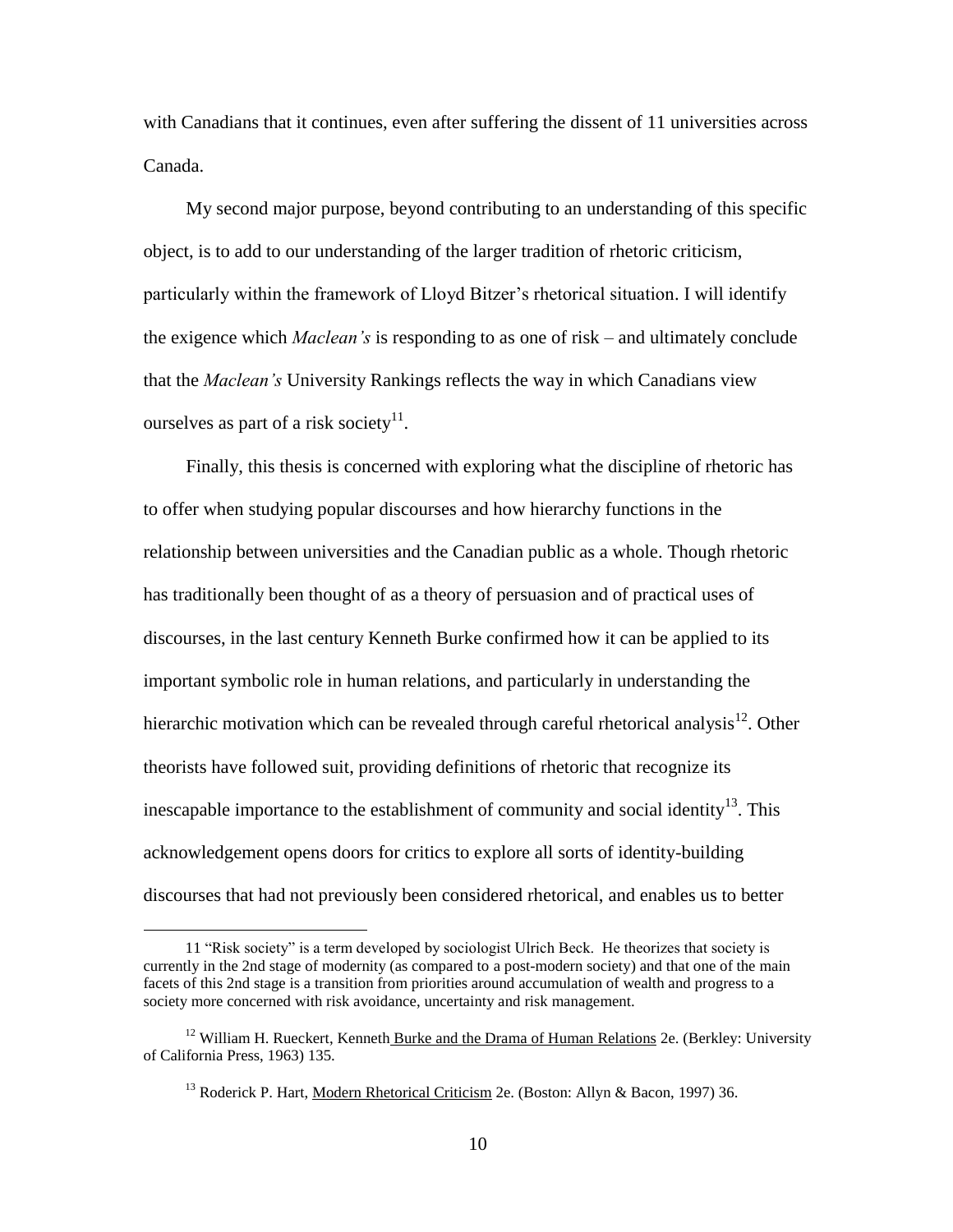understand the process of identification that Burke claims is the driving force of rhetorical activity.

In order to accomplish these ends, I will be 1) drawing on a variety of theorists and critics from the disciplines of rhetoric, communication and sociology and 2) utilizing my own experiential knowledge, as both a former student leader and current employee within university administration for nearly a decade.

My critical method will rely on Kenneth Burke"s method of cluster criticism, which can "help the critic discover a rhetor's worldview" through the patterns of association and dissociation evident in a discourse<sup>14</sup>. Using cluster criticism as a technique, I will apply Bormann"s theory of fantasy-theme criticism, which helps critics uncover decisions made by groups by understanding the fantasy the group has developed. In the third chapter, I will employ Daniel Boorstin"s understanding of pseudo-events and how they shape an organization"s image. Finally, I will draw on the work of Lloyd Bitzer, Jonathan Shay, and Harald Meig to better understand the relationship between the audience, the constraints of the rhetorical situation, and how the audience creates and craves expertise, in the face of risk adversity.

The analysis of this artefact will apply a neo-aristotelian framework to the *Maclean's* University Rankings so the relationships between the three artistic proofs *pathos, logos* and *ethos -* will serve as subject themes for each chapter. This analysis will aim to further explore: 1) the audience which consumes the rankings and has incited their frenzied popularity; 2) the implications of the message, how it functions as a pseudoevent and resulting reflections on the universities' image; and 3) the values which

<sup>&</sup>lt;sup>14</sup> Sonja Foss, Rhetorical Criticism: Exploration and Practice (Prospect Heights: Waveland, 1996) 63.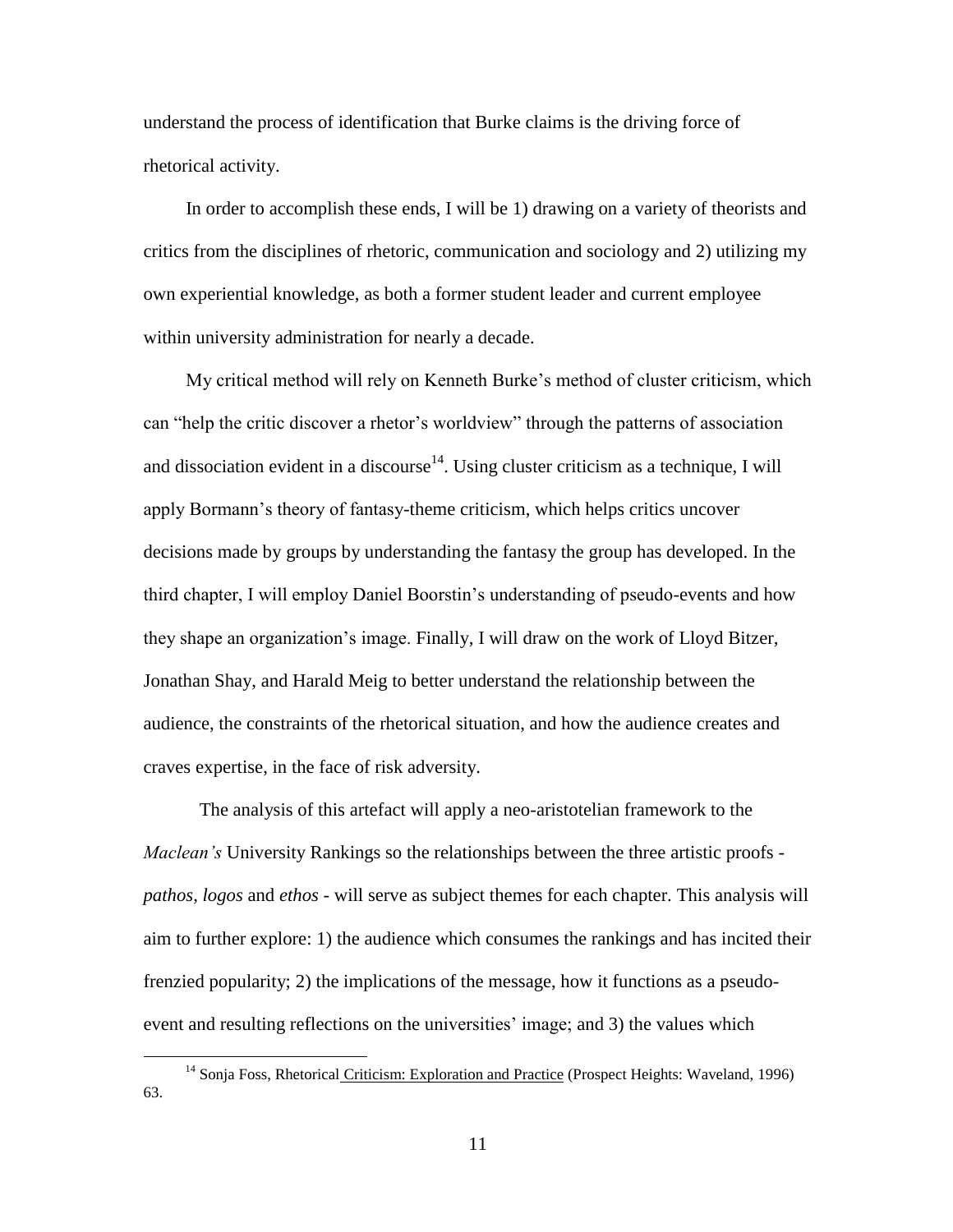*Maclean's* is promoting and how those values align with Canadian values of risk mitigation. Ultimately, "a message is worth analyzing if it tells a story larger than itself<sup> $15$ </sup> and it is this "larger story" that this analysis seeks to uncover.

Having been the University of Saskatchewan Students" Union President (2001- 2002) and being currently employed with the University of Saskatchewan student services division has offered unique insight into and identification with the rhetorical challenge the *Maclean's* Rankings pose for a university, and how the Rankings existence has influenced recruiting, public relations and resource allocation. While I have been privileged to have participated in many strategic conversations about the *Maclean's* Rankings as a rhetorical exigence for the University of Saskatchewan, it must be recognized that this perspective constrains this analysis.

Kenneth Burke recognized the inherent filter that language presents – all individuals are shaped by their background, experiences and occupations. And as such, all individuals have filters, or terministic screens -- which occur "since we can"t say anything without the use of terms; whatever terms we use, they necessarily constitute a corresponding kind of screen; and any such screen necessarily directs the attention to one field rather than another<sup>116</sup>. As such, I recognize that my experiences, both as a former student leader and as a University of Saskatchewan employee contribute to the terministic screens which have filtered this analysis – I write this with particular insight into the perspective of the university, and not as a member of the general public or journalism industry.

<sup>15</sup> Hart 33.

<sup>&</sup>lt;sup>16</sup> Kenneth Burke, Language as Symbolic Action (Berkley: University of California Press, 1966) 50.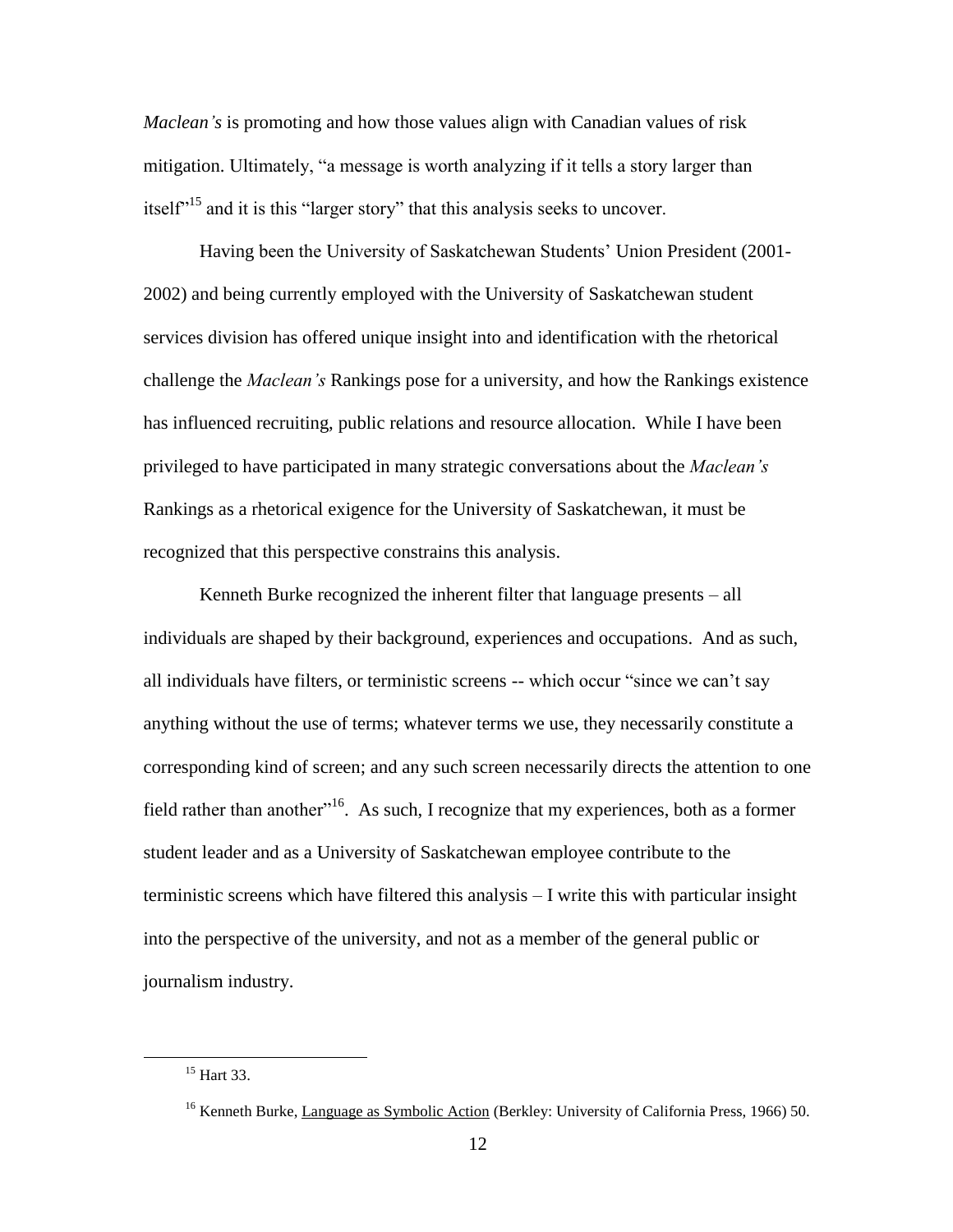Ultimately, rhetorical study allows us to look beneath the surface appeal of the discourses that resonate with a culture in order to discover the patterns of that culture"s "common sense". Often, this "common sense" contains a reinforcement of prejudices – rhetorical critics can identify the prejudices which are being reinforced via the enthymematic connections that a piece of discourse requires from its audience. For Canadians, one such surface pattern is a discomfort with the unknown and a comfort with the orderly labelling, defining and categorization of items, all within a neatly labelled hierarchy. Risk serves as an exigence – the impetus for the Rankings – as risk is something that Canadians wish to avoid, manage and contain. Our desire to alleviate risk leads us to readily accept any leader who is willing to offer their perspective and judgment on a complex issue. We are comforted by *Maclean's* reassurances that after reading the Ranking, we are now well-educated, and hence well-protected, against the consequences of poor choices. However, the presentation of this Ranking by *Maclean's* is fraught with contradictions. On one hand, *Maclean's*, as a "Canada"s newsmagazine", identifies itself as populist – it serves an egalitarian vision, providing ordinary, working Canadians from all segments of the population with news that is important to them. Yet, the subject of universities is one that is inherently elite – universities, by the very nature of their academic standards and rigor, do not serve the Canadian population equally. The exclusive nature of Universities – they serve to educate the most academically talented segments of the population – contradicts with *Maclean's* populist vision for itself. How can *Maclean's* provide content that is relevant to all segments of its audience (specifically in this case, those who are university alumni and those who are not) when tackling a topic that is inherently exclusive?

13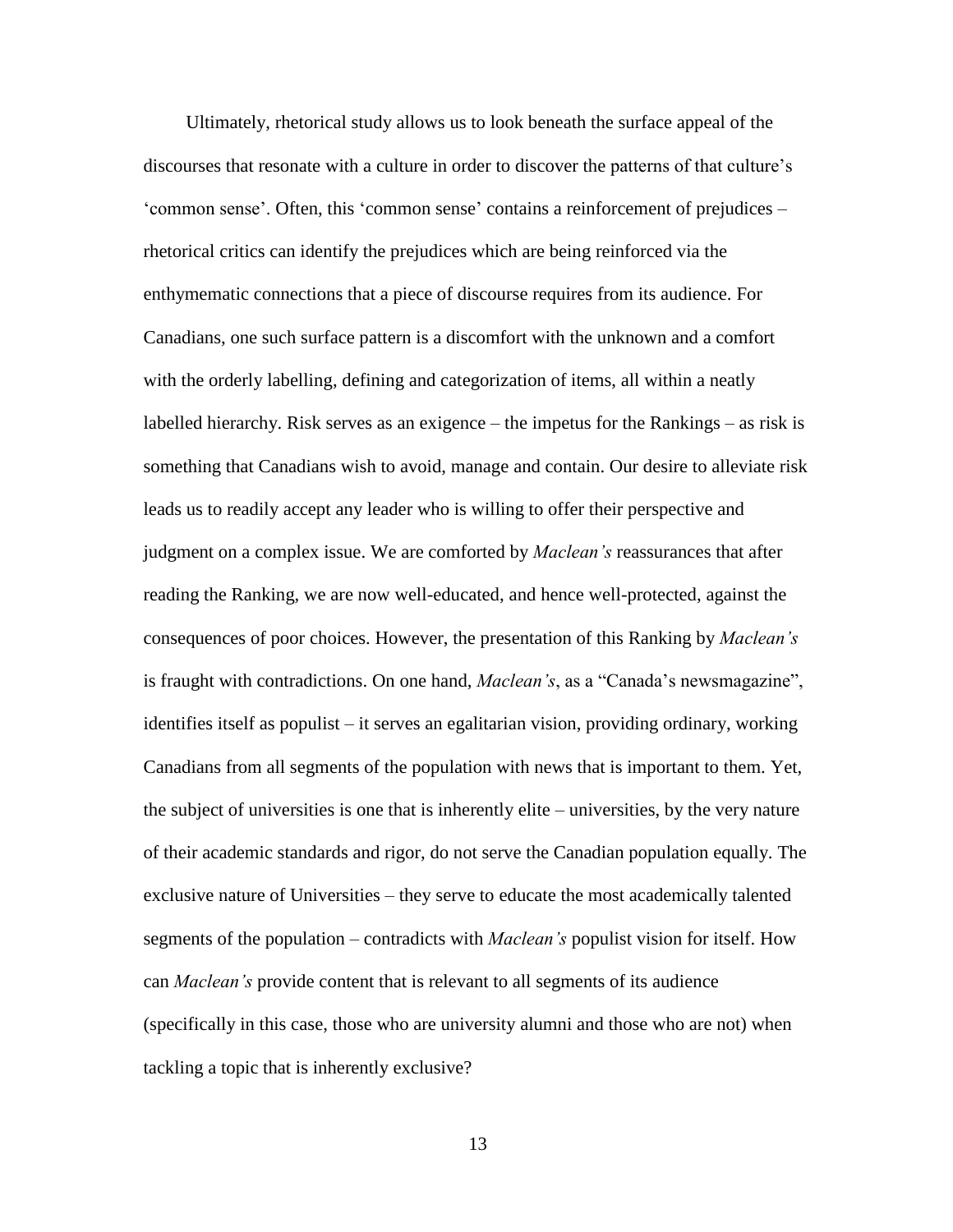# CHAPTER 2 RHETORIC, HIERARCHY & THE RHETORICAL SITUATION

<span id="page-20-0"></span>Studying the way humans communicate has interested scholars for thousands of years. That humans can influence each other, and even motivate each other to act, signifies the power inherent in communication. In ancient Greece, the study of public communication was particularly shaped by the work of Aristotle, whose handbook, Rhetoric, aimed to assist orators in understanding how to make their persuasion more effective. During this period, the art of public communication was used primarily within the court systems and other arenas for public debate, where an orator addressed an audience desiring to influence and persuade the audience towards a specific decision. Aristotle and many other ancient theorists such as Gorgias, Isocrates, Cicero and Quintilian were consequently interested in exploring the relationships between orators and the audiences, particularly with respect to how an orator influences his audience. The academic field of rhetoric was established to study the very question of how the persuasion occurs – or, to "discover the available means of persuasion in each case"<sup>17</sup>.

Since Aristotle"s time, the academic study of rhetoric has produced a rich and extensive body of theory. While various theories have changed and extended the study of rhetoric, the concept of influence has existed as a continuous thread, tying both historical and contemporary theories together. While modern-day theorists consider rhetoric in a variety of ways: "adjusting ideas to people, and people to ideas"<sup>18</sup>, "inducing co-

<sup>&</sup>lt;sup>17</sup> Aristotle, "The Rhetoric of Aristotle," in Reading Rhetorical Theory, ed. Barry Brummet (Orlando: Harcourt College Publishers, 2000) 151.

<sup>&</sup>lt;sup>18</sup> Donald C. Bryant, "Rhetoric: Its Function and Its Scope," Quarterly Journal of Speech 39 (December 1963): 401-404.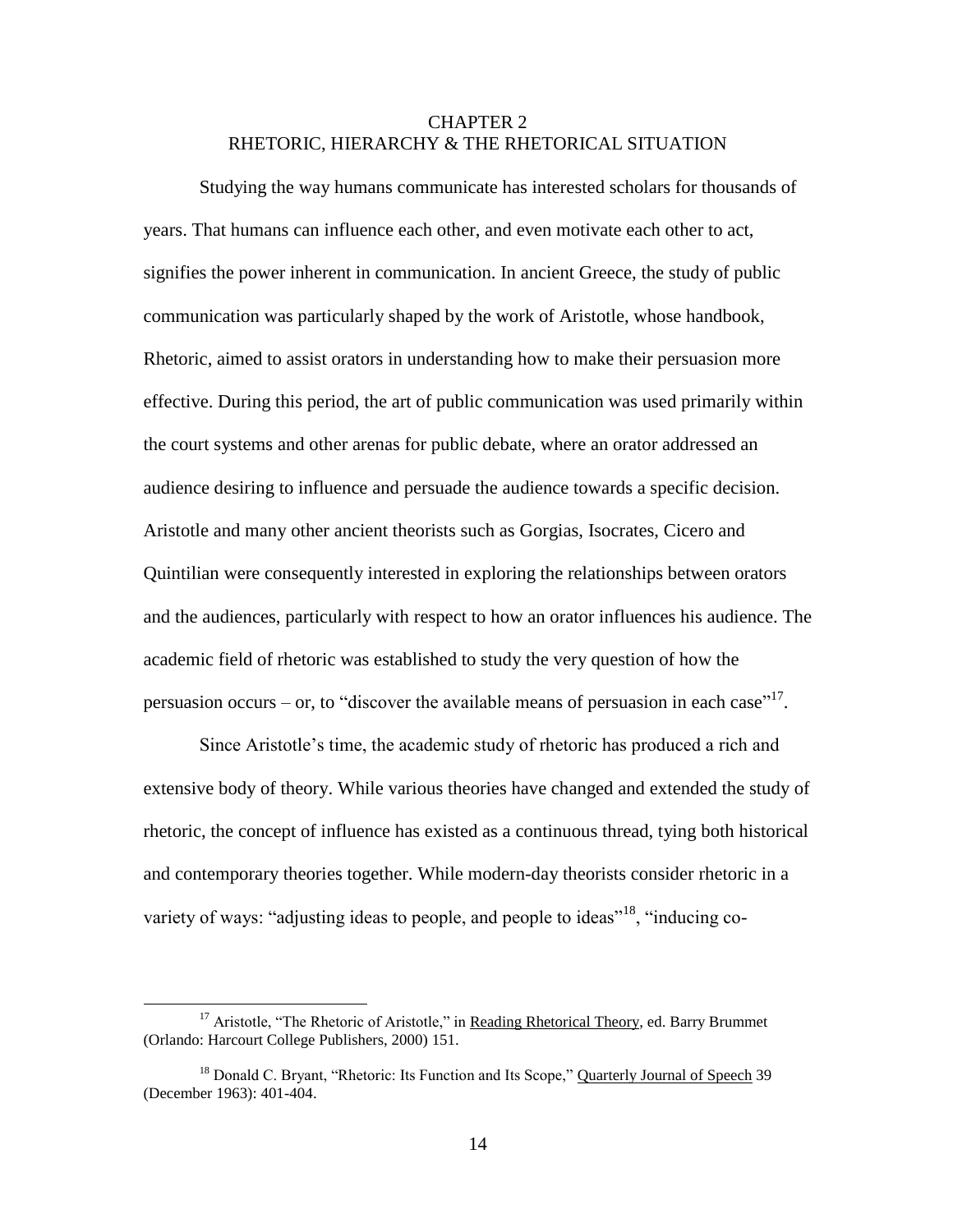operation<sup>"19</sup> or "function[ing] ultimately to produce action or change in the world"<sup>20</sup>, the understanding that rhetors use public messages to influence the thoughts and actions of others has remained constant. Barry Brummett reiterates this vital link by stating "the one term that has most consistently been used throughout history to mean "influence" is the word *rhetoric*<sup>"21</sup>.

While the study of rhetoric and the study of persuasion have remained interchangeable and a constant, many other things have changed. In the last two centuries, there has obviously been a tremendous growth in the methods and avenues used to communicate to a public. The advent of the printing press, telephone, radio, television, the internet and social networking tools has fostered the proliferation of communication opportunities, with individuals receiving thousands of pieces of public communication in any one day. No longer is public communication and influence limited to oratory in the public realm (as was the experience of our Greek ancestors); instead modern rhetorical theorists are interested in the significant influence that also occurs in personal interactions and have consequently enlarged the study of rhetoric to include more diffuse, unconventional 'texts' and a broader range of communicative strategies"<sup>22</sup>.

 $19$  Kenneth Burke, A Rhetoric of Motives (Berkeley: University of California Press, 1969) 43.

 $20$  Lloyd Bitzer, "The Rhetorical Situation," Philosophy and Rhetoric 1 (1968): 1-14.

 $^{21}$  Barry Brummett, ed. Reading Rhetorical Theory (Orlando: Harcourt College Publishers. 2000) 1.

 $^{22}$  Jennifer MacLennan, "Language, Human Communication, and the Ancient Art of Rhetoric," Insider Language: A Canadian Language Reader, ed. Jennifer MacLennan and John Moffatt (Scarborough ON: Prentice Hall Allyn and Bacon Canada, 2000) 37.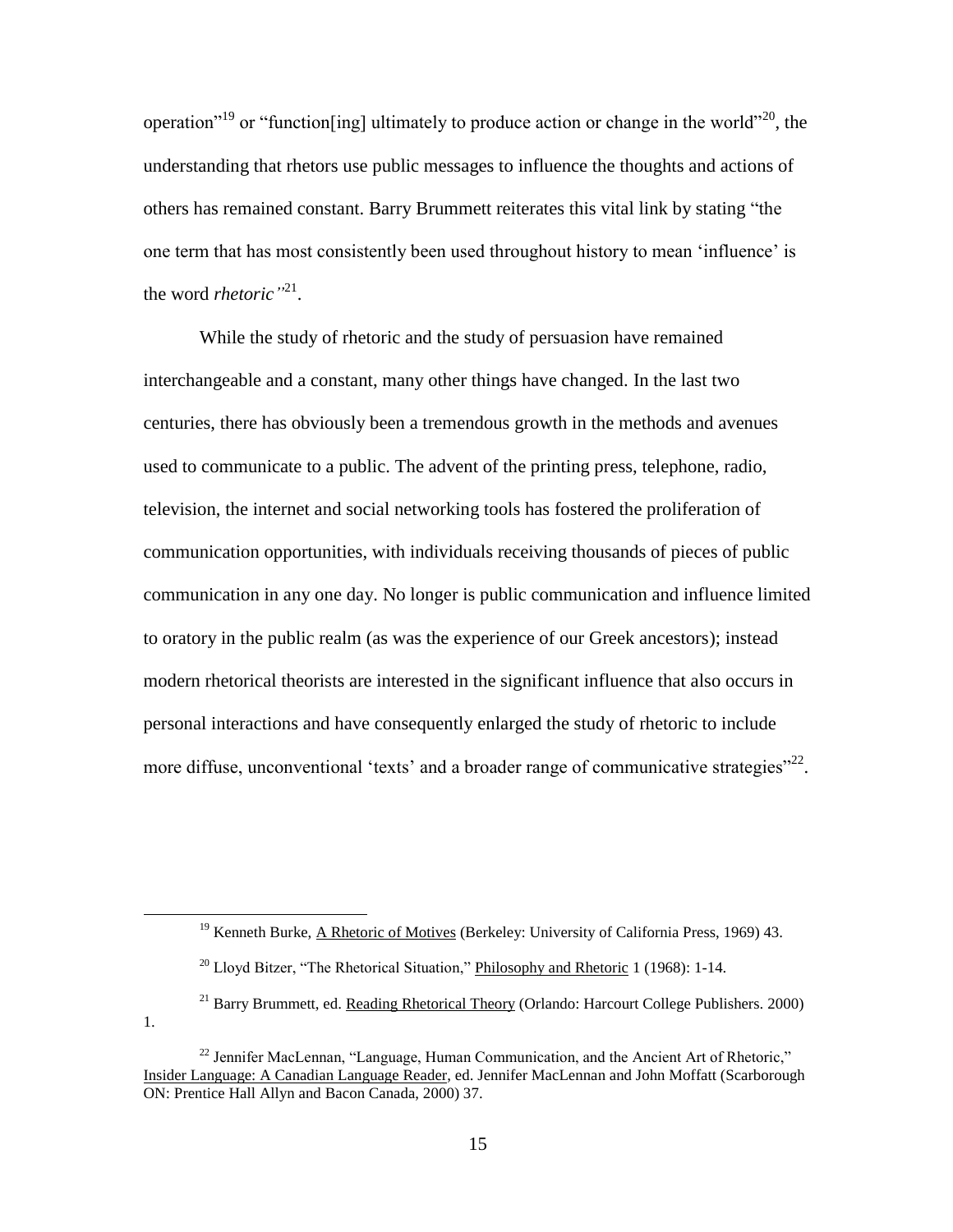Consequently, contemporary theorists such as Sonja Foss and Kenneth Burke have emphasized the persuasive intent of all communication<sup>23</sup>, and have extended the scope of rhetoric well beyond the work of orators in an explicitly persuasive setting. Kenneth Burke, "the greatest rhetorical theorist of the twentieth century"<sup>24</sup>, further suggests that rhetoricians should pursue the impact of the rhetor's influence "in places" where it is not thought to belong"<sup>25</sup>. This broadened definition of rhetorical artefacts has led to the study of items which *implicitly* persuade – that is, they are designed to persuade an audience, but do not do so explicitly.

Advertisements, political speeches or the opening statements of a court case are easily identified as examples of explicit persuasion whereas implicit persuasion arises within more unexpected realms. Many theorists have contended that other so-called "informational" or "entertainment" items also have persuasive power. For example, while news reports are not designed to explicitly persuade, many theorists have argued that they do exert influence by implication, persuading an audience by the positioning and wording of a story to hold a particular opinion of the event. For example, Knowlton Nash, a former anchor for CBC"s *The National*, has written about the media"s role in the creation and distribution of war propaganda. He cites a wartime CBC News guide to its editors which warned, "When the news is particularly grave, care should be taken to handle it in a way that will not unnecessarily alarm or depress listeners... If more

4.

2.

- <sup>24</sup> Barry Brummett, ed. Reading Rhetorical Theory (Orlando: Harcourt College Publishers, 2000)
- <sup>25</sup> Sonja Foss, Rhetorical Criticism: Exploration & Practice (Prospect Heights: Waveland, 1996)
- 4.

<sup>&</sup>lt;sup>23</sup> Sonja Foss, Rhetorical Criticism: Exploration & Practice (Prospect Heights: Waveland, 1996)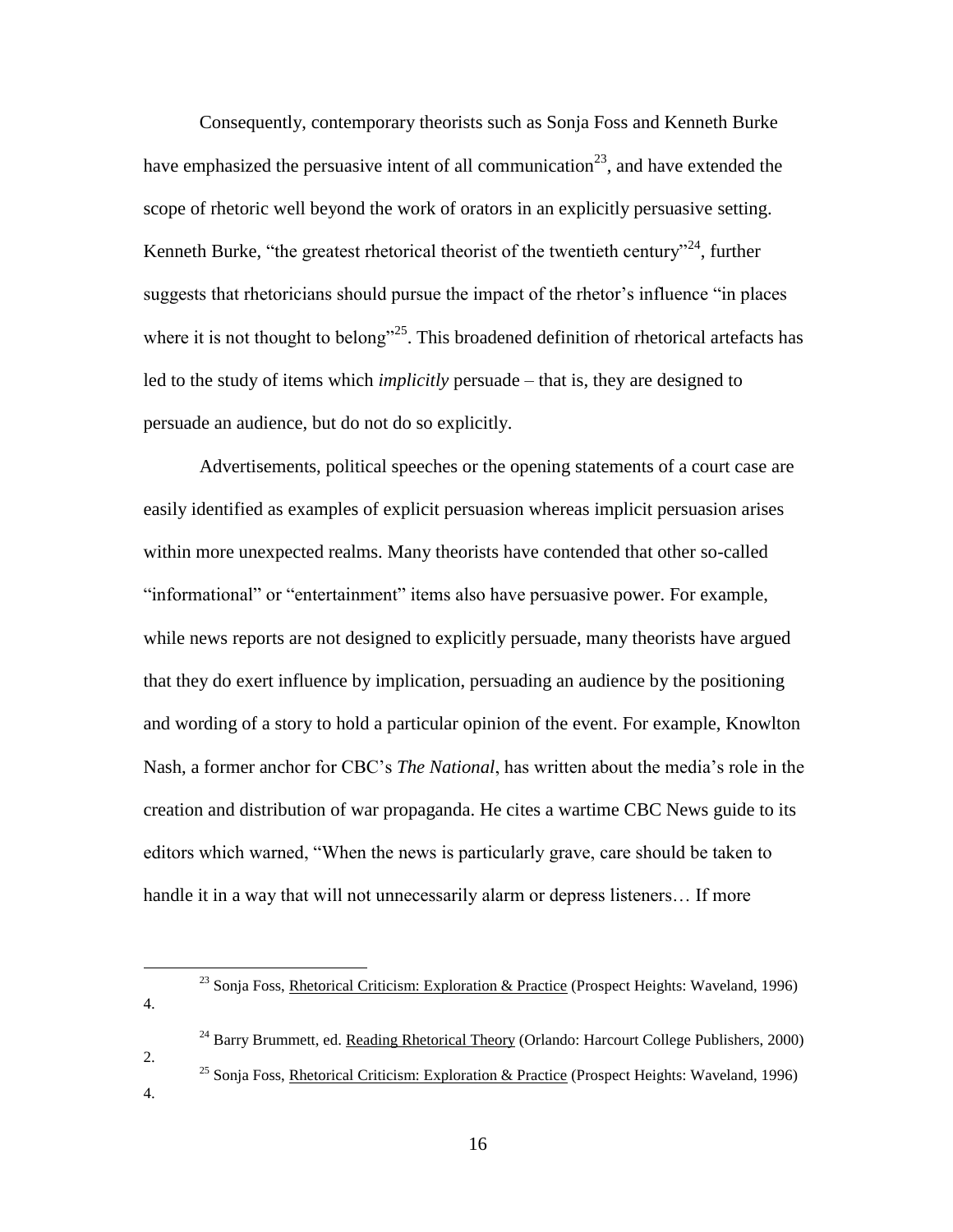cheerful or encouraging war news is available, use it in the next item"<sup>26</sup>. Nash underscores this as clear recognition that journalists have the ability to both soften and alter their audiences" moods and feelings, even with a technique as simple as story placement.

In addition to news reports, Jennifer MacLennan has argued that television programs can implicitly persuade by "presenting us with a set of dramatized experiences anchored in the same network of "commonsense assumptions" that drive more explicitly persuasive artefacts<sup>327</sup>. Additionally, MacLennan argues that implicit persuasion is particularly prevalent in stories, or narratives, because they "invite our willing suspension of disbelief in exchange for the entertainment of a good story<sup> $128$ </sup>. Consequently, many of the objects most rich for rhetorical analysis are those which are not explicitly persuasive, but the ones which appear to *merely* inform or entertain. Walter Fisher notes that "persuaders often use narratives to throw the critic off the persuasive scent" because "most of us relax in the presence of narratives"<sup>29</sup>.

With the study of rhetoric expanded to include implicit persuasive elements, it is easy to understand why all public communication is worthy of rhetorical study. Edwin Black further suggests that effective communication always has a persuasive element as

 $26$  Knowlton Nash, "'Spinning' the News," Inside Language: A Canadian Language Reader eds Jennifer MacLennan and John Moffatt (Scarborough, ON: Prentice Hall Allyn and Bacon Canada, 2000) 220-225.

<sup>&</sup>lt;sup>27</sup> Jennifer MacLennan, "Only in Canada, You Say? The Dynamics of Identity on Degrassi Junior High" Growing Up Degrassi: Television, Identity and Youth Cultures ed. Michele Byers (Toronto: Sumach Press, 2005) 150.

<sup>28</sup> MacLennan 150.

<sup>&</sup>lt;sup>29</sup> Walter Fisher, Human Communication as Narration: Toward a Philosophy of Reason, Value and Action. (Columbia, SC: University of South Carolina, 1987) 20.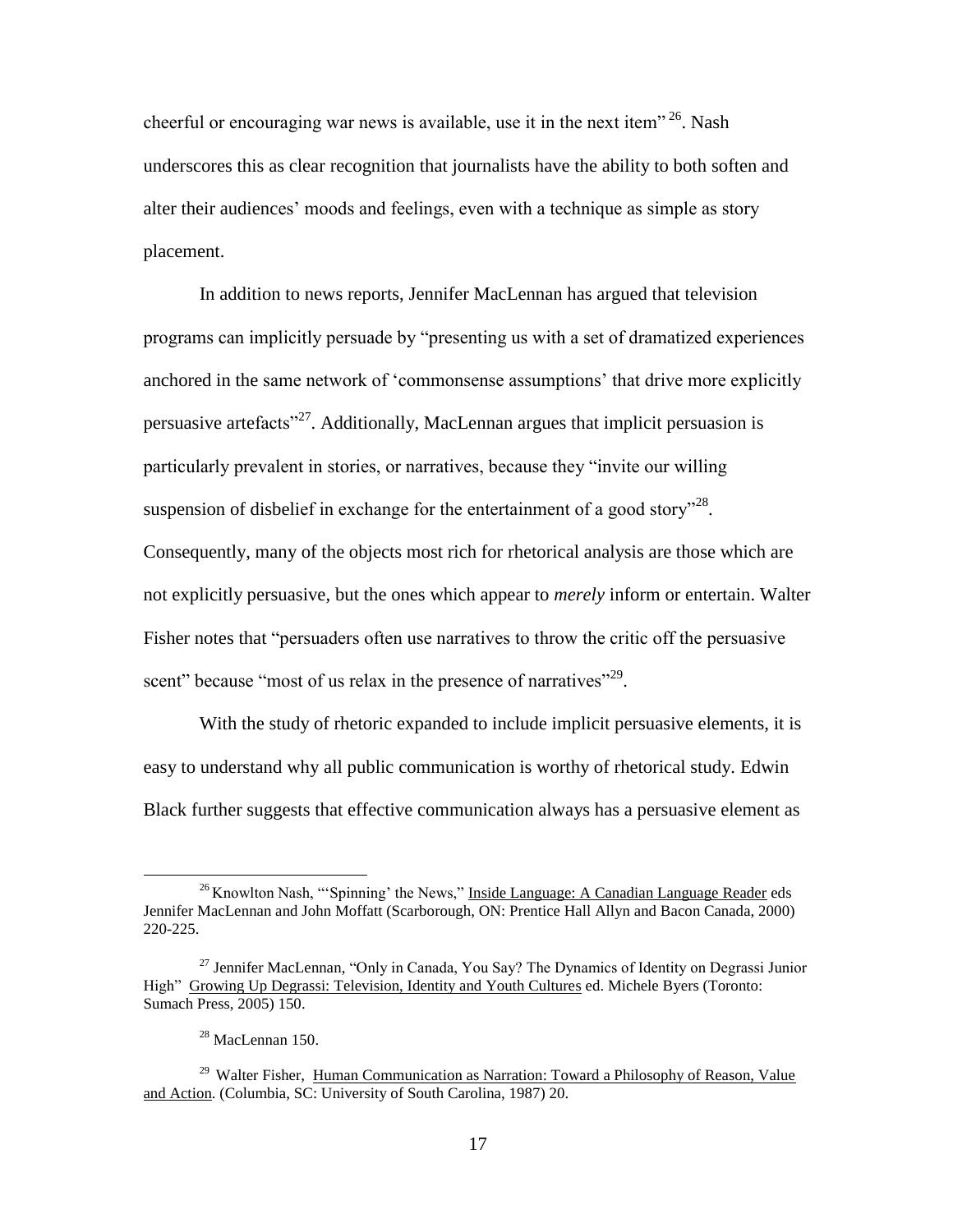people "look to the discourse they are attending for cues that tell them how they are to view the world"<sup>30</sup>. It is these messages, the cues which tell people how to view the world, where the implicit persuasion can be discovered; embedded within these cues are values-based propositions. Theorists Bernard L. Brock and Robert Scott simplify Black"s assertion further by suggesting that all public communication is an invitation from the rhetor to the audience, "to see as I see, know as I know, value as I value"<sup>31</sup>; ultimately they propose that communication is an invitation to participate in shared set of beliefs, a shared set of values.

This understanding of the implicit nature of much of our public persuasion led Roderick Hart to further suggest that the most effective persuasion is often presented in forms not commonly recognized as persuasive<sup>32</sup>. Exposure to commercial advertisements, political speeches and other explicit forms of persuasion naturally incline the audience to employ their critical powers and question what it is that they are being asked to vote for or to purchase. Consequently, while the audience may be naturally hesitant and resistant to explicit forms of persuasion, like advertisements, implicit persuasion is potentially more powerful as the audience is much less aware and likely much less resistant.

<sup>&</sup>lt;sup>30</sup> Edwin Black, "The Second Persona" Quarterly Journal of Speech 56 (1970): 112.

<sup>&</sup>lt;sup>31</sup> Bernard L. Brock and Robert L. Scott, eds. Methods of Rhetorical Criticism (Detroit: Wayne State University Press, 1980) 19.

<sup>32</sup> Hart 31.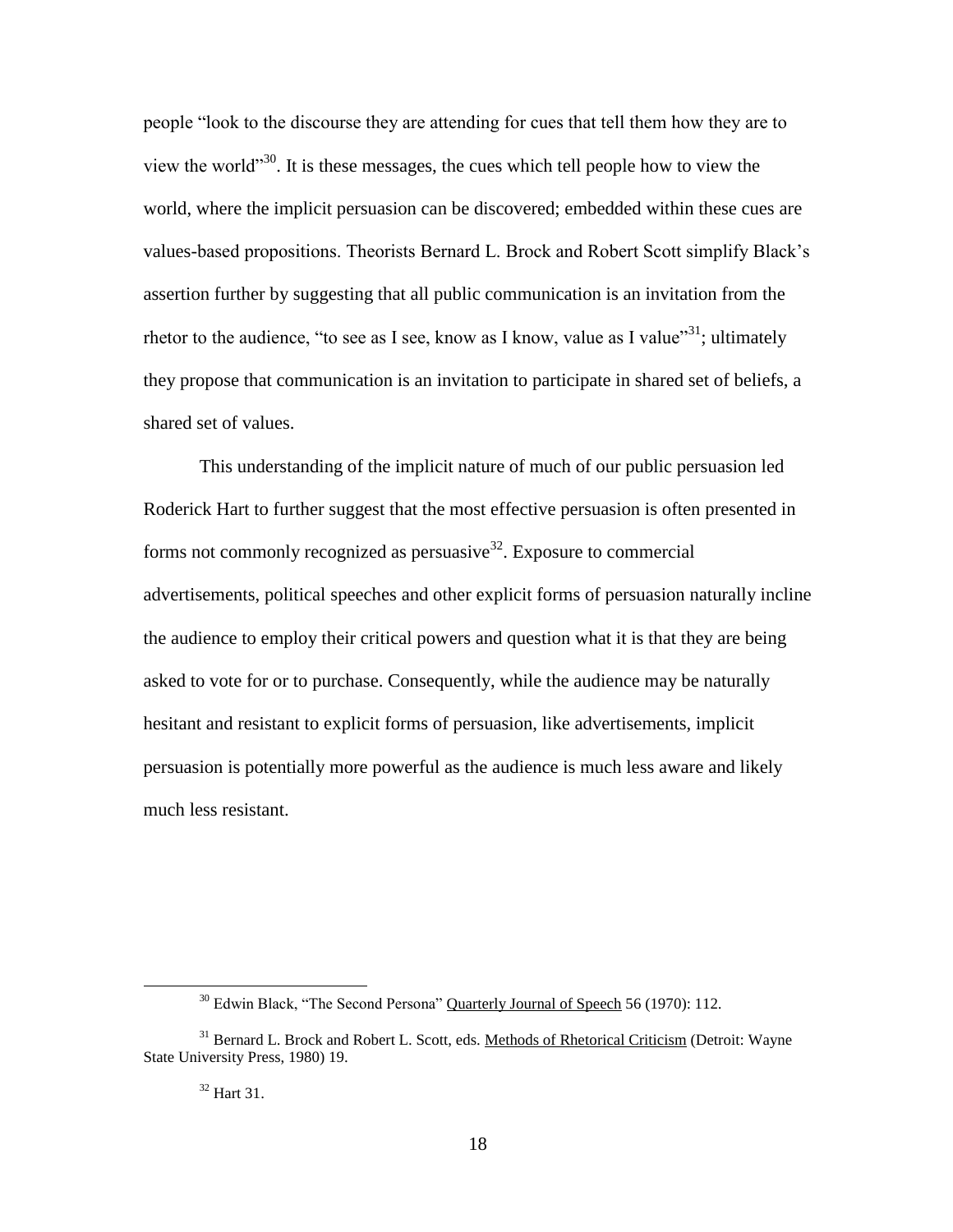#### **The Scope & Methods of Rhetorical Criticism**

#### <span id="page-25-1"></span><span id="page-25-0"></span>Enthymemes and the Neo-Aristotelian Framework

To further explore how such implicit persuasion functions, we must return to Aristotle. He provided the key to understanding implicit persuasion – the enthymeme. Aristotle described the enthymeme as a reasoning structure similar to a syllogism. A syllogism is "the inference of one proposition from two premises"<sup>33</sup> and is participatory, in that the audience must make the inference in order to understand the argument presented. Like the syllogism, the enthymeme presents an argument, but it differs from the syllogism in that one of the premises is unstated  $34$  and must be supplied by the audience<sup>35</sup>; there is an expectation that the audience will supply this connection from their collective values and common understandings. Aristotle explained how these common understandings can provide an effective basis for persuasion: "because they are commonplaces, everyone seems to agree with them, and therefore they are taken for truth"<sup>36</sup>.

The key power of this logical tool is that it is  $participatory$  – the audience must work with the rhetor in building the argument, as it is the audience that supplies the missing information, via their own collective understanding or common sense. The significance of this participation is that the audience shares a communal knowledge base, without explicit discussion or consideration. The audience's common sense is not unique to any one individual, but is shared within the community. This community can be

<sup>&</sup>lt;sup>33</sup>"Syllogism." Oxford Dictionary of Philosophy (Oxford: Oxford University Press, 1996)

<sup>&</sup>lt;sup>34</sup> "Enthymeme." Oxford Dictionary of Philosophy (Oxford: Oxford University Press, 1996)

<sup>&</sup>lt;sup>35</sup> Aristotle, "The Rhetoric," Rhetoric and On Poetics Ed. Freidrich Solmsen. Trans. W. Rhys Roberts. (New York: Random House/The Modern Library, 1954)1357a.

 $36$  Aristotle 1395a.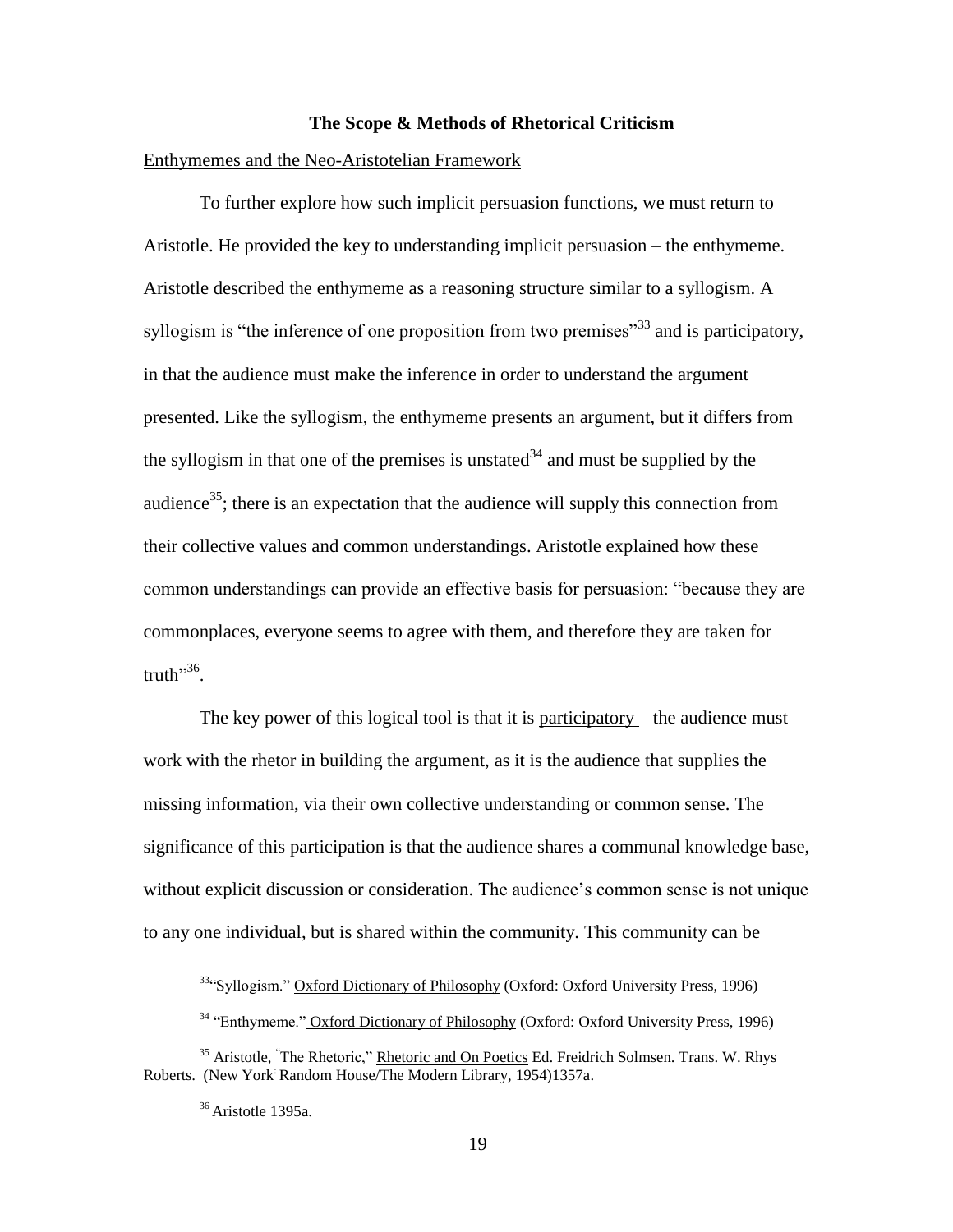defined in infinite varieties, whether from a national, ethnic, professional, familial or organizational basis. Any one individual is simultaneously a member in numerous communities and the common sense they draw upon in order to participate in the enthymeme is dependent on the context of the situation. As an example, audiences listening to a Canadian federal political candidate may exist simultaneously as members of a Canadian community, a regional riding community, and a local neighbourhood community. In listening to the speaker, the audience will access their experiences and knowledge from all of their community identities to follow along with the politician"s arguments.

While political scenarios are filled with examples of explicit persuasion, such as when a candidate actually asks the audience to vote for their chosen party, implicit persuasion also occurs. In building their argument regarding why their party is preferred, the candidate may make many references to past activities and implicitly request the audience to use their common knowledge and make the necessary associations. For example, a Conservative candidate in the Fall 2008 election might have mentioned the sponsorship scandal; in order for this comment to make sense, the audience will search their memories for their knowledge of an event that could be described as a "sponsorship scandal" and would likely have made associations with the Liberal Party, corruption and dishonesty. The Conservative candidate may not explicitly say that the Liberal Party is corrupt or dishonest, but by mere mention of the sponsorship scandal, the audience is able to make these associations on their own. Again, it is only because of the audience"s shared knowledge base that they are able to make these associations. An individual from a foreign country who was not familiar with Canadian politics would hear the reference

20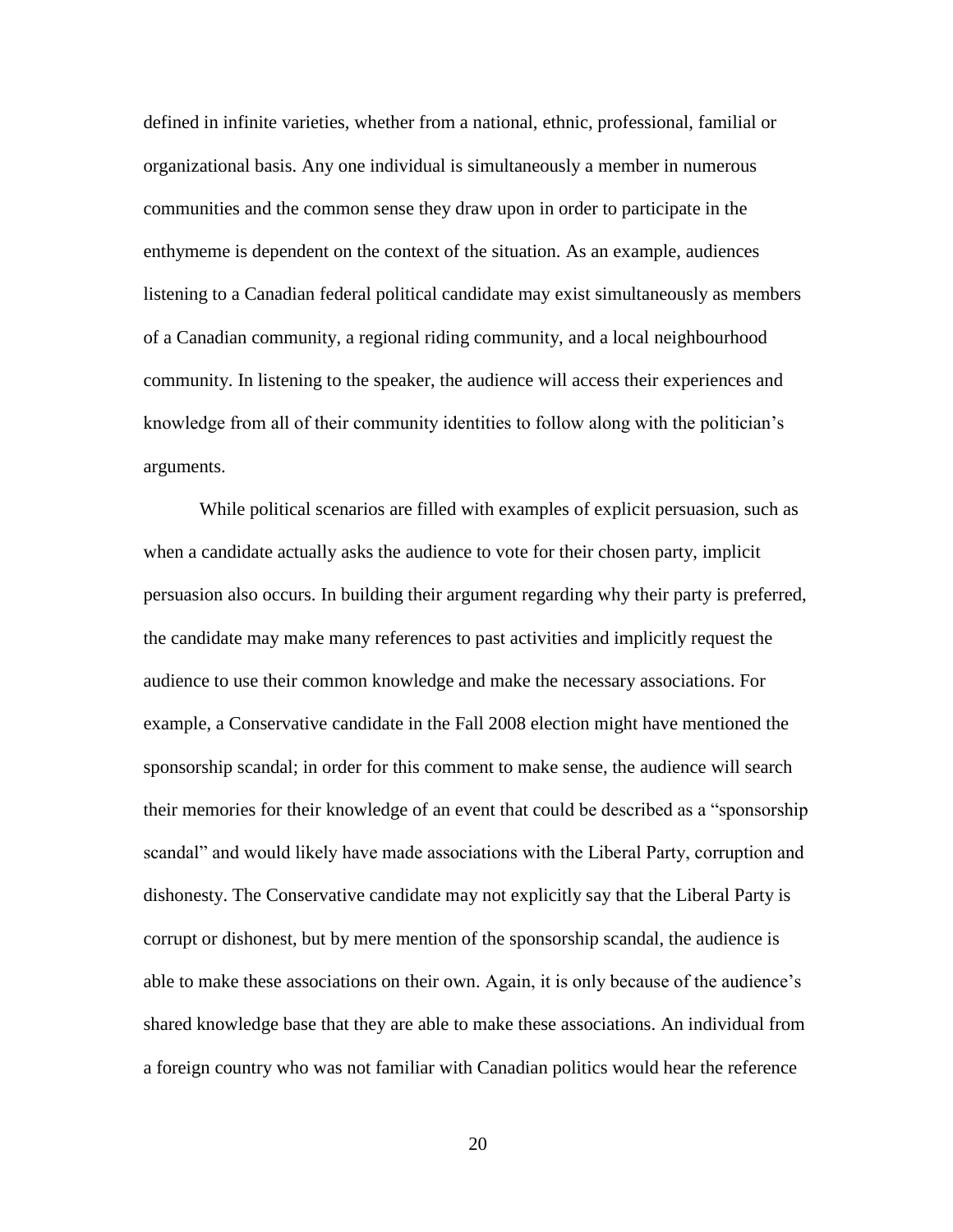to the sponsorship scandal and not be able provide the correct context, thereby missing the implicit connections.

Another excellent example of occasions when audiences are required to make the appropriate assumptions and fill in the blanks correctly is found in many forms of humour. In order to 'get' a joke, the listener must be able to make the implicit connections (follow the enthymematic reasoning structure) required in order for the joke to be found funny. Often, the knowledge base the listener must draw from is specific to their own community or culture; listeners from a different community or culture do not have the same shared base of knowledge and consequently do not understand the reference. This lack of a common knowledge base can explain why someone does not "get" a joke – they are not able to access (or quickly access) the requisite knowledge to make the enthymematic connection.

Enthymemes appear frequently in human communication and not just for humorous or persuasive reasons. In many ways, the enthymeme represents the community's knowledge base  $-$  if you are not part of that community, communication breakdowns can appear. For example, the existence of the *Maclean's* University Rankings, having been published for 20 years and widely discussed in the media, have become a piece of the Canadian collective knowledge base. When speaking to most Canadians, a quick referral to the "*Maclean's* University Rankings" is a reference that is easily understood; members of most Canadian audiences will not require an explanation that *Maclean's* is a weekly, Canadian newsmagazine and that the rankings are published annually and some will know are a source of great debate and contention within most Universities. If the audience were composed of Americans, or Europeans, it is probable

21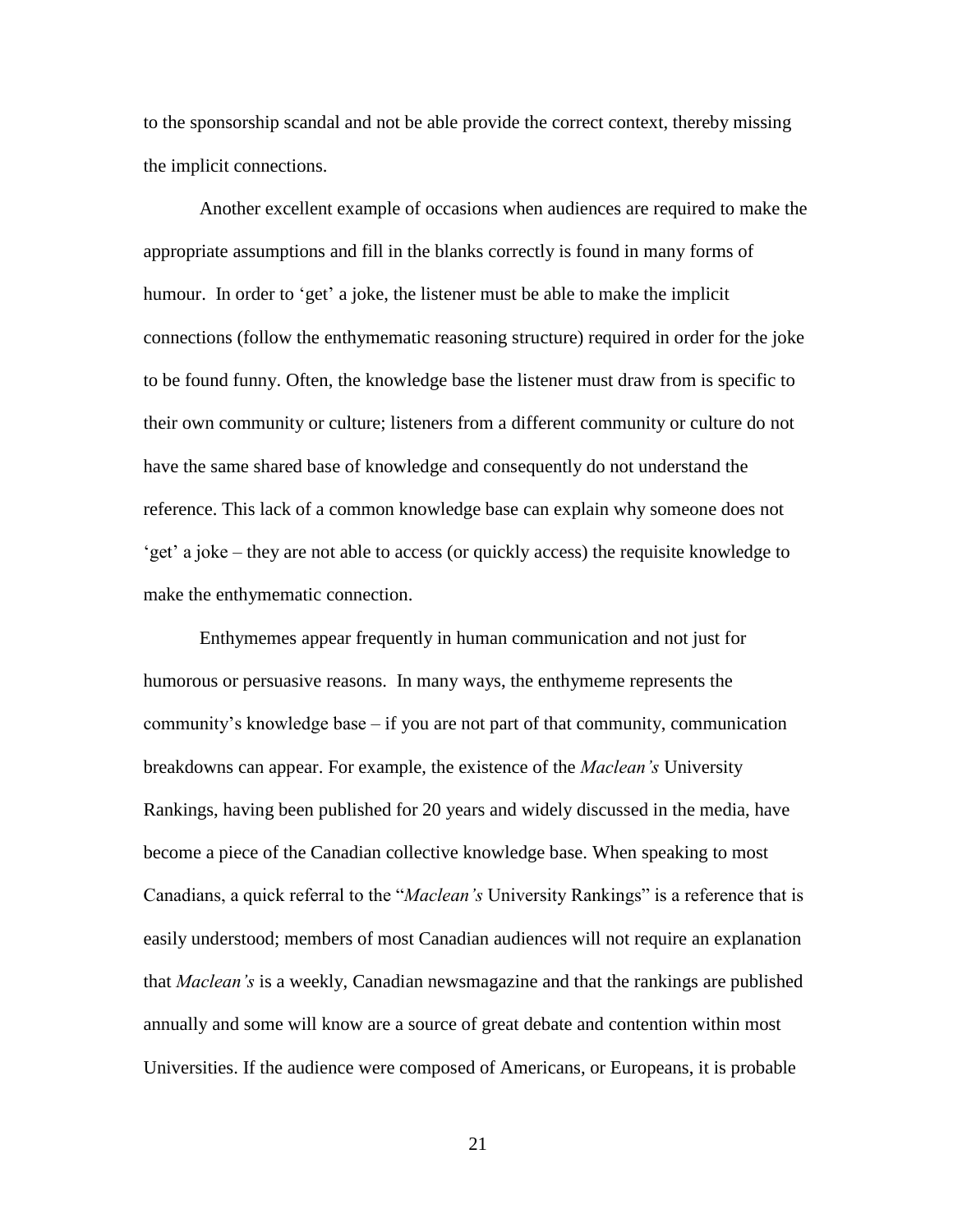that a much more detailed explanation would need to be provided, as *Maclean's* is not part of an American or European culture.

Requiring the audience to participate greatly increases the power of the rhetor"s argument – as Aristotle explains, "the enthymeme must consist of few propositions, fewer than those which make up a normal syllogism. For if any of these propositions is a familiar fact, there is no need to even mention it; the hearer adds it himself<sup>37</sup>. Because of the participatory nature of this argument structure, Aristotle considered it "the most effective of the modes of persuasion"<sup>38</sup>. Contemporary theorists, such as Roderick Hart and Edwin Black concur that implicit persuasion is the most effective form; as previously mentioned Hart asserts "that all rhetoric denies itself and that good rhetoric denies itself completely<sup>39</sup>. The effectiveness of implicit persuasion is directly connected to the fact that the audience is required to participate in the enthymeme.

There are numerous methods that the rhetorical critic can employ to most effectively uncover the rhetorical underpinnings of any object. In the early part of the  $20<sup>th</sup>$  century, Herbert Wichelns sought to re-establish rhetorical criticism as a field of important academic study and suggested "its concern is with the ideas of the people as influenced by their leaders<sup>"40</sup>.

The rhetorical examination of a particular piece of discourse is called rhetorical criticism, which, as Thomas Benson notes, "typically starts from the observation that

<sup>37</sup> Aristotle 1357a.

<sup>&</sup>lt;sup>38</sup> Aristotle, The Rhetoric and Poetics of Aristotle ed. Friedrich Solmsen. Translated W. Rhys Roberts. (New York: Random House, 1954) 22.

<sup>39</sup> Hart 31.

<sup>&</sup>lt;sup>40</sup> Herbert Wichelns, "The Literary Criticism of Oratory" Landmark Essays on Rhetorical Criticism ed. Thomas Benson (Davis CA: Hermagoras Press, 1993) 31.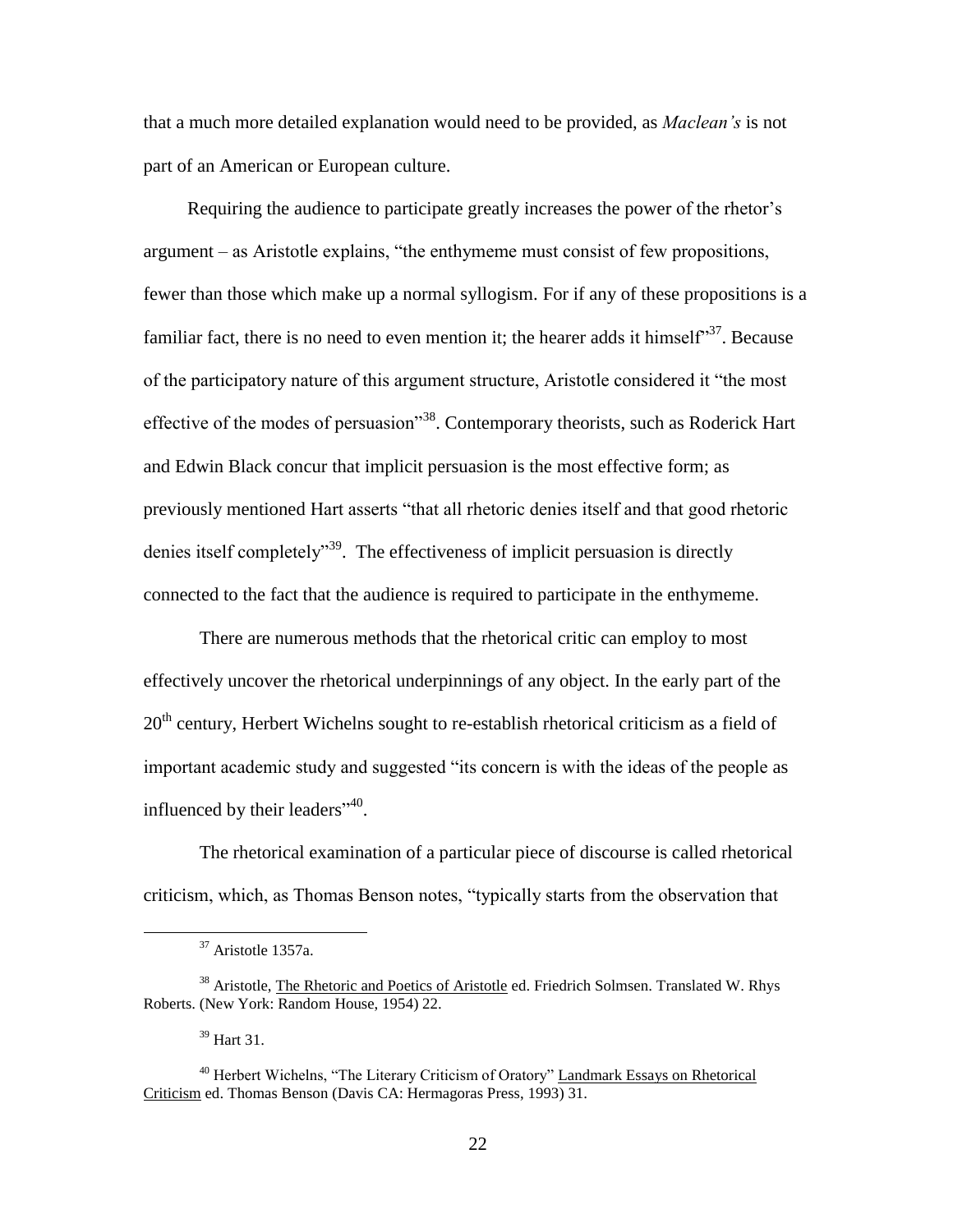rhetorical acts are the responses of fallible human beings in situations in which certain truth is unattainable and the assent of the audience is unpredictable<sup>141</sup>. Rhetorical criticism is performed not only to gain insight into the nature of persuasion, but also to understand the audience that is persuaded and the character of the rhetor, or persuader. Roderick Hart notes in his book *Modern Rhetorical Criticism* that, rhetorical criticism is "the business of identifying the complications of rhetoric and explaining them… systematically  $[$ and $]$  in a comprehensive and efficient manner"<sup>42</sup>. With respect to the importance of this type of analysis, Hart felt it was a pursuit which would further discover the essence of humanity: "Rhetorical criticism puts us in direct touch with humanness because it examines what humans do most artfully – write – and most instinctively  $-$  talk"<sup>43</sup>.

In his 1925 ground-breaking essay, "The Literary Criticism of Oratory", Wichelns established rhetorical criticism as a necessary, but forgotten, critical method. He explores Aristotle"s artistic proofs – ethos, logos and pathos – and even though Aristotle"s work was originally offered as a practical handbook, Wichelns developed it into a framework for conducting rhetorical criticism<sup>44</sup>, which was later named neoaristotelian criticism, as the first formal method of rhetorical criticism<sup>45</sup>. Wichelns concluded that rhetorical criticism "is concerned with effect. It regards a speech as a

 $\overline{a}$ 

<sup>43</sup> Hart 32.

<sup>45</sup> Foss 23.

<sup>&</sup>lt;sup>41</sup> Thomas Benson, Landmark Essays on Rhetorical Criticism (Davis CA: Hermagoras Press, 1993) xii.

 $42$  Hart 24.

<sup>44</sup> Wichelns 29.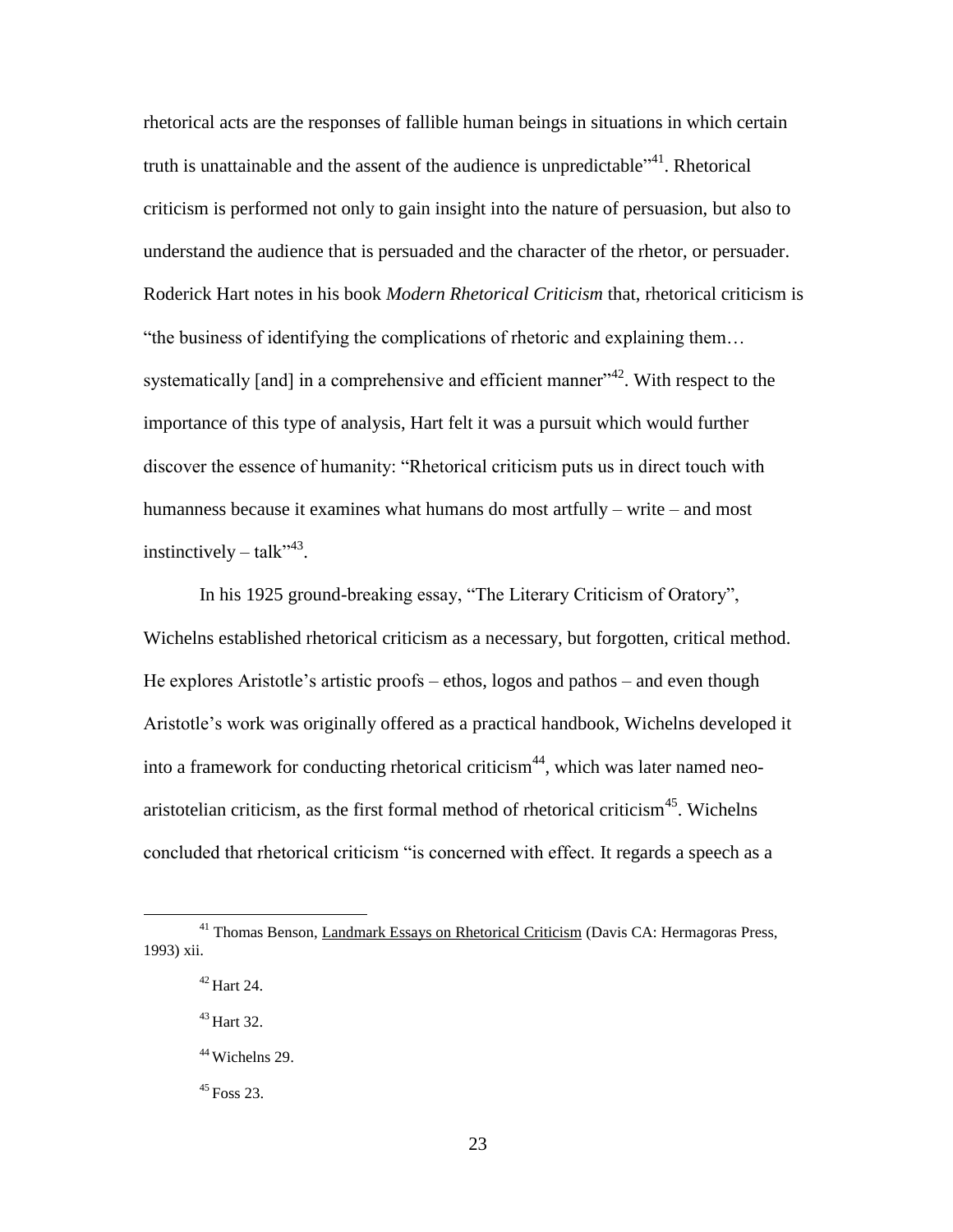communication to a specific audience, and holds its business to be the analysis and appreciation of the orator's method of imparting his ideas to his hearers<sup>146</sup>.

For Aristotle, understanding and appropriately balancing what he termed the three artistic proofs was the primary concern for the effective rhetor. He suggested that the speaker "must not only see that the speech shall prove its point, or persuade, but must also develop a certain character in himself and in the judge"; the speaker must be made trustworthy via his "intelligence, virtue and good-will"<sup>47</sup>. This was Aristotle's concept of *ethos* – the speaker"s good character. The appeal that the speaker makes to the audience, the need to "pay attention to the audience"s needs, expectations, experience and concerns"<sup>48</sup> is *pathos,* and the actual logic and construction of the argument, or message, is the *logos*. Wichelns suggested that a piece of rhetorical discourse could be examined from each of these three perspectives – speaker, audience and message – to assess its rhetorical function and to further understand whether or not implicit persuasion existed within the object.

While a neo-aristotelian framework can provide substantial insight into the functioning of an object, additional critical tools further help to advance and uncover the rhetorical elements of a complex object.

<sup>46</sup> Wichelns 31.

<sup>&</sup>lt;sup>47</sup> Aristotle, "The Rhetoric of Aristotle". Reading Rhetorical Theory, ed. Barry Brummett (Orlando: Harcourt College Publishers, 2000) 161.

<sup>48</sup> Jennifer MacLennan, Effective Communication for Technical Professions (Toronto: Pearson Education Canada Inc., 2003) 7.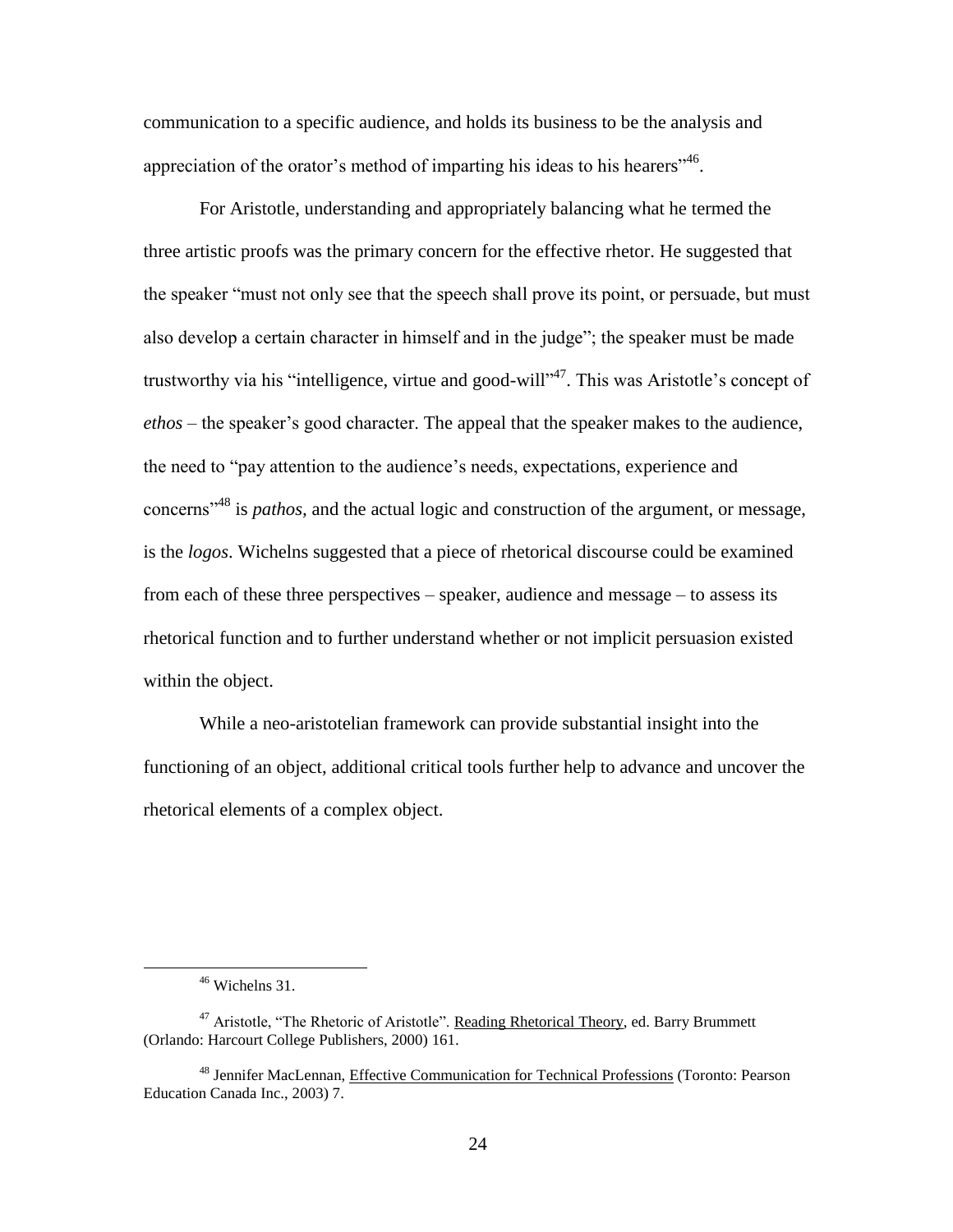## <span id="page-31-0"></span>Uncovering Community Values

 $\overline{a}$ 

Because the audience is required to access and utilize a collective understanding in order to participate, the very act of participating in this form of implicit persuasion can also reinforce a community's common set of values<sup>49</sup>. The very act of drawing on the collective common sense and implicitly filling in the blanks requires the audience to reiterate and ultimately reinforce their collective understanding – an understanding that includes knowledge, values, goals and morals of the collective.

Because rhetors frequently require the public to draw upon this collective understanding in order to understand their communication, it follows that an analysis of public communication can provide insight into the collective understanding the community is being asked to access. In this sense, rhetorical analysis is a forensic tool – rather than simply determining the most effective way for a rhetor to present a message, rhetorical critics can examine effective pieces of communication to learn more about the audience. As Chaim Perelman and Lucy Olbrechts-Tyteca suggest, "the particular culture of a given audience shows so strongly through the speeches addressed to it that we… can rely on them to a considerable extent for our knowledge of [the community"s] character<sup>"50</sup>. For example, in Kenneth Burke's analysis of Hitler's *Mein Kampf*, he attempts to uncover a greater understanding of Nazi culture with the hopes that by discovering "what kind of 'medicine' this medicine-man has concocted, that we may

<sup>49</sup> Jennifer MacLennan, "Dancing with the Neighbours: Canadians and the Discourse of "Anti-Americanism". Paper presented to the Canadian-American Relations Conference, Organization for the History of Canada, Ottawa, ON. 13-16 May 2004.

<sup>&</sup>lt;sup>50</sup> Chaim H. Perelman and L. Olbrechts-Tyteca, The New Rhetoric: A Treatise on Argumentation trans. John Wilkinson and Purcell Weaver (Notre Dame: University of Notre Dame Press, 1971) 20-21.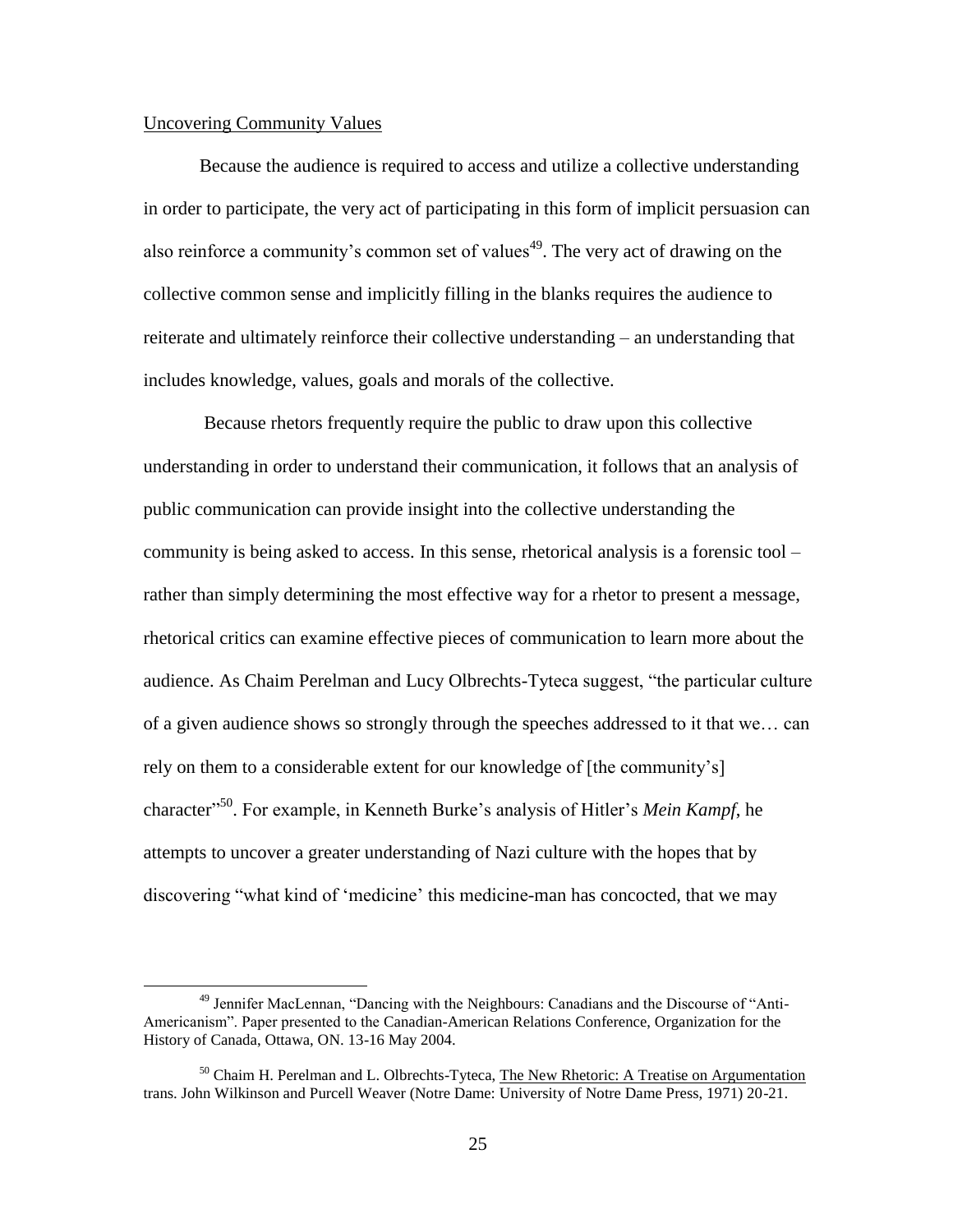know, with greater accuracy, exactly what to guard against, if we are to forestall the concocting of similar medicine in America"<sup>51</sup>.

By examining effective pieces of public discourse, the rhetorical critic can discover insights into the community"s character. Because of the pervasive and implicit nature of communication, all forms of public discourses can be examined, not just ones which would be considered explicitly persuasive. Examples of public discourse which modern rhetorical critics find best exemplify the implicit nature of communication include newspapers, magazines, television and movies. Contemporary theorist Norman Fairclough asserts that assumptions grounded in the community"s shared values "are implicit, backgrounded, taken for granted, not things that people are consciously aware of, rarely explicitly formulated or examined or questioned"<sup>52</sup>. This common sense underlies effective rhetorical appeals because it is automatically accepted by the audience, since it is already part of their shared collective worldview. Consequently, the audience is able to make the leap from the premise to the conclusion alongside the rhetor, without even realizing the leap has been made. Because the persuasion is implicit – the audience supplies its own connections – there is little resistance to the rhetor"s persuasive attempts. During the process of supplying its own connections, the audience can share in a communal experience, which reaffirms their own unstated assumptions from their values and beliefs.

While implicit persuasion often reinforces existing cultural attitudes or values, all persuasive discourse can also alter the audience"s perceptions. These public messages

<sup>&</sup>lt;sup>51</sup> Kenneth Burke, "The Rhetoric of Hitler's 'Battle'" Landmark Essays on Rhetorical Criticism ed. Thomas Benson (Davis CA: Hermagoras Press, 1993) 33.

<sup>52</sup> Norman Fairclough, Language and Power (London: Longman, 1989) 77.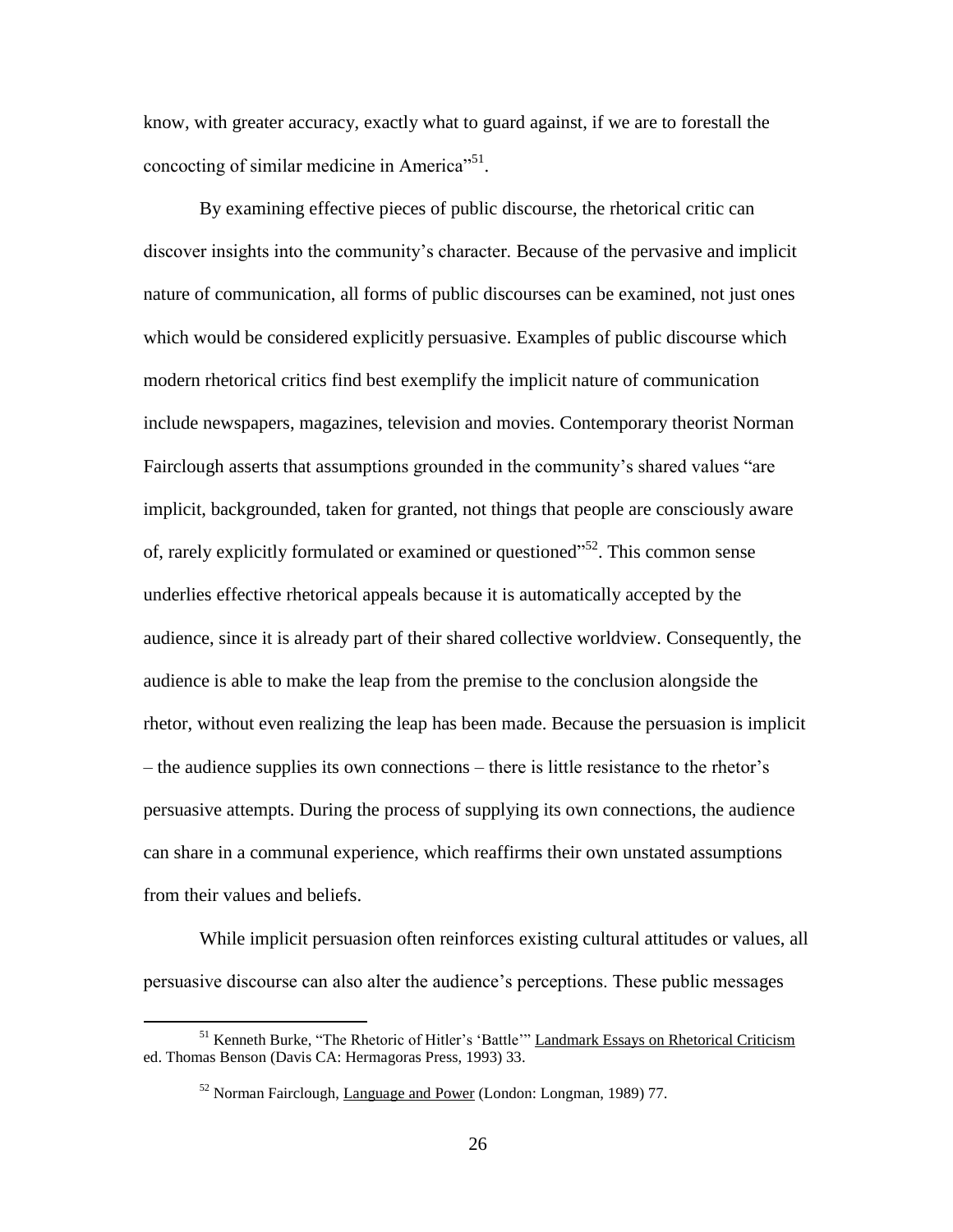exert an influence on how the audience see themselves, inviting them "not simply to believe something, but to be something<sup> $53$ </sup>. The implications of this are significant; in his essay "*The Second Persona",* Edwin Black suggests that the discourse itself is influencing the audience, which he feels should lead critics to make moral judgment on the discourse itself.

Because all public communication has the capacity to persuade, it is imperative then that rhetoricians consider the values embedded in public discourses, particularly when those messages do not appear to be overtly persuasive. Rhetorical criticism is a useful tool to uncover the community values that are reinforced by the object via its enthymematic structure. As previously discussed, news reports are excellent examples of messages which may persuade on an implicit rather than explicit level. As many critics have argued, the positioning and wording of a news story can persuade the audience to hold a particular opinion of the event(s) described<sup>54</sup>.

# *Pseudo-Events and Image*

Daniel Boorstin, in his 1961 book, *The Image*, was particularly interested in how actual news events have been replaced with what he called "pseudo-events", or events which lack spontaneity and whose primary purpose is to be reported or reproduced<sup>55</sup>. A classic example of a pseudo-event is the press conference, which is an event that attracts news reporters yet is not actual news. Instead, it is created solely to achieve a specific agenda of the persuader. Boorstin postulated that these pseudo-events are often

<sup>53</sup> Black 119.

<sup>&</sup>lt;sup>54</sup> Knowlton Nash, "'Spinning' the News," Inside Language: A Canadian Reader eds Jennifer MacLennan and John Moffatt (Scarborough, ON: Prentice Hall Allyn and Bacon Canada, 2000) 220-225.

<sup>55</sup> Daniel Boorstin, The Image (New York: Vintage Books, 1961) 11.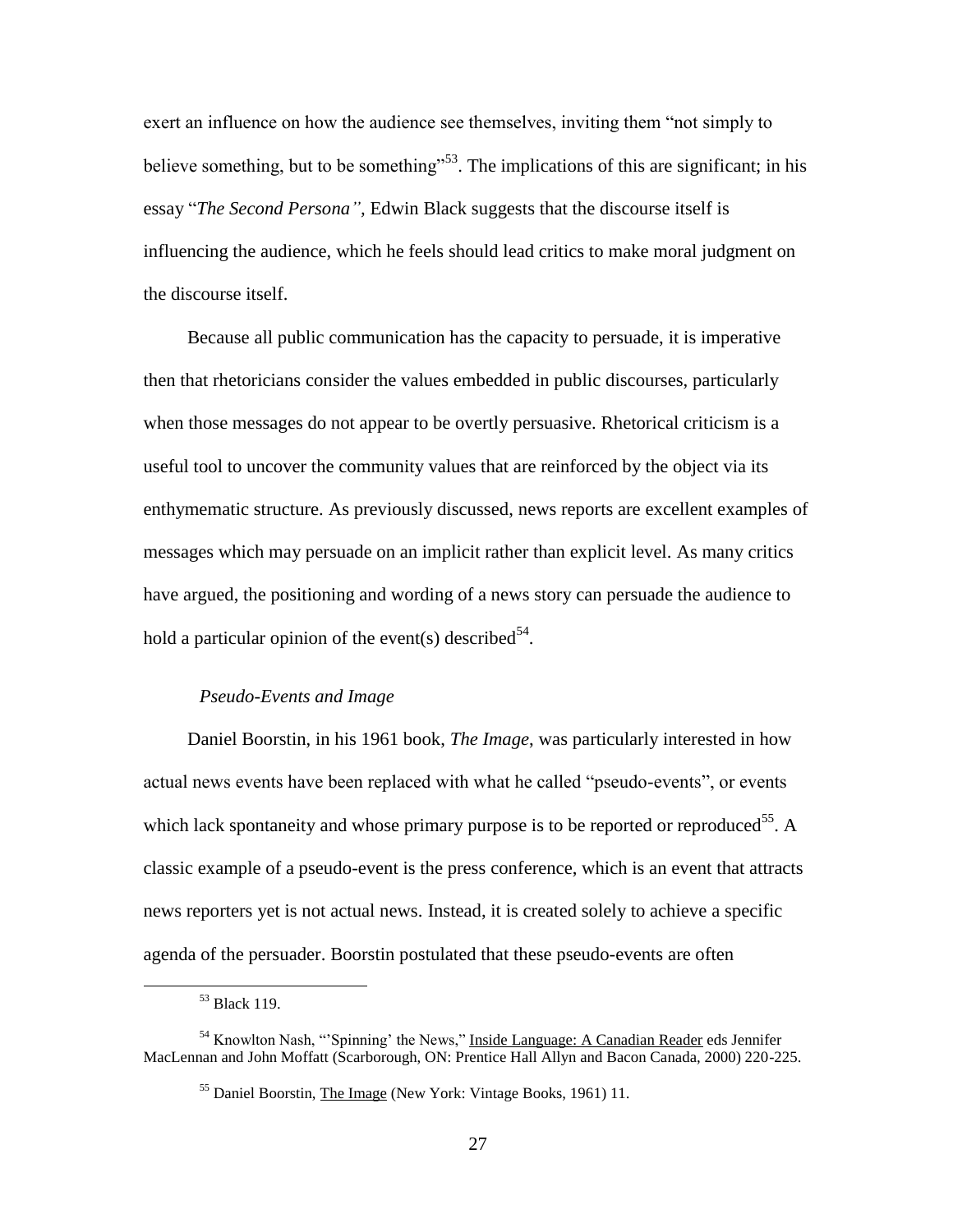constructed in the explicit hope of fulfilling and maintaining the requirements of a certain *image*, which "is the kind of ideal which becomes real only when it has become public<sup>356</sup>. Rather than the audience interacting with the actual thing (whether it be an individual, a corporation, a public institution, a government, or a community) it is instead the image with which the audience interacts, so that, "fact or fantasy, the image becomes the thing"<sup>57</sup>.

Uncovering the unstated assumptions, the common sense linkages the audience is making, is the fundamental goal of rhetorical analysis. Because public communication allows a community to develop and reaffirm its community values, rhetorical analysis can ultimately uncover those shared communal values. A rhetorical critic can then ask whether the uncovered values really do represent both the community and individuals within it. Ultimately, rhetorical criticism can be used as a forensic tool to uncover and display the values which are presented in any discourse and because of the power of the enthymeme, are potentially hidden from the audience"s view. Too often, enthymemes serve to reinforce the existing status quo – an audience reinforces their own prejudices by accepting messages which offer this type of implicit persuasion. The pseudo-event is particularly susceptible – because it exists only to be reported, a pseudo-event often reinforces the status-quo, in that it offers nothing new, or truly news-worthy, to its audiences. Predicting audience response to a pseudo-event is vital to the success of the pseudo-event – its creators are looking to achieve a specific purpose, which can only be maintained if the audience reacts predictably.

<sup>56</sup> Boorstin 189.

 $57$  Boorstin 197.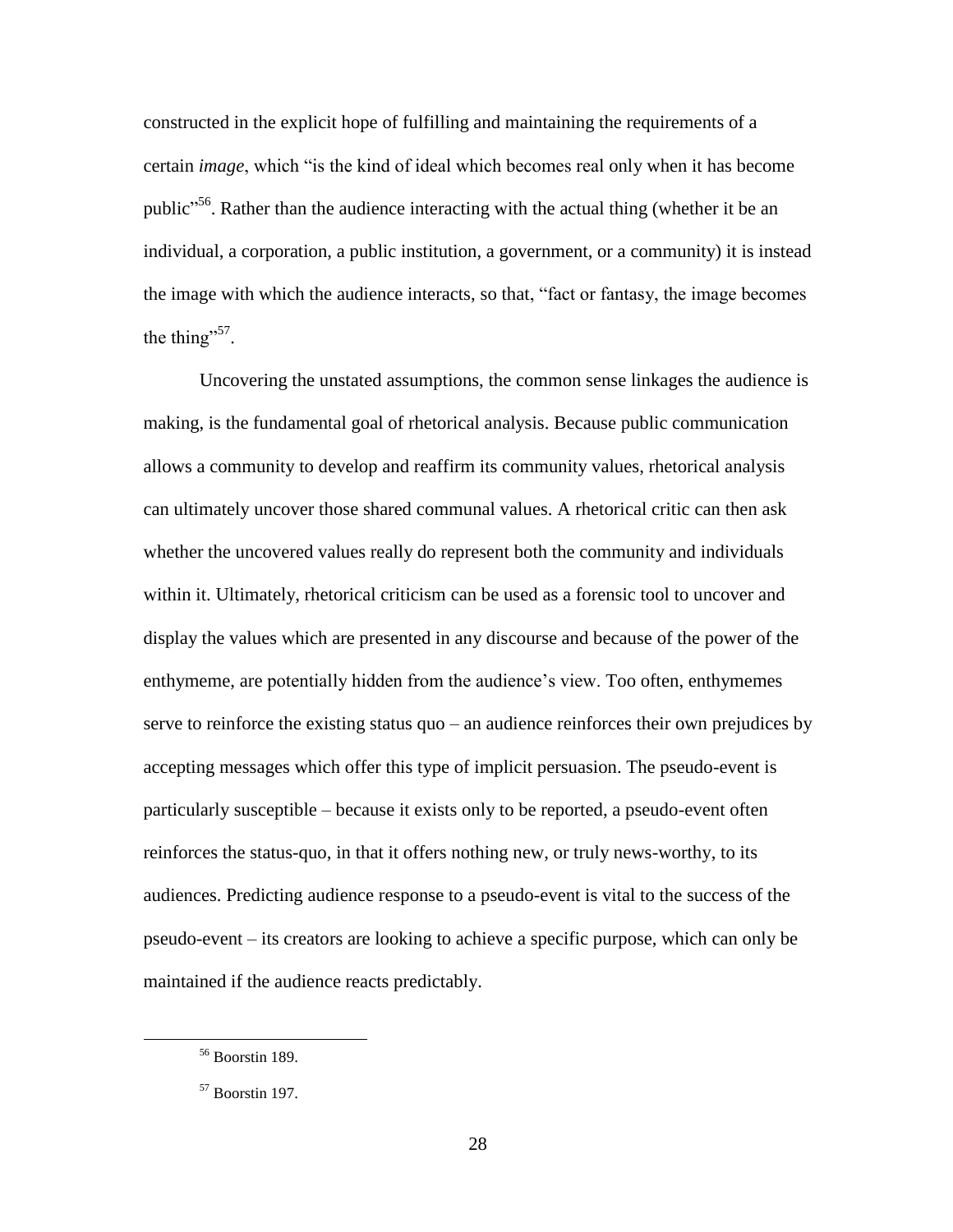While this type of forensic analysis reveals much about both the artefact and the values of its audience, it also serves a larger purpose. Gaining insight into mechanisms of persuasive appeals ultimately increases our understanding of human communication and the purposes which communication may fundamentally serve.

If rhetorical analysis of implicit persuasion can uncover the common values that an audience must embrace or at least entertain in order to participate in that piece of persuasion, the larger question is what this tells us about how public discourses function to shape or affirm the identity of the public. While enthymemes play an important role in understanding the power of implicit persuasion, Kenneth Burke felt that identity formation and creation of the community was the true reason humans engage in persuasion at all. Because the creation of a community"s identity requires a foundation of shared values, goals, attitudes, hopes and fears, Burke argued that such identifications are not simply side effects, but in fact the central aim of rhetoric and persuasion<sup>58</sup>. He felt that the drama of human relations occurred as humans sought consubstantiality with others – "two persons may be identified in terms of some principle they share in common, an 'identification' that does not deny their distinctness"<sup>59</sup>.

# *Fantasy-Theme Criticism*

 $\overline{a}$ 

An additional tool useful in the rhetorical study of narratives is Ernest Bormann"s method of rhetorical criticism, called Fantasy-Theme Criticism. Bormann, building on the work of sociologist Robert Bales, identified the rhetorical significance of a process

<sup>58</sup> Barry Brummett, Reading Rhetorical Theory (Orlando FL: Harcourt College Publishers, 2000) 743.

<sup>&</sup>lt;sup>59</sup> Kenneth Burke, "A Rhetoric of Motives" in Reading Rhetorical Theory ed. Barry Brummett (Orlando FL: Harcourt College Publishers, 2000) 769.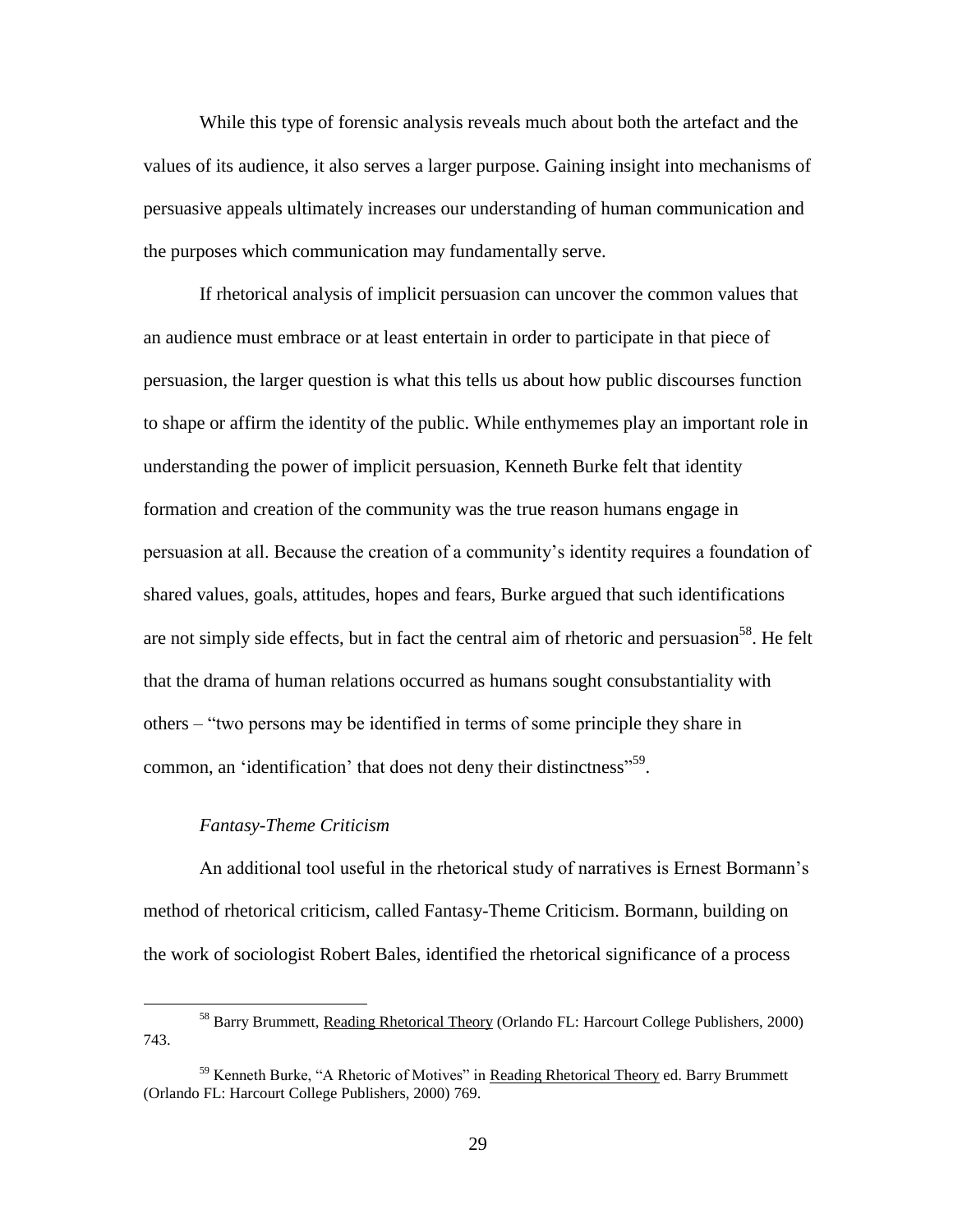called "fantasy-theme chaining"<sup>60</sup>. Bales identified fantasy-theme chaining as occurring in small groups as the group collectively contributed to and engaged in a verbal dialogue, a fantasy – a fantasy being the creative or imaginative interpretation of events. This fantasy is edited and subtly changed as different members contribute, or chain, until finally the story becomes one in which all members of the group are engaged. The "fantasy-theme" surfaces as the means through which the interpretation occurs via communication within the group. Ultimately, a fantasy-theme tells a story about a group"s experience that represents a constructed reality for the participants.

This process occurs on a daily basis and most members of a community are able to identify as having participated in this type of group dynamic. A typical example of this group dynamic can be imagined in response to an unpopular government decision. A group, maybe at a coffee shop, begins a discussion about the decision. One member comments, providing many reasons for why the decision is poor; another member nodding in agreement, adds another comment, further describing the negative impact the decision will have on the local community; a third member adds another "tidbit", maybe a similar example of a previous poor government decision. Each of these members is providing their own creative interpretation of the decision and its consequences. The conversation continues as members reminisce about the government and the poor decisions that have been made. Bales and Bormann both noted that as members become engaged in this type of dialogue, their body language changes, the pitch and urgency of the conversation increases as the contributions continue, altering the "group fantasy" slightly as members contribute multiple times. Once the fantasy has "chained"

<sup>60</sup> Ernest Bormann, "Fantasy and Rhetorical Vision: The Rhetorical Criticism of Social Reality", Quarterly Journal of Speech 58 (1972) 397.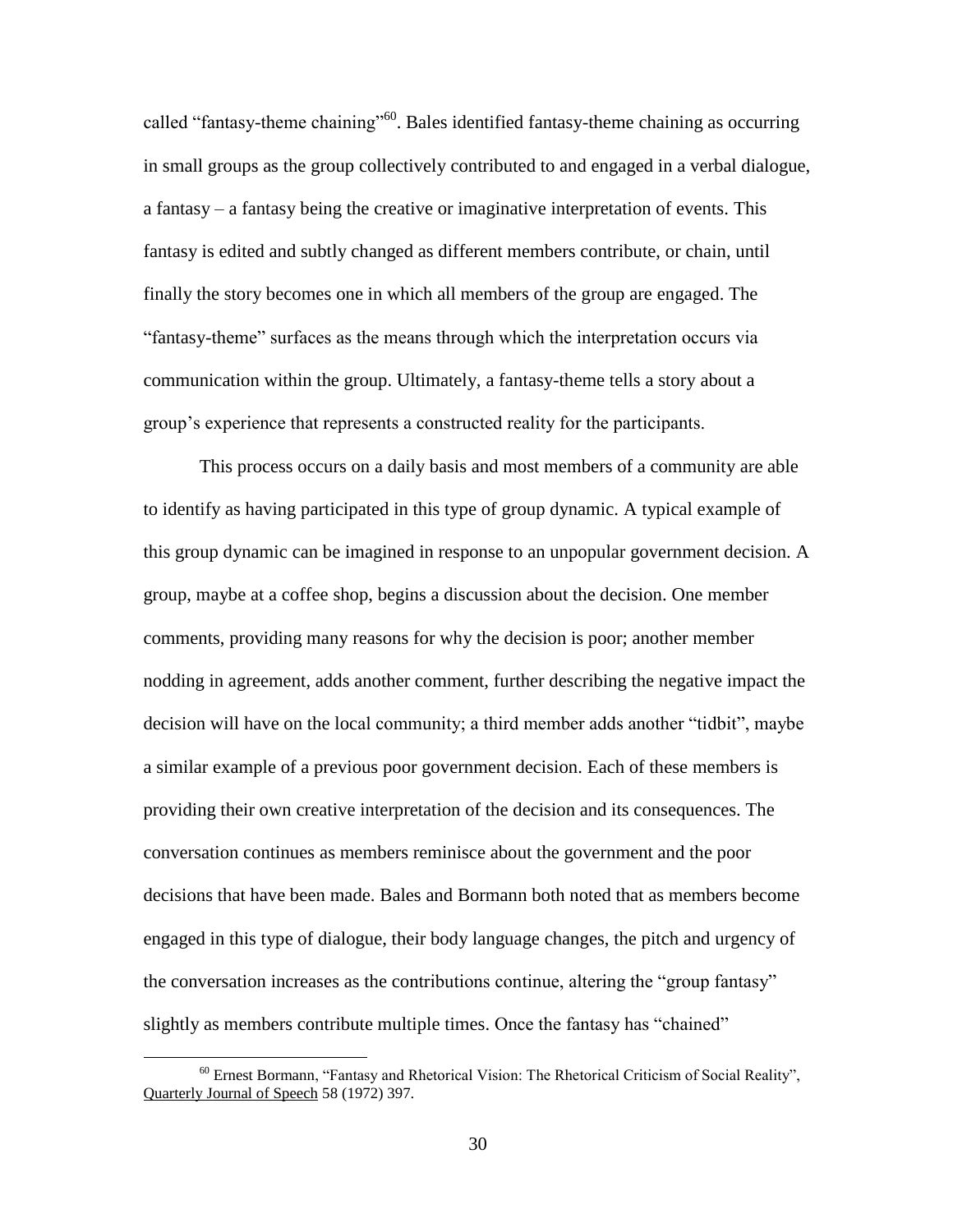significantly, this experience becomes shared within the group and becomes part of the group"s collective memory. At a future engagement, only a small reference needs to be made to the government decision and the entire group will quickly remember the lively discussion they had engaged in previously. The memory of that discussion and the shared experience of the dialogue itself ultimately lead to a common-ground basis for community building within small groups of individuals. This common-ground basis is the same type of common sense that is required for enthymematic participation.

Bales noted that these fantasy-theme chains occur as individuals within a group began to dramatize within the group setting and the "content consists of characters, real or fictitious, playing out a dramatic situation in a setting removed in time and space from the here-and-now transactions in the group<sup> $1$ </sup>. Ultimately, he suggested that fantasy chains were often used "to develop a common culture"<sup>62</sup> between individuals within a group that had no history or previous shared experiences. Bormann expanded the understanding of these fantasy theme chains to suggest that a similar experience occurs in an audience response on a much larger scale, such as audiences hearing a public speech or any other piece of mass media. Ultimately, Bormann reasoned that if you could look at the fantasy themes (i.e. constructed reality) in a small group and learn something about the group's values, you could similarly look at the dramas which chain out in much larger groups or even an entire society and learn something about that society's values. He suggested that these fantasy themes "serve to sustain the members" sense of community", to "impel them strongly to action" and to "provide them with a

<sup>61</sup> Ernest Bormann, "Fantasy and Rhetorical Vision: The Rhetorical Criticism of Social Reality", Quarterly Journal of Speech 58 (1972) 397.

 $62$  Bormann 397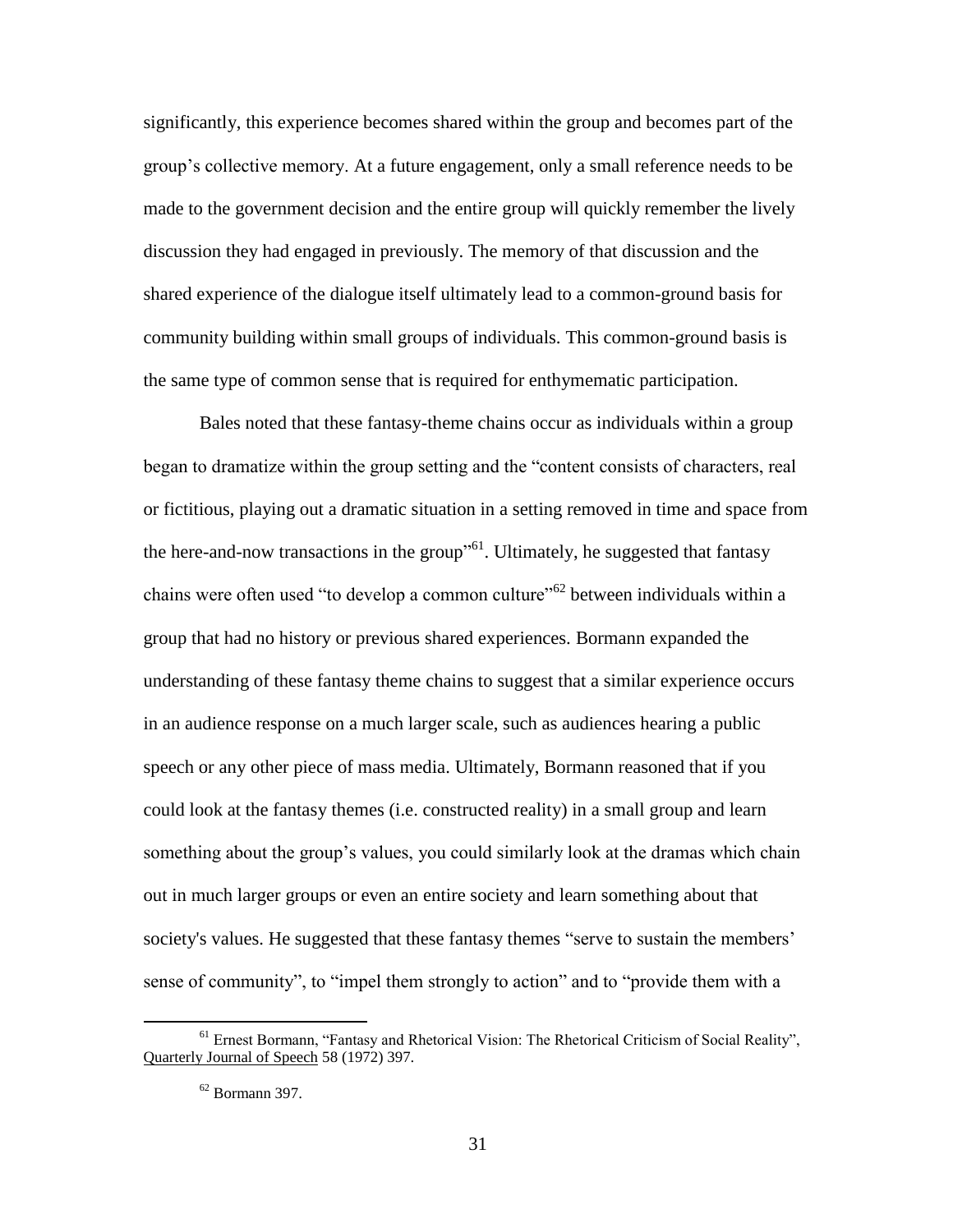social reality<sup>563</sup>. As the group has shared experiences and experiences this shared reality, a greater number of these fantasies appear. Bormann suggested that often these fantasies will begin to show patterns or themes – groups comprised of the same people, who have a history of this shared reality, will continue to build on the same fantasy themes. For Bormann, or for anyone interested in better understanding human behaviour, these fantasy themes are very revealing – once studied, they can reveal significant information about the group"s shared reality and ultimately the group"s shared values.

Because an analysis of fantasy themes would provide a critic with an understanding of the group"s shared values and attitudes, Bormann next postulated that from this understanding, a larger "rhetorical vision" of the group could be uncovered. This rhetorical vision "is constructed from fantasy themes that chain out in face-to-face interacting groups, in speaker-audience transactions, in viewers of television broadcasts, in listeners to radio programs, and in all the diverse settings for public and intimate communication in a given society"<sup>64</sup>. Ultimately, Bormann viewed the creation of a rhetorical vision as the large-scale application of the fantasy-chaining process. While Bales' work focused on actual communicative interactions between group members in person, Bormann made this theory his own through the application of it to larger groups. While a small group can have a rhetorical vision (as is easily imagined in groups with a very specific and coherent religious viewpoint) Bormann ultimately imagined the uncovering of a group"s rhetorical vision as being useful for understanding larger groups who may not actually interact together. Examples of such groups could include viewers

<sup>63</sup> Bormann 398.

<sup>64</sup> Bormann 398.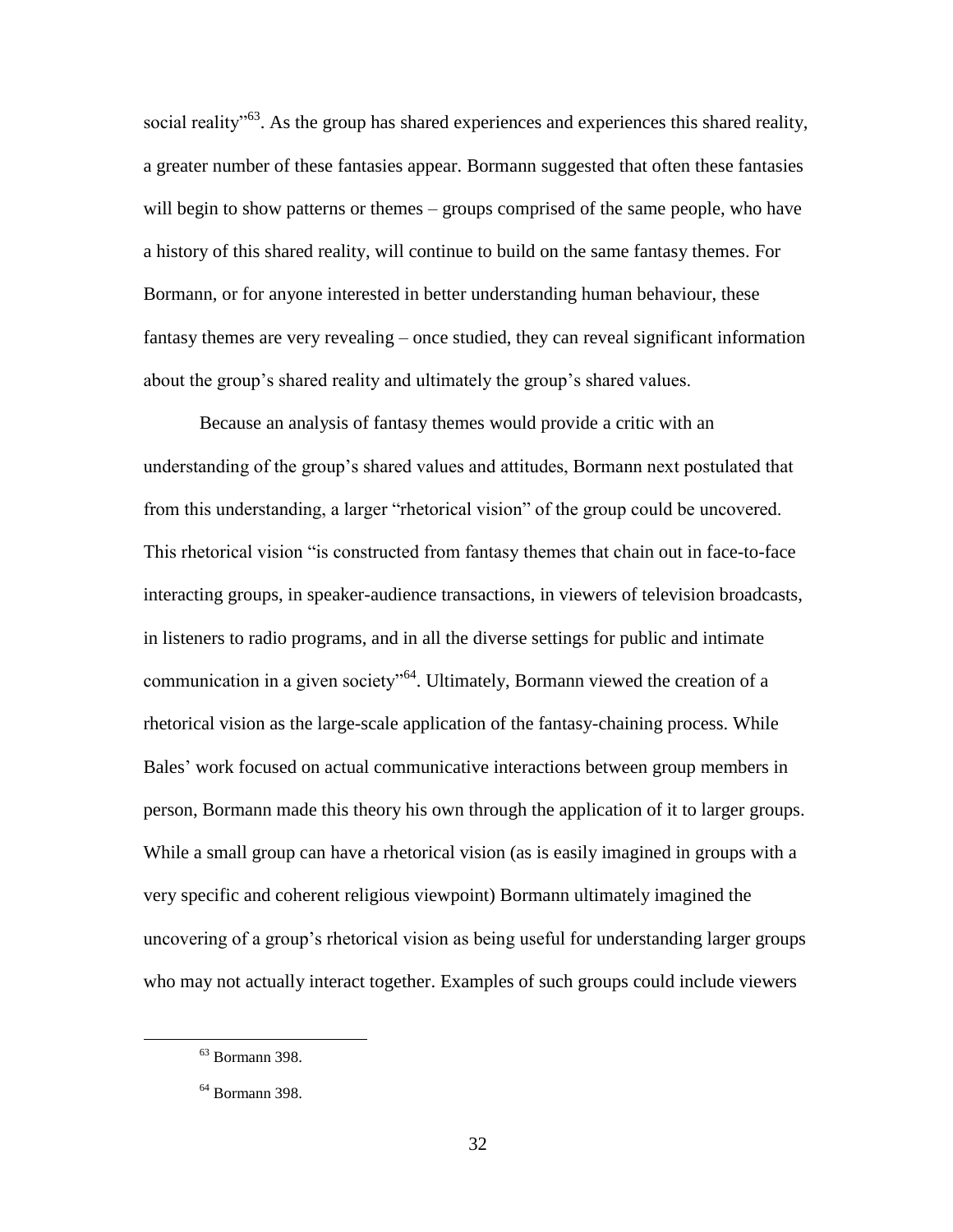of a particular television program or readers of a particular magazine. While most (if not all) of these viewers/readers would never actually physically interact, by receiving (or "participating" in as Marshall Gregory would suggest<sup>65</sup>) the shared narrative, the audience was having a shared experience, and from that shared experience, a certain shared reality was constructed. And, again, it is only within the context of these fantasies that a larger, more comprehensive "vision" can be understood.

The practice of fantasy theme criticism theory is particularly useful when a group"s behaviours are observed, and members from the outside (i.e. those who do not participate in that group) have difficulty in understanding why the group has behaved in such a manner. The significance of Bormann"s theory, from the standpoint of rhetorical criticism is that the critic can uncover the rhetorical vision, the constructed reality, of the group by examining the discourses of the group. Bormann felt that his type of forensic investigation allowed the critic to answer questions regarding "the social relationships, the motives, the qualitative impact of that symbolic world"<sup>66</sup>. Ultimately, he believed the method of fantasy-theme criticism would allow the actions of a group to be better understood. He concluded that actions that make little sense to someone outside of a rhetorical vision make perfect sense when viewed in the context of that vision, for the vision provides the motive for action $67$ .

The application of the fantasy-theme criticism to the *Maclean's* University Rankings serves as an excellent critical tool. Applying it to the Rankings allows this

<sup>&</sup>lt;sup>65</sup> Marshall Gregory, "Ethical Criticism: What It Is and Why It Matters." Style. (Summer 1998): 231.

<sup>66</sup> Bormann 401.

 $67$  Bormann 407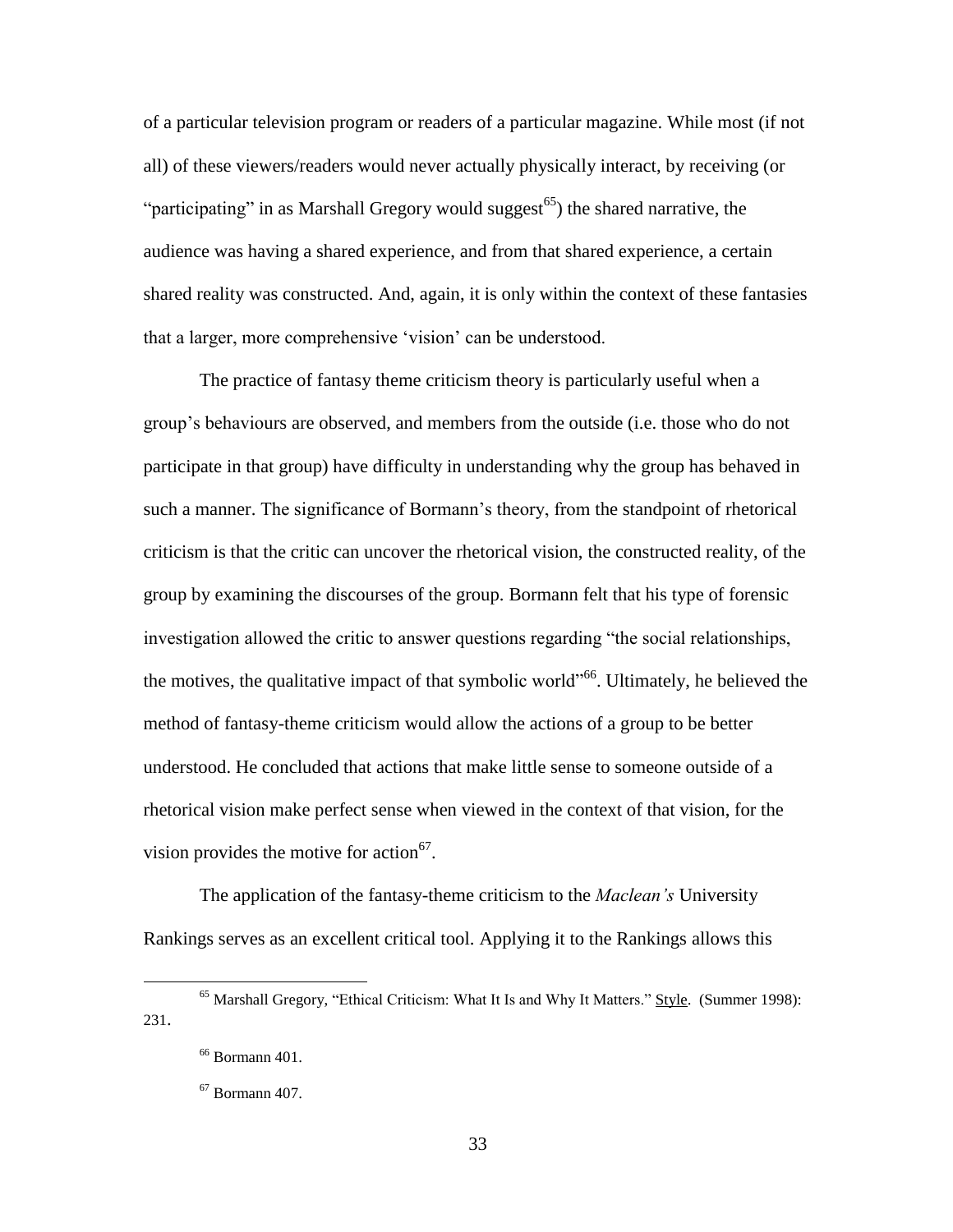thesis to reveal the various fantasy themes that exist , including: 1) the fantasy that alumni share when they read the rankings and reflect nostalgically on their past experiences; 2) the fantasy that non-alumni parents share when they read the rankings and try to join in a manufactured nostalgia – one where they imagine what a university experience will offer their own children; and 3) the fantasy that *Maclean's* creates when they position themselves as experts on post-secondary education and ask their readers to join their jury as they serve judgement to the universities.

## **Rhetoric and Identity**

For Burke, the central motivation for human behaviour was the desire to commune, to identify with others. He felt that effective persuasion was dependent upon effective identification, which in turn arose out of the desire to belong. Burke was primarily concerned with the human experience and the sense that there are repetitive "patterns of experience which seem to arise out of any system of living"<sup>68</sup>. He also argued that one of the primary ways we achieve that sense of belonging is through our rhetorical activity, or public discourse<sup> $69$ </sup>. If we accept that people use rhetoric and persuasion fundamentally in order to create belonging and identify with a community, then rhetorical analysis can be very useful in understanding what type of a community has been created.

Additionally, Burke argued that while a sense of unity, belonging and social cohesion are all benefits of symbolic human communication, the inevitable flip-side is a

<sup>&</sup>lt;sup>68</sup> William Rueckert, Kenneth Burke and the Drama of Human Relations (Los Angles: University of California Press, 1963) 12.

<sup>&</sup>lt;sup>69</sup> Kenneth Burke, Dramatism and Development (Barre, MA: Clarke University Press, 1972) 2.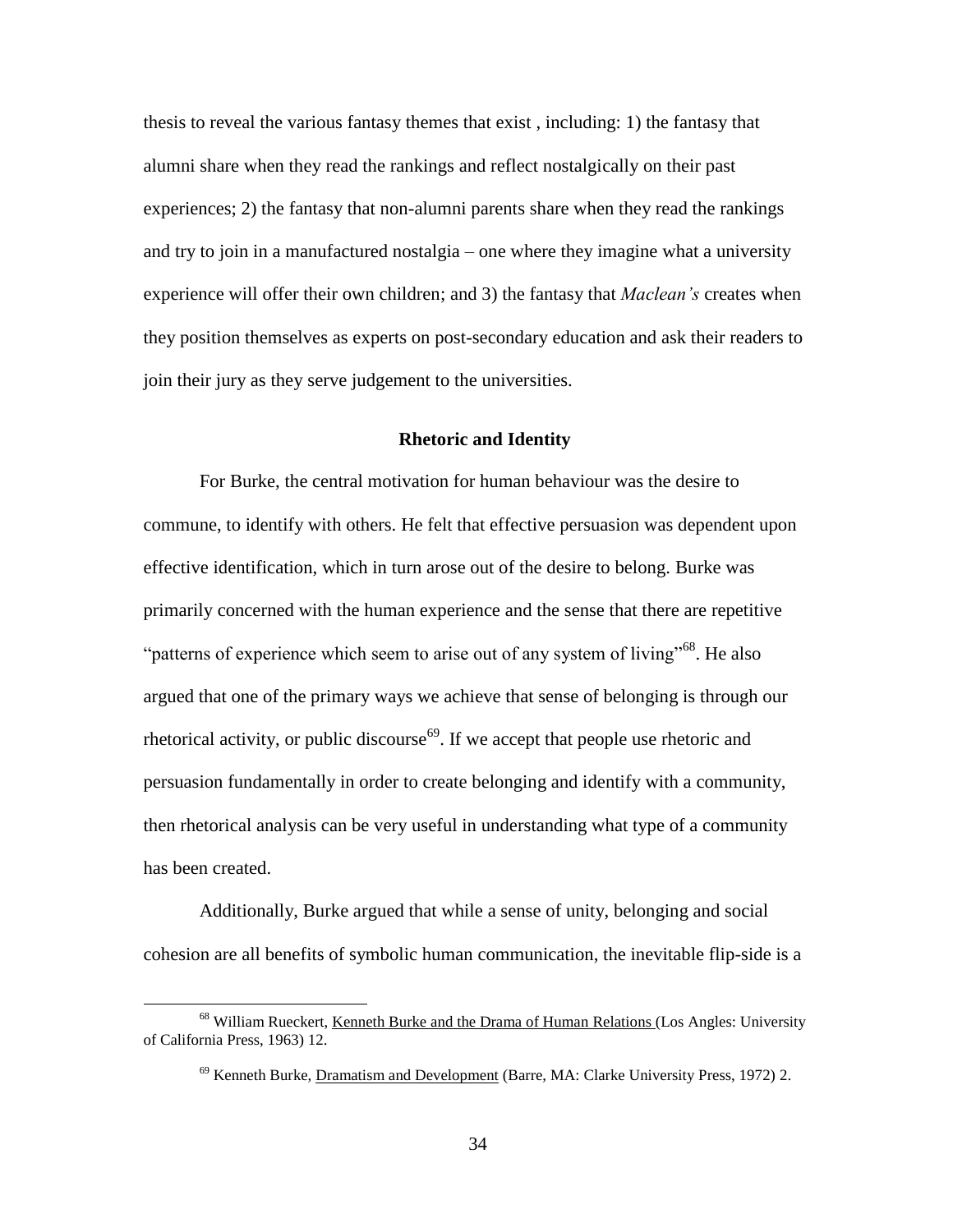sense of division, isolation and estrangement<sup>70</sup>. Thus, the creation of identity depends not only on the stressing of commonalities, but also on something Burke calls "congregation by segregation," which is the creation of identification by the stressing of some difference shared in common<sup>71</sup>. Burke further confirms the necessity of such dichotomy, when he emphasized that identification always, and inescapably, "implies division"<sup>72</sup>. Because public communication is a primary means "to build community" through linguistic or other symbolic means<sup>73</sup>, studying the patterns of shared values and beliefs revealed by the patterns of associations and dissociations throughout its public discourses will be particularly revealing.

In order to better uncover a community"s identity through its discourse, Burke used this dichotomy to develop a method of analysis he called cluster criticism. Cluster criticism looks for patterns of association and dissociation, so that the critic can "discover the rhetor's worldview"<sup>74</sup>. Clusters found within a text are groupings which hold something in common. Signifiers of clusters are words, images or ideas that are repeated or given emphasis within a work; as Foss notes, "significance of terms is

 $70$  Kenneth Burke, "A Rhetoric of Motives" in Reading Rhetorical Theory ed. Barry Brummett (Orlando FL: Harcourt College Publishers, 2000) 769. Like Burke, Northrop Frye emphasizes the essentially oppositional nature of identify, which, he argues, is always a "way of defining oneself against something else". Northrop Frye, "Conclusion to a Literary History of Canada," Divisions on a Ground (Toronto, Anansi, 1982) 75.

<sup>&</sup>lt;sup>71</sup> Kenneth Burke, "The Rhetorical Situation," Communication: Ethical and Moral Issues ed. Lee Thayer (London: Gordon and Breach Science Publishers, 1973) 268.

<sup>&</sup>lt;sup>72</sup>Kenneth Burke, "A Rhetoric of Motives" in Reading Rhetorical Theory ed. Barry Brummett (Orlando FL: Harcourt College Publishers, 2000) 769.

<sup>&</sup>lt;sup>73</sup> Roderick P. Hart, Modern Rhetorical Criticism 2e. (Boston: Allyn & Bacon, 1997) 36.

<sup>74</sup> Sonya Foss, Rhetorical Criticism: Exploration and Practice 63.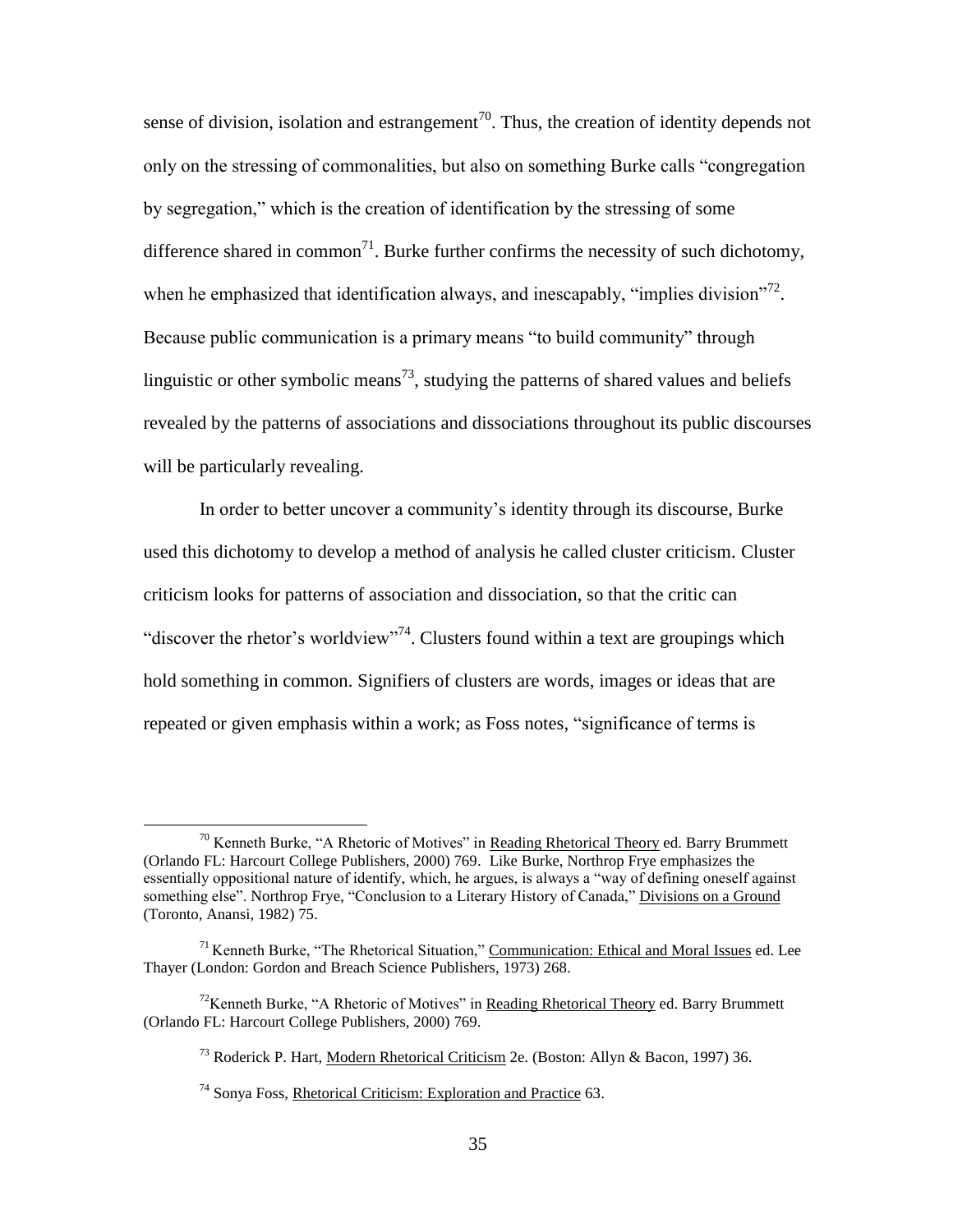determined on the basis of frequency or intensity"<sup>75</sup>. When conducting a cluster analysis, a rhetorical critic asks "What goes with what?" and looks for words, phrases and ideas that have a common theme. Usually, no more than five or six terms will be most significant to the rhetor; these are the key terms. The next step is for the critic to ask, "What opposes what?" Here, the critic is looking for oppositions: possibly groups of words that provide an opposite to the key terms provided; possibly, there will be natural opposition found within the key terms, for example, words related to both god/light/release and devil/darkness/captivity will appear as key terms. Finally, the critic asks, "What leads to what?" Foss notes that when key terms emerge in opposition to other key terms, it often suggests a "conflict or tension in the rhetor"s worldview that must be resolved"<sup>76</sup>.

The rhetorical critic can use cluster criticism to determine how the rhetor sees the world and what values the artefact is asking the audience to accept, even if only temporarily. Sonya Foss explains that "the task of the critic using this method is to note what subjects cluster about other subjects" and that "the equations or clusters that the critic discovers in a rhetor's artefact generally will not be conscious to the rhetor $177$ . William Reuckert explains that "The object of a cluster analysis is to find out what goes with what and why<sup> $18$ </sup>. Once the clusters have been identified, the critic will be nearer an

 $75$  Foss 65.

<sup>76</sup> Foss 66.

<sup>77</sup> Foss 64.

<sup>&</sup>lt;sup>78</sup> William Rueckert, Kenneth Burke and the Drama of Human Relations (Los Angles: University of California Press, 1963) 84.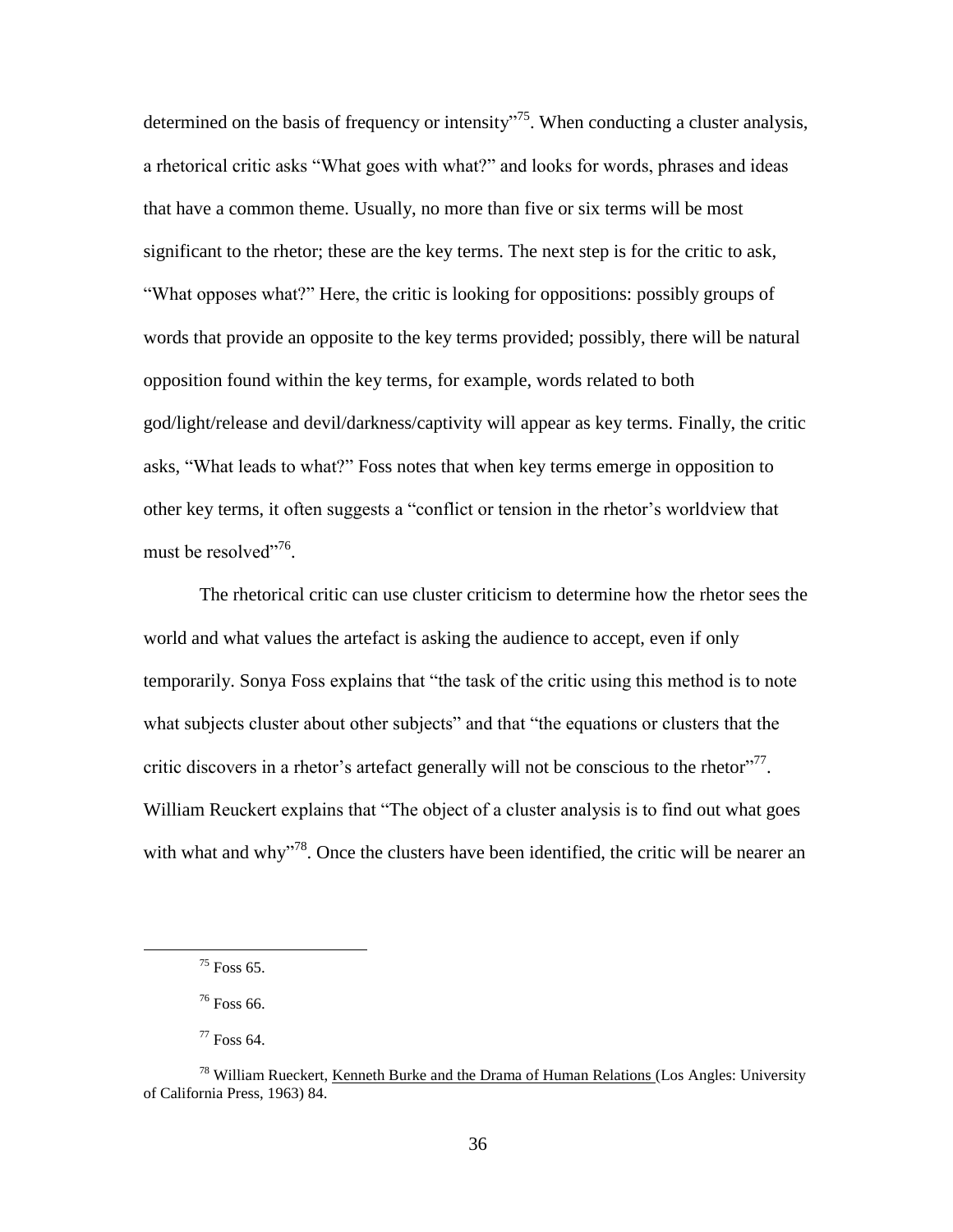understanding of the identities, both as expressed by the rhetor and as implicitly accepted by the audience.

Ultimately, it is useful to study the patterns of assumption and inference in discourses that are accepted by a community, in order to gain a sense of the community"s shared values. Jennifer MacLennan explains that "Like all other identifications, cultural identities are, inescapably, as much a product of dissociative processes as they are of associative ones, and we necessarily begin to understand who we are only when we can recognize who, or what, we are not<sup> $n^{79}$ </sup>. The strong correlation between a community's public discourse and its identity, as shown through its patterns of association and dissociation, encourage us to view all public communication as rhetorical. Rhetorical analysis can then be used to analyze a piece of public discourse to gain knowledge about the community and how it has built its shared sense of identity. At a higher level, this knowledge can then provide insight into how communication and persuasion function, at a broader level.

#### **Rhetoric & Hierarchy**

Burke"s emphasis on associative and dissociative patterns is also related to his greater theory of human dramatism. His theory of dramatism offers a method to analyse human symbolic interaction and find meaning in the relationships between the various elements<sup>80</sup>. William Rueckert summarized Burke's vision for dramatism by stating "that

 $79$  Jennifer MacLennan, "Dancing with the Neighbours: Canadians and the Discourse of "Anti-Americanism". Paper presented to the Canadian-American Relations Conference, Organization for the History of Canada, Ottawa, ON. 13-16 May 2004 (p14).

<sup>&</sup>lt;sup>80</sup> Kenneth Burke, "A Grammar of Motives" in Reading Rhetorical Theory ed. Barry Brummett (Orlando FL: Harcourt College Publishers, 2000) 763.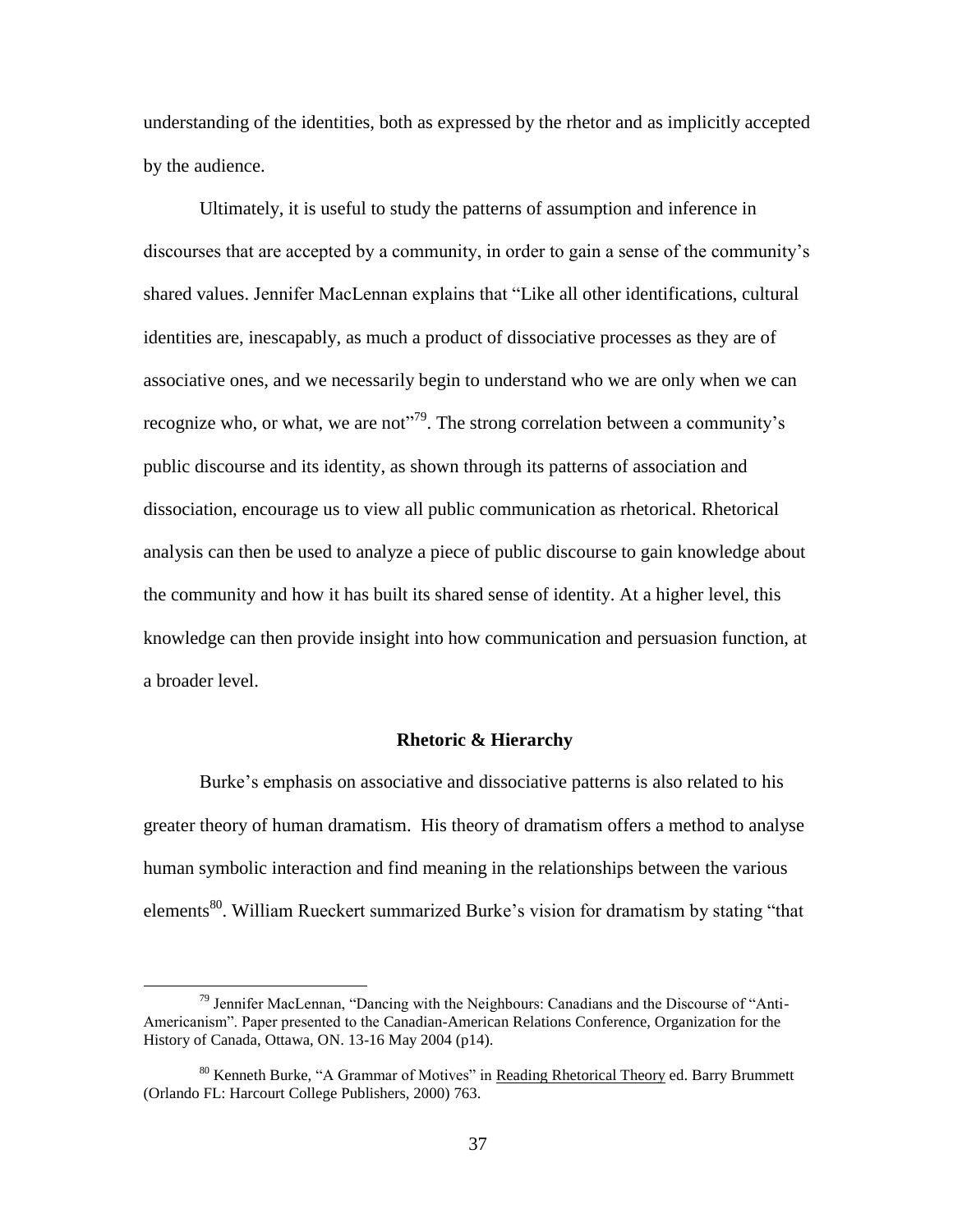somehow the essences of man, human relations and ultimate reality are to be derived from the dramatistic study of language"<sup>81</sup>.

Rueckert further developed Burke"s theory of dramatism by describing the seven "interlocked moments" of human drama: the negative, hierarchy, guilt, mortification, victimage, catharsis and redemption. Each of these moments played an important role within human dramas and they are clustered together, "since any one of them, 'logologically<sup>'82</sup> implies all the others<sup>''83</sup>. While further discussion of human dramatism and its seven interlocked moments is beyond the scope of this thesis, the importance of hierarchy will be further explored. It is of particular interest given the very hierarchical essence of any ranking, where one item is denoted as #1 while another is #2, and thus of less importance or stature in the hierarchy. Burke further elaborates on his understanding of hierarchy via his definition of man. While a detailed analysis of this definition is also beyond the scope of this paper, Burke stipulated two criteria in this definition on which I shall focus. He begins his definition of man by identifying man as "the symbol–using animal", and later in the definition, as being "goaded by the spirit of hierarchy"<sup>84</sup>.

With respect to the first criterion, Burke felt that insight into human behaviour could be gained by understanding the relationship between symbolic action and the ritual "dramas" that humans participate in through their interactions with others. He viewed the

 $81$  Rueckert 129.

 $82$  This is derived from the word logology, which Kenneth Burke created. Logology is the analysis of language and linguistic action.

<sup>&</sup>lt;sup>83</sup> Rueckert 131.

<sup>&</sup>lt;sup>84</sup> Burke's complete definition is: "Man is the symbol-using animal, inventor of the negative, separated from his natural condition by instruments of his own making, goaded by the spirit of hierarchy and rotten with perfection". Kenneth Burke, Language as Symbolic Action. (Berkley: University of California Press, 1966) 16.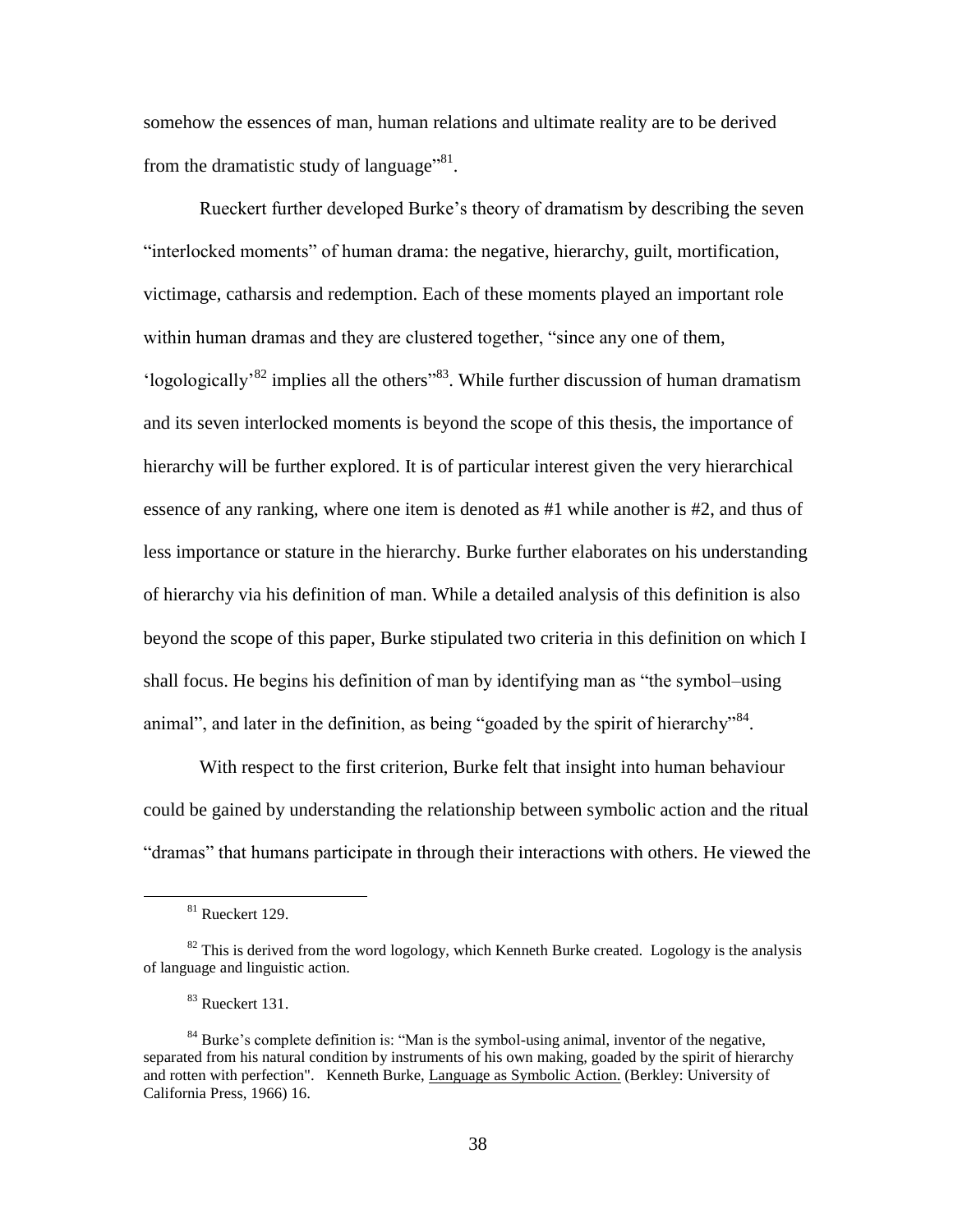use of symbols, via language, as the most significant differentiation between humans and all other animal species, hence his definition of man as a "symbol-using animal"<sup>85</sup>. The symbolic nature of language is both self-evident and very complex. It is simple in the use of words to represent things: for example, the use of the word "apple" to represent the red, spherical, fruit that contains a sweet flesh covered in an edible skin that grows on trees is obviously just a symbol. The word "apple" is just a symbol for that red, round fruit and is not actually the fruit itself. Any word could have been selected in order to represent the red, round fruit and the selection of the word apple itself is somewhat arbitrary. But, the symbolic nature of language becomes increasingly complex when discussing more abstract concepts, when symbols no longer represent an actual physical object, but instead represent another symbol. For example, the word "fruit" is a more abstract symbol as it no longer represents one physical object, but instead represents an entire category of objects, which could include many physical objects, such as apples, bananas, oranges and kiwi. All of these items have something in common, some type of "fruit-ness" that unifies them – the word fruit then, is a more abstract symbol as it does not relate to one specific physical object. As well, the complexity increases as the actual meaning of the word is very contextual – in some cases the use of the word fruit might be in reference to every fruit imaginable (i.e. "I prefer fruit over vegetables") or might have a much narrower meaning (if you are offered an apple and a banana and asked, "Which fruit would you prefer?")

Burke felt that because of the symbolic nature of language and the way in which humans' use of the negative to differentiate between two items (i.e. an apple is not a

<sup>&</sup>lt;sup>85</sup> Rueckert 129.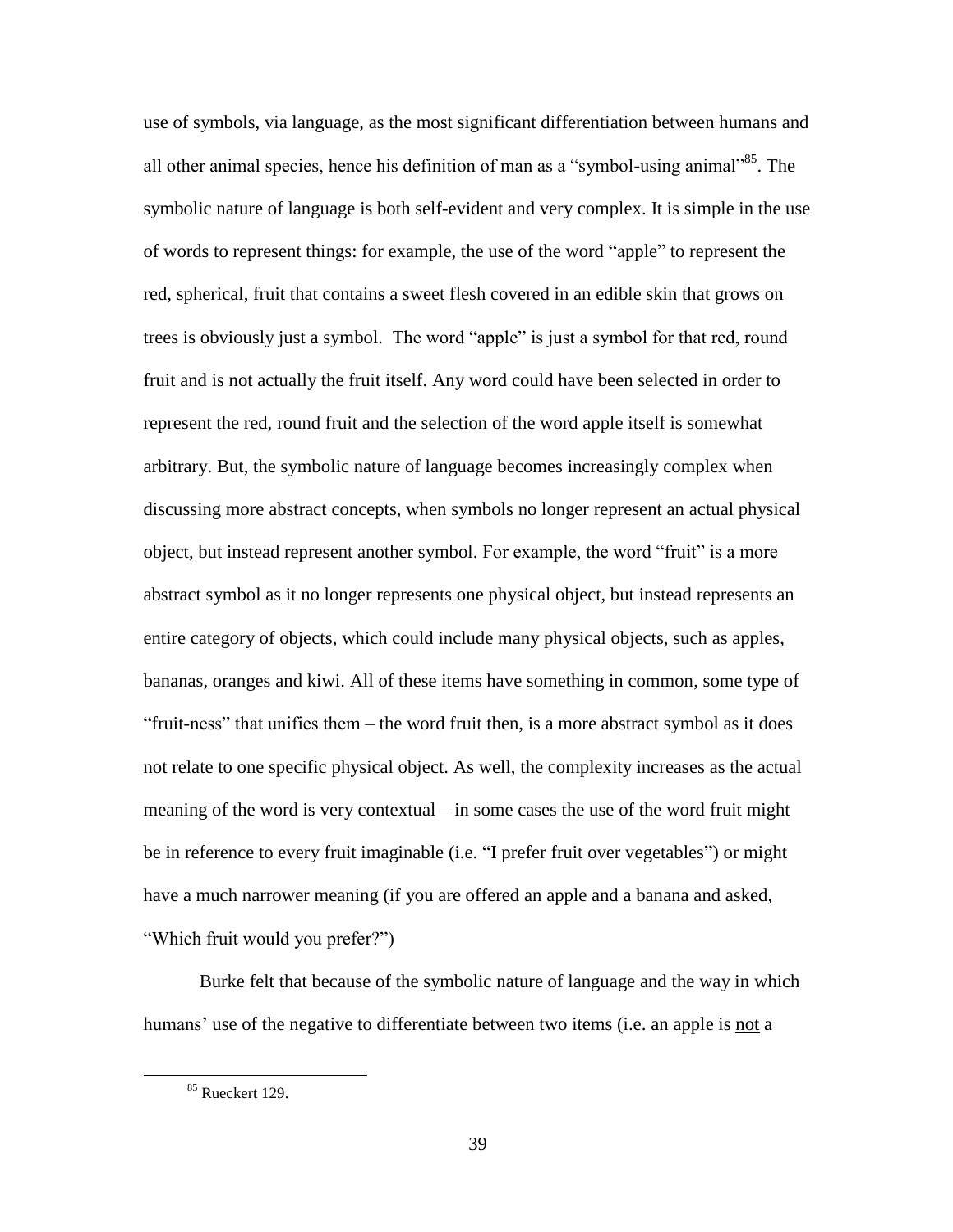banana), man is able to create various kinds of hierarchic orders<sup>86</sup>. The very essence of a hierarchy is the identification of some variables, or criteria, in which each object in the collection or grouping can be assessed against. Each item in the grouping then is allotted its appropriate spot in the hierarchy dependent on how it relates to the variables. The use of the negative becomes critical as the assessor must quickly be able to determine how objects differ and which variables might be most useful in determining a ranking. Creating a ranking will not be possible if all of the objects are equal in each of the variables selected. Hierarchic orders can vary immensely in scope – from everything such as having a favourite shirt (there is a hierarchy among your shirts in which one shirt, the favourite, is at the top of the hierarchy) to much more abstract and complex hierarchies related to how one identifies successful individuals (the one with the most money? power? fame? happiness? possessions?).

The difficulty arises though, when more than one variable is used to determine the hierarchy and the variables themselves must be ranked, or weighted. Ranking Canadian universities offers an obvious example of this. For example, even if only three variables were selected: 1) the faculty-to-student ratio; 2) the amount of operating budget per student; and, 3) the number of alumni who donate to their alma mater, determining a ranking is complex as the question quickly arises regarding which of the variables is most important? How would you rank one school which has a low faculty-to-student ratio yet has a low amount of operating budget per student in comparison to another school which has a high percentage of alumni who donate yet has a poor faculty-tostudent ratio? The need for a ranking (or weighting) of the variables themselves becomes

<sup>86</sup> Rueckert 131.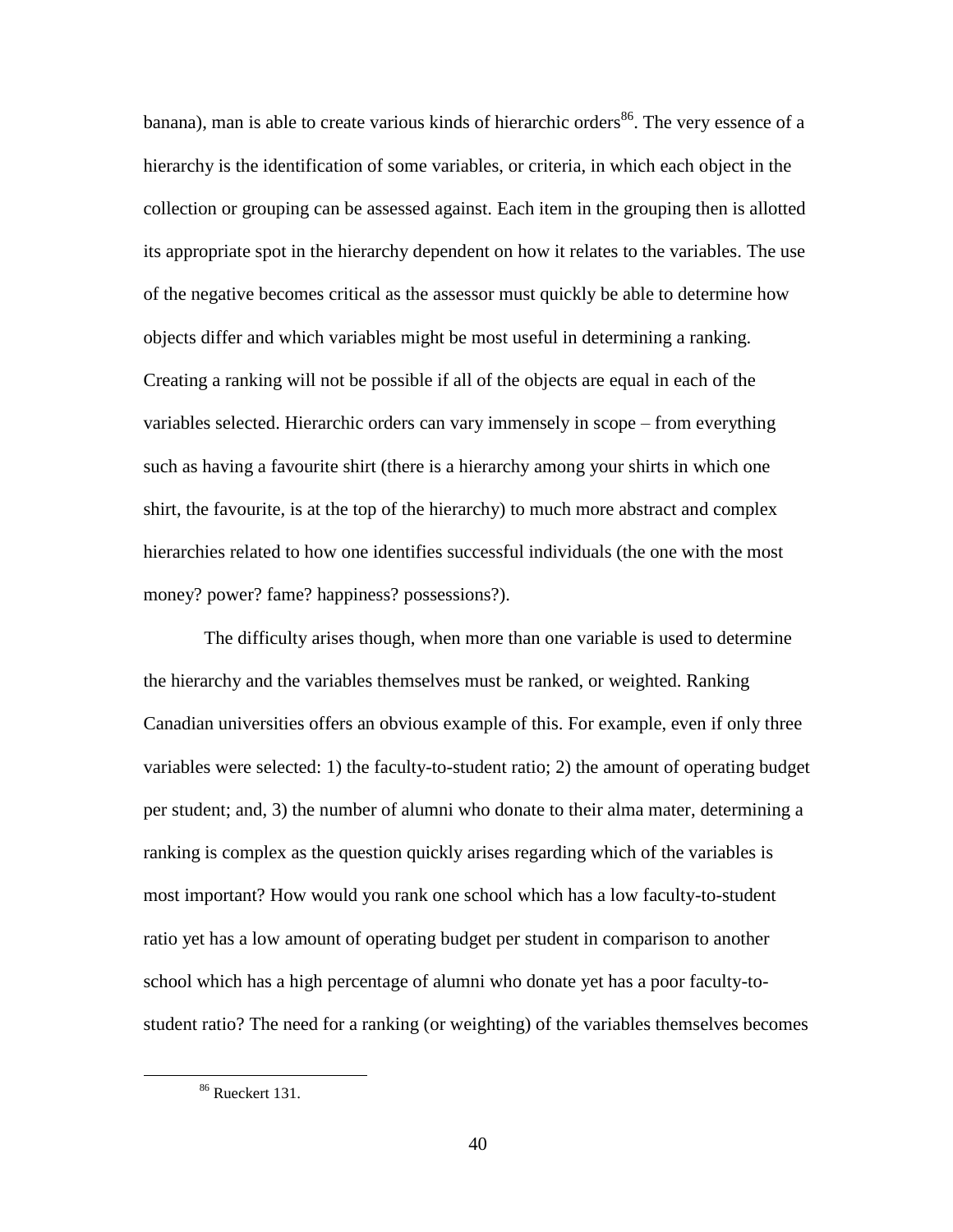necessary and it is in the act of ranking the variables that the assessor embeds values. At the end of the day, in order for a ranking, or hierarchy, to be possible there must be an articulated and weighted set of variables in which each item in the group can be assessed.

The *Maclean's* Rankings offer a unique opportunity to examine the implications of hierarchy as a goad – the nature of the hierarchy added fuel to the increasing competition universities faced when trying to attract new students. Universities were suddenly asked to respond to questions about their position in the ranking, striving to justify or exploit it rather than focusing on the actual important and appreciable differences between institutions. Instead of highlighting unique program or service offerings that would differentiate them from their peers, universities had to respond to their ranked position and try to translate their position (rather than their offerings) to the readers of *Maclean's* – primarily the parents of prospective students, alumni but ultimately to the Canadian public as a whole.

The implications of universities responding to the Rankings within the environment of increased competition are significant – the Rankings allowed *Maclean's* (and subsequently the universities) to reinforce the student-as-consumer orientation. The reality for most middle-class families is that if students-are-consumers, then parents-arebankers and the result of this transition to a market-oriented view of university education leaves parents as the actual decision-makers about what institution their child should attend, because for the parents it becomes a financial investment. *Maclean's* reinforced the notion that parents needed to carefully consider the return they would see on the investment as they paid for their children"s university education. The Rankings therefore

41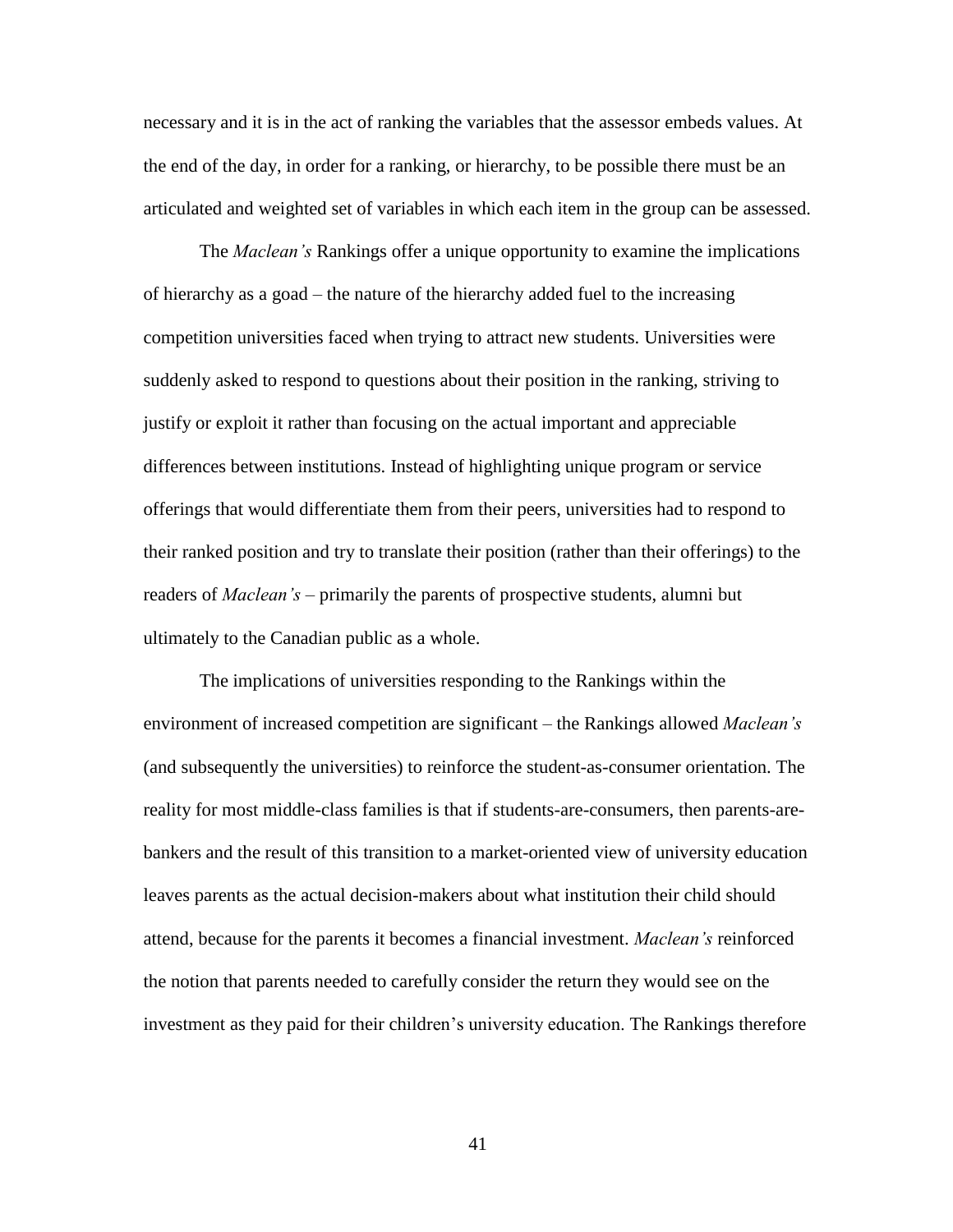respond, ostensibly, to parents-as-bankers" needs for an instrument to measure risk in hierarchic terms. I will discuss the implications of this perception in chapter 5.

While it is easy to see hierarchies everywhere in the world, the next obvious question is why humans feel so compelled to create hierarchy. Burke proposed that people create these hierarchic orders with the desire to make order out of chaos. However, the pursuit of order becomes problematic because of the inherent "graded, value-charged structure"<sup>87</sup> required by the framework for any ranking. The obvious opportunity for conflict arises when two individuals do not agree on how to rank the variables to be used in the ranking and likely they disagree on the fundamental values on which the hierarchy is based. Another opportunity for conflict arises when individuals view themselves as competing on the same hierarchical ladder. This conflict can lead to competition and a sense of failure for the "lower" party.

Similar to his patterns of association and dissociation, Burke viewed hierarchy as being "simultaneously unifying and divisive"<sup>88</sup>, in that it provided opportunity for agreement and consensus, but also for disagreement and division. He felt that anyone who participates in any type of hierarchy experiences "hierarchic motive" in that they are "goaded by the desire to mount the hierarchy, either through action or possession", yet were simultaneously threatened by the fear "of descending the hierarchy, either through action or possession but also by the failure to act or inability to possess certain things<sup>789</sup>. Burke felt that this hierarchic motive, and the associated guilt resulting from a descent or

<sup>&</sup>lt;sup>87</sup> Rueckert 131.

<sup>88</sup> Rueckert 131.

<sup>89</sup> Rueckert 132.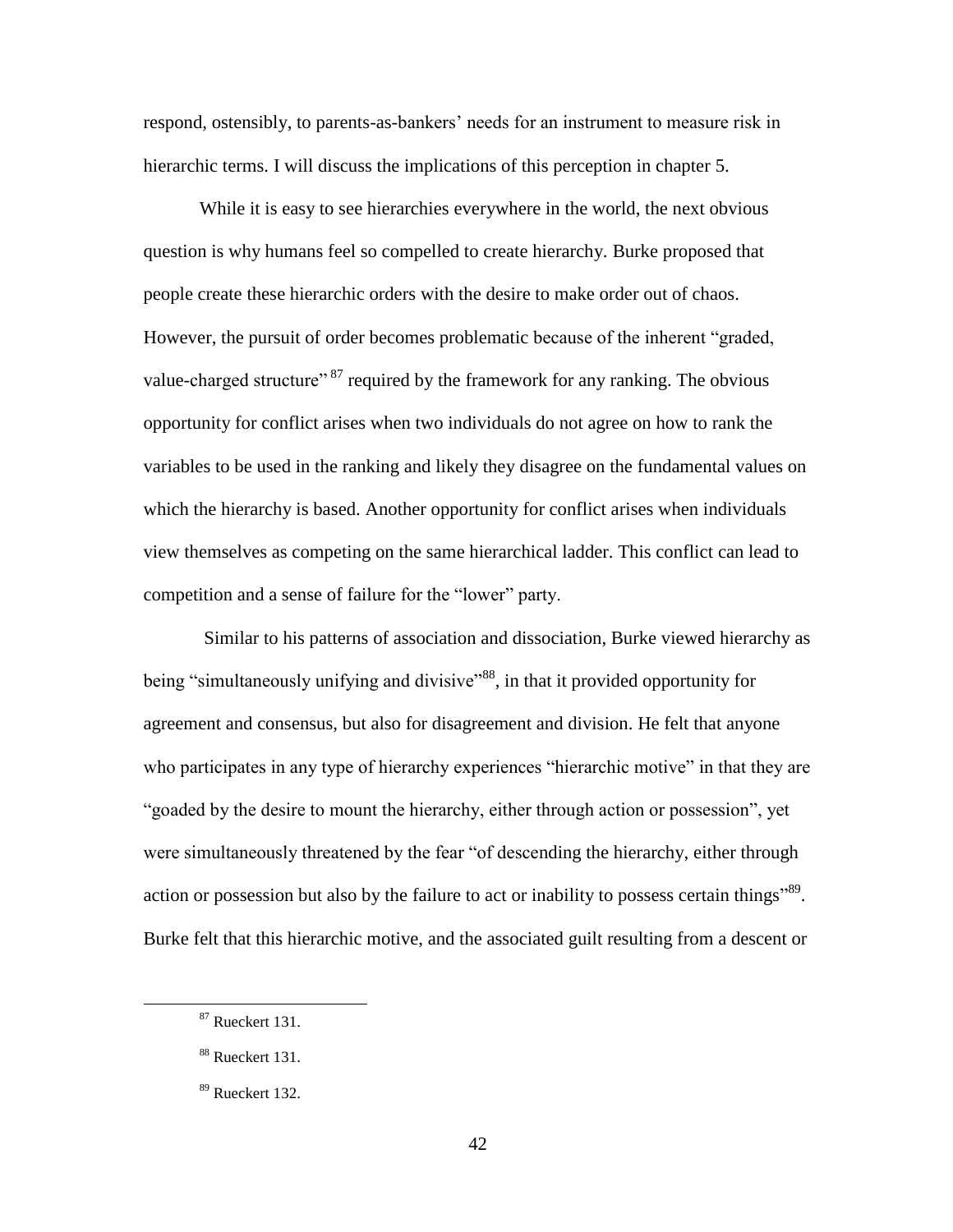failure to mount the hierarchy was a fundamental, and universal, human condition. Ultimately, he concluded that every hierarchy is "good" because it turns chaos into order, yet it is also a "goad" in so far as division is its inevitable product.

When presented with a hierarchy, the rhetorical critic immediately becomes interested in understanding the values serving as the fundamental basis for the hierarchy. The very nature of the hierarchy insists upon values, as the items or people being assessed against the hierarchical framework must be assessed using certain variables, and the selection and prioritization of those variables implies values. The lesson to be gained from a closer examination of hierarchy is that values are always the fundamental building block of any hierarchy and that a close examination of a hierarchy can reveal those values.

## **The Rhetoric of Risk**

While some theorists, such as Burke, are primarily interested in the motivations behind all human communication, others focus on providing tools for the rhetorical critic. One of the most significant theorists to the practice of rhetorical criticism is Lloyd Bitzer. In 1968, he introduced his theory of rhetorical situation, which attempted to understand the "nature of the contexts in which speakers or writers create rhetorical discourse<sup>"90</sup>. Bitzer saw rhetorical acts as a response to a certain kind of situation – he articulated that "a particular discourse comes into existence because of some specific condition or situation which invites utterance"<sup>91</sup>. He sought to better understand what it was about the situation that required a rhetorical response and proposed three

<sup>&</sup>lt;sup>90</sup> Lloyd Bitzer. "The Rhetorical Situation" Philosophy and Rhetoric Vol. 1. 1968. 1

 $91$  Bitzer 4.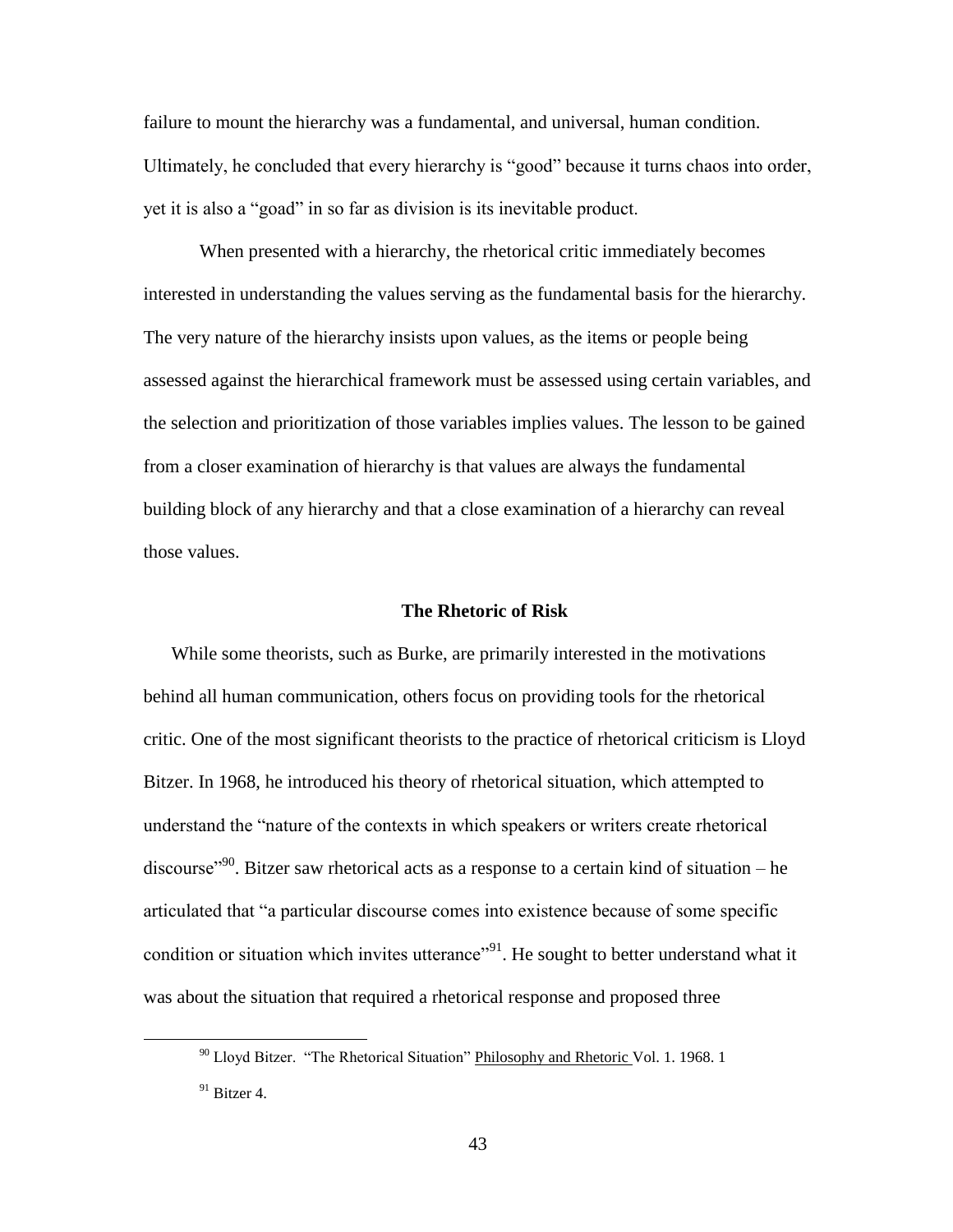constituents, which ultimately defined which "kind of situation" was a rhetorical situation.

The first constituent, exigence, he defined as "an imperfection marked by urgency; it is a defect, an obstacle, something waiting to be done<sup> $192$ </sup>. He further elaborated that not all exigences are rhetorical – only those which can be modified by discourse are a rhetorical exigence. So, for example, while a natural disaster may be an imperfection marked by urgency, the disaster itself is not a rhetorical exigence because discourse could not have changed or prevented its occurrence. Instead, the lack of money for supplies to build temporary shelters for the victims could be an exigence because the lack of money is a problem that can be addressed via persuasive discourse. So, a provincial premier"s public statement, calling for emergency funding from the federal government to assist the victims of the natural disaster, would constitute a rhetorical situation as it is discourse which seeks action to modify an exigence. According to Bitzer, "an exigence is rhetorical when it is capable of positive modification and when positive modification requires discourse or can be assisted by discourse<sup> $.93$ </sup>.

The second constituent is audience – the discourse must be addressed to the audience which "consists only of those persons who are capable of being influenced by discourse and of being mediators of change<sup>194</sup>. In the natural disaster example, a premier petitioning the victims of the natural disaster would not be the appropriate rhetorical audience, as the victims are incapable of modifying the exigence and providing

 $92$  Bitzer 6.

<sup>93</sup> Bitzer 7.

 $94$  Bitzer 8.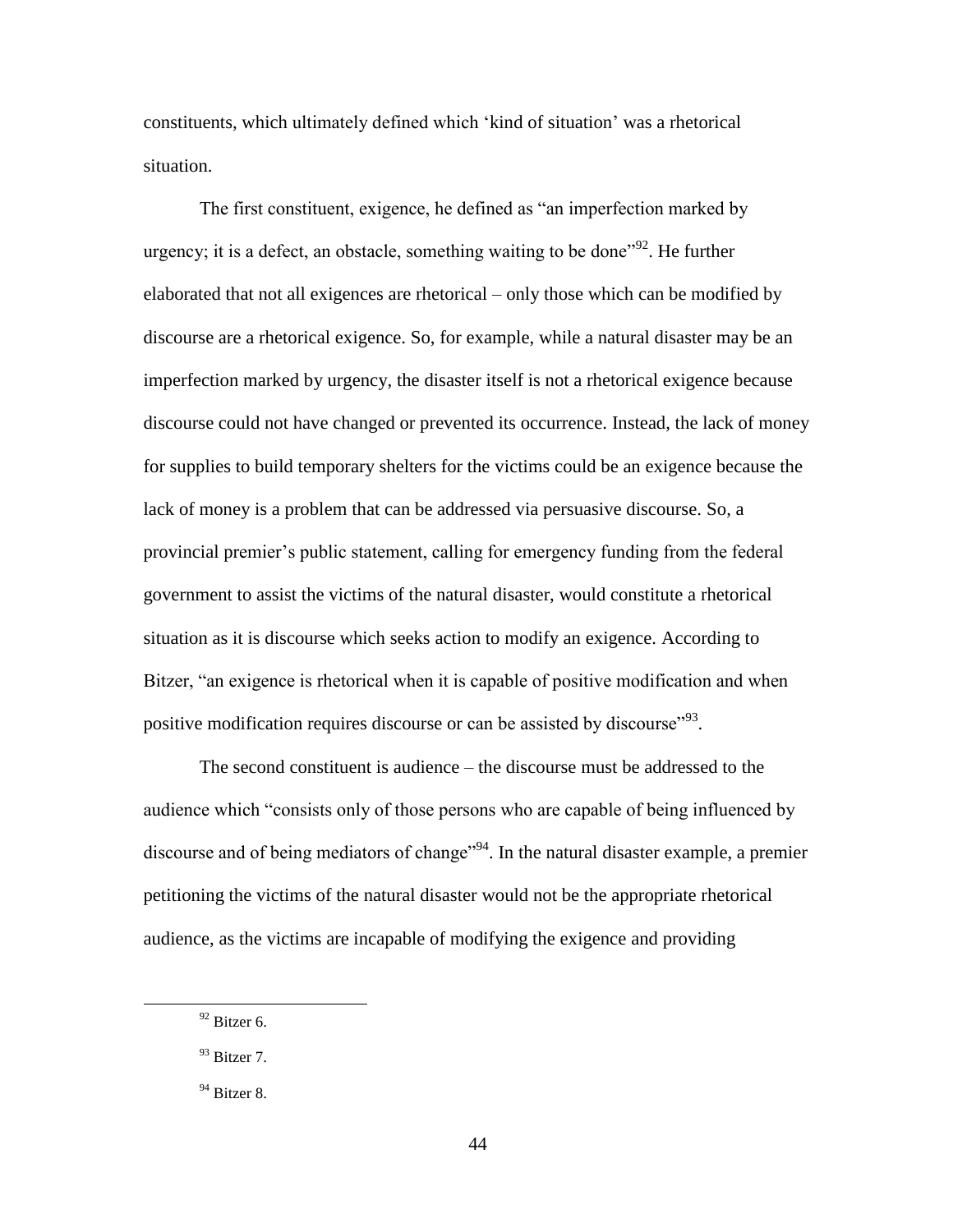emergency funding. Instead, an appropriate rhetorical audience for the premier"s discourse would be federal cabinet ministers and senior civil servants – those that have the capacity to make federal funding allocations.

Finally, Bitzer identified constraints as the third constituent. He saw that "every rhetorical situation contains a set of constraints made up of persons, events, objects and relations which are parts of the situation because they have the power to constrain decision and action needed to modify the exigence<sup>"95</sup>. Constraints in the natural disaster example might include politicians from the opposition party, other victims of a natural disaster who might also want the limited federal funding, the extent and nature of media coverage, or there may be actual physical constraints regarding how to get supplies, purchased by the emergency funding, to the actual victims.

In providing this framework for the rhetorical situation, Bitzer provided a very valuable toolset for rhetorical critics interested in examining a particular discourse. By carefully considering the exigence, audience and constraints for a particular discourse, the critic can better understand how the discourse functions and comment on its effectiveness in modifying the exigence.

As I will outline in my analysis of the speaker-audience relationship, risk can be a very powerful rhetorical exigence. Ulrich Beck, a contemporary sociologist, has coined the term "risk society" to describe how Western society is primarily concerned with distributing risk or harm rather than wealth or status (which he argues was the concern of the first-stage modernity era during the Industrial revolution). Risk theorist Jakob Arnoldi summarizes Beck"s understanding of the implications of this newly emerging

 $95$  Bitzer 8.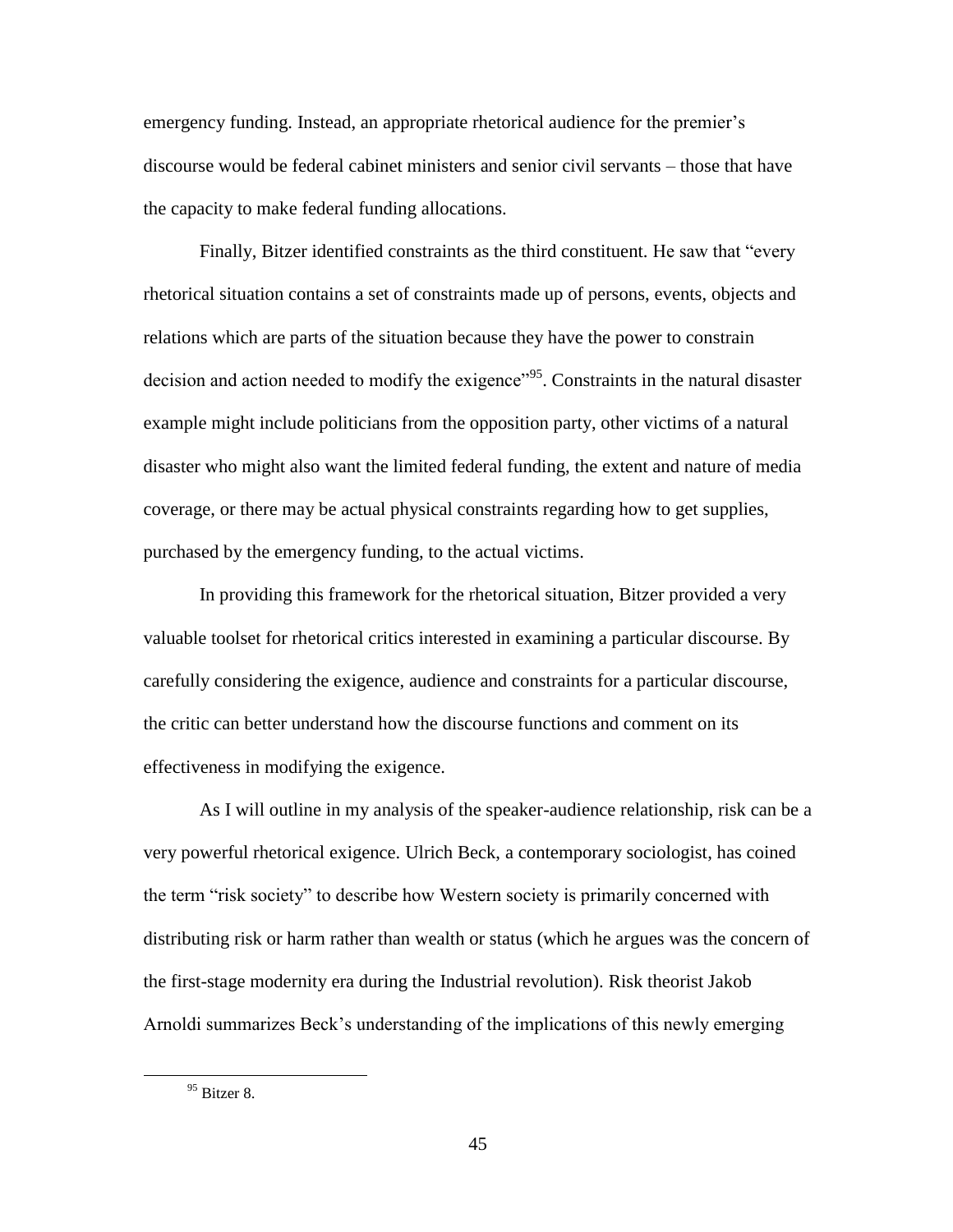risk society as "replacing the traditional values of progress and accumulation with a new ethic emphasizing risk avoidance, transfer, denial, and reinterpretation<sup>"96</sup>. So, as a rhetorical exigence, risk is becoming an increasingly common exigence as people, and particularly leaders in our communities, strive to minimize, avoid, and deny the risks they are faced with every day.

Risk as an exigence also presents other unique challenges. In examining current sociological literature regarding risk, the inherent link between risk and scientific methods is closely examined. As Arnoldi further elaborates, "A central feature of modern scientific reasoning is precisely the idea that the future is caused by the past or, more to the point, that inferences about the future can be made based on knowledge of past events<sup>"97</sup>. He presents a comprehensive overview of the history of risk and its relationship to inductive reasoning and probability, "For risk, probability is of course important because it makes possible assertions about the likelihood of future dangers. Probability, one might say, turns future uncertainty into a scientifically known risk"<sup>98</sup>. In the majority of the natural sciences and in economics, risk is most often defined as the probability of an event, in many cases further calculated by multiplying the probability factor with a numerical measure of the extent of the consequences<sup>99</sup>. Arnoldi argues that "Since the late 1960s or early 1970s risk, in various guises, has come to play both bigger and new roles in society<sup> $100$ </sup>. However, he warns that a paradox is emerging, especially

<sup>96</sup> Jakob Arnoldi, Risk. (Cambridge: Polity Press, 2009) 89.

<sup>97</sup> Arnoldi 28.

<sup>98</sup> Arnoldi 28.

<sup>&</sup>lt;sup>99</sup> Arnoldi 14.

 $100$  Arnoldi 5.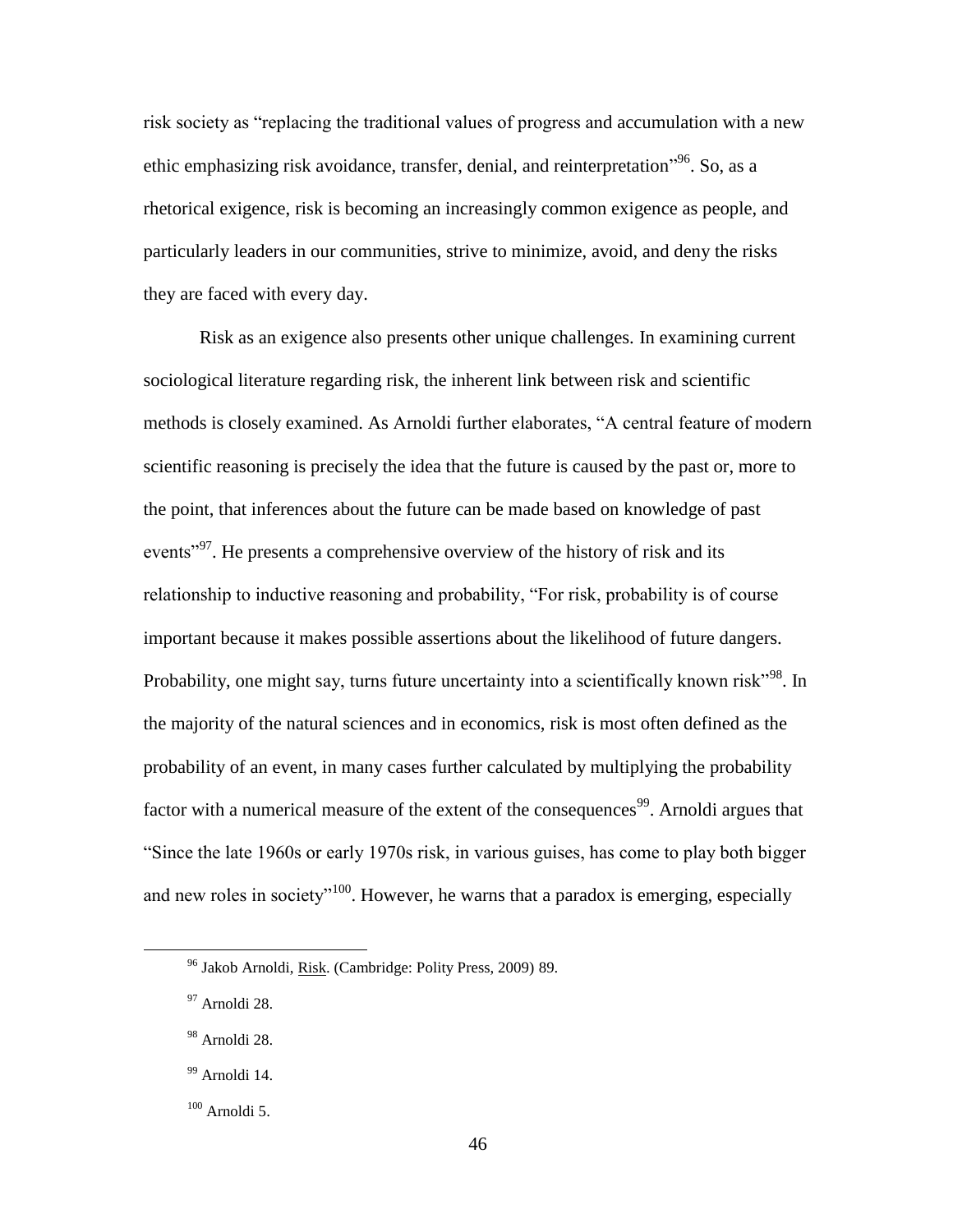with environmental and health risks identified in the last 30 years – many risks, such as those regarding skin cancer or global warming "are often unknown to laypeople without information from scientists. Somewhat paradoxically, they are nevertheless surrounded by uncertainty, as scientists often have difficulty describing the magnitude of the risks with even an approximation of certainty<sup> $n_{101}$ </sup>. Ultimately, the general public is reliant on scientists for information, yet scientists are unable to provide specifics – and in fact, often argue between themselves about the size, scope and threat of many of the risks facing the general public.

This uncertainty increases the fear about these challenges and leaves individuals more confused and unclear about the actual threats. Many have argued that this puts the issue of risk management in the hands of the individual – one must decide which "expert narratives to believe and which risks to take and which to forsake"<sup>102</sup>. For example, as spring transitions to summer, individuals are left to weigh the conflicting advice about a) avoiding sun exposure to minimize the risk of skin cancer, and b) vitamin D deficiencies, which can be remedied with sun exposure. The public is left to individually determine how much sunscreen to apply (or not) rather than following the guidance of one authority on managing the risks related to sun exposure.

The continual presence of risk in our everyday lives presents unique leadership challenges. Leaders throughout our country and communities are frequently presented with risks and must weigh the risk of one outcome versus the risk of another. A current struggle facing the leaders of the City of Saskatoon is the debate regarding curbside

1

<sup>101</sup> Arnoldi 3.

 $102$  Arnoldi 94.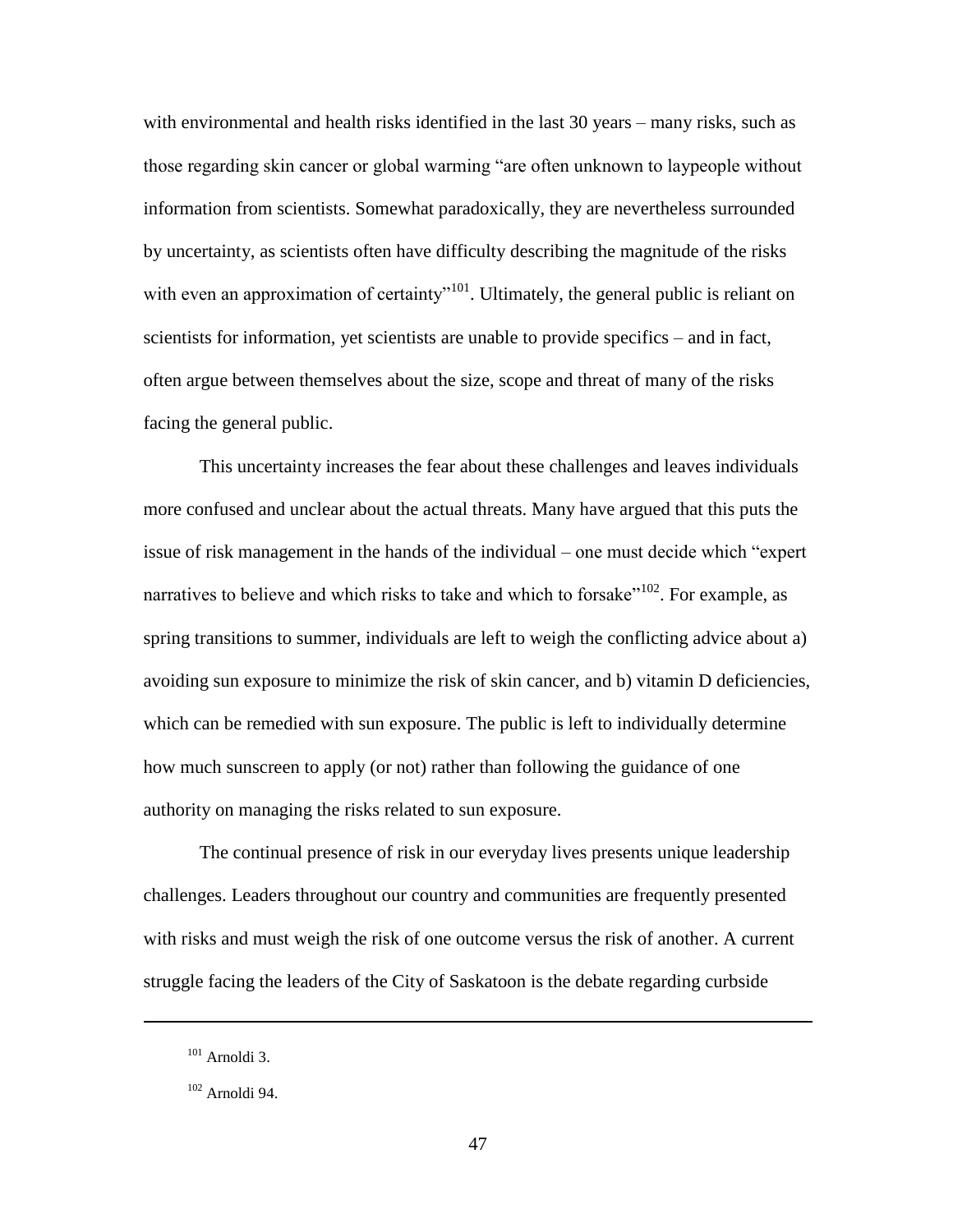recycling – city councillors must weigh the risk of continuing to overburden our existing landfill with the risk that any implemented recycling system will create an unwanted, and unpopular, burden for civic taxpayers. To further complicate this situation are the constraints of Cosmopolitan Industries (who currently provide jobs in paper recycling for intellectually challenged community members) and existing private enterprises who provide recycling services for relatively small numbers of Saskatoon citizens. Risks include the economic impact of stifling small business enterprise as well as the larger ethical risks of eliminating the Cosmopolitan Industries jobs, provided to disadvantaged members of our community. As well, the constant risk behind any politician"s unpopular decision is the possible impact on performance in the next election.

To better understand how leaders respond to these rhetorical challenges, Jonathan Shay has explored how Aristotle's *Rhetoric* functions as a handbook of leadership<sup>103</sup>. Shay believes that Aristotle has provided "a descriptive and normative framework for leading one's fellow citizens" under situations which involve conflicting, incommensurable goods and uncertainty<sup>104</sup>. Shay identified that Aristotle outlines the three interrelated means a leader uses to gain the trust of an audience – these means are the same three artistic proofs, *ethos*, *pathos* and *logos*, which have previously been discussed. The additional feature which Shay highlights for the leadership context is that these proofs must be considered as interrelated, not independent, when aspiring to gain the trust of an audience. Shay identified this interrelationship, because while the goals of action arise from the audience"s ideals, ambitions and affiliations, or in other words, their

<sup>&</sup>lt;sup>103</sup> Jonathan Shay, "Aristotle's Rhetoric as a Handbook of Leadership" Defense and the National Interest. (2000) Accessed on June 11, 2011 from [www.dnipogo.org/fcs/aristotle.htm](http://www.dnipogo.org/fcs/aristotle.htm)

 $104$  Shav 1.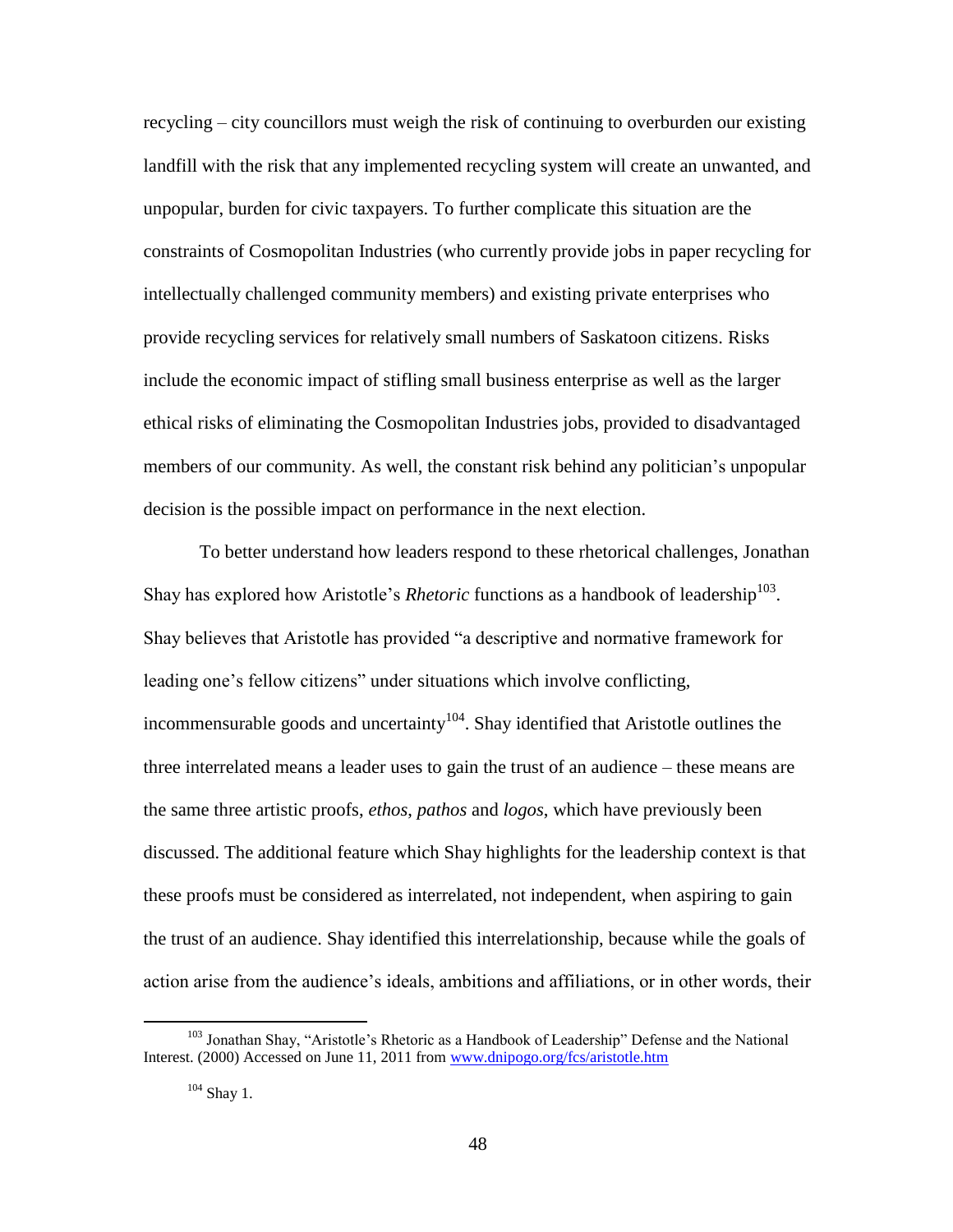character, an audience will apply their reason towards the means to achieving this goal, and their emotion to assessing how the means is impacting them<sup>105</sup>. Shay felt it was vital that a leader understand the interconnectedness of these three proofs when aspiring to rhetorically gain the trust of an audience.

## **The** *Maclean's* **Ranking as a Rhetorical Situation**

The *Maclean's* ranking as a rhetorical artefact offers extensive substance for study. It is a rhetorical situation ripe for analysis – complete with exigence, audience and constraints. It combines Burke"s hierarchic motivation with Bormann"s fantasy-chaining – the audience creates a communally shared experience as they read the rankings, yet it serves to reinforce a divisive hierarchy – overall, an excellent example of human communication which unites while simultaneously dividing. It fulfills Boorstin"s vision of a pseudo-event completely – the very essence of a man-made event, solely created for the purpose of being reported. It is an artefact begging for rhetorical analysis – with the aim to identify who is really saying what to whom and for what purpose?

Within this thesis, I will argue that establishing *Maclean's* ethos as an expert on post-secondary education, by policing Canada"s most elite institutions, is the actual purpose which the rankings serve. It is no longer enough to report news, nor is it enough to create news – instead the rankings highlight *Maclean's* desire to ascend the hierarchy and arrive as expert, where the universities are accountable to them and submit to their scrutiny. Under the guise of accountability, *Maclean's* is very successful at crafting the rankings so that they appeal to numerous segments of the Canadian public – alumni, non-

 $105$  Shay 2.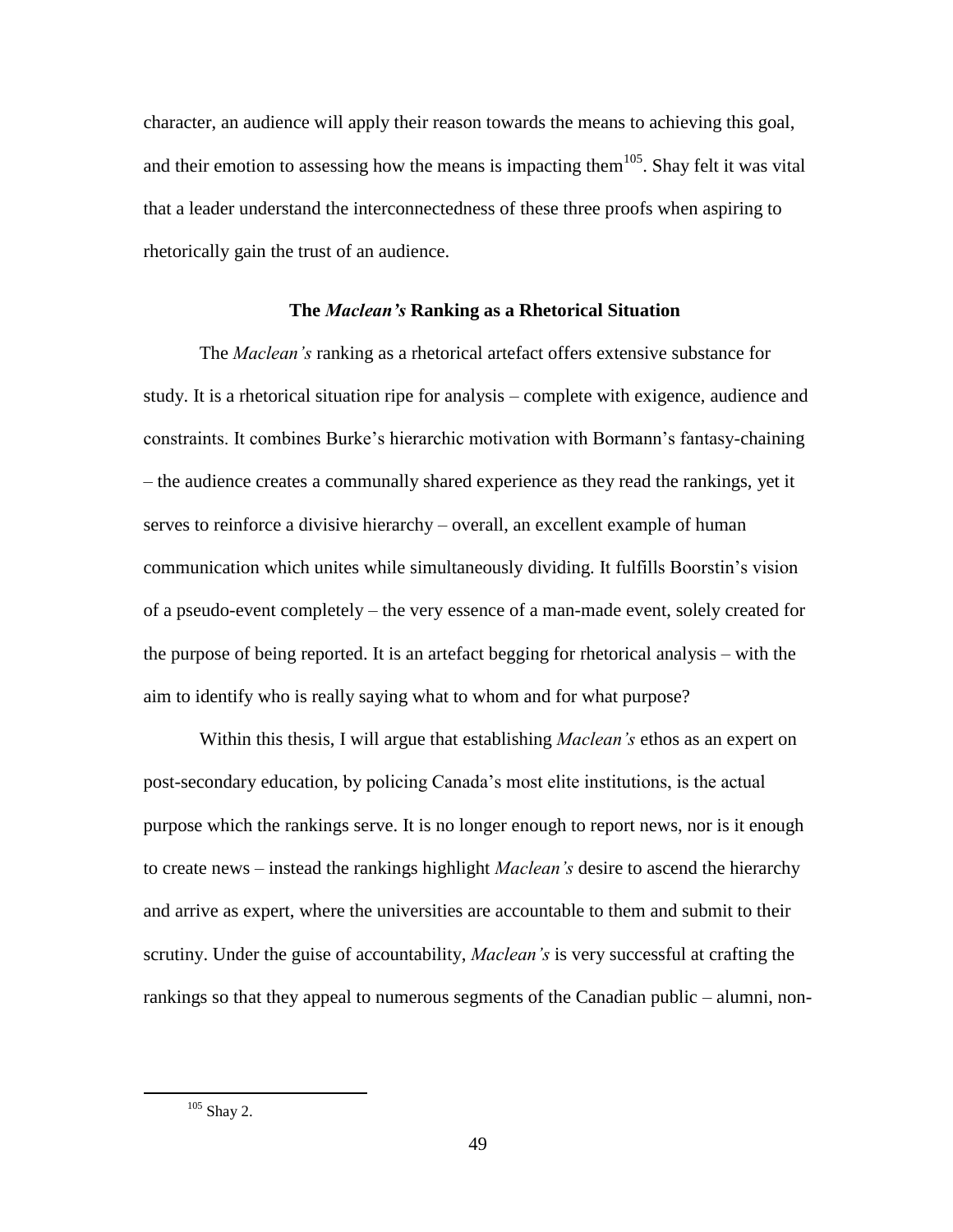alumni, parents, and interested citizens, yet offer a distorted view of reality where the news-reporter is now judge and jury on higher education and its role in our society.

Much can be learned about how this example of persuasive discourse functions: how university alumni strive to relive their youth, how the universities scramble to establish their relevance to the Canadian public, and how parents who did not have a university education strive to minimize the risks of a significant financial investment.

Ultimately, I strive to highlight how the Canadian public is very comfortable accepting an authority and, in accepting that authority, become willing participants in a fantasy of *Maclean's* creation – one where *Maclean's* assists the tax-paying members of the Canadian public in calling post-secondary institutions into account. While claiming to empower its readers with a host of useful information, *Maclean's* substitutes rhetorical empowerment for informed judgment. It offers Canadians a spot on a collective judgment panel – where universities are called into account, where they must offer assurances that they provide quality offerings and that parents" investments in their children"s education will not be misdirected. Unfortunately, while this fantasy may be pleasing for its participants it does not prompt meaningful conversation about the role universities should play in Canadian society nor does it highlight problems within the Canadian post-secondary system or assist institutions in making substantial and meaningful changes to its programs or service offerings to students.

50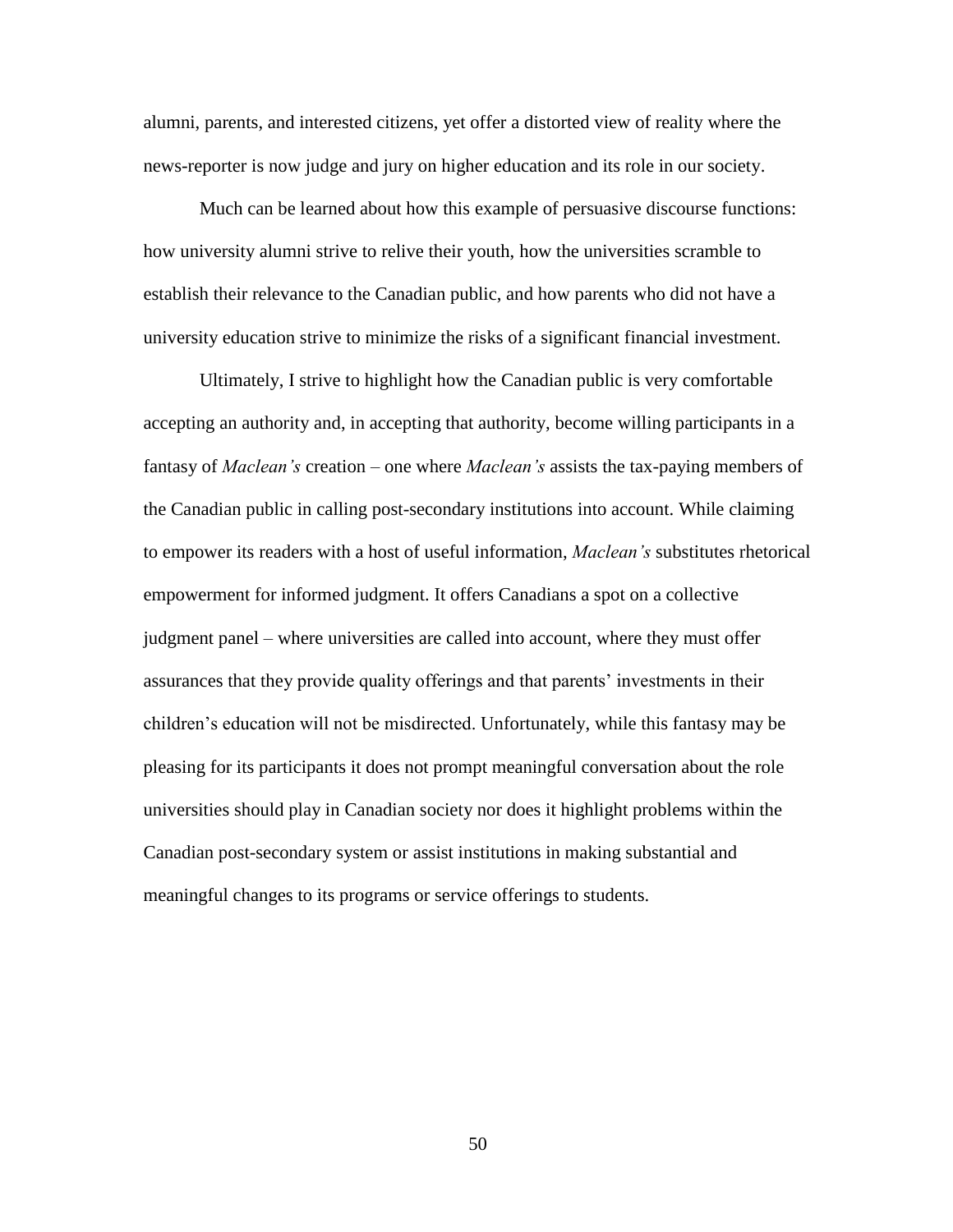# CHAPTER 3 THE AUDIENCE-MESSAGE RELATIONSHIP

Since the inaugural issue in 1991, the *Maclean's* University Ranking issue continues to be its most popular issue each year and is purchased and read not only by prospective students and their parents, but by the Canadian public as a whole. It is my assessment that this ranking appeals to an audience much larger than just high school students and their parents and that rhetorical analysis can function to help uncover further details regarding what features of this ranking propel it to such a diverse audience of Canadians. The *Maclean's* University Ranking's inaugural issue "was one of the most popular – and hotly debated – issues in the magazine"s history. The issue sold out within days and went into a second printing"<sup>106</sup>. While this university ranking may or may not be a useful tool for assisting students and their parents in making the decision regarding which post-secondary institution to select, the widespread public consumption of the ranking issue and the demand for its continued publication make it an object apt for rhetorical study.

As indicated in previous chapters, Aristotle, in describing how persuasion was able to function effectively, described three artistic proofs: ethos, logos and pathos. This chapter considers the *Maclean's* ranking from the relationship between the audience (those who read the Ranking) and the message (the content of the Ranking) – primarily, it provides a closer analysis of the audience that both demands and consumes the *Maclean's* University Rankings. A preliminary scan reveals many audiences to whom the *Maclean's* rankings could be directed: prospective students, prospective students"

<sup>106</sup>Ann Dowsett Johnston,"Measuring Excellence." *Maclean's* 9 Nov. 1992: ABI/INFORM Global, ProQuest. Web. 14 Jun. 2011.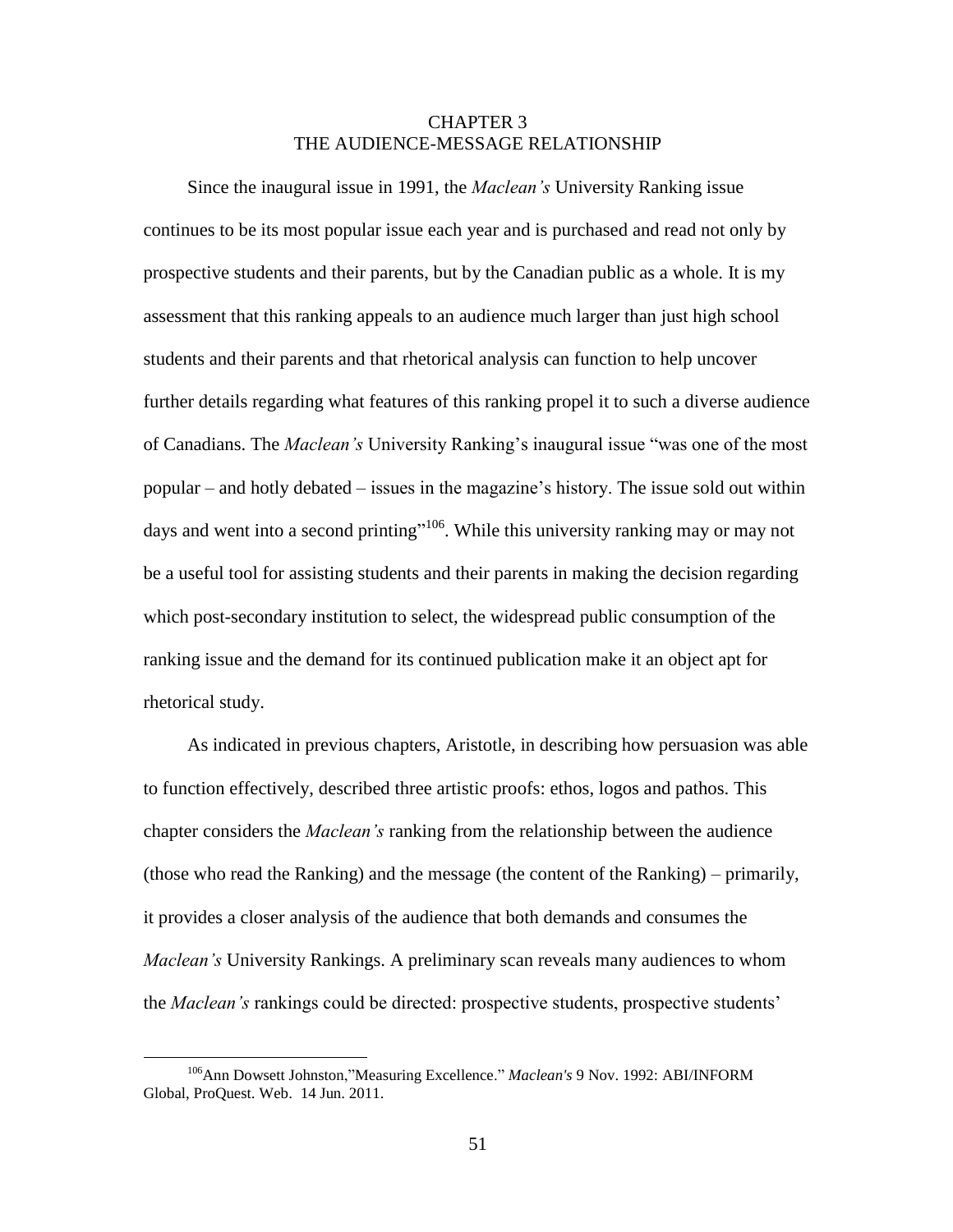parents, university administrators, university faculty, university alumni, government decision-makers, and/or the general Canadian public. This analysis first considers whom it is that *Maclean's* claims to be targeting and ultimately argues that the actual audience is more subtle and more complex than solely prospective university students and their parents.

## **The Explicit Audience**

In the 1993 edition, *Maclean's* stated that "choosing a university need no longer be an educated guess" and in 1992, their impetus for the rankings was "two editors, both with sons about to go to university, both frustrated with the lack of comparative information<sup>"107</sup>. In 2001, *Maclean's* restates this impetus, as the new editor writes "after 10 years of overseeing the *Maclean's* rankings of Canadian universities, I, too, have a son in his last year of high school, ready to make a choice"<sup>108</sup>. In 2006, *Maclean's* provided a further broadened purpose, as it aimed to also, "give all readers an insight into the workings of Canada's higher education system", as well as assist high school graduates in selecting a university<sup>109</sup>. Consequently, it is apparent that their explicit target audience is those who can use this information to make a more informed choice about which Canadian university to attend. On the surface, this statement identifies an audience of prospective students. But this conclusion is potentially only a superficial assessment as it is unclear who actually makes the decision regarding which institution a

<sup>107</sup> Ann Dowsett Johnston,"Measuring Excellence. " *Maclean's* 9 Nov. 1992: ABI/INFORM Global, ProQuest. Web. 14 Jun. 2011.

<sup>108</sup> Ann Dowsett Johnston, "Choosing the right university an insider's guide. " *Maclean's* 19 Nov. 2001: ABI/INFORM Global, ProQuest. Web. 14 Jun. 2011.

<sup>109</sup> Tony Keller. "THE BEST INVESTMENT MONEY CAN BUY. " *Maclean's* 13 Nov. 2006: ABI/INFORM Global, ProQuest. Web. 18 Jul. 2011.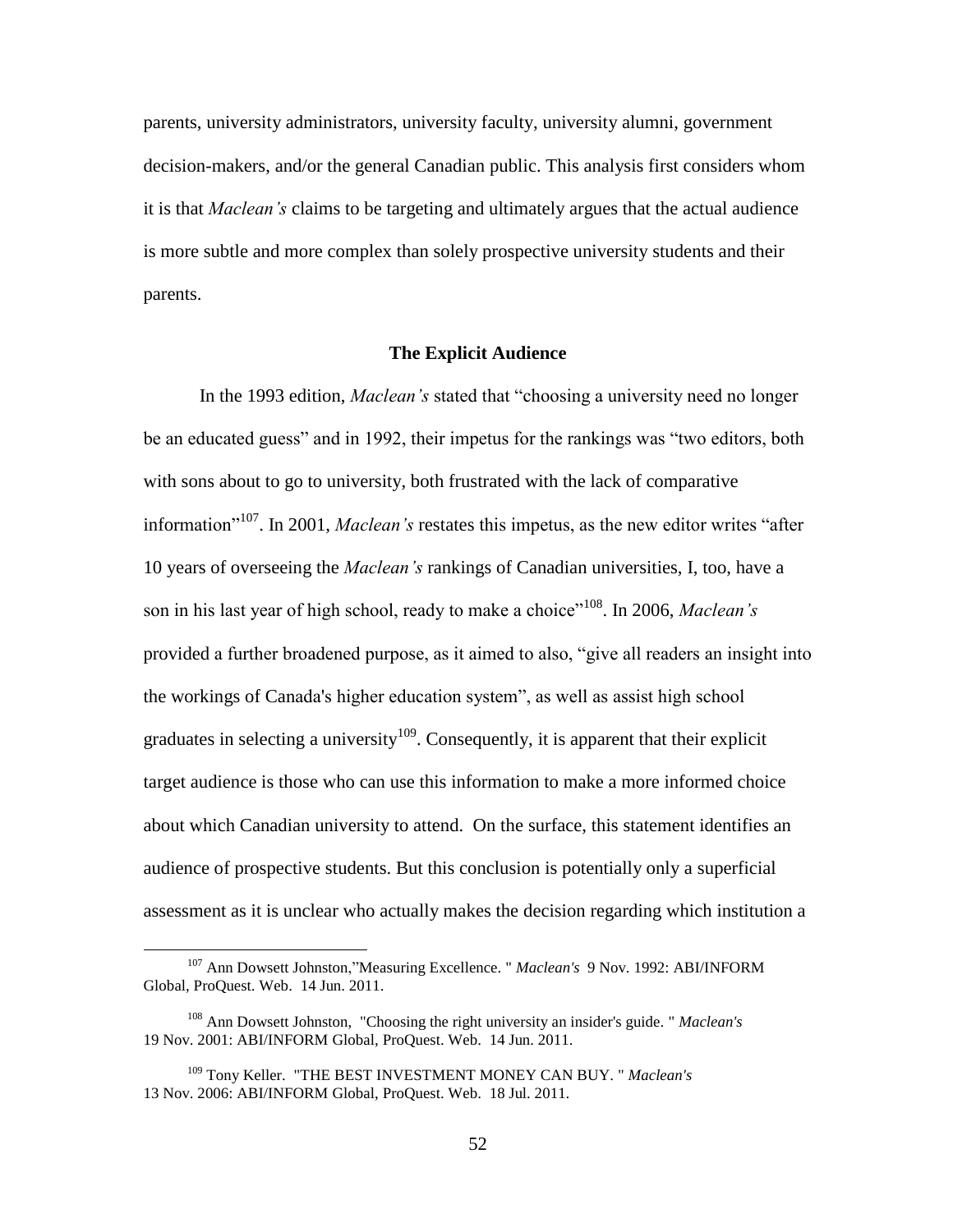student will attend; does the student choose or the student"s parents? Rising costs have resulted in parents becoming more likely to financially support their children during their post-secondary years<sup>110</sup> and consequently, these parents' stake in the decision increases. In most cases, they are, at minimum, influential supporters of their child"s decisionmaking process and quite possibly the actual decision-makers themselves. Over the last few years, as the millennial generation began to attend post-secondary studies, many of these parents began playing a greater role in their children"s post-secondary education experience. In fact, these parents earned the title of "helicopter parents" because they hover above, just within reach and always ready to swoop in to assist their child, whether the child asks for it or not<sup>111</sup>. Consequently, even *Maclean's* explicit target audience is not particularly clear.

#### **Content of the Rankings Issue**

While both prospective students and their parents are easily identified as a possible target audience of the Rankings, this audience alone does not explain the widespread popularity of the Rankings. In order to better understand the dynamics of the audience that finds the ranking issue so captivating, a closer look at the content of the ranking issues is necessary. The fifteen editions (1991 – 2005) of *Maclean's* which feature the ranking as their cover stories comprise over 750 pages of material. Each edition is actually published as a compilation of many shorter articles, with unique authors, content and titles. This "special edition" is released annually in November, and has spawned a subsequent separate publication, *Maclean's* Guide to Universities, which

<sup>&</sup>lt;sup>110</sup> Watson Scott Swail, The Affordability of University Education: A Perspective from Both Sides of the 49<sup>th</sup> Parallel (Washington, DC: Educational Policy Institute, Inc), 2004.

 $111$  Foster W. Cline & Jim Fa[y Parenting with Love and Logic: Teaching Children Responsibility](http://www.loveandlogic.com/) (Colorado Springs: Pinon Press, 1990) 23.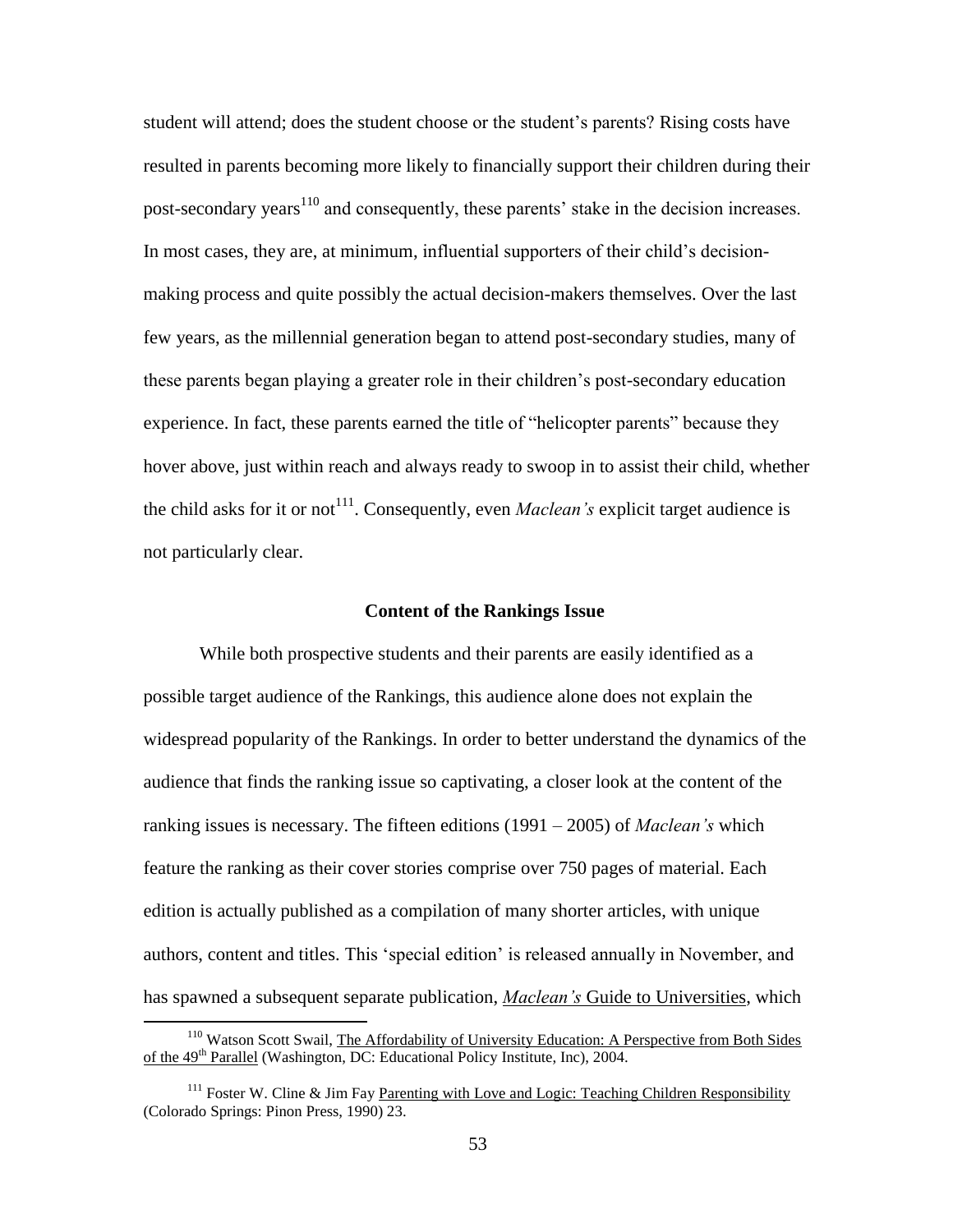is not part of its regular magazine, but is a separate book published in the spring of each year. It includes material from the previous year"s ranking as well as additional material on many institutions. This thesis will focus exclusively on the published annual *Maclean's* University Rankings and will not include this companion publication within its scope.

In each university ranking, numerous statistical tables exist, which outline the various data elements that comprise the ranking. Each table ultimately provides a ranked list of institutions and the numerical analysis of each ranked institution with respect to a particular data element. These tables appear on essentially every page and at first glance constitute the bulk of the 50+ pages in any ranking. But, aside from the statistical tables, another common recurring item appears – the introductory essay. This essay introduces each edition and provides an editorial insight into this year"s edition. While a statistical analysis of the rankings would provide certain insight – a rhetorical analysis, or analysis of the words and stories within the ranking, offers insight and greater interest to a student of rhetoric. So, in order to gain a better sense of the audience to whom this ranking appeals, I have isolated the introductory essays from the ranking editions from 1991 – 2005 to serve as the object for analysis within this chapter.

## **Using Fantasy-Theme Criticism to Analyze the Ranking**

The first notable feature within this set of essays is the narrative thread that is wound throughout each essay – the essays begin by setting a scene, inviting the reader to suspend their disbelief and imagine that "It's a dreamy September afternoon in Kingston,

54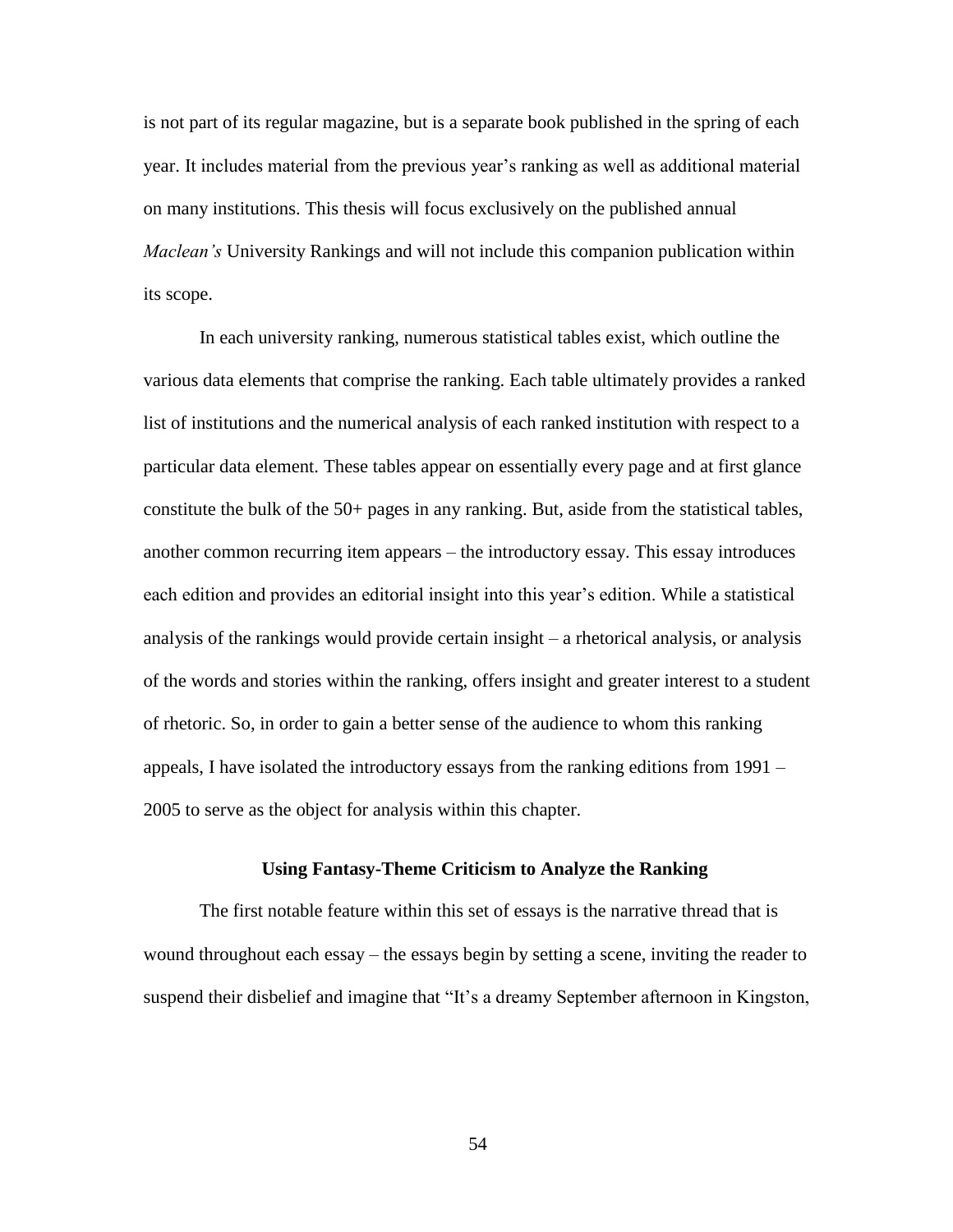Ont., one of those heartbreaking days that fall seems to steal from summer $112$ , or that "For 30 years, there was no poetry in the Henry F. Hall building at Concordia University"<sup>113</sup>, or that "It is a bleary-eyed group of students who straggle into class at Montreal"s McGill University for their 8:30 Monday-morning history lecture on Tudor and Stuart England"<sup>114</sup>.

The presence of this narrative thread is significant from a rhetorical perspective, as Wayne Booth, who has extensively studied the relationship between persuasion and narrative, states, "we are at least partially constructed, in our most fundamental moral character, by the stories we have heard, or read, or viewed $^{\prime\prime}$ <sup>115</sup>. Booth has argued that stories can be a particularly persuasive device as the readers" disbelief has already been suspended and their defences relaxed as they listen to a *mere story*. Marshall Gregory further elaborates that in order for a story to make sense and for the reader to follow along, the audience must become "participants" in the story and it is at this moment that persuasion can be most effective  $1^{16}$ . The audience must become actively engaged in the story in order for it to make sense and during that active engagement, they are assuming the moral characters, values and tenets as proposed by the story. Ultimately, when analyzing the rhetorical impact of a narrative, both of these critics would agree it is

<sup>112</sup> Ann Dowsett Johnston, "Measuring Excellence." *Maclean's* 15 Nov. 1999: ABI/INFORM Global, ProQuest. Web. 14 Jun. 2011.

<sup>113</sup> Ann Dowsett Johnston, "Measuring Excellence: Keeping an Implicit Promise to the Class of 2000. " *Maclean's* 25 Nov. 1996: ABI/INFORM Global, ProQuest. Web. 14 Jun. 2011.

<sup>114</sup> Bruce Wallace, "What Makes a University Great." *Maclean's* 21 Oct 1991: ABI/INFORM Global, ProQuest. Web. 14 Jun. 2011.

<sup>115</sup> Wayne Booth, The Essential Wayne Booth ed. Walter Jost. (Chicago: University of Chicago Press, 2006) 240.

<sup>116</sup> Marshall Gregory, "Ethical Criticism: What It Is and Why It Matters." *Style* (Summer, 1998)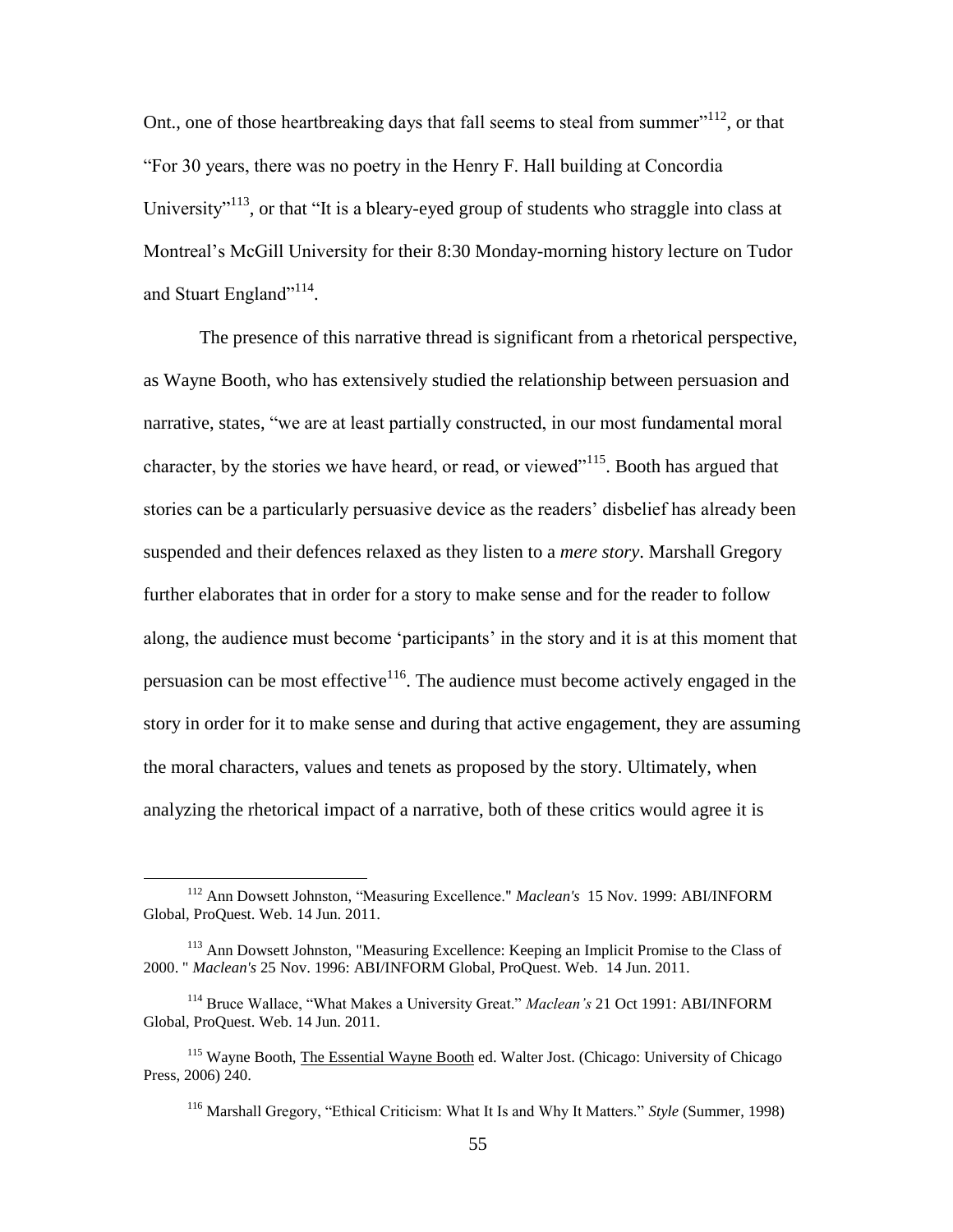important to ask "What is the audience being asked to believe in order for the story to make sense?"

An additional tool useful in the rhetorical study of narratives is Ernest Bormann"s method of rhetorical criticism, Fantasy-Theme Criticism. As outlined in the literature survey, Bormann, building on the work of sociologist Robert Bales, identified the rhetorical significance of a process called "fantasy theme chaining". Bales identified fantasy theme chaining as occurring in small groups as the group collectively contributed to and engaged in a verbal dialogue, a fantasy – a fantasy being the creative or imaginative interpretation of events. This fantasy is edited and subtlety changes as different members contribute, or chain, until finally the story becomes one which all members of the group are engaged in. The "fantasy-theme" surfaces as the means through which the interpretation occurs via communication within the group. Ultimately, a fantasy theme tells a story about a group's experience that represents a constructed reality for the participants.

When using the fantasy theme methodology as a tool for forensic rhetorical criticism, Bormann suggested dividing the analysis into three steps: Step 1) noting the presence of a shared fantasy; Step 2) identifying the fantasy theme; and, Step 3) elaborating on the rhetorical vision being presented $^{117}$ .

In analyzing the 15 introductory essays found in the *Maclean's* rankings, close reading was utilized to determine common elements, phrases, scenes or descriptions. Sonya Foss, in discussing the practical application of Fantasy-Theme Criticism suggests that one piece of evidence for determining the presence of a shared fantasy is a cryptic

<sup>117</sup> Bormann 401.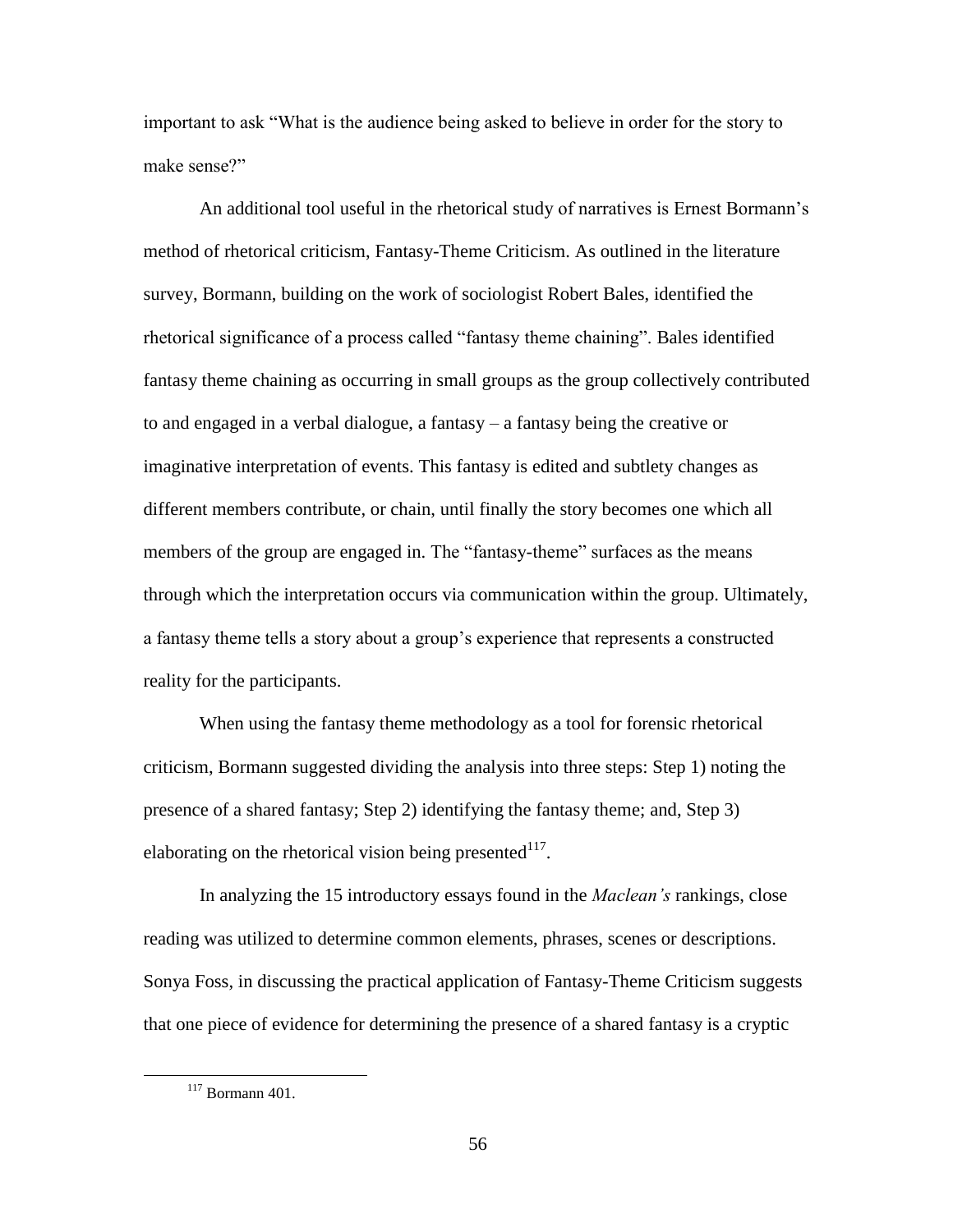allusion to a symbolic common ground<sup>118</sup>. In an analysis of the introductory essays, the recurring phrase "Measuring Excellence" appeared significant as it was in the title of numerous essays and was usually placed prominently on the cover of the issue<sup>119</sup>. This phrase was used every year as the predominant title for the articles from 1993 – 2000; often altered each year with a different subtitle such as in 1996 "Measuring Excellence – Keeping an Implicit Promise to the Class of 2000" or in 1998 "Measuring Excellence – From the Crucible of Underfunding, Heroes Have Emerged". The repeated use of this phrase, and in such a prominent location as the title, suggested that it may provide further details regarding the fantasy that *Maclean's* was inviting their readers to engage in.

Careful consideration of the phrase "Measuring Excellence" led to some revealing observations. The word "measure" is heavily associated with a scientific, rational and calculated view of the world. As Burke reminds us, every hierarchy, which is a "good" in that it makes orderly what otherwise might be chaotic, is a "goad" in so far as division into higher and lower is inevitable wherever there is ordering<sup>120</sup>. Measuring acts as a precursor to a hierarchy. "To measure" indicates action upon items that can be quantified, assessed and analyzed; the act of measurement requires the measurer to isolate, categorize and label items. This word is very closely associated with science or the "systematic knowledge of the physical and material world gained through

<sup>&</sup>lt;sup>118</sup> Sonja Foss, Rhetorical Criticism: Exploration & Practice 2 ed., (Prospect Heights IL: Waveland Press, 1996) 127.

<sup>&</sup>lt;sup>119</sup> The term "Measuring Excellence" was used as a title of at least one essay during the Ranking Issues published in 2003, 2000, 1999, 1998, 1997, 1996, 1995, 1993, and 1992.

<sup>&</sup>lt;sup>120</sup> William Rueckert. Kenneth Burke and the Drama of Human Relations. 2e. (Berkeley: University of California Press, 1963) 132.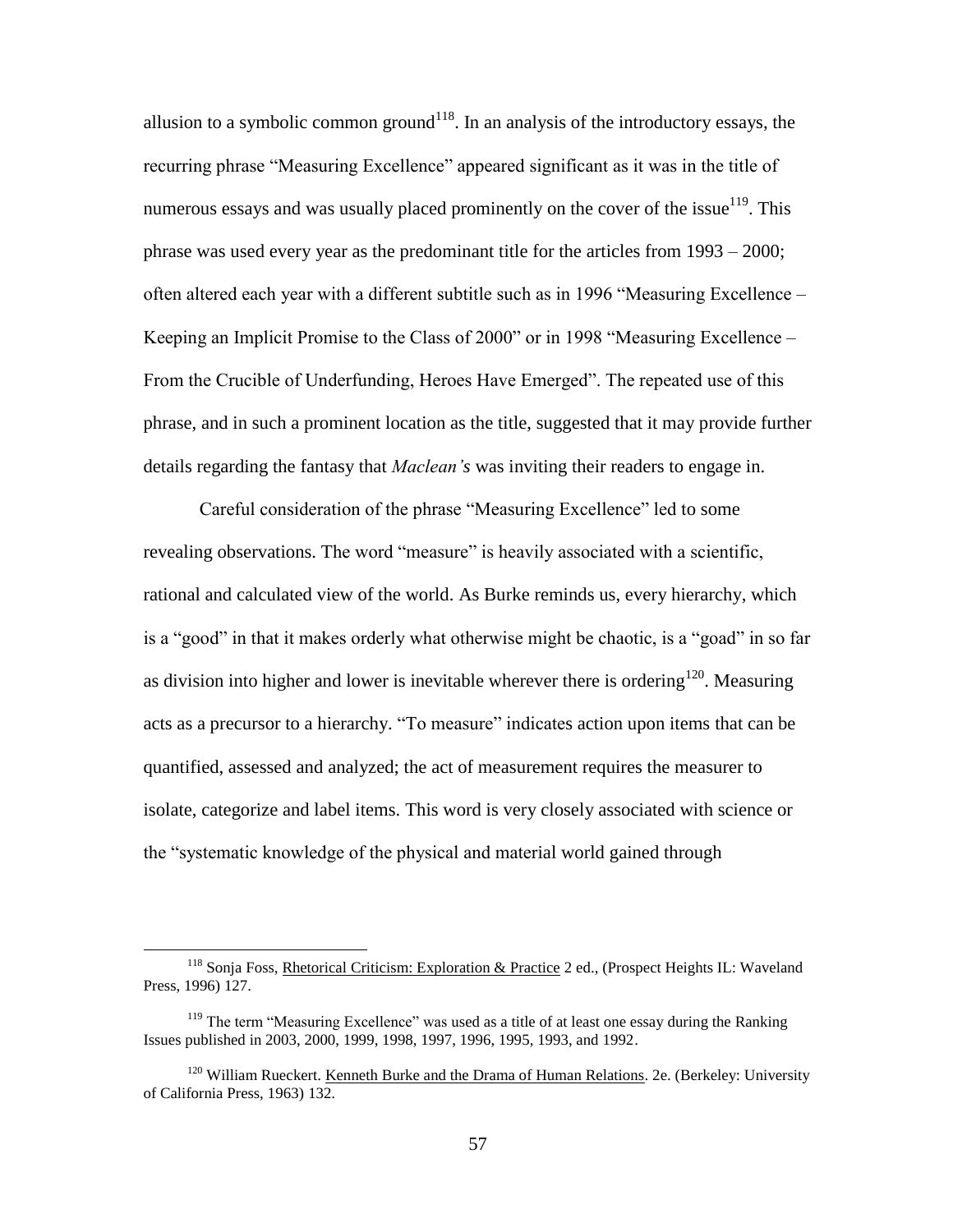observation and experimentation"<sup>121</sup>. While a thorough discussion of the rhetorical significance that has been associated with science within our modern culture is beyond the scope of this chapter, it may be sufficient to note that the cultural significance placed on things that are "scientific" is substantial. It is only in recent years that cultural critics such as Wayne Booth and Margaret Atwood have begun to question the wisdom in placing absolute value and priority on anything and everything that is "science"<sup>122</sup>.

While the actual meaning and use of the word "measure" is revealing, the implications of the act of measurement prove even more significant. The phrase "knowledge is power"<sup>123</sup> comes to mind when considering why the actual act of measurement might be important. In many ways, measurement is an antidote against the 'unknown'; if something can be measured, it can be understood. In this sense, if it can be understood, its power is removed. The word *measure* gains almost magical qualities as it protects from the imagined evils of the unknown. This understanding of the implications of measuring align with *Maclean's* own explanation of the rankings; as previously discussed, they state that they created the rankings to eliminate the "guess-work" in selecting an university; they were seeking to uncover the unknown, to provide "comparative information", or *knowledge*, about Canadian universities.

If "measuring" elicits association to a quantitative world, then the use of the word "excellence" conjures up the qualitative one. "Excellence" can be defined as "the state of

<sup>&</sup>lt;sup>121</sup> "Science" Dictionary. Accessed on April 30, 2009 from <http://dictionary.reference.com/browse/science>

<sup>&</sup>lt;sup>122</sup> For example, "Margaret Atwood on Science and Writing" Talk of the Nation, NPR, 30 Apr 2004; Wayne Booth, The Rhetoric of Rhetoric (Malden MA: Blackwell Publishing, 2004) 155.

<sup>&</sup>lt;sup>123</sup> Sir Francis Bacon, Sacred Meditations of Heresies, 1597.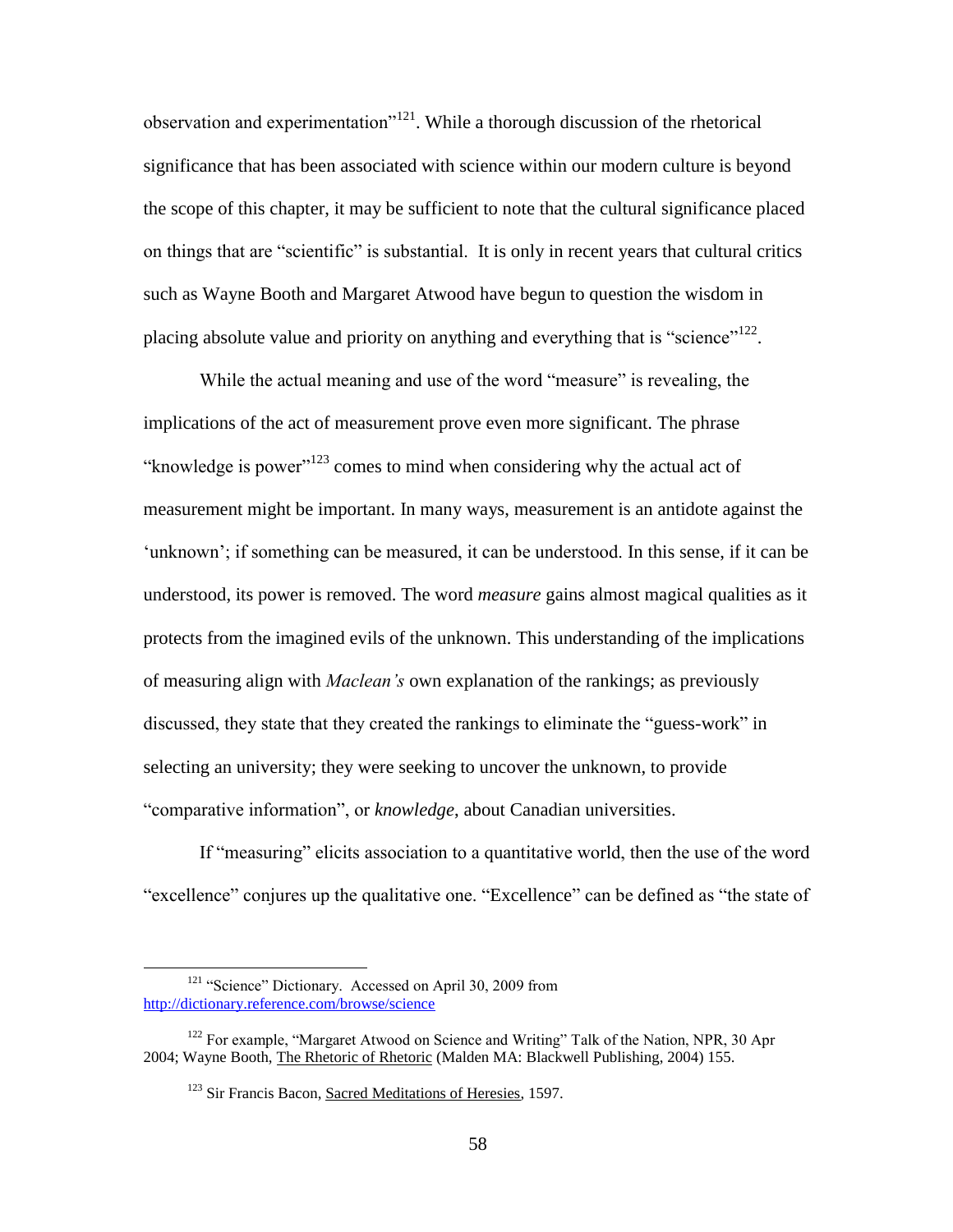superiority $v^{124}$  and has a much more subjective connotation than the word "measure". For example, most people would not expect to argue over whether or not an item is being measured, but would expect to debate the excellence of any given item. In order for something to be considered in a "state of superiority", it must be in a comparison with another object and there must be qualities which are used to make the determination of superiority. As well, in order for an item to be deemed superior, the automatic implication is that its competitor is inferior. Excellence reminds the reader about the world of degrees, where there is a good, a better and a best. Again, we are reminded of Burke's hierarchy – good, better and best can be easily translated to  $\#1$ ,  $\#2$  and  $\#3$ .

A better understanding of the significance of the word "excellence" can be found by examining Richard Weaver"s description of a "god-term", or a single term which acts as an "incipient proposition"<sup>125</sup>. These god terms become incipient propositions because during the very act of reading/hearing one of these god-terms, the reader/hearer makes enthymematic associations between the god-term and a certain set of positive ideals or values – in this sense, the term "proposes" these ideals or values in an "incipient", or partially disguised, manner. Weaver also created a parallel word, "devil-term", for those words or phrases which make the enthymematic proposition towards ideals or values which are generally considered negative. Recent examples of devil-terms that have appeared in American politics would be "axis of evil" or "weapons of mass destruction".

Because god-terms automatically absorb the qualities of those positive ideals with which it is associated, a god-term becomes an expression "by which all other

<sup>124</sup> "Excellence." Dictionary. Accessed on May 1, 2009 from <http://dictionary.reference.com/browse/excellence>

 $125$  Richard Weaver, The Ethics of Rhetoric (Davis CA: Hermagoras Press, 1953) 211.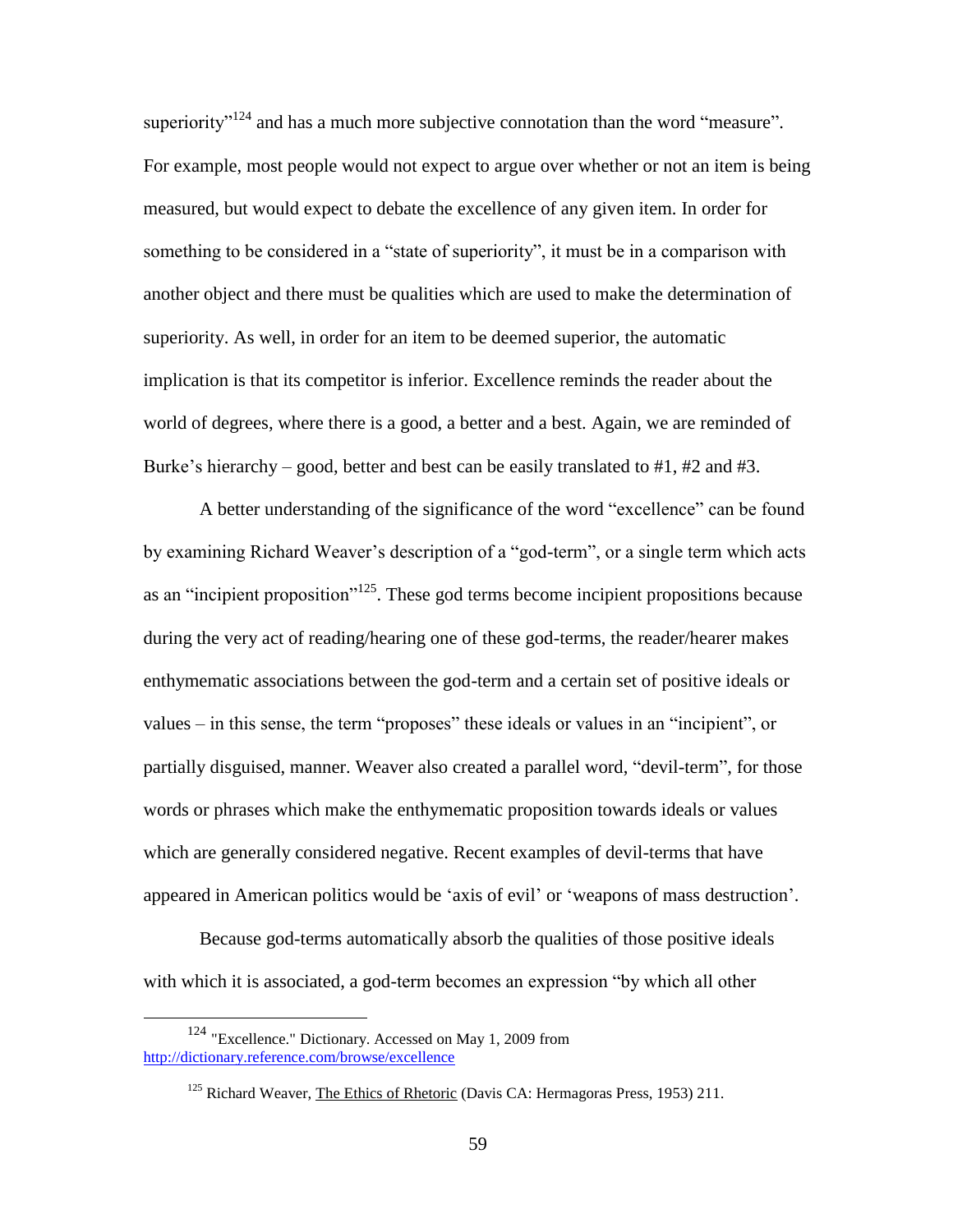expressions are ranked as subordinate<sup> $126$ </sup>. In 1961, Weaver's example of a god-term was *progress* as he noted that "Today no one is startled to hear of a man"s sacrificing health or wealth for the "progress" of the community… and this is just because "progress" is the coordinator of all socially respectable effort $v^{127}$ . In this, Weaver is suggesting that progress has a very positive, cultural association – anyone who explains that they are acting, or sacrificing, in the name of progress will automatically be accepted or understood as pursuing a noble cause. The power of the god-terms multiply, as Weaver outlines how many god-terms spur several "uncontested terms"<sup>128</sup>. These terms are uncontested in the sense that because they are related to god-terms (and consequently imply a positive association) they are not questioned. If something is described as supporting or promoting a god-term, it becomes an uncontested term as it automatically assumes the positive connotations associated with the god-term. An excellent example of this is a scientist who is conducting scientific research in the name of progress. Because progress is culturally understood to be acceptable and more often, highly desirable, anything that is identified as aligned with progress assumes a sense of similar desirability. In this example, scientific research becomes an uncontested term, as it acquires the same desirability that is associated with progress. Obviously, uncontested terms are not always uncontested by every single individual in a society – there are people who are questioning the limits/values/ethics of scientific research – but generally, those who question the value of science are considered part of a counter-culture and not

<sup>&</sup>lt;sup>126</sup> Weaver 212.

<sup>127</sup> Weaver 214.

<sup>128</sup> Weaver 214.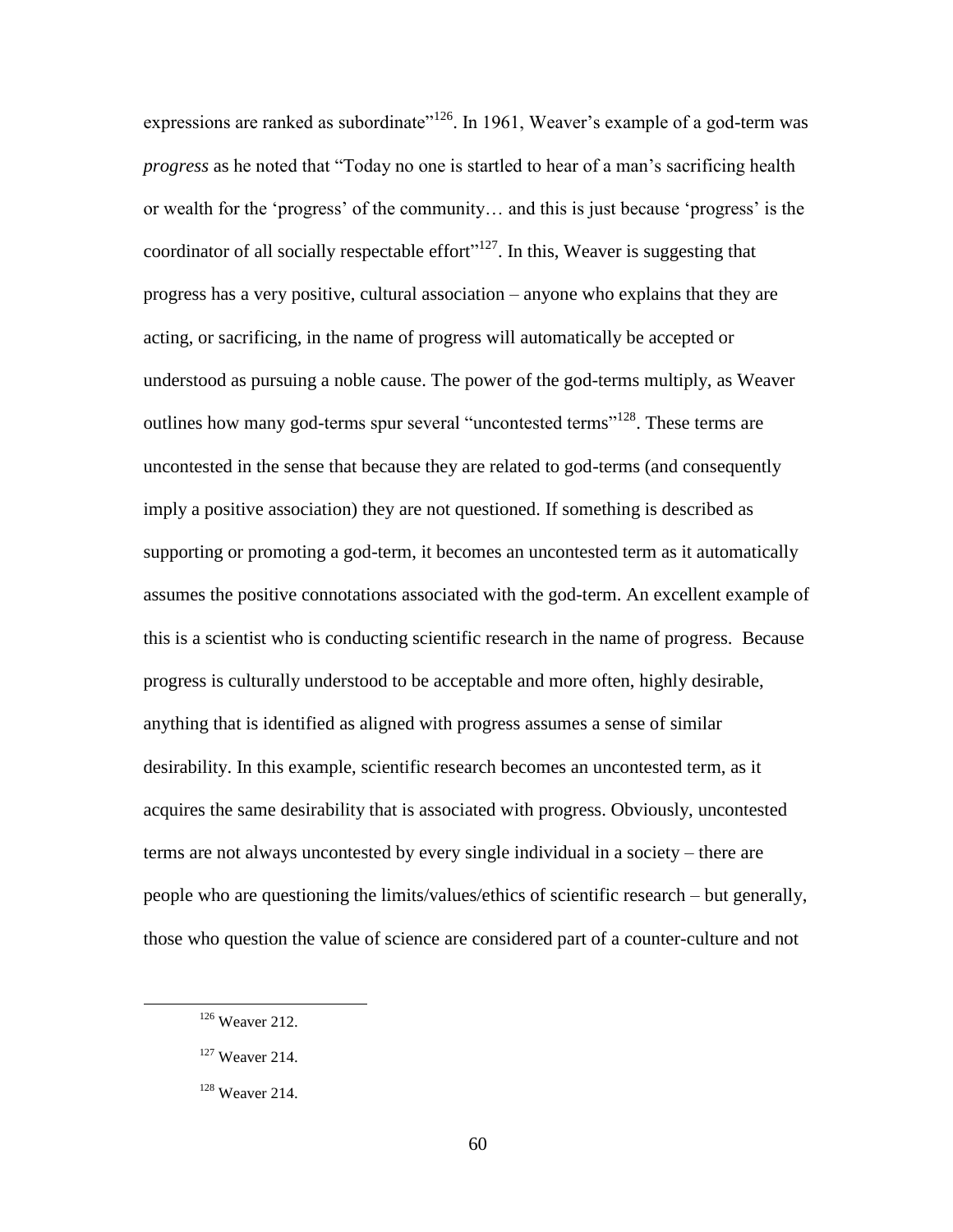part of the mainstream culture. It is likely fair to say that uncontested terms are not questioned by mainstream culture but are instead accepted and promoted.

To further complicate matters, uncontested terms can then propagate further uncontested terms, so in this example, items which become associated with scientific research then assume the same positive associations the audience has with scientific research. Current academic examples might be "tri-council funding" or "research chairs" – because these items both support research, most academics would have a positive association to acquiring either – without questioning the process for funding distribution or whether or not the funding might be in the best interest of society. Ultimately, Weaver"s concern with uncontested terms is that the very act of association with a godterm means it "will validate almost anything"<sup>129</sup> and the item being associated will not be critically analyzed on its own merits.

The word *excellence* meets Weaver's definition of a god-term, as it is also an expression by which all others are ranked as subordinate – excellence is at the top of any hierarchy. It is also interesting how similar *excellence* is to the notion of *progress* – it would also be true that no one would be startled to hear of a person sacrificing health or wealth in pursuit of excellence in their field… whether that field be sports, arts, academia or politics. In this sense, excellence assumes the same sense of desirability; it is very culturally acceptable to support progress and to pursue excellence.

While both progress and excellence act as god-terms, important differences exist between the two concepts. Progress offers the idea of moving forward, possibly on a journey. It is the idea that you are further advanced towards a goal than you were previously, but you have not reached your goal. In fact, the goal may not even be defined

<sup>129</sup> Weaver 212.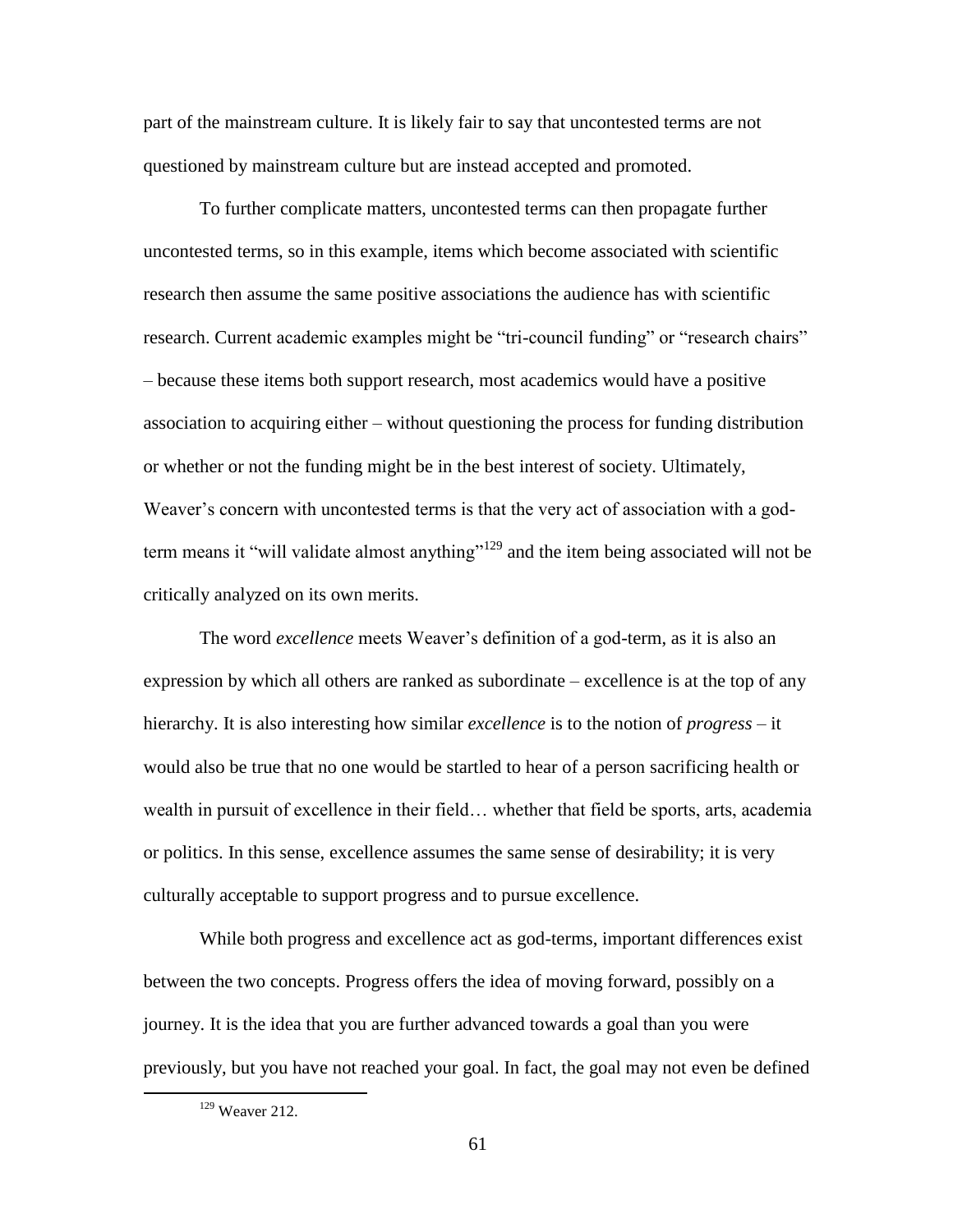or ever realized; some would argue it is the progress throughout the journey that is of actual value. Excellence, though, does not have the same implications. Excellence is not about a process; it is about an end-state. An item either meets a definition of excellence, or it does not. While there can be arguments about what qualities contribute to the definition of excellence within a specific context, once the definition is agreed upon, an item will either meet the definition of excellence, or it will not.

In applying the god-term, *excellence,* to the University Rankings, *Maclean's* has imposed severe limitations on the actual social utility of the rankings. As Weaver described, by associating the rankings with the god-term *excellence,* the Rankings, by association, are inherently validated. This validation is not a critical measure – the rankings are not assessed for their actual usefulness or contribution to furthering social values. Instead, they are validated only because of the positive association with the scientific measure of excellence. This implicit association makes it very difficult for readers to critically assess the value and usefulness of the ranking tool.

Examining its social utility has been further hampered by the use of the god-term *excellence* because it describes an end-state, or goal. In many ways, universities are processes and not end-states. They are complex organizations which serve multiple purposes, offer wide varieties of programs and serve some sub-populations better than others. It is ill-conceived to try to summarize them into one end-state and then rank that end-state in a hierarchy. In this way, *Maclean's* does a true disservice to the Canadian public – rather than honestly recognizing the vast complexity within these organizations and championing a process for engaging prospects and citizens into a meaningful

62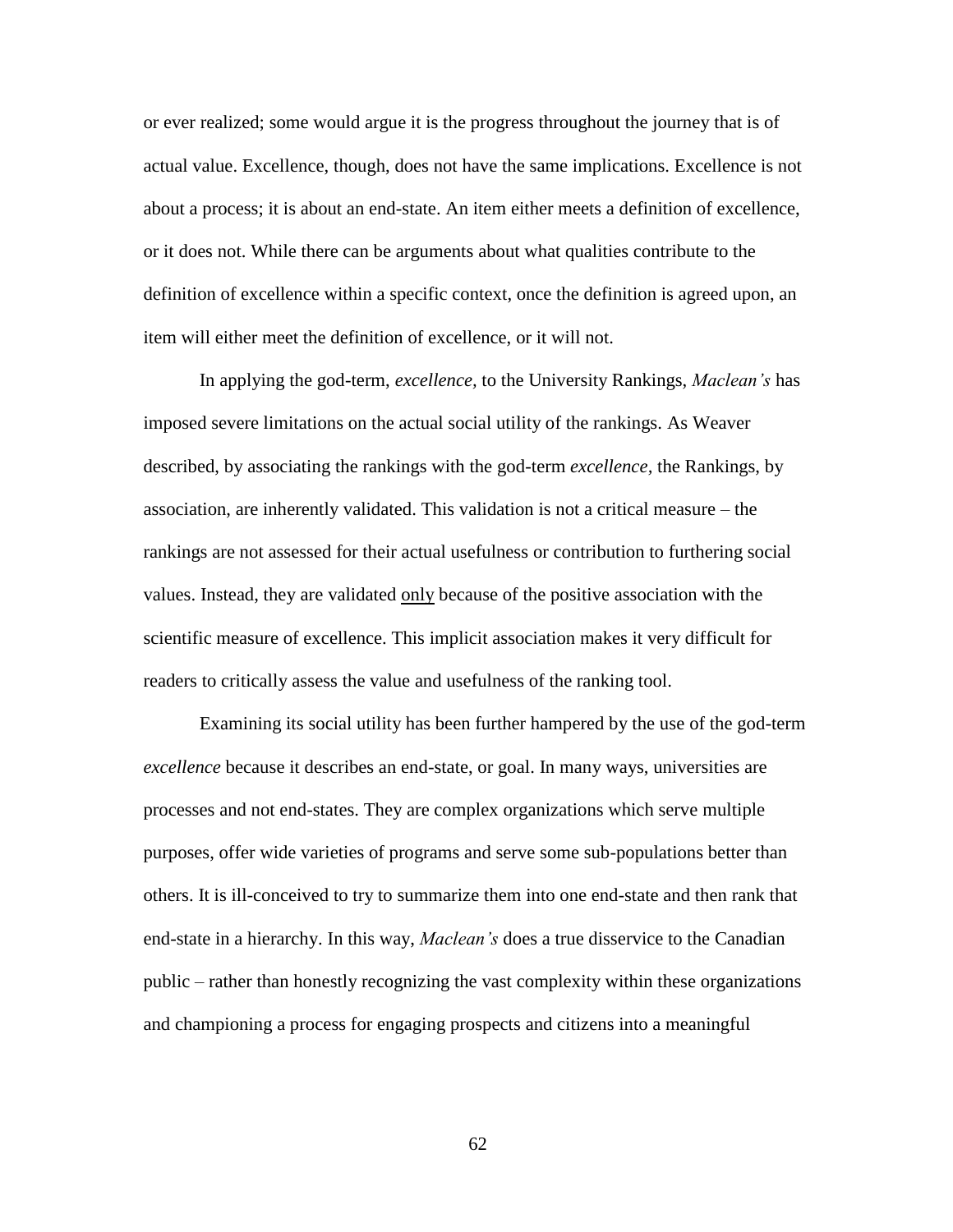dialogue about the important differences, it capitalizes on the implicit associations with *excellence,* in order to enhance its primary objective – magazine sales.

#### The Presented Worldview

When taken together as the phrase "Measuring Excellence", the critic can get a sense of the worldview, fantasy, or interpretation of events, that is being presented. The world *Maclean's* is offering is one where nothing is "un-measurable"; items like alumni loyalty, quality of experience and sense of community can be equated into a measurable data format. And, because it is converted to data, this data can be captured, analyzed and then ranked. The worldview they are offering is one which is very scientific, where items are and can be categorized; it is a world where confusion and ambiguity is resisted, where *Maclean's* can act as a saviour by offering explanations of the unknown. *Maclean's* is offering an escape from confusion; they are offering their readers a place where everything can be labelled, the complex world is interpreted and decisions made will be "the right" ones, as they will be based on hard, solid data. In this sense, data acts as an uncontested term – it is strongly associated with scientific research, which as I have already argued draws positive associations from progress. Ultimately, it becomes incredibly difficult for an audience to question anything that is presented as data, because it is associated with scientific research, which for most Western audiences has a very positive association. This scientific, everything-is-explained worldview outlines the fantasy that *Maclean's* is offering and which its audience is engaging.

63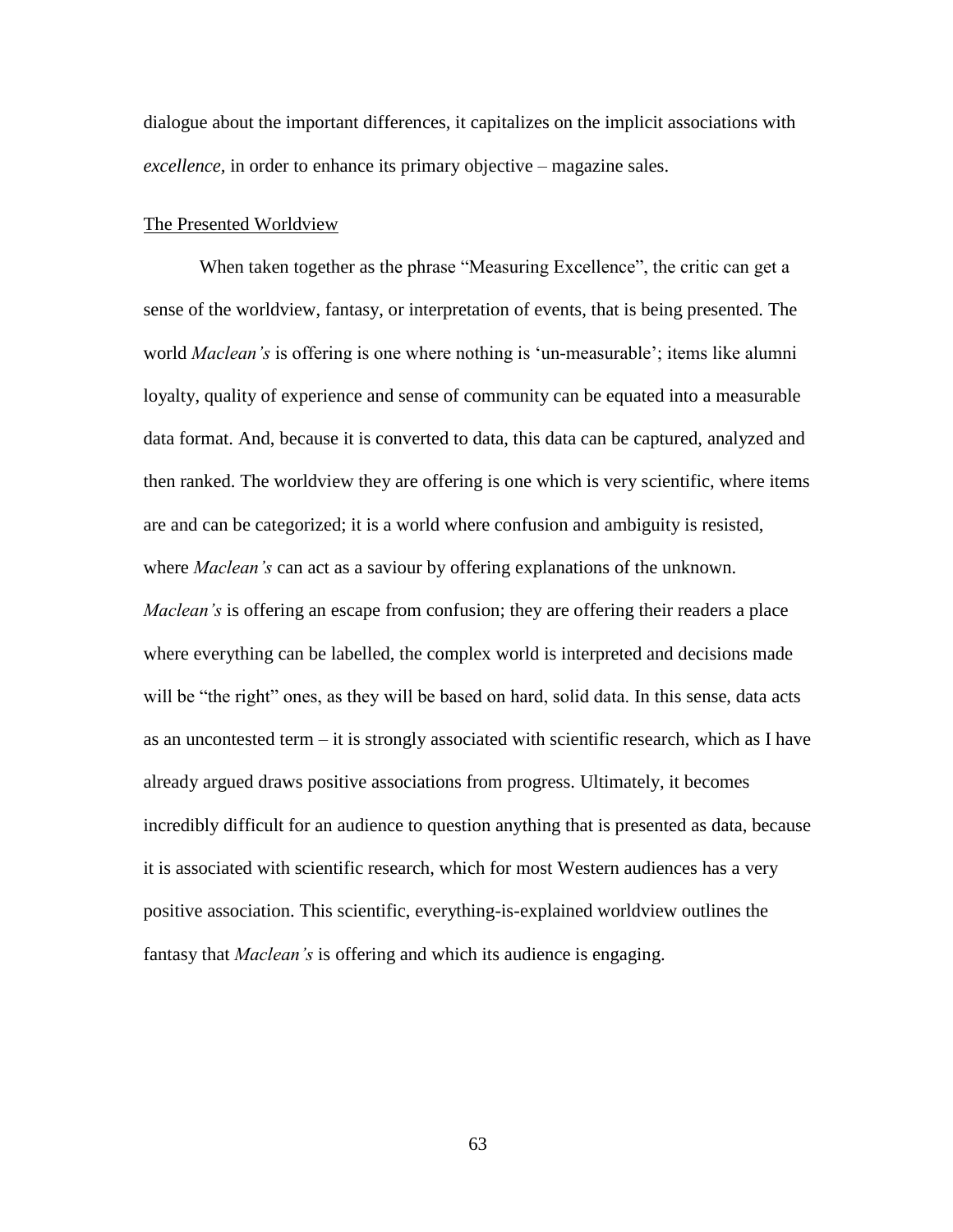## Overarching Fantasy Themes

With the shared fantasy identified, further examination of the text is able to reveal the overarching fantasy themes. This analysis was conducted by examining the introductory essays along three different perspectives: 1) examining which characters appear; 2) following the narrative settings presented in each essay; and, 3) identifying which actions occurred or were suggested.

### *Characters*

 $\overline{a}$ 

Throughout the essays, there were three reappearing groups of characters: 1) named, recognizable university administrators, such as Martha Piper $130$  or Bernard Shapiro<sup>131</sup>; 2) the interviewed concerned citizen or student, such as 19-year old Christy Brissette from 2002"s edition or Ray Wescott, a U of T student mentioned in the 1994 essay; and, 3) an elusive, un-named "alumni parent" persona.

The connections between a piece of post-secondary education journalism and primary sources (such as university presidents) or interviews with prospective or current students seemed very appropriate and fitting to the context. Consequently, it was the third character, the un-named "alumni parent" I suspected would be more revealing from a rhetorical perspective. This "alumni parent" character appeared in four out of the previous six year's editions  $(2000 - 2005)$  and the texts from these editions offer rich tidbits regarding this character. The reader learns that "As babies of that well-educated baby-boom generation – the echo boom – beat a path to the post-secondary doorstep in record numbers, the faculty who taught their parents are heading in the opposite

<sup>&</sup>lt;sup>130</sup> Martha Piper was the President of the University of British Columbia from 1997 to 2006.

<sup>&</sup>lt;sup>131</sup> Bernard Shapiro was the Principal and Vice-Chancellor of McGill University from 1994 to 2004.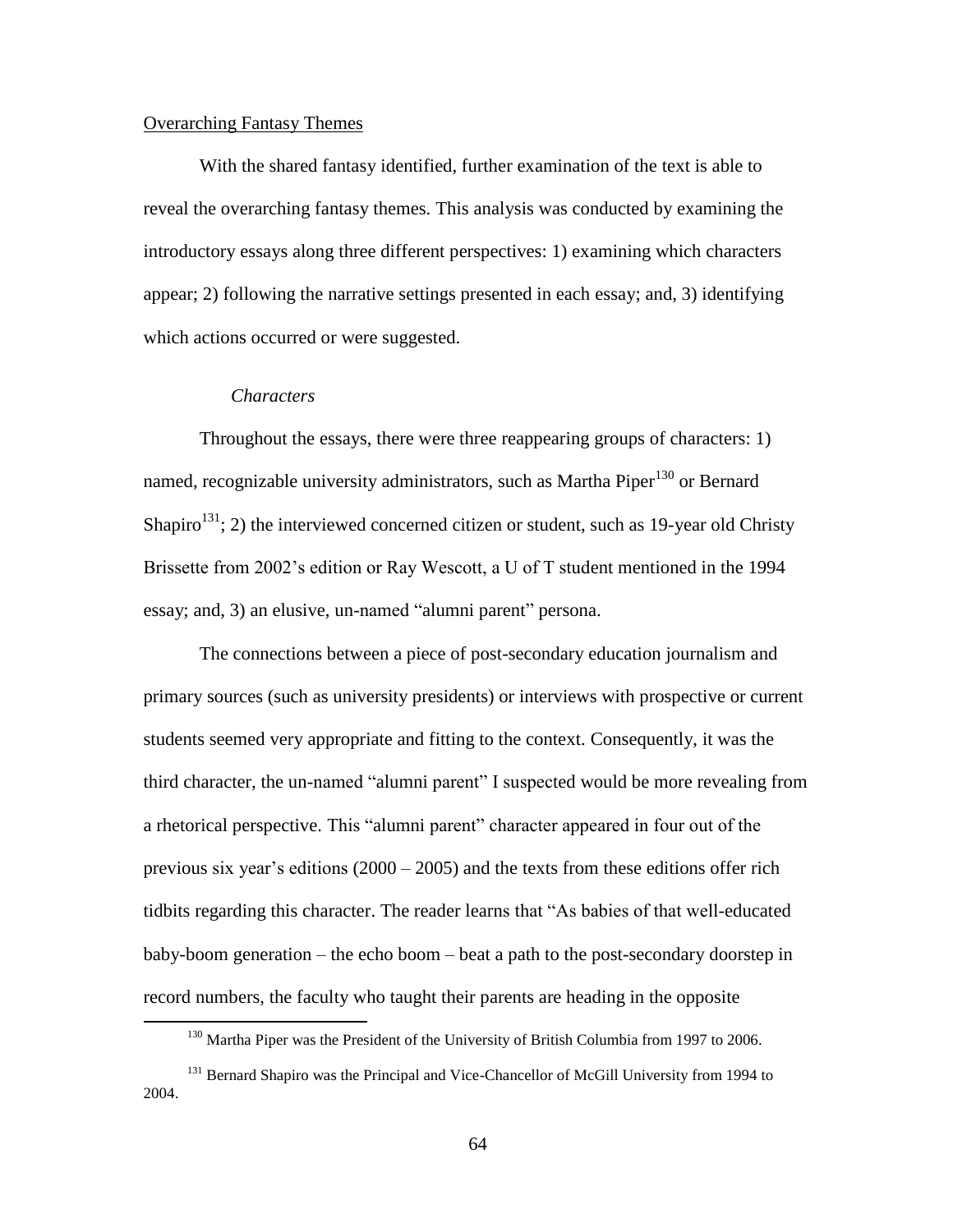direction"<sup>132</sup>. The reader learns that it was this "well-educated baby boom" who has produced children who understood "going to university means more than mere vocationalism<sup>"133</sup>. In the 2001 edition, *Maclean's* tells us that "the same well-educated parents who lined up to get their son or daughters into the right nursery school have cottoned on to the fact that there just might not be enough spaces to go around" and that is "these well-educated parents who have put a high priority on the education of their children"<sup>134</sup>.

Rhetorically, the concept of alumni parent acts as an enthymeme – in order to understand the concept of educated parent, the reader needs to implicitly make the connection and distinguish these educated parents from the parents without a postsecondary (or even secondary) education. These "alumni parents" appeared frequently enough in the essays that I began to question what role this character had, and how this character was contributing to the overwhelming sales of the rankings issues. Using the skill of the enthymeme, *Maclean's* is able to distinguish the alumni parents from their non-alumni peers. I believe the implications of this are significant and will discuss this educated versus non-educated distinction in later sections.

#### *Settings*

 $\overline{a}$ 

With questions regarding the importance of the "alumni parent" character still looming, my analysis transitioned to an examination of the narrative settings found in the

<sup>132</sup> Ann Dowsett Johnston, "Measuring Excellence" *Maclean's*17 Nov 2003: ABI/INFORM Global, ProQuest. Web. 12 Feb. 2011.

<sup>133</sup> Ann Dowsett Johnston et al. "The University Crunch" *Maclean's*18 Nov 2002: ABI/INFORM Global, ProQuest. Web. 12 Feb. 2011.

<sup>134</sup> Ann Dowsett Johnston, "Measuring Excellence" *Maclean's* 20 Nov 2000: ABI/INFORM Global, ProQuest. Web. 12 Feb 2011.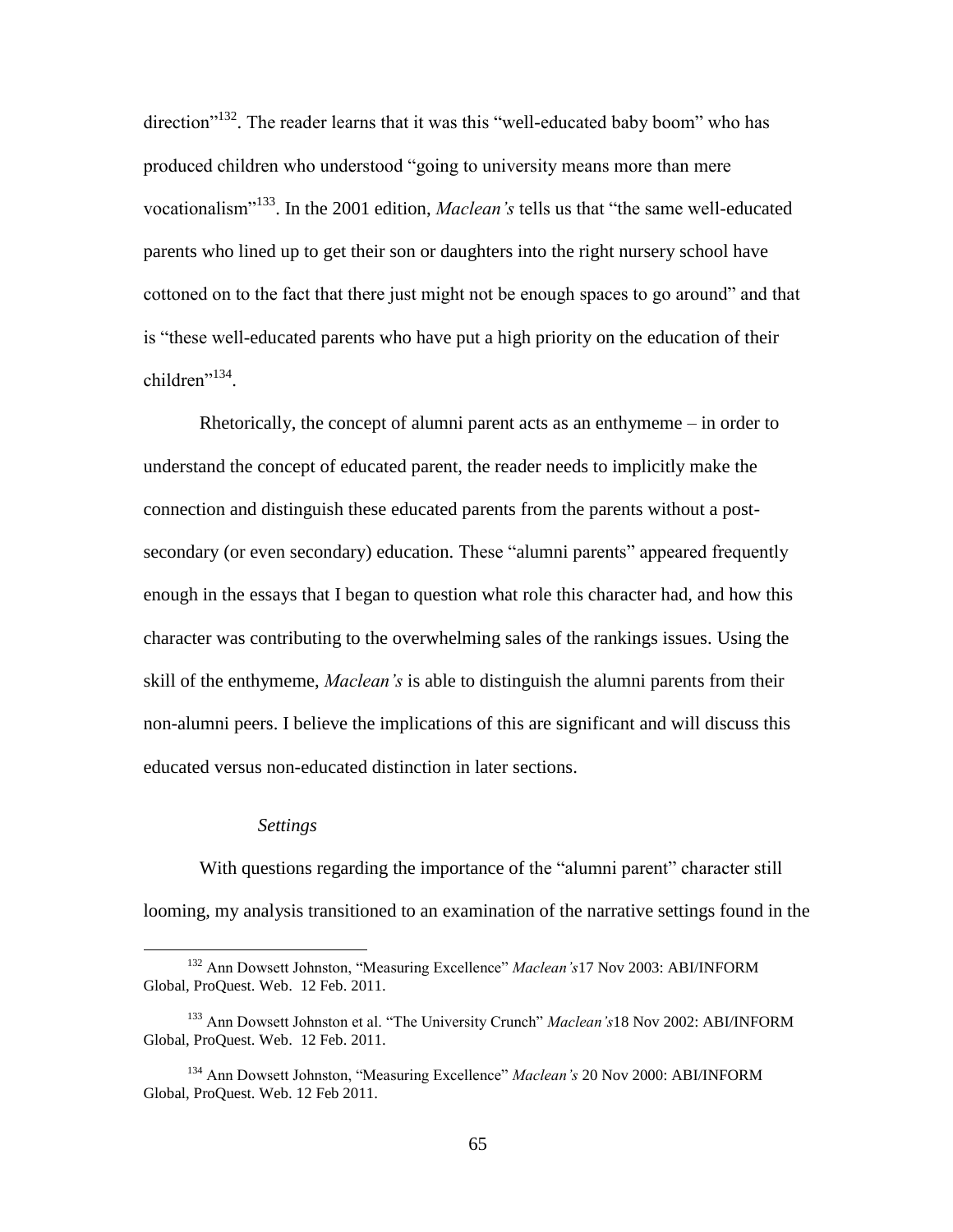essays – ten of the fourteen editions begin with a strong sense of scene or setting. As noted earlier, these scenes ranged from "an 8:30 Monday morning history lecture on Tudor and Stuart England at McGill University" (1991) to "a balmy Friday afternoon in downtown Toronto in late September" (1998) to "a hot muggy morning in Kingston Ontario, the day after Labour Day" (2003). The presence of narrative was particularly striking as the descriptions had a strong nostalgic sense to them. On one level, this was not surprising, as the authors of these essays were older adults, who had university-age children and likely began their university educations many decades previously. It was easy to imagine this university alumni character, one who had experienced undergraduate education on a Canadian campus and could recall their own experiences in a lecture, outside on a Friday afternoon, or returning to classes after Labour Day.

### *Actions*

 $\overline{a}$ 

When considering the element of action in these essays, a marked divide appeared at the Millennium. The group(s) called to act in these essays changed between the editions published in the 1990"s and those published after the year 2000. From 1991 to 1999, the directive for action was focused towards the political arena. A typical example of this targeted imperative is from 1998 where it states "Perhaps this will help the political powers-that-be understand just how central these students are to the hopes and ambitions of society as a whole. And perhaps, grasping the truth, those who control the purse strings will understand that this generation deserves the challenge of an innovative learning environment"<sup>135</sup>. But in the years 2000 to 2005, it has become this 'alumni parent' persona that is called to act. In 2003's essay, the essays state that

<sup>135</sup> Ann Dowsett Johnston, "Measuring Excellence" *Maclean's* 23 Nov 1998: ABI/INFORM Global, ProQuest. Web 12 Feb 2011.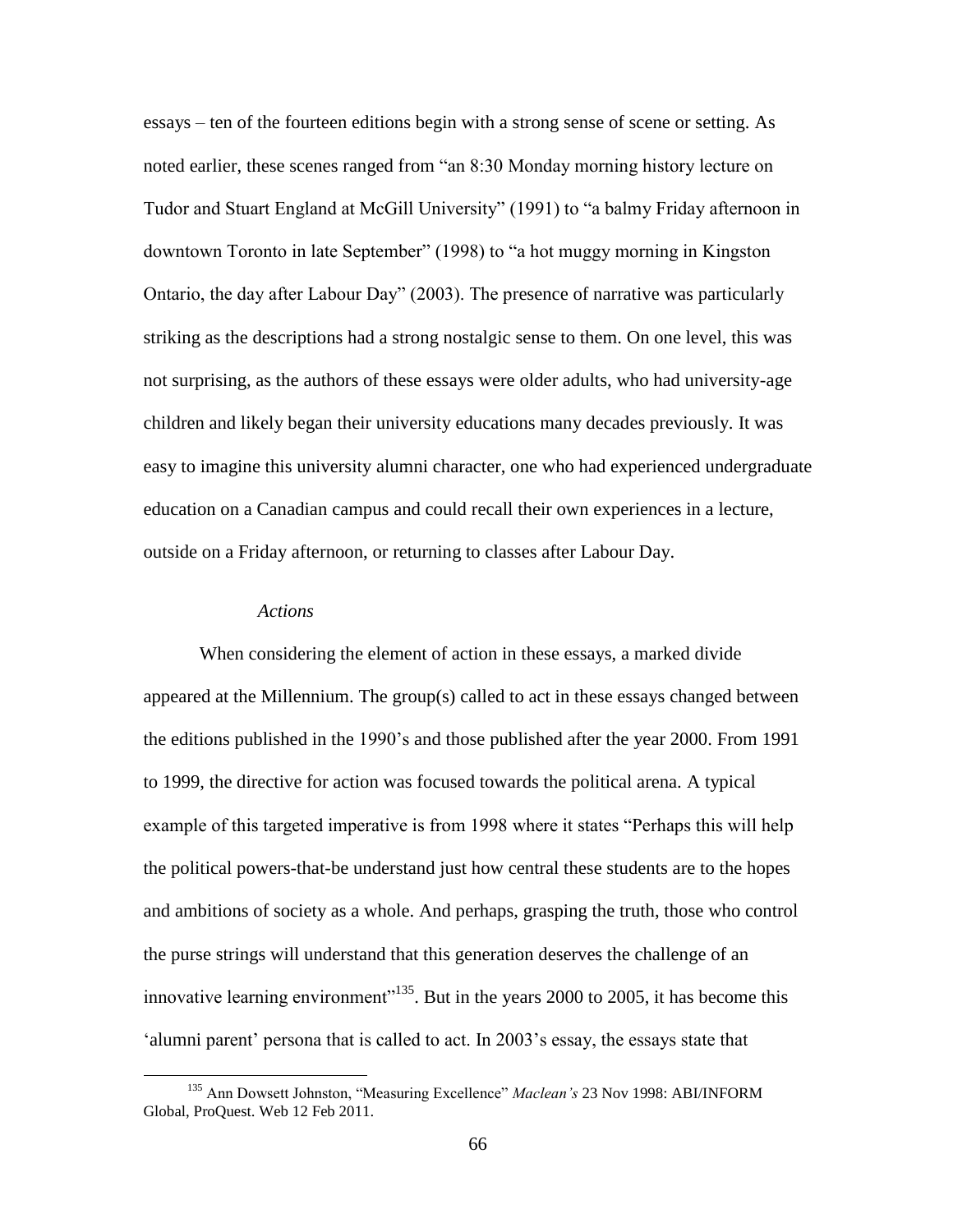"pressure for change may come from those well-educated students of the previous generation, namely the baby-boom parents" or in 2002, "The promise of a good education is something these students have grown up with. Now is the time to deliver". Even though un-named, and not famous identifiable figures, these alumni parents appeared to be central characters in this narrative, particularly five years immediately after the millennium.

In further considering this *university alumni* character, another, disguised character appeared – those who are not university alumni. It is only reasonable that of all the prospective university students in Canada, some would have parents who are university alumni and some would not. Given that the number of non-alumni parents is likely to continue to grow in the foreseeable future, *Maclean's* relegation of these parents to a lower position in the hierarchy of implied audiences is significant because it represents a sense of exclusivity that on one hand *Maclean's*, as a populist magazine denounces, and yet serves to reinforce the elite and exclusive nature of universities. Interestingly, one of the facts repeatedly mentioned in these essays is that the number of Canadian students pursuing a university education is rapidly increasing. In 2003"s essay, it cites that in 1990 there were 532,000 full-time students enrolled in Canadian universities but then by 2003, Canadian universities had an enrolment of around 745,000 full-time students.

Given the constant narrative thread, the relatively recent appearance of the "alumni parent" as principal audience and the differences in the audiences called to action between  $1991 - 1999$  and  $2000 - 2005$ , I chose to focus my analysis of the

67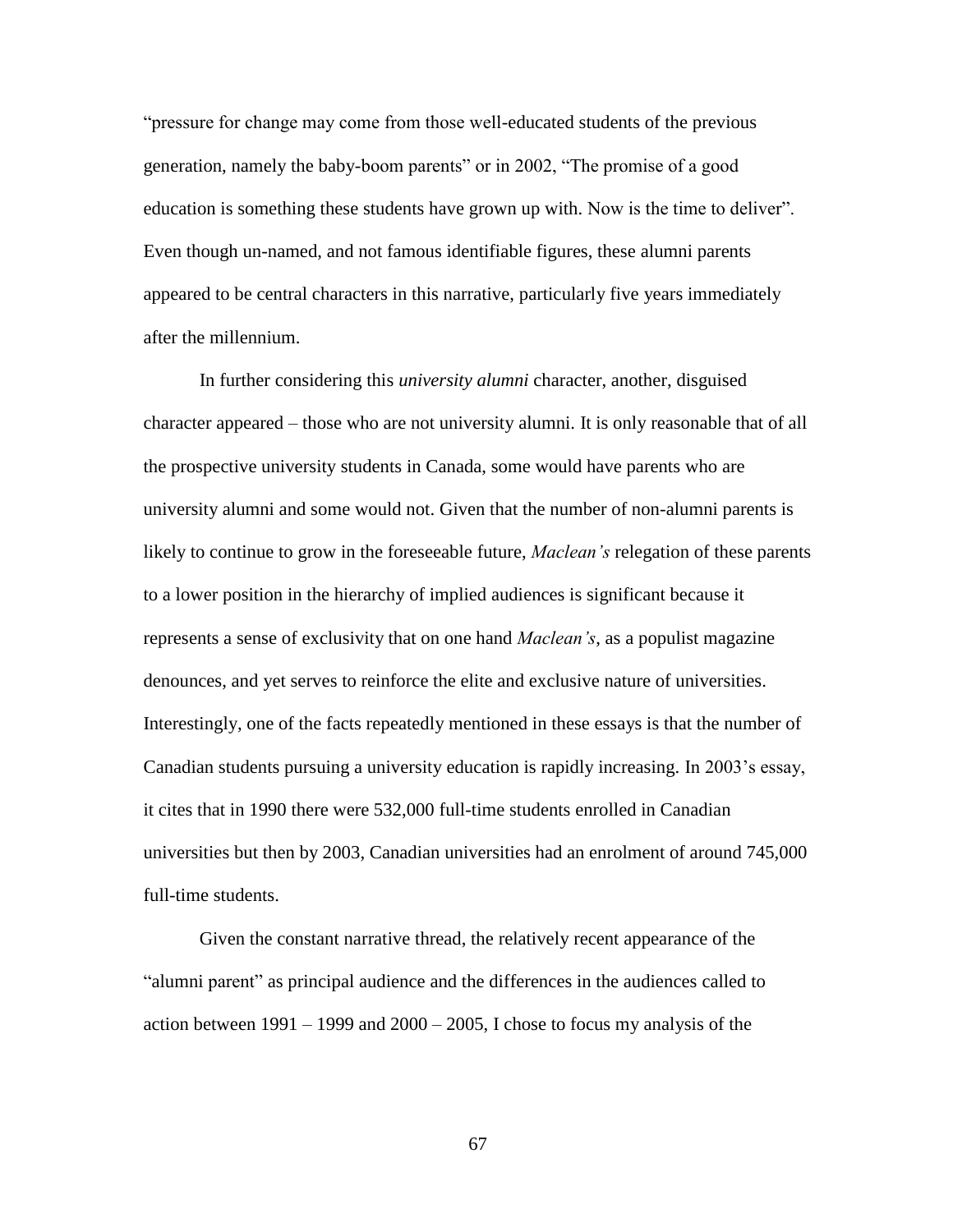rhetorical vision to the 2000 – 2005 years. I believe that the relatively new appearance of the *university alumni* persona likely indicates a shift in *Maclean's* rhetorical vision.

### *Maclean's* Rhetorical Vision

 $\overline{a}$ 

In analyzing the essays between 2000 and 2005, examining the combination of settings, characters and actions, one vision did appear. But, surprisingly, it was not a vision of the future, but a vision of the past. It was a very nostalgic vision, one that yearned for the days of undergraduate life long past. This chord is captured perfectly in the ending of 2003's essay, "The whole university experience – with all its richness, opportunity and promise – is what those baby-boom parents remember. And whether you call it seizing the past or claiming the future, it's what they all want for their own sons and daughters<sup> $136$ </sup>. The voice of the essays is reminiscent – only those who have had the experience themselves can reminisce. The relevant question becomes: are all alumni of our Canadian universities being called to imagine themselves in this educated parent role? And, are the university alumni purchasing these "Special Editions" of *Maclean's* to learn more about gradations of excellence in post-secondary education, or is it because they want to be reminded of their own post-secondary experience of yesteryear? I suggest that the *Maclean's* University Ranking, particularly between 2000 and 2005, is more about nostalgia and less about the proposed pursuit of excellence.

Having uncovered glimpses into the fantasy themes and the rhetorical vision that *Maclean's* is presenting, my analysis would not be complete without a comment

<sup>136</sup> Ann Dowsett Johnston, "Measuring Excellence" *Maclean's*17 Nov 2003: ABI/INFORM Global, ProQuest. Web. 12 Feb. 2011.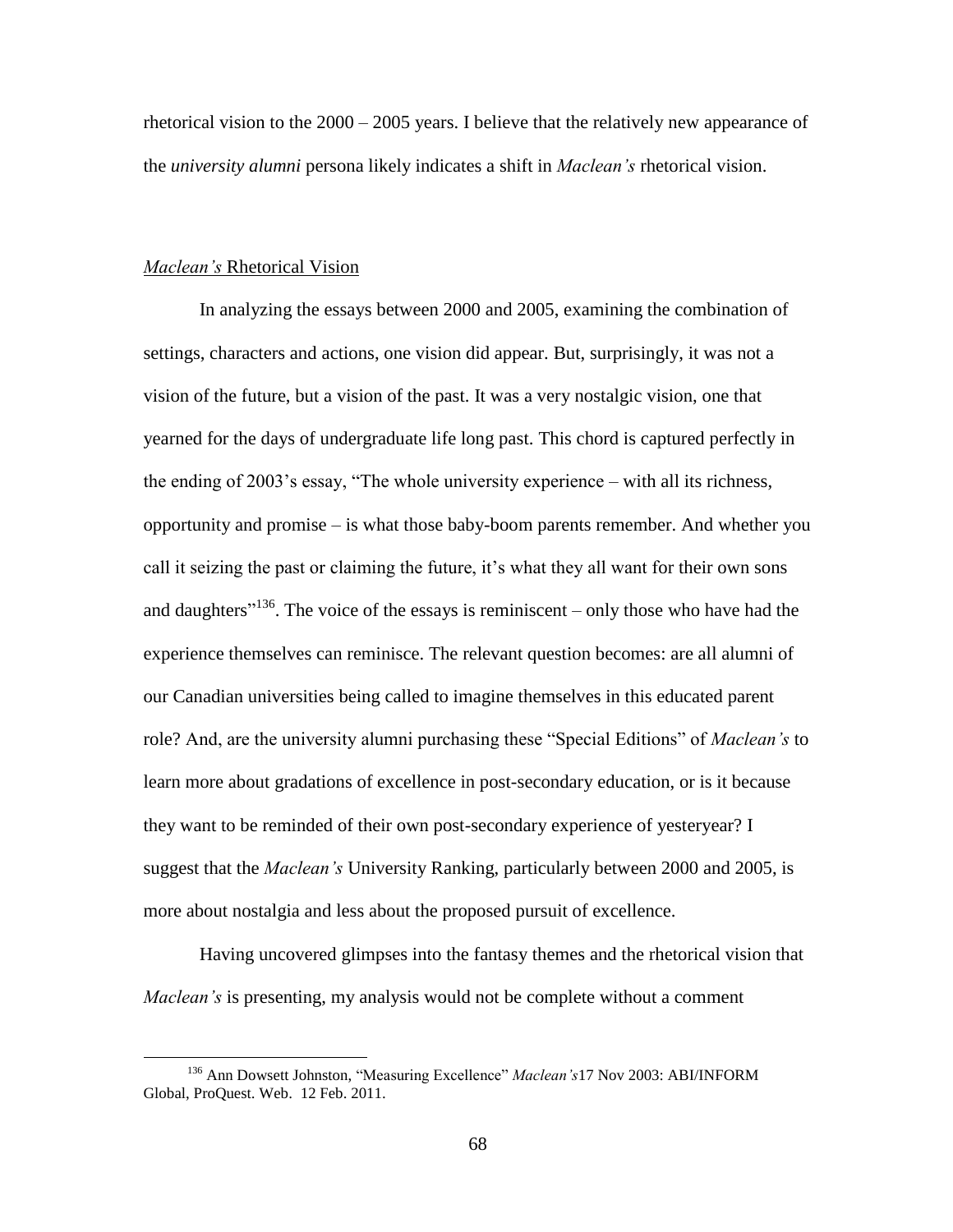regarding motive. As stated earlier regarding Fantasy-Theme Criticism, its outcome is that actions that make little sense to someone outside of a rhetorical vision make perfect sense when viewed in the context of that vision, for the vision provides the motive for action<sup>137</sup>. With *Maclean's*, the explicit action is obvious; it results in a magazine edition providing rankings of the universities of the Canadian public. As previously discussed, on the surface the 2004 essay provides two motives for this action: information and profit. This essay states that the *Maclean's* ranking started because "Two editors, both fathers of boys in their last years of high school, were hungry for some comparative information. Basic facts – like average entering grades and student-faculty ratios. Information they couldn't find in those glossy campus brochures"<sup>138</sup>. And, like any market-driven for-profit corporation, *Maclean's* wanted to continue to make a profit from their efforts, for also in 2004"s edition, Johnson acknowledges "When the first ranking hit the newsstands, it sold out in three days. Three hours in some cities"<sup>139</sup>.

Kenneth Burke, who wrote extensively about rhetorical motive, suggested that "it is clear how motives, shorthand words for situations, are assigned with reference to our orientation in general<sup> $n+140$ </sup>. In considering the elements contained within any one rankings issue, it would likely be considered poor journalistic style (and not popular with readers) to fill magazine pages with tables of numbers, with no words, no explanations, no

<sup>137</sup> Bormann 401.

<sup>138</sup>Ann Dowsett Johnston, "How Grads Grade Their Schools" *Maclean's* 11 Nov 2004: ABI/INFORM Global, ProQuest. Web. 16 June 2011.

<sup>139</sup> Ann Dowsett Johnston, "How Grads Grade Their Schools" *Maclean's* 11 Nov 2004: ABI/INFORM Global, ProQuest. Web. 16 June 2011.

<sup>140</sup> Joseph R. Gusfield. Kenneth Burke on Symbols and Society. (Chicago: University of Chicago Press, 1989) 127.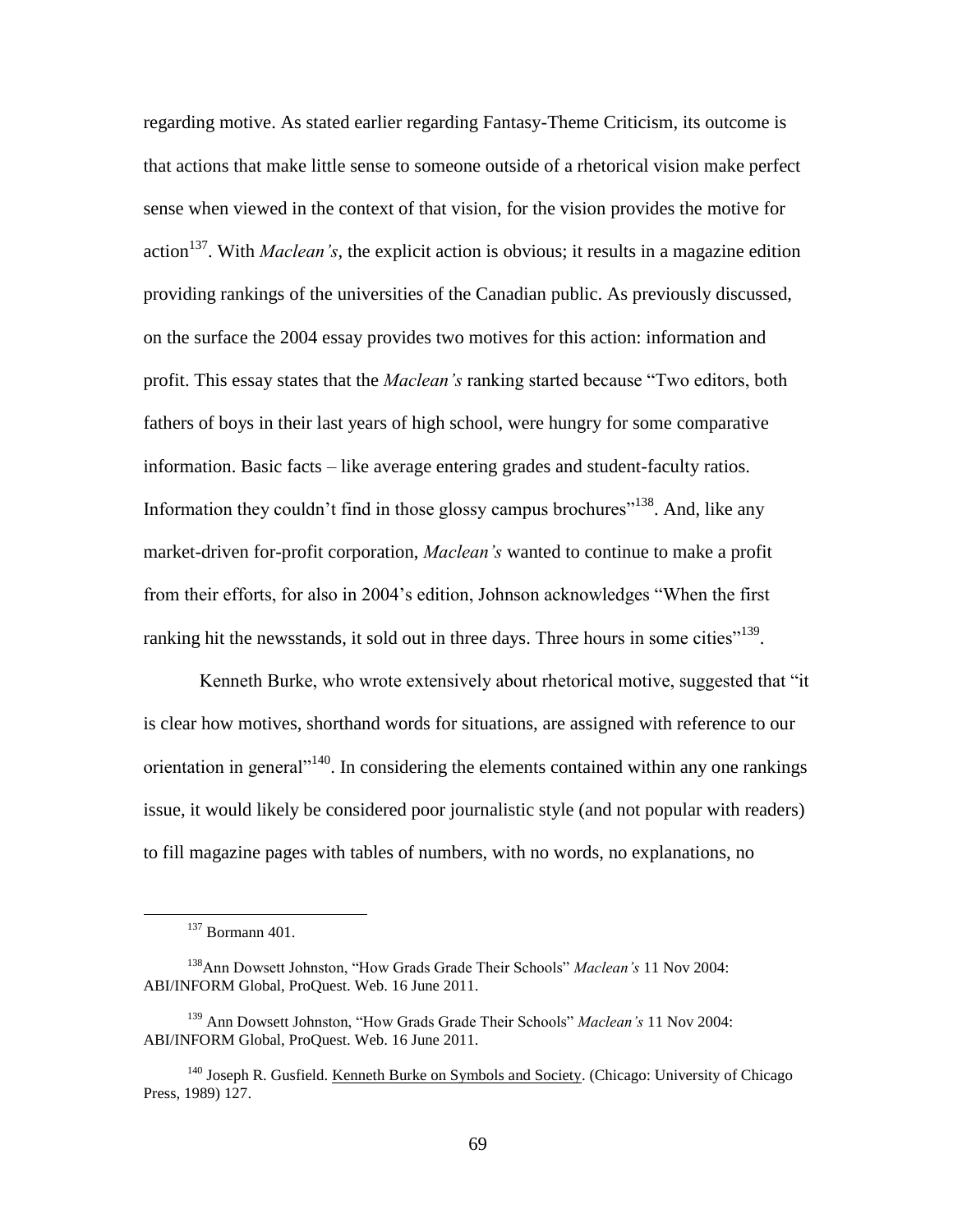stories. But, as ethical critic Marshall Gregory states, "the exertions that are required just to understand the content, shape and direction of a story in fact involve a complicitous agreement to let the story have its own way with our beliefs and feelings – at least for the time being $"^{141}$ . The question then becomes, can the uncovered rhetorical vision provide any insight into what type of complicitous agreement the reader is entering into? And, given the rhetorical vision described, what can be learned about *Maclean's* orientation? As I asked in the beginning of this chapter, what fundamental ethical character is being promoted in these essays?

In attempting to answer these final questions, I returned to the target audience for the rankings. I want to suggest, that contrary to popular belief, these rankings are not targeted to prospective students. Instead, these essays are written for a recurring character, the educated parent, or university alumnus. These essays direct the reader back into the 1960"s and 1970"s, when the reader was an undergraduate student. The readers are directed to remember back, prior to the complexities of the present day world, prior to the drastic budget cuts, back to a time when low tuition and safe, affordable housing were givens. As the author suggests, just think back to that "8:30 Monday morning history lecture on Tudor and Stuart England" or "sitting outdoors on a hot, muggy morning, the day after labour day" – the author wants the reader to remember back to the "good ole" days". The days when a university experience was filled with richness, opportunity and promise – a time when fierce competition, limited access and skyrocketing costs were not yet imagined.

<sup>&</sup>lt;sup>141</sup> Marshall Gregory, "Ethical Criticism: What It Is and Why It Matters." Style. (Summer 1998): 231.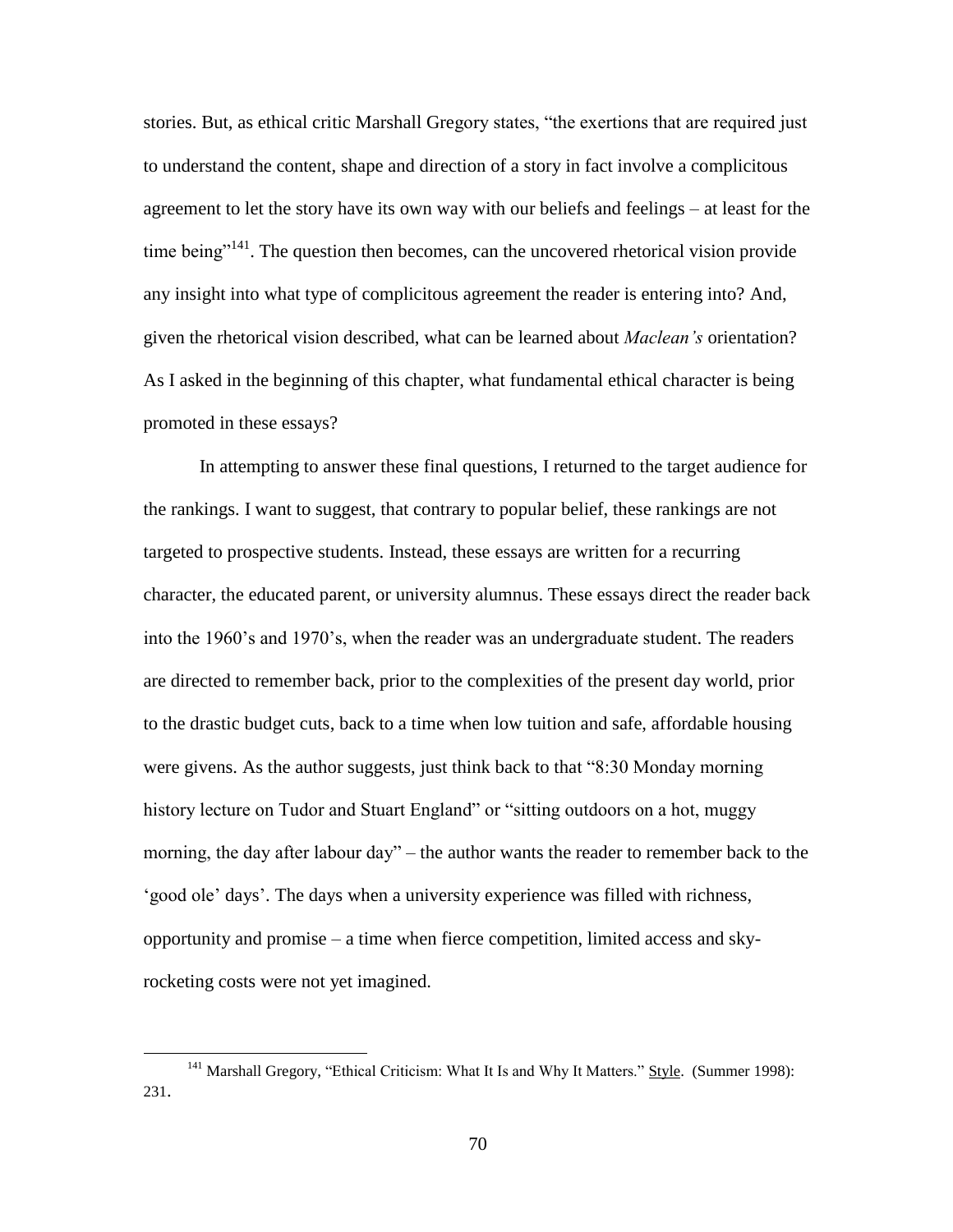The clues to understanding *Maclean's* orientation – and what fundamental ethical character they are promoting – have already been presented:

- 1. the scientific world alluded to via the cryptic allusion of "Measuring Excellence" – the need to isolate, categorize and limit;
- 2. the nostalgia surrounding the central reappearing character of the alumni parent, and;
- 3. being that "what is not said can be more important that what is said"<sup>142</sup>, the resultant contradiction between reinforcing the exclusive nature of universities and their alumni versus providing material that is relevant to the majority of the Canadian population.

*Maclean's* is promoting a character of contradictions. In striving to fulfill their mission as "Canada"s newsmagazine", they must create and present contradictory worldviews in order to simultaneously appeal to conflicting segments of the Canadian public.

In order to appeal to those Canadians who are university alumni, *Maclean's*  presents a nostalgic worldview. It reminisces about university experiences in the 1960"s and 1970"s – offering that as the standard from which university education has declined. As previously discussed, the essays are explicitly directed towards "educated parents", those who can relate to experiences on campuses, in classrooms, with faculty. This

<sup>&</sup>lt;sup>142</sup> Jennifer MacLennan in Effective Communication for the Technical Professions (Toronto: Prentice Hall, 2003) 7 outlines nine axioms about the practice of communication that arise from Aristotle"s principles of communication effectiveness, which highlights the dynamic between audience, message and speaker. This axiom was originally introduced by Paul Watzlawick et al. Pragmatics of Human Communication. (New York: W.W. Norton & Company, Inc., 1967).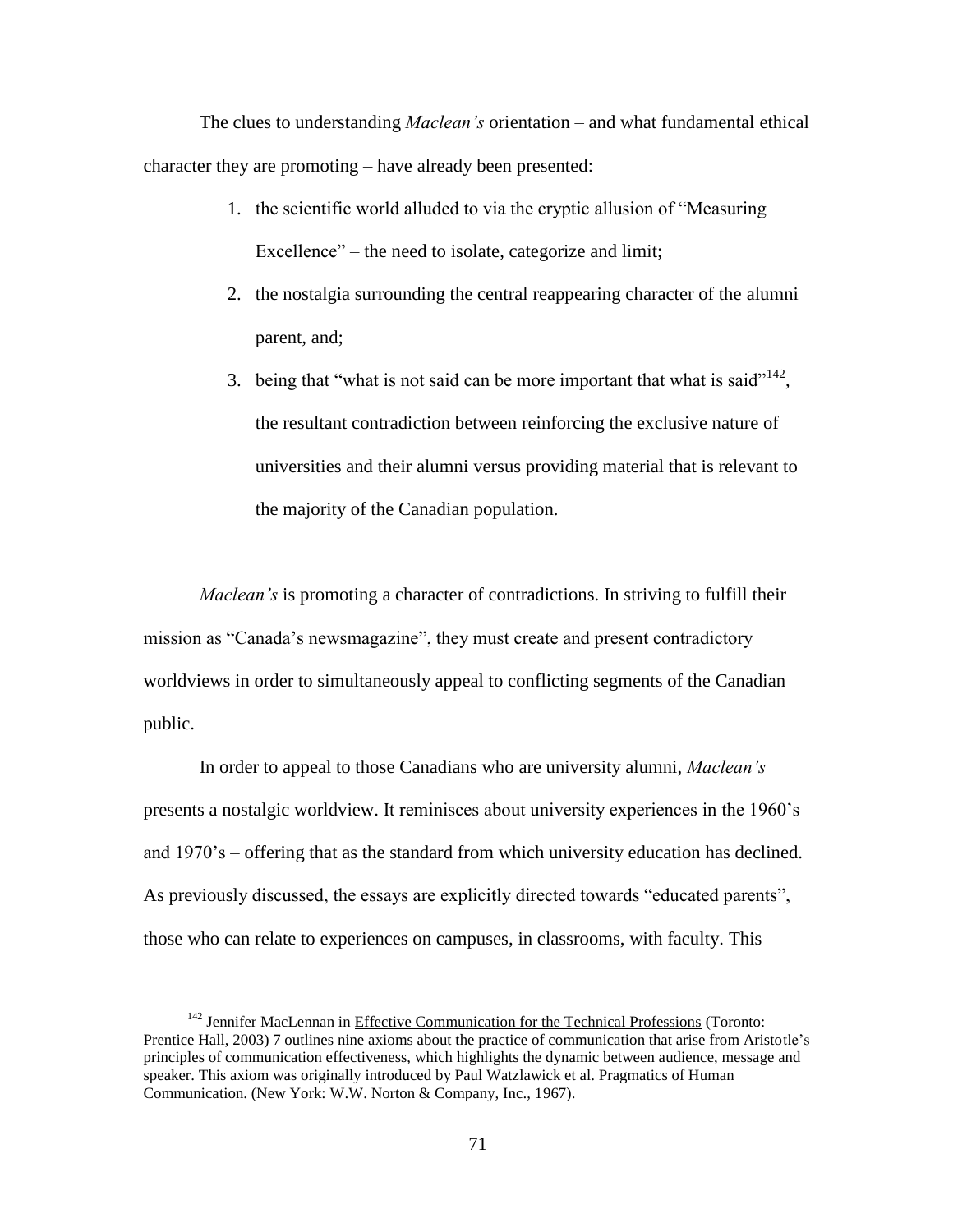audience is the one which *Maclean's* explicitly targets - their impetus for the rankings was "two editors, both with sons about to go to university, both frustrated with the lack of comparative information<sup>"143</sup>. For this audience, *Maclean's* presents an ethos of nostalgia – that of an old friend with whom you can reminisce.

But only 23% of Canadian adults have a university degree<sup>144</sup>. And a much smaller percentage of these adults would have children approaching post-secondary education. If it were true that the rankings only appealed to this small segment of the population, two problems would have occurred: 1) few magazines would have sold and it likely would not have been a profitable enterprise and 2) *Maclean's* would not be fulfilling its mission of providing content relevant to a majority of Canadians.

In order to appeal to a broad enough population, particularly the non-alumni Canadians, *Maclean's* needed to simultaneously promote a different ethos. This ethos is one of empowerment. *Maclean's* is empowering Canadians to take part in the fantasy that *Maclean's* has created – a fantasy where *Maclean's* empowers the working Canadian public (whose taxes fund a substantial portion of the operating costs of any publicly funded university) and allows them a role as part of a jury, whose goal is to offer judgment on Canadian universities. This ethos is unstated – but is particularly apparent when considering the sentiment behind the recurring call to "Measure Excellence". It is a powerful experience to measure, to judge. And when someone trusts you with the tools in order to conduct the measurement, readers cannot help but feel empowered. This sense of empowerment is further enhanced with the several cleverly

<sup>143</sup> Ann Dowsett Johnston, "Measuring Excellence. " *Maclean's* 9 Nov. 1992: ABI/INFORM Global, ProQuest. Web. 14 Jun. 2011.

 $144$  23% of Canadians aged 25-64 years old have a university degree. Statistics Canada. Census 2006. Accessed from [http://www42.statcan.ca/smr08/pdf/smr08\\_107-eng.pdf](http://www42.statcan.ca/smr08/pdf/smr08_107-eng.pdf) on July 9, 2011.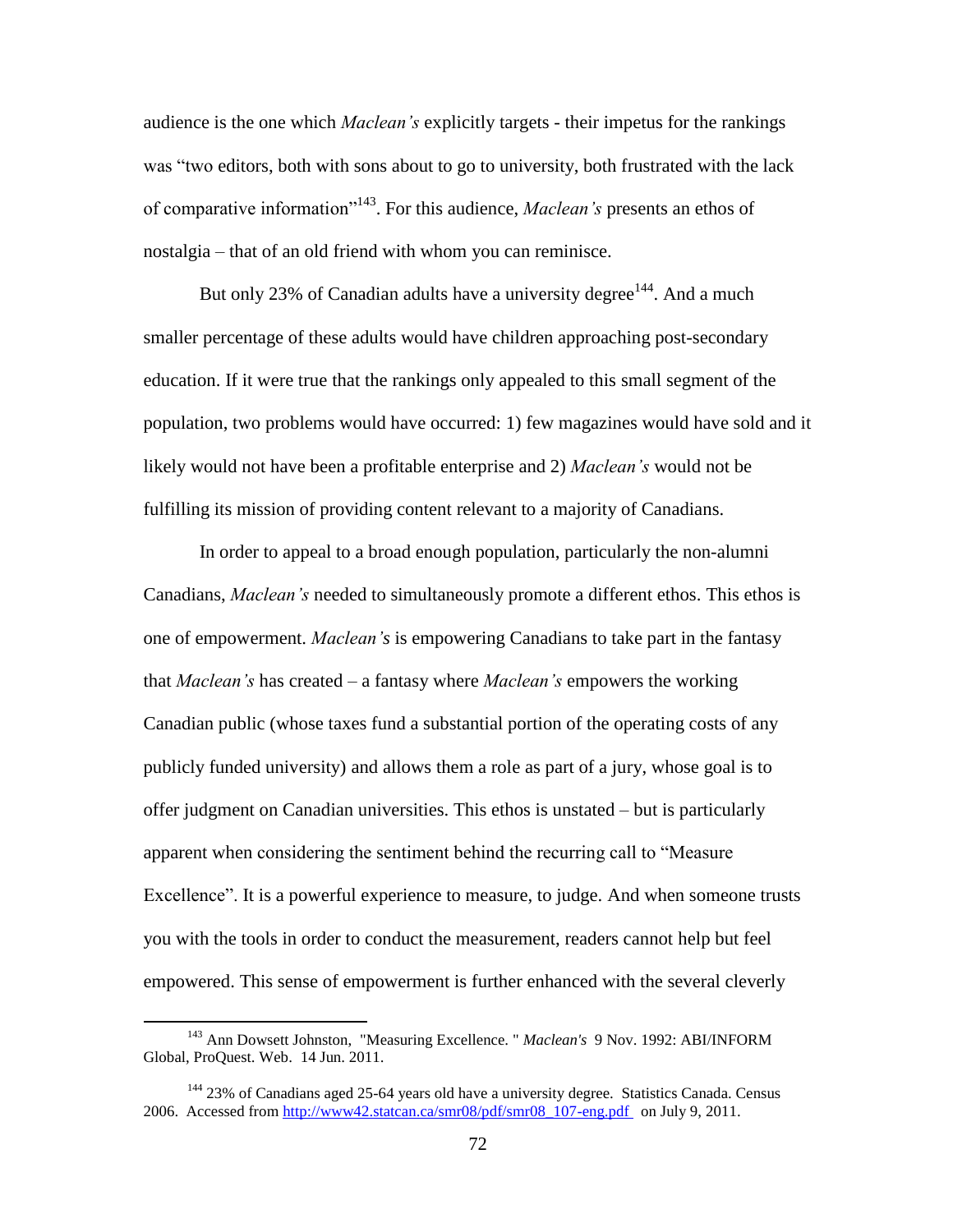worded article titles, such as "*Maclean's* Goes Back to School and ranks Canadian universities"<sup>145</sup>, "How Grads Grade Their Schools"<sup>146</sup> and "Why universities should be graded, too<sup>"147</sup>. *Maclean's* is grading the universities – offering their own judgment about the universities" performance. And, as part of the shared experience, by reading the rankings, *Maclean's* is inviting its readers to play a role in this performance.

The ability to simultaneously sustain two contradictory ethoi is a slippery slope and *Maclean's* needed a very subtle enthymeme in order to assist. The enthymeme underpinning the rankings is a sense of fear. After participating in the rankings, alumni readers are left to nostalgically continue to reminisce on their own glorious undergraduate experience, yet are fearful that the quality of university education in Canada is in jeopardy. Rankings of universities were not needed in the 1960"s and 1970"s – costs were much lower, there were fewer institutions to compare and students experienced much less geographic mobility. Alumni also have a just and explicit fear if the quality of education at their alma mater is declining – the perceived value of their degree may lessen if their alma mater descends the ranking hierarchy. For alumni the ranking serves both as a nostalgic road trip and a check on their investment – has their post-secondary investment increased or decreased in value?

For non-alumni readers, fear is also present. In many ways, *Maclean's* goes to great lengths to highlight and reinforce the idea that universities are complex organizations – the long and confusing tables and variables within the rankings serve to

<sup>145</sup> Ann Dowsett Johnston, "Measuring Excellence: *Maclean's* goes back to school and ranks Canadian universities" *Maclean's* Nov 9, 1992. Vol 105. Issue 45. 20.

<sup>146</sup> Ann Dowsett Johnston, "How Grads Grade Their Schools" *Maclean's* Nov 15, 2004. Vol 117. Issue 46. 31.

<sup>147</sup> "Why universities should be graded, too" *Maclean's* Sep 4, 2006. Vol 119. Issue 35. 2.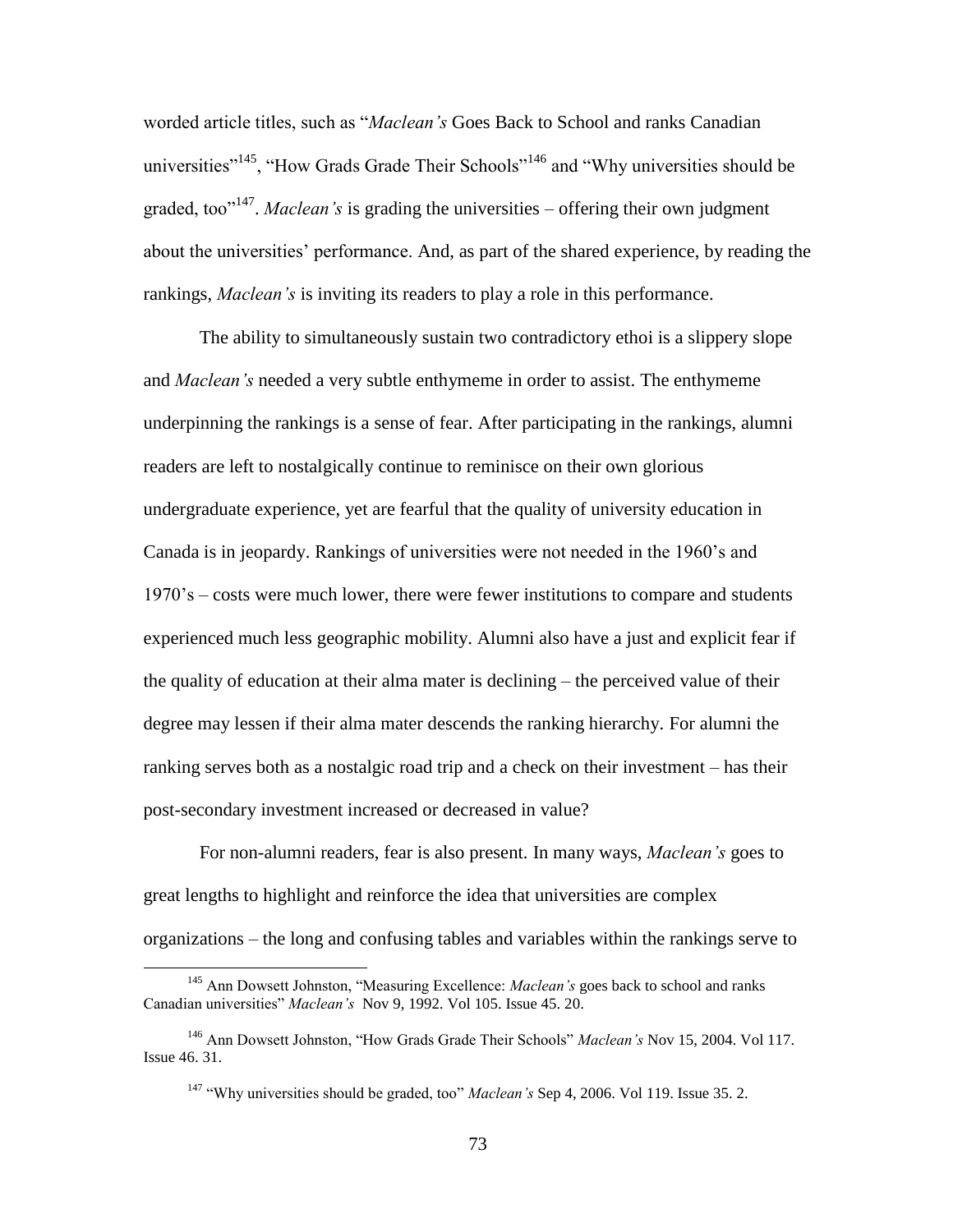remind readers that university are academic institutions – and in a way that makes them inaccessible by the general public. The non-alumni readers are led to feel grateful that this assistance in understanding the complexities is provided.

Yet, at the end of it all, the enthymematic association of fear along with these contradictory ethoi serve to maintain status quo perceptions. The public is asked to continue to believe that universities are exclusive, elite, complex organizations, yet they are of interest to the Canadian public, as the every-day-tax-payer can join *Maclean's* at the top of this hierarchy in keeping them accountable.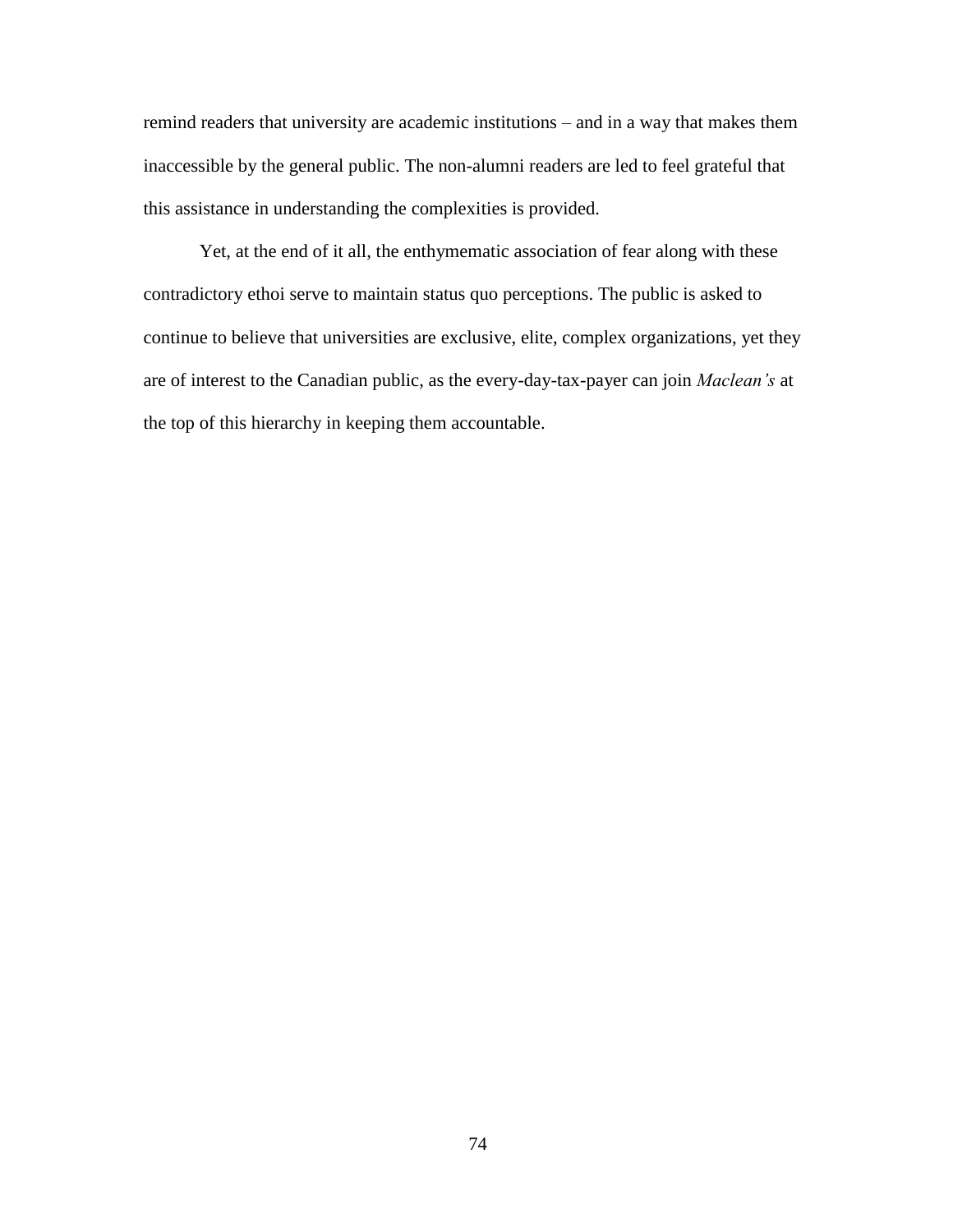# CHAPTER 4 THE MESSAGE-SPEAKER RELATIONSHIP

It is not surprising today to hear reference to a politician, corporation, celebrity or any other public figure"s *image* – in fact, the very idea that your image, or how you appear to the public, is something separate and distinct from how you actually are has existed for decades. Modern audiences are particularly comfortable with this distinction; it is very common in current media reports to hear reference to image, or more commonly problems with image and how people/companies are working to alter or improve their images. As a random sample from 2011, media reports from February to May were rife with references to image management as Canadian federal politicians geared up for voting day<sup>148</sup>.

While a multitude of factors, such as physical features, dress, and body language all contribute to the development of an individual"s image, the management of image is particularly relevant to rhetorical study, as verbal communication is often a key way in which individuals alter their image within the public sphere. Many rhetorical and cultural critics have analyzed how a particular public address has shaped or altered the rhetor"s public image – examples include analyses of Nixon's 1969 address<sup>149</sup> or Hitler's *Mein* 

<sup>&</sup>lt;sup>148</sup> For examples, see "Harper as popular as Chretien, despite image" accessed on June 11, 2011 from<http://news.nationalpost.com/2011/05/03/harper-as-popular-as-chretien-despite-what-everyone-says/> ; "Image consultants evaluate leaders on campaign trail" accessed on June 9, 2011 from [http://www.ctv.ca/servlet/ArticleNews/story/CTVNews/20110408/image-consultants-leaders-scored-](http://www.ctv.ca/servlet/ArticleNews/story/CTVNews/20110408/image-consultants-leaders-scored-110410/20110410?s_name=election2011)[110410/20110410?s\\_name=election2011](http://www.ctv.ca/servlet/ArticleNews/story/CTVNews/20110408/image-consultants-leaders-scored-110410/20110410?s_name=election2011) ; "Ignatieff ditching "uptight" image for campaign" accessed on June 13, 2011 from<http://fullcomment.nationalpost.com/2011/03/31/john-ivison-ignatieff-ditches-> 'uptight'-image-for-campaign

<sup>&</sup>lt;sup>149</sup> Forbes Hill, "Conventional Wisdom – Traditional Form – The President's Message of November 3, 1969" Rhetorical Criticism: Exploration & Practice 2<sup>nd</sup> Ed. ed. Sonya Foss (Prospect Heights IL: Waveland Press, 1996) 34-49.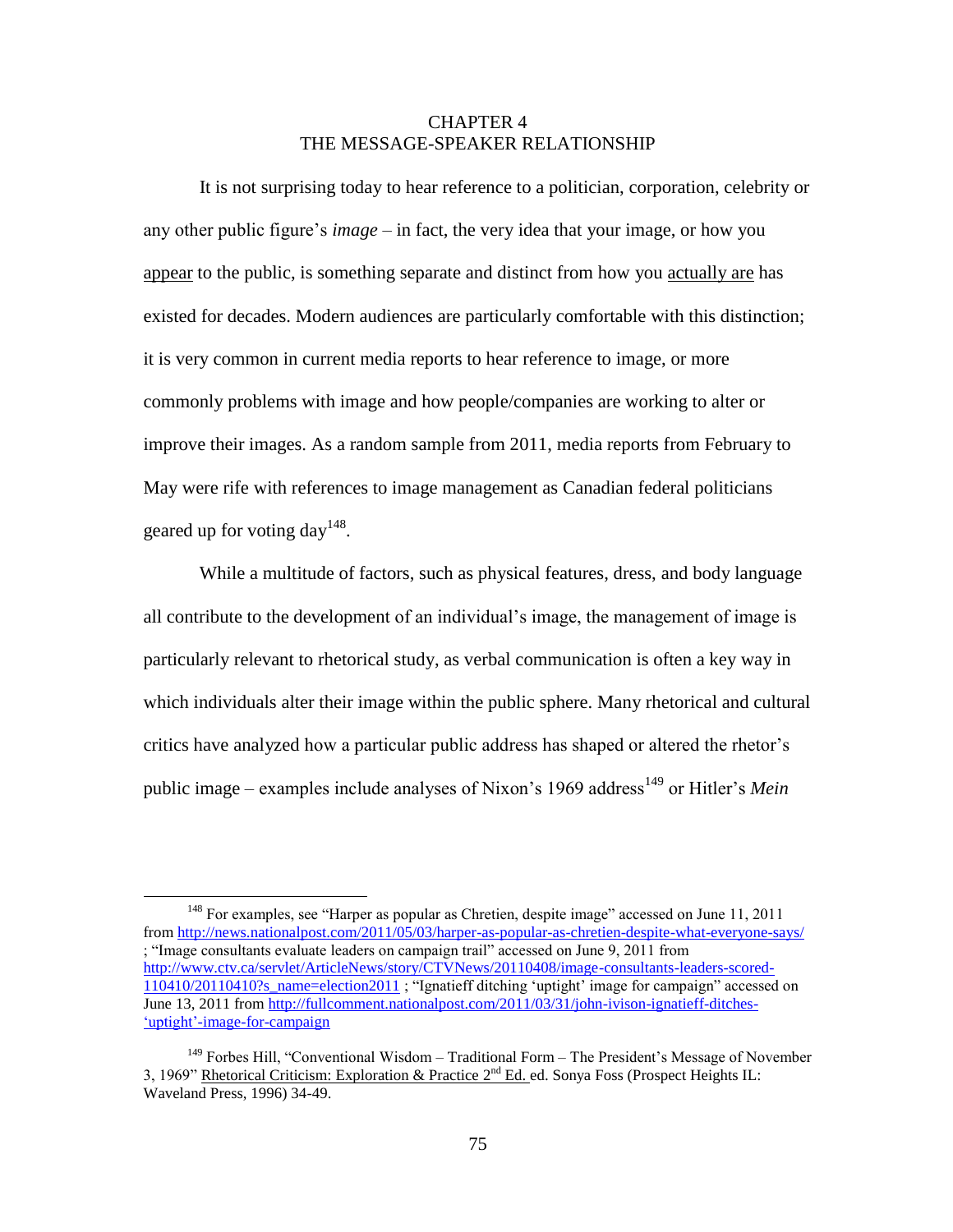$Kampf^{150}$ . In these examples, the critics are interested in how the public discourse altered the persona, or image, of the speakers.

But, for cultural critic Daniel Boorstin, interest lies not in how image was altered, but in the very existence of the troubling dichotomy between appearance versus reality. Boorstin is unclear as to why the public is willing to so readily accept a mere image  $-a$ shadow of something – rather than demanding actual substance and reality<sup>151</sup>.

In response to his concern, Boorstin published his classic 1961 work, The Image, which attempted to understand how and why image has superseded reality and to ultimately warn audiences of the dangers of this "mass disenchantment"<sup>152</sup>. He suggests that "the most we can hope for is that each of us may penetrate the unknown jungle of images in which we live our daily lives<sup>"153</sup>. Within this work, Boorstin provides a very useful framework for understanding both the image, but also its precursor, the pseudoevent. By applying his framework for both of these concepts to the *Maclean's* University Ranking, I will argue that because the Ranking meets his criteria for a pseudo-event, the very image the universities" have of themselves is revealed.

Boorstin begins by discussing expectations. He suggests that "we have used our wealth, our literacy, our technology, and our progress, to create the thicket of unreality which stands between us and the facts of life"<sup>154</sup>. He felt that our "extravagant"

<sup>&</sup>lt;sup>150</sup> Kenneth Burke, "The Rhetoric of Hitler's 'Battle'" Landmark Essays on Rhetorical Criticism ed Thomas Benson (Davis CA: Hermagoras Press, 1993) 33-50.

<sup>151</sup> Boorstin 137.

 $152$  Boorstin 261.

 $153$  Boorstin 261.

 $154$  Boorstin 3.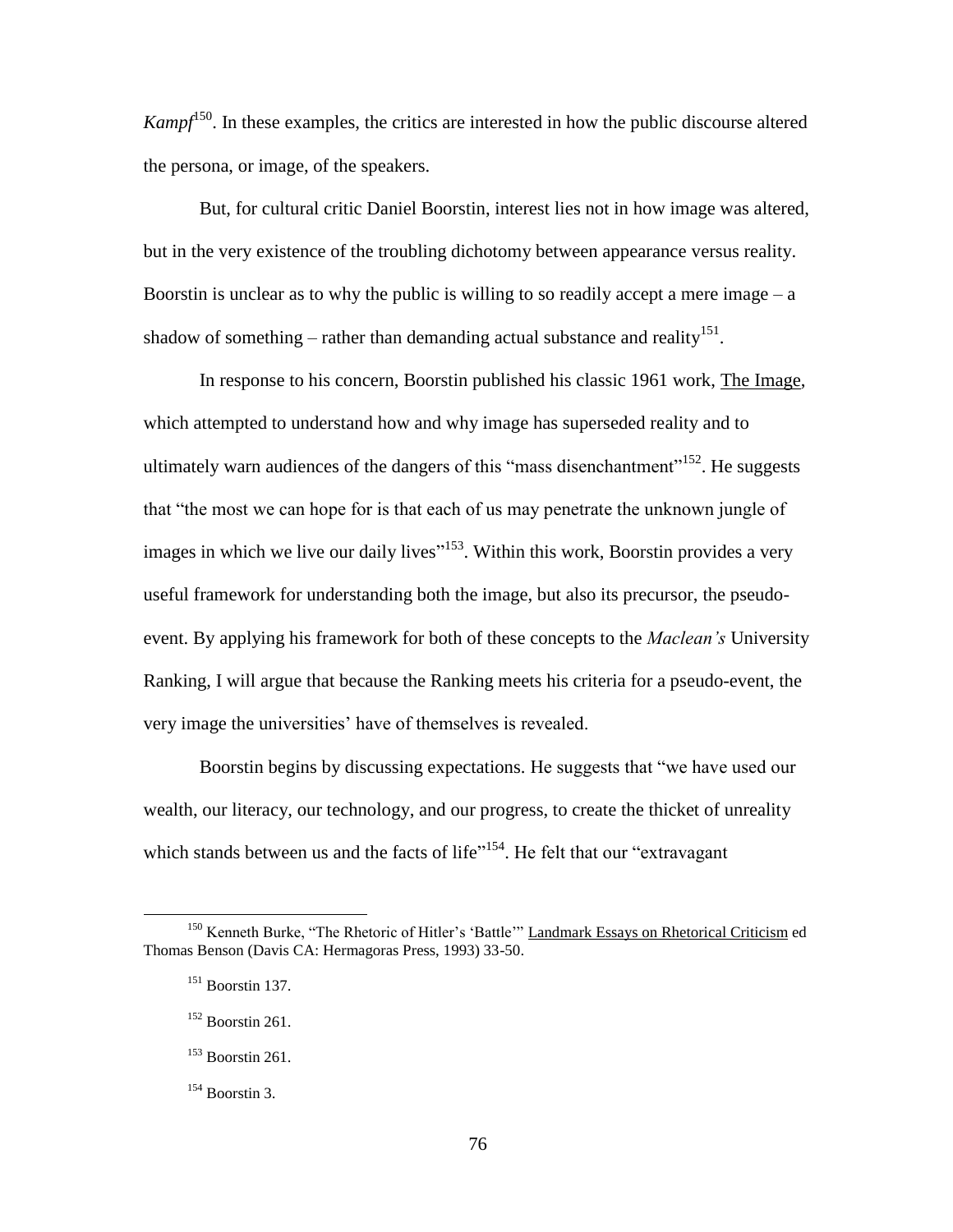expectations<sup>"155</sup> have led us to expect news, with each and every morning newspaper and every time we tune into a news broadcast on the radio or television. He argued that this very basis of exponentially growing expectation has created "the demand for the illusions with which we deceive ourselves<sup> $156$ </sup>. Boorstin saw that because we expect news at such a frenzied rate, culturally, we have begun to create news, so that there will be something 'new' every time we tune in  $-$  he cites this as the transition from "newsgathering" to "news-making"<sup>157</sup>. In order to succeed at "news-making", Boorstin identifies a "new kind of synthetic novelty" which he names "pseudo-events"<sup>158</sup>. He distinguishes the difference between "God-made events" such as natural disasters, with "man-made" events which are "not quite real"<sup>159</sup>.

Boorstin presented a set of four characteristics which all pseudo-events have in common:

- 1. It is not spontaneous, but comes about because someone has planned, planted or incited it. Typically, it is not a train wreck or an earthquake, but an interview.
- 2. It is planted primarily (not always exclusively) for the immediate purpose of being reported or reproduced. Therefore, its occurrence is arranged for the convenience of the reporting or reproducing media. Its success is measured by how widely it is reported. The question, "Is it real?" is less important than "Is it newsworthy?"
- 3. Its relation to the underlying reality of the situation is ambiguous. Its interest arises largely from this very ambiguity. Concerning a pseudo-

 $155$  Boorstin 3.

 $156$  Boorstin 5.

<sup>&</sup>lt;sup>157</sup> Boorstin 7.

<sup>158</sup> Boorstin 9.

 $159$  Boorstin 11.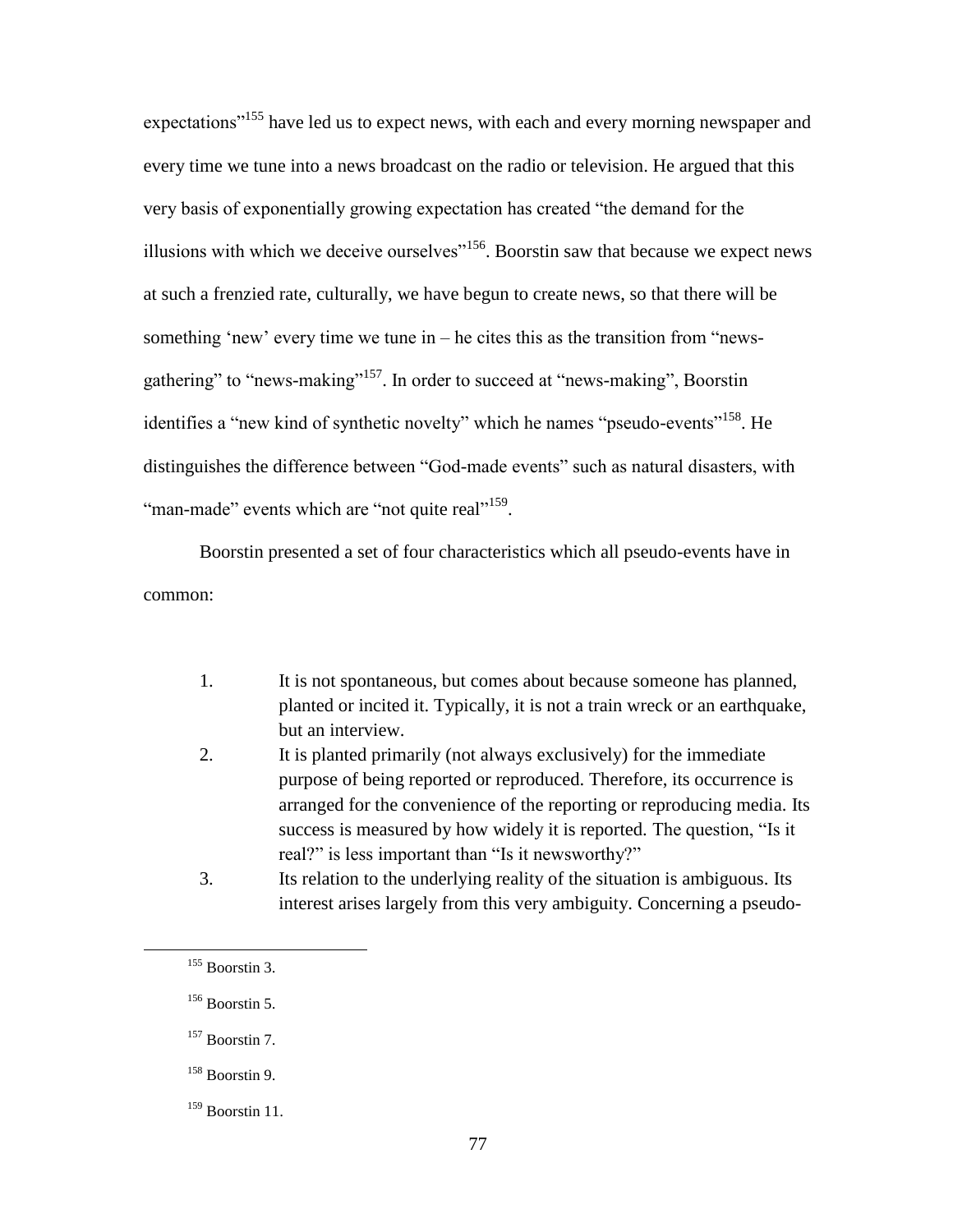event the question "What does it mean?" has a new dimension. While the news interest in a train wreck is in *what* happened and in the real consequences, the interest in an interview is always, in a sense, in *whether* it really happened and in what might have been the motives. Did the statement really mean what it said? Without some of this ambiguity a pseudo-event cannot be very interesting.

4. Usually it is intended to be a self-fulfilling prophecy<sup>160</sup>.

### **The Rankings as a Pseudo-Event**

Boorstin's first criterion identifies the very essence of the man-made event; because it is "planned, planted or incited", it escapes chance, spontaneity or randomness. There is a person, a mastermind, who is deliberately inventing and executing the facets of the pseudo-event; it is not just the reporting of news, or events, which have naturally occurred. Boorstin is very explicit regarding the man-made nature of pseudo-events but continues by making two very important differentiations. His first is the differentiation between man-made and God-made events, but with the caveat that not all organized, planned events are necessarily pseudo-events. Birthday parties, the publication of books and funding allocations can all exist outside of the realm of pseudo-event; instead, Boorstin offers examples of events which would qualify as pseudo-events are press conferences<sup>161</sup>, the "news leak"<sup>162</sup> or a celebration created so that an organization can increase its prestige $^{163}$ .

- $161$  Boorstin 19.
- $162$  Boorstin 31.
- $163$  Boorstin 10.

 $160$  Boorstin 12.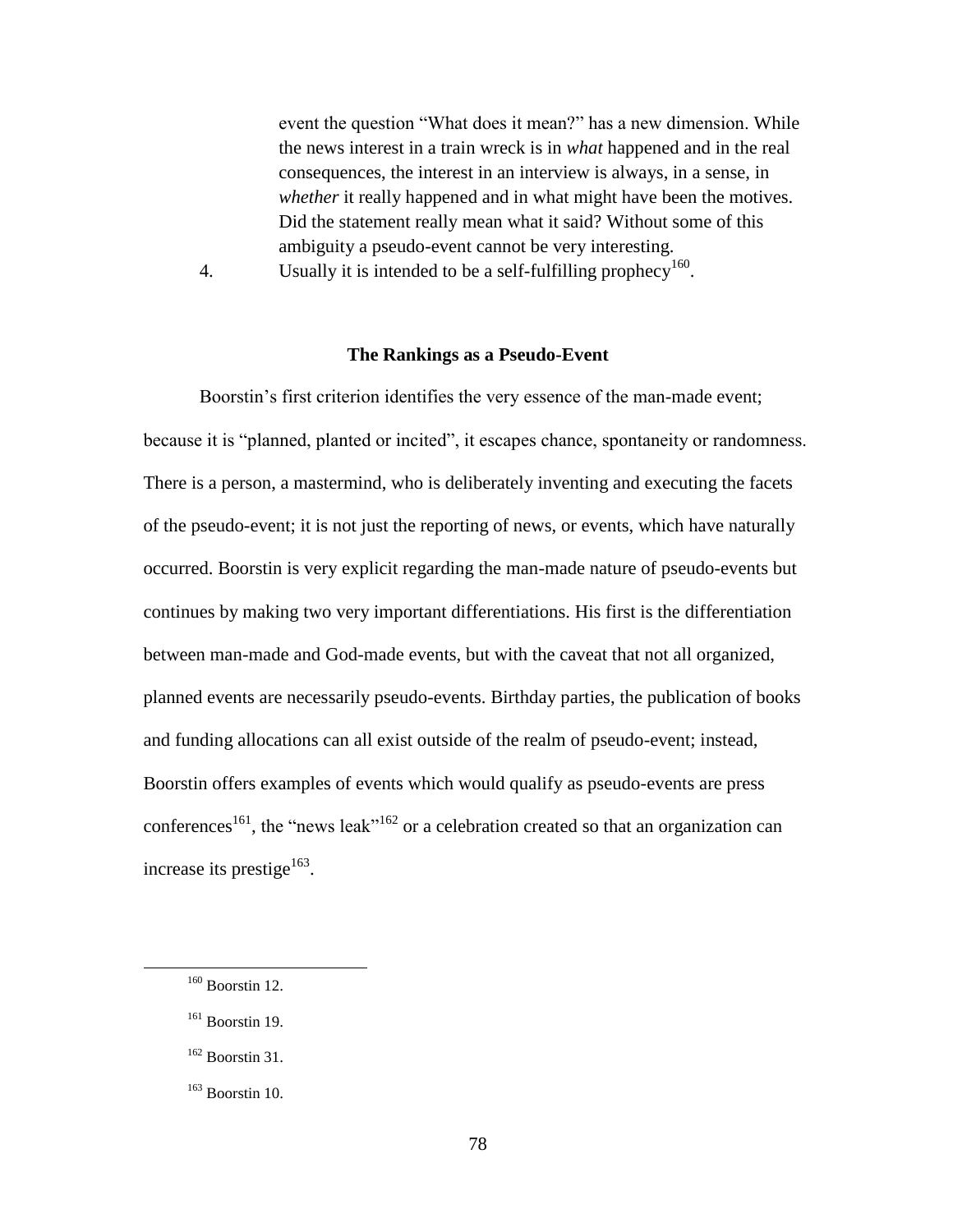Boorstin continues with his second differentiation, that between two types of man-made events: pseudo-events and propaganda. The study of propaganda gained popularity and importance just before World War II and there have been numerous academic articles published related to propaganda and advertising since that time. The Institute for Propaganda Analysis, created in 1937, existed to "educate citizens in the methods and uses of propaganda techniques as a means of defending against the unscrupulous use of language to deceive and manipulate<sup> $164$ </sup>. One of its publications, How to Detect Propaganda, provides a definition of propaganda as the "expression of opinion or action by individuals or groups deliberately designed to influence opinions or actions of other individuals or groups with reference to predetermined ends"<sup>165</sup>. While Boorstin agrees that propaganda is persuasive communication, he differentiates propaganda from pseudo-events primarily on the means and underlying motives with which they achieve their ends. He felt that the means with which propaganda achieved this persuasion was dependent "primarily on emotional appeal" which appeals to falsehood<sup>166</sup>. He contrasts this to the underlying motive in participating in a pseudo-event – Boorstin felt that pseudo-events appeal to our "honest desire to be informed, to have 'all the facts', and even to have more facts than there really are"<sup>167</sup>. He further

<sup>&</sup>lt;sup>164</sup> Jennifer MacLennan, "Background Note for 'How to Detect Propaganda'" Inside Language ed. Jennifer MacLennan and John Moffatt (Scarborough ON: Prentice Hall Allyn and Bacon Canada, 2000) 261.

<sup>&</sup>lt;sup>165</sup> Clyde Miller "How to Detect Propaganda" in Inside Language ed. Jennifer MacLennan and John Moffatt (Scarborough ON: Prentice Hall Allyn and Bacon Canada, 2000) 261.

<sup>166</sup> Boorstin 34.

 $167$  Boorstin 34.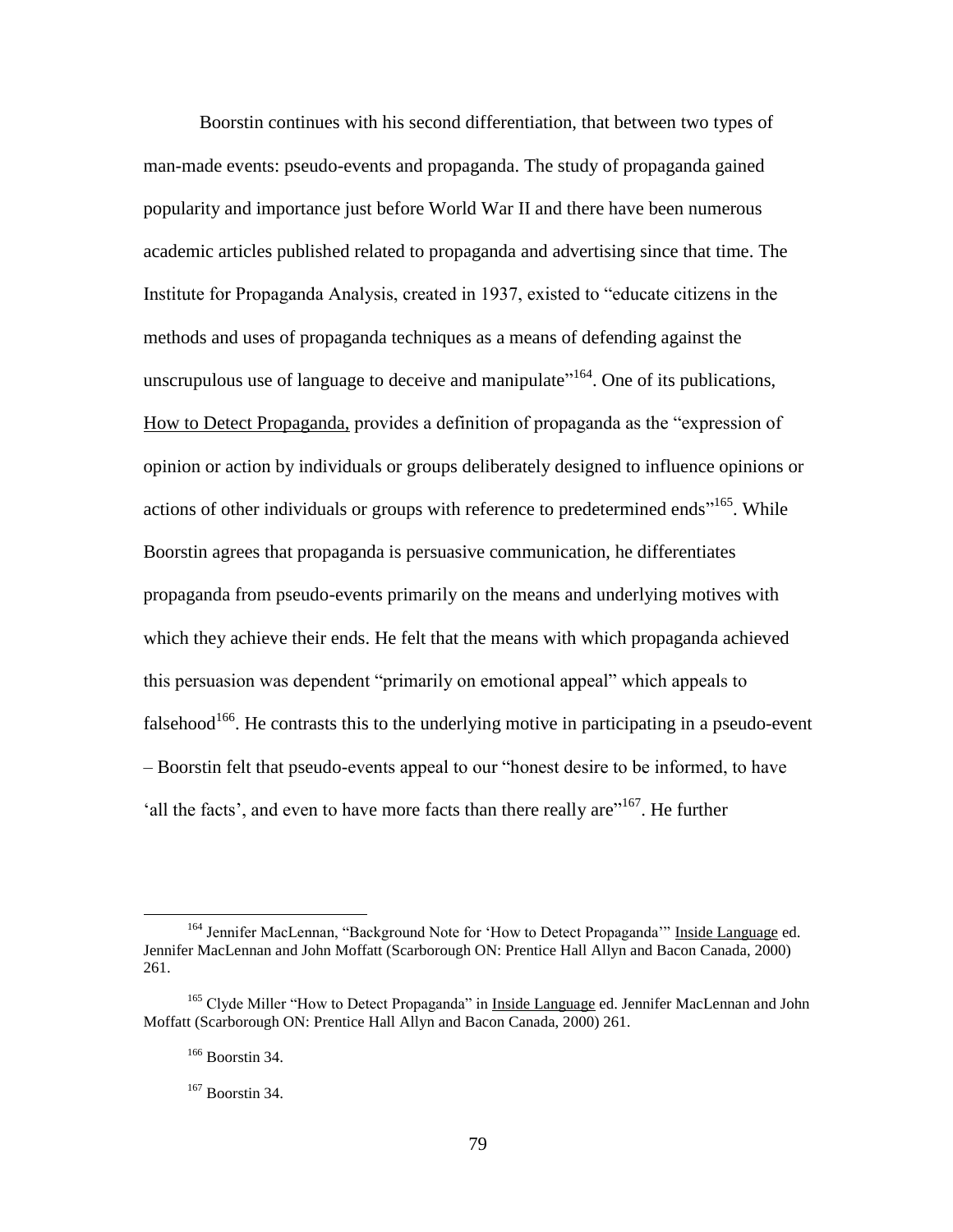differentiates that propaganda "feeds on our willingness to be inflamed" while pseudoevents "appeal to our duty to be educated"<sup>168</sup>.

The *Maclean's* University Rankings meet this first criterion in an obvious way; the creation, compilation and publication of the rankings is not a spontaneous event. Instead, the rankings were a deliberate and conscious creation and their publication each year, requires the cooperation and assistance of numerous individuals, including the participating universities. Initially in 1992, *Maclean's,* in consultation with a consortium of universities across Canada, spent hours and hours creating the original assessment framework, categories, surveys and data analysis tools. Since the frameworks inception, it has been "tweaked" and revised each year – and on an annual basis, every single participating institution devotes extensive resources to compiling and submitting the required data. While many institutions would have already had offices devoted to statistical analysis (in order to meet federal/provincial government reporting requirements), the additional tasks necessary to provide the required data to *Maclean's* have undoubtedly required further resources.

While it may be obvious that the rankings are not spontaneous, Boorstin's further explanation regarding the means and motive underlying an audience's willing acceptance/participation in a pseudo-event is particularly acute. This "duty to be educated" and "honest desire to be informed" aligns completely with *Maclean's* explicit exigence – which was a frustration with a "lack of comparative information"<sup>169</sup> regarding Canadian universities. *Maclean's* explicitly appeals to its readers" "duty to be educated"

<sup>168</sup> Boorstin 34.

<sup>169</sup> Ann Dowsett Johnston, "Measuring Excellence." *Maclean's* 9 Nov 1992: ABI/INFORM Global, ProQuest. Web. 9 Jun. 2011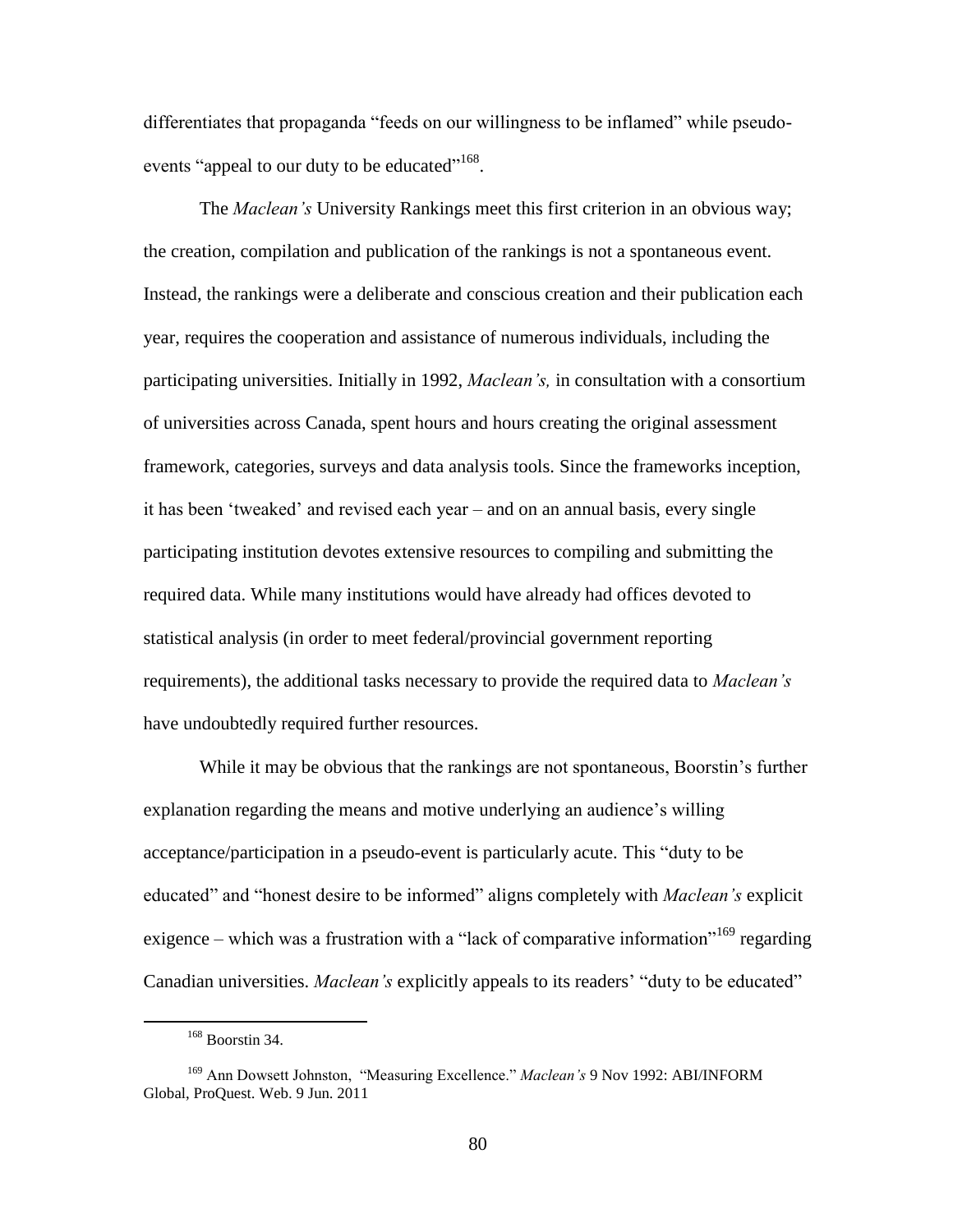and positions the ranking as a source of information. Boorstin"s suggestion that pseudoevents also try to provide "all the facts, and even to have more facts that there really are" also rings true – ultimately, the rankings take  $24^{170}$  categories and affix a measure to them. Then, under the guise of "Measuring Excellence", they create "facts" by letting the reader make the implicit connections between the amount of alumni support or number of residence spots and what type of undergraduate student experience a prospective student can expect to have.

Boorstin's second criterion states that the pseudo-event exists "primarily (not always exclusively) for the immediate purpose of being reported or reproduced<sup> $171$ </sup>. For any organization that is in the media business, the allure of this element is obvious. The newsmagazine company exists only if it can sell enough newsmagazines to be profitable, and in order to publish newsmagazines, content is needed to fill them. And, as Boorstin reminds us, modern North American audiences "expect anything and everything"<sup>172</sup> which leads editors to face the harsh reality that if news is not naturally-occurring at a speed fast enough to meet expectations, content must be created. The immediacy that Boorstin outlines is also important as it reminds us of the false sense of urgency that becomes apparent in many pseudo-events. Press releases offer hints of an upcoming,

<sup>&</sup>lt;sup>170</sup> The number of categories changed slightly over the years. Twenty-four is the number of categories considered in 2004 and included: Average Entering Grade, Proportion with 75% or Higher, Student Retention, Proportion Who Graduate, Out of Province (1<sup>st</sup> Year), International (1<sup>st</sup> year), International (Graduate), Student Awards, Class Sizes (1<sup>st</sup> and  $2^{nd}$  Year Level), Class Sizes (3<sup>rd</sup> and 4<sup>th</sup> Year Level), Classes Taught By Tenured Faculty, Faculty with Ph.D.s, Awards per Full-time Faculty, Social Sciences and Humanities Grants, Medical/Science Grants, Operating Budget, Scholarships & Bursaries, Student Services, Total Library Holdings, Library Holdings per Student, Library Acquisitions, Library Expenses, Alumni Support, and Reputational Survey. Ann Dowsett Johnson and Mary Dwyer. "Ranking Canadian Universities" *Maclean's* 117.46 (1990)39.

<sup>&</sup>lt;sup>171</sup> Boorstin 12.

 $172$  Boorstin 4.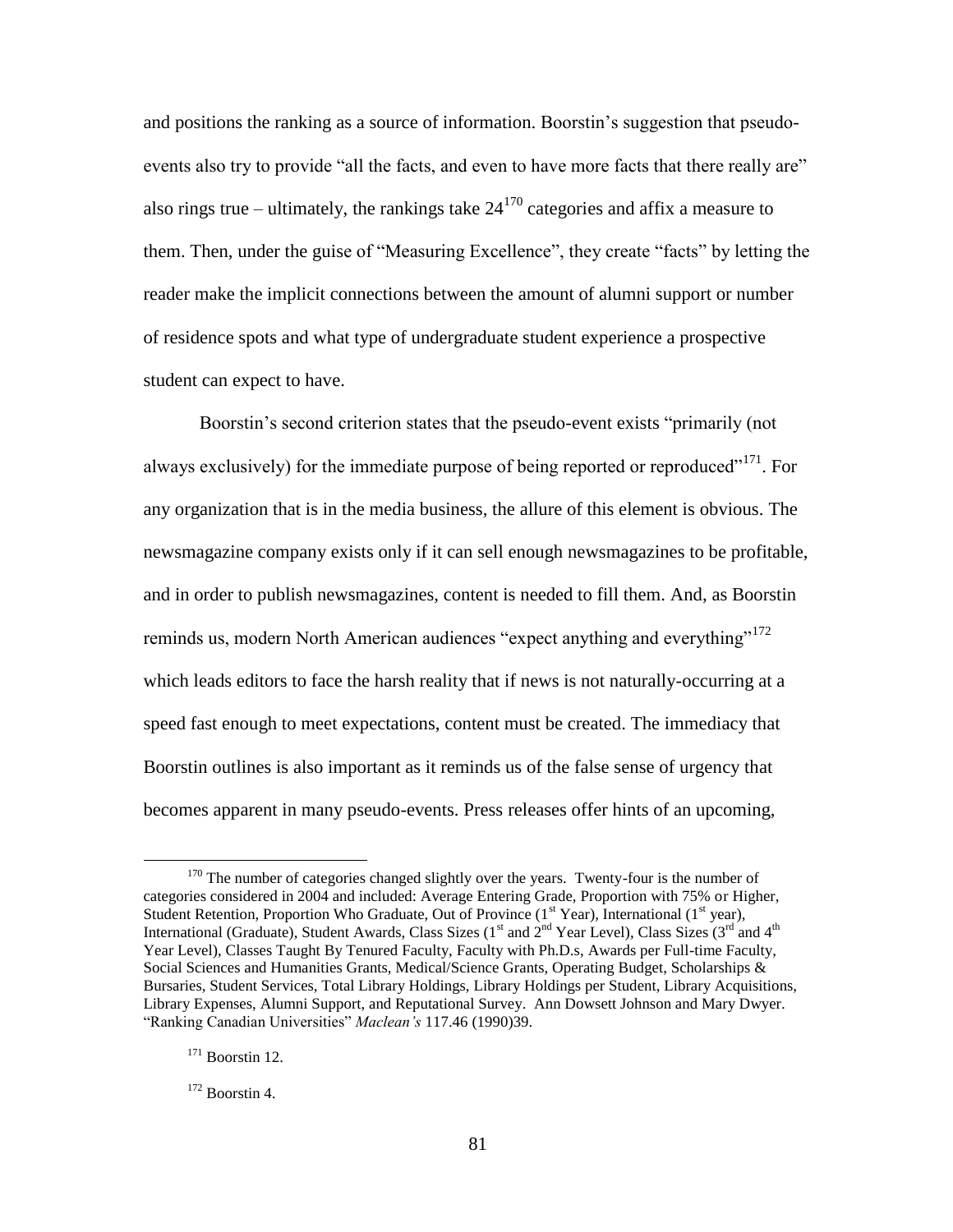important announcement; yet, "the release is news pre-cooked, and supposed to keep till needed<sup> $173$ </sup>. The audience is sent contradictory messages – the announcement is very urgent, important and requires the media"s attention, but is not so important that it cannot wait until Friday at 10 a.m. Essentially, media are asked to jump on the 'bandwagon' – they should be interested in this story because they are told that all of their colleagues will be interested.

Again, the correlation between the *Maclean's* University Rankings and this criterion is quite apparent; the *Maclean's* University Rankings exist only because they are successfully marketed as important, and above all, as popular. The success of the issue is measured by how widely it is sold; *Maclean's* touts these issues as the "bestselling ever<sup> $174$ </sup>. The large amount of news coverage that the rankings receive is not surprising since "pseudo-events produce more pseudo-events"<sup>175</sup>. The publication of the rankings as the primary/initial pseudo-event propagates the proliferation of numerous subsequent, or secondary, pseudo-events. Examples of these subsequent pseudo-events include press releases distributed by both *Maclean's* and many of the institutions, as well as the resulting press conferences, and numerous other media reports regarding the rankings, such as how a home institution has fared, or if there were unusual or significant changes in the relative ranked order. All of these pseudo-events are spawned from the original publication of the rankings. Not only are numerous secondary pseudo-events created each year, but this pattern has been replicated over the last 20 years. Again,

 $173$  Boorstin 19.

<sup>174</sup> *Maclean's.* "*Maclean's* University Rankings 2006 – Another Best-seller". Press Release. May 15, 2007. Accessed on June 10, 2011 from <http://www.newswire.ca/en/releases/archive/May2007/15/c8865.html>

<sup>175</sup> Boorstin 31.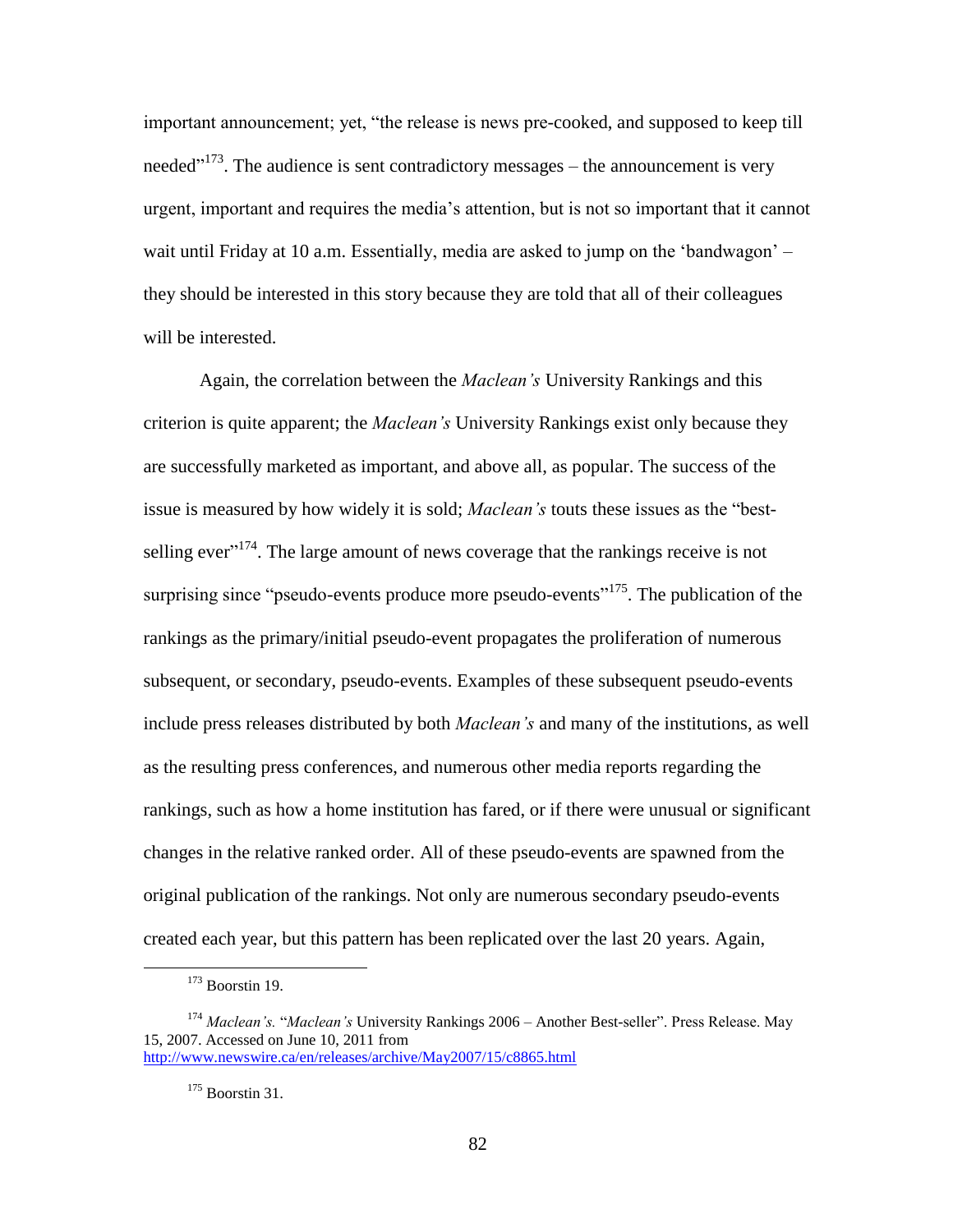Boorstin views this repetition as being integral to the very nature of the pseudo-event, as "pseudo-events spawn other pseudo-events in geometric progression. This is partly because every kind of pseudo-event (being planned) tends to become ritualized, with a protocol and rigidity all its own"<sup>176</sup>.

Boorstin's third criterion asserts that a pseudo-event's "relation to the underlying reality of the situation is ambiguous"<sup>177</sup>; he states that pseudo-events are only interesting because of that very ambiguity<sup>178</sup>. This ambiguity, and resulting 'interestingness', occurs because pseudo-events are easily able to overshadow spontaneous events – pseudoevents are more interesting because they are more dramatic, vivid and intelligible<sup>179</sup>. An excellent example of this is the televised leader"s debate for a Canadian federal election – the fact that it is planned and staged allows for increased drama as questions are poised, time factors allotted and as Boorstin notes, on the subject of American presidential debates, "far more interest shown in the performance than in what was said"<sup>180</sup>. The recent 2011 Canadian federal election debate added a new level of drama, as significant news coverage was directed towards questions regarding debate participation, specifically whether or not Green Party leader, Elizabeth May would be allowed to participate<sup>181</sup>. Again, true to its nature, this type of pseudo-event spawns more pseudo-

 $176$  Boorstin 33.

 $177$  Boorstin 12.

 $178$  Boorstin 11.

 $179$  Boorstin 39.

 $180$  Boorstin 41.

<sup>&</sup>lt;sup>181</sup> Larry Pynn and Amy Minsky. "Greens' Elizabeth May, determined to enter debate, prepares [legal action".](http://www.vancouversun.com/news/Greens+Elizabeth+determined+enter+debate+prepares+legal+action/4529114/story.html) *Vancouver Sun and Postmedia News*, March 30, 2011. Accessed on June 10, 2011 from [http://www.vancouversun.com/news/Greens+Elizabeth+determined+enter+debate+prepares+legal+action/](http://www.vancouversun.com/news/Greens+Elizabeth+determined+enter+debate+prepares+legal+action/4529114/story.html) [4529114/story.html.](http://www.vancouversun.com/news/Greens+Elizabeth+determined+enter+debate+prepares+legal+action/4529114/story.html)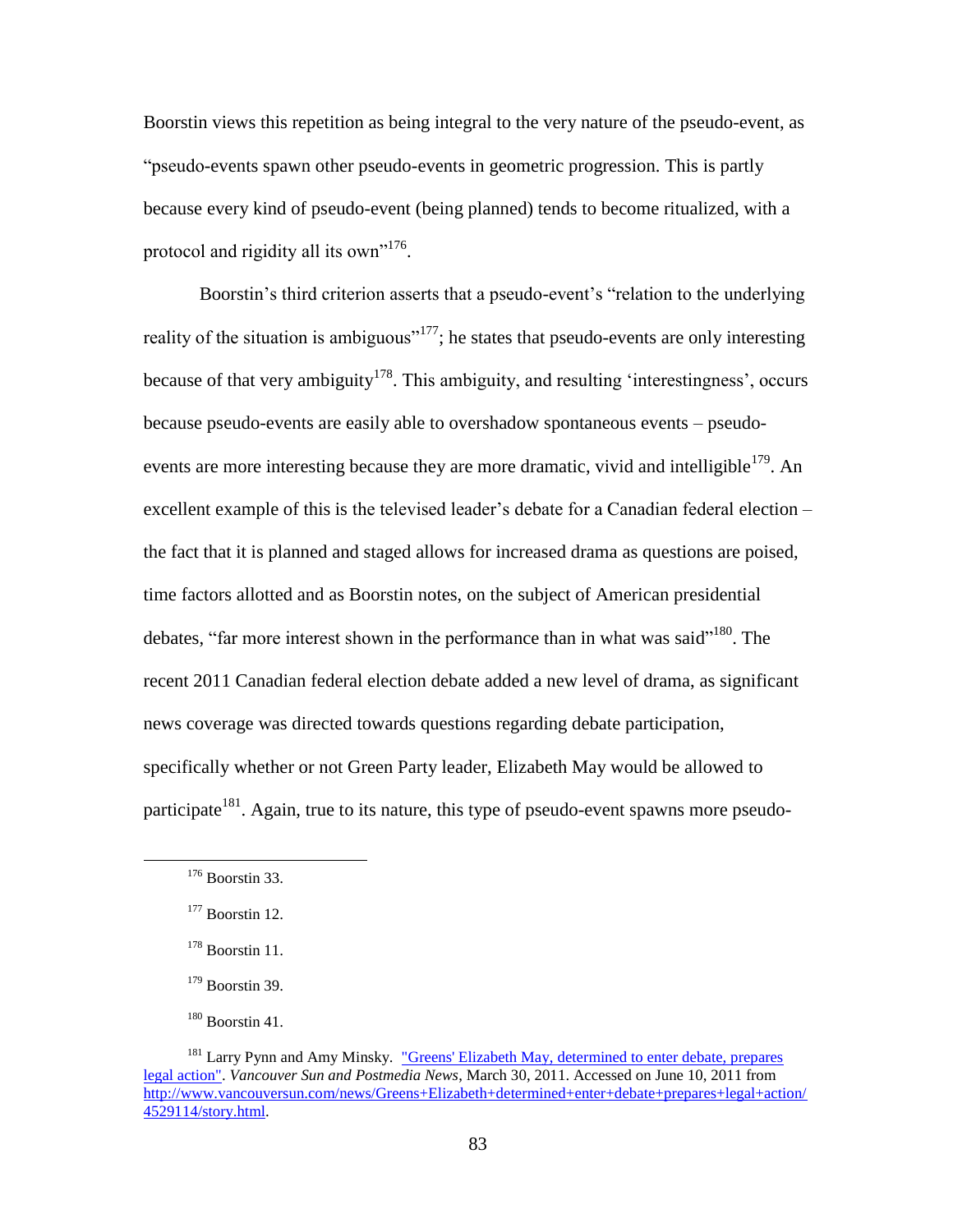events as the public listens eagerly for interpretations by news commentators, and representatives of all parties issues statements speculating on the probable effects the debate will have on polls<sup>182</sup>. The drama (and irony) in this example lies in the knowledge that performance in a debate only has an "extremely ambiguous relevance" to the ultimate question which is which participant is best qualified to be Prime Minister $^{183}$ .

The *Maclean's* University Ranking emits a parallel ambiguity – the question for any prospective student "Which University will best meet my needs?" – is overshadowed by the performance, the ranking itself. As with the media"s commentary on a debate between candidates running for election, the media subsequently offers interpretations of the rankings, and commentary is offered by university officials regarding their thoughts on their ranked position and how they feel the ranking will impact their enrolment. Like the debates, the original, real question, is lost, only to be replaced by a production, a performance. In other words, individual students' needs get lost amidst the spectacle of this performance.

This ambiguity only increases when the audience examines the uncertain relationship between *Maclean's* and the post-secondary institutions – *Maclean's* is a newsmagazine; it is neither an educational assessment authority, nor a national accreditation agency, nor does it have academic credentials on post-secondary educational administration. Astute audiences begin to question *Maclean's* ethos – on what authority are they able to offer an assessment on Canadian post-secondary institutions? As theorist Jonathan Shay argues, the relationship between the rhetor and

1

<sup>182</sup> Boorstin 42.

<sup>&</sup>lt;sup>183</sup> Boorstin 42. In Boorstin's example, he is referencing the American Presidential election, but his principle can equally apply to Canadian federal politics.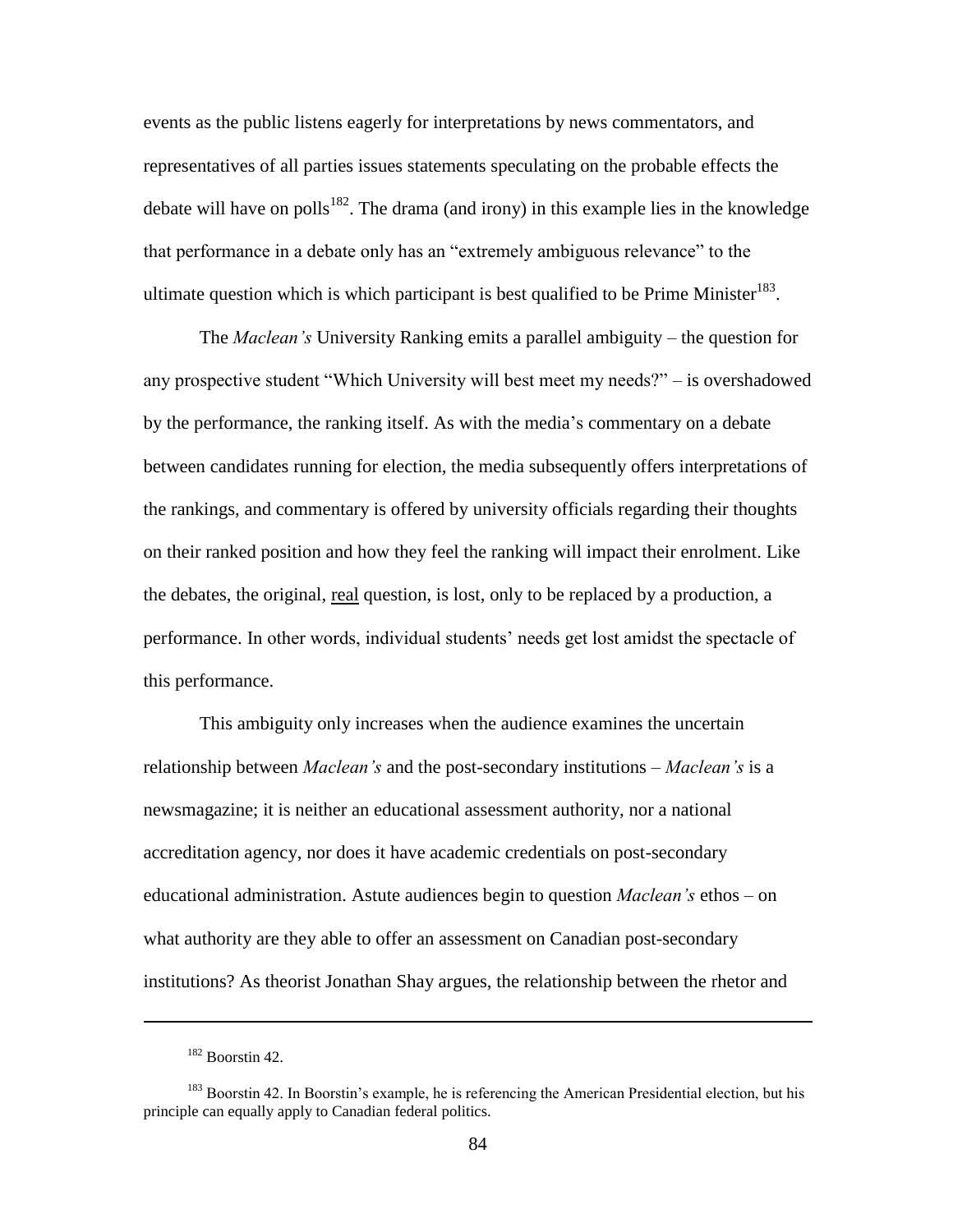the audience is highly dependent on trust, or the ethos of the rhetor. The rhetor must gain the trust of the audience and identify leadership opportunities to establish their ethos<sup>184</sup>. It is even possible that, because the universities so readily participated in the rankings (at least until 2006), that some audiences would have assumed that the universities requested *Maclean's* to create the rankings. The publication of the *Maclean's* University Rankings is an excellent example of a piece of news-creating: an ambiguous question is asked ("Which is the best Canadian University?") and a pseudo-event is born.

Boorstin suggests that the necessity to ask "What does the statement really mean?" reveals the existence of a pseudo-event, and the *Maclean's* University Ranking offers many opportunities to pose that question. Prospective students and parents must ask themselves "How will factor X (whether it be library holdings, class size or number of faculty with a Ph.D.) affect my (or my son or daughter"s) education?" There is an ambiguous relationship between the assessment categories and the actual experience any student will have. And, as Boorstin promises, it is really only in the ambiguity that the pseudo-event becomes interesting – ultimately, every reader must ask themselves what does the *Maclean's* University Ranking claim to measure? Do their findings accurately reflect their claims of "measuring excellence"?

The fourth, and final, criterion for a pseudo-event is that it becomes a selffulfilling prophecy. As the pseudo-event promotes publicity, intrigue or awareness, the actual act of reporting on the pseudo-event results in increased public awareness and interest. As an example of this criterion, Boorstin imagines an organization which decides to celebrate its  $30<sup>th</sup>$  anniversary in order to increase its prestige and acquire more

<sup>&</sup>lt;sup>184</sup> Shay, 2.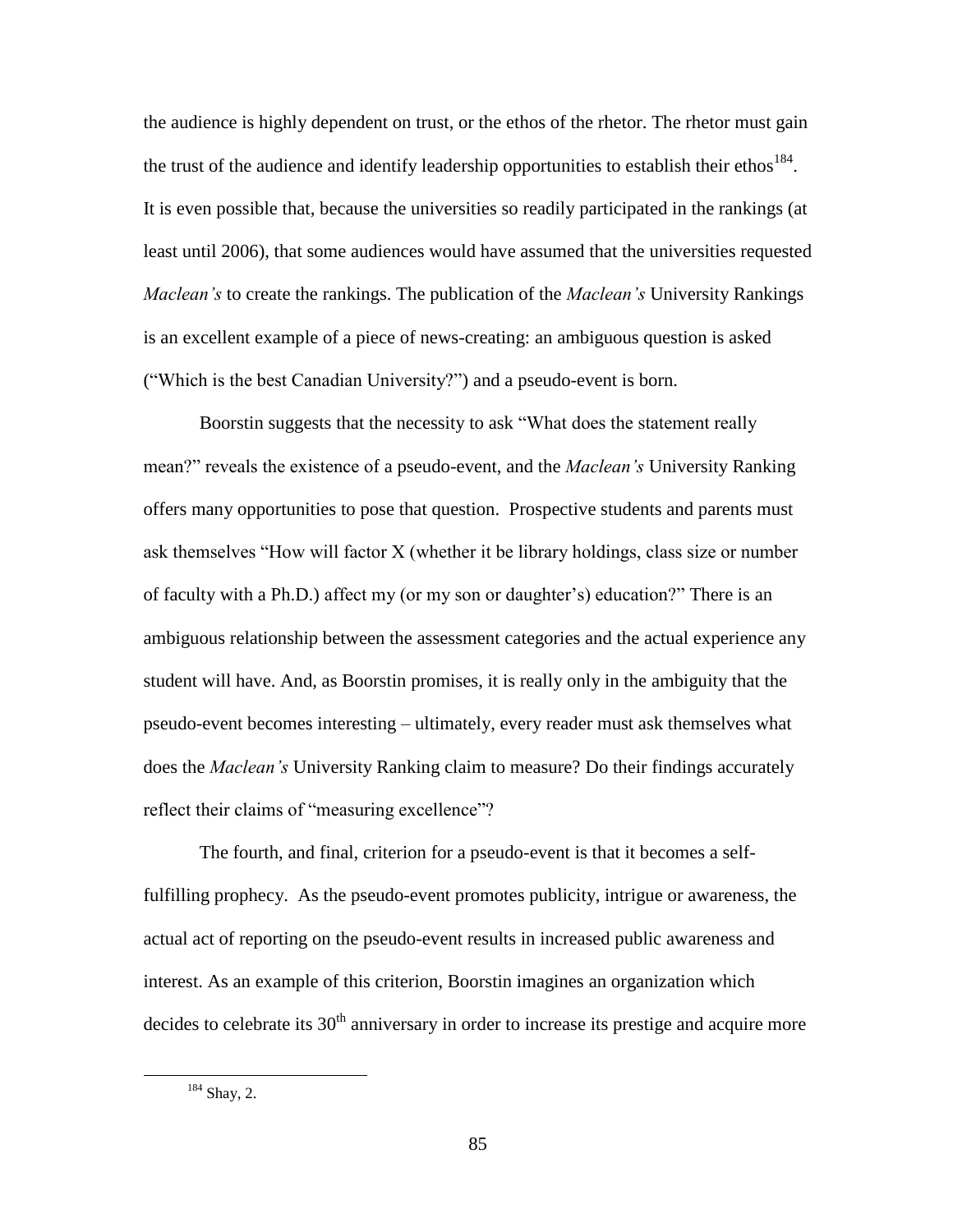customers. A  $30<sup>th</sup>$  anniversary celebration party is planned and prominent community members are invited to speak at the event. These local celebrities are reminded of the organization"s contributions to the community, their loyalty to the region and their success at remaining in existence for 30 years. This planned celebration becomes a pseudo-event, one that the organization hopes will be widely reported so as to generate publicity. There is an ambiguous relationship between celebrating the organization as being successful, prominent, contributing to the community and the actual celebration of its anniversary. Ultimately, Boorstin foresees this as a self-fulfilling prophecy – because the organization promotes its own success at existing for 30 years, prospective customers are reassured, appreciate the organization"s loyalty and contributions and ultimately become customers, fulfilling the prophecy of continued success<sup>185</sup>.

*Maclean's* created the University Ranking and via this creation established their position as an authority on post-secondary education in Canada. The universities, concerned with their image (and the very pressing question of how this will ultimately impact enrolment levels) began making choices to improve their ranking. The media and the institutions reported on these choices, giving the ranking credibility and validating it as an appropriate assessment tool. To further fuel the Ranking as a worthy phenomenon, some institutions" began to tout their position as a recruitment tool – referencing their institutions' rank, either overall or in particular categories, when speaking to prospective students and parents. As each year passed, the publication of the Rankings became more and more widely reported, and subsequent reports (i.e. pseudo-events) occurred. These factors ultimately resulted in the financial success of the inaugural issues which propelled its continued publication. Now, after 20 years of publishing a ranking of

 $185$  Boorstin, 9 – 12.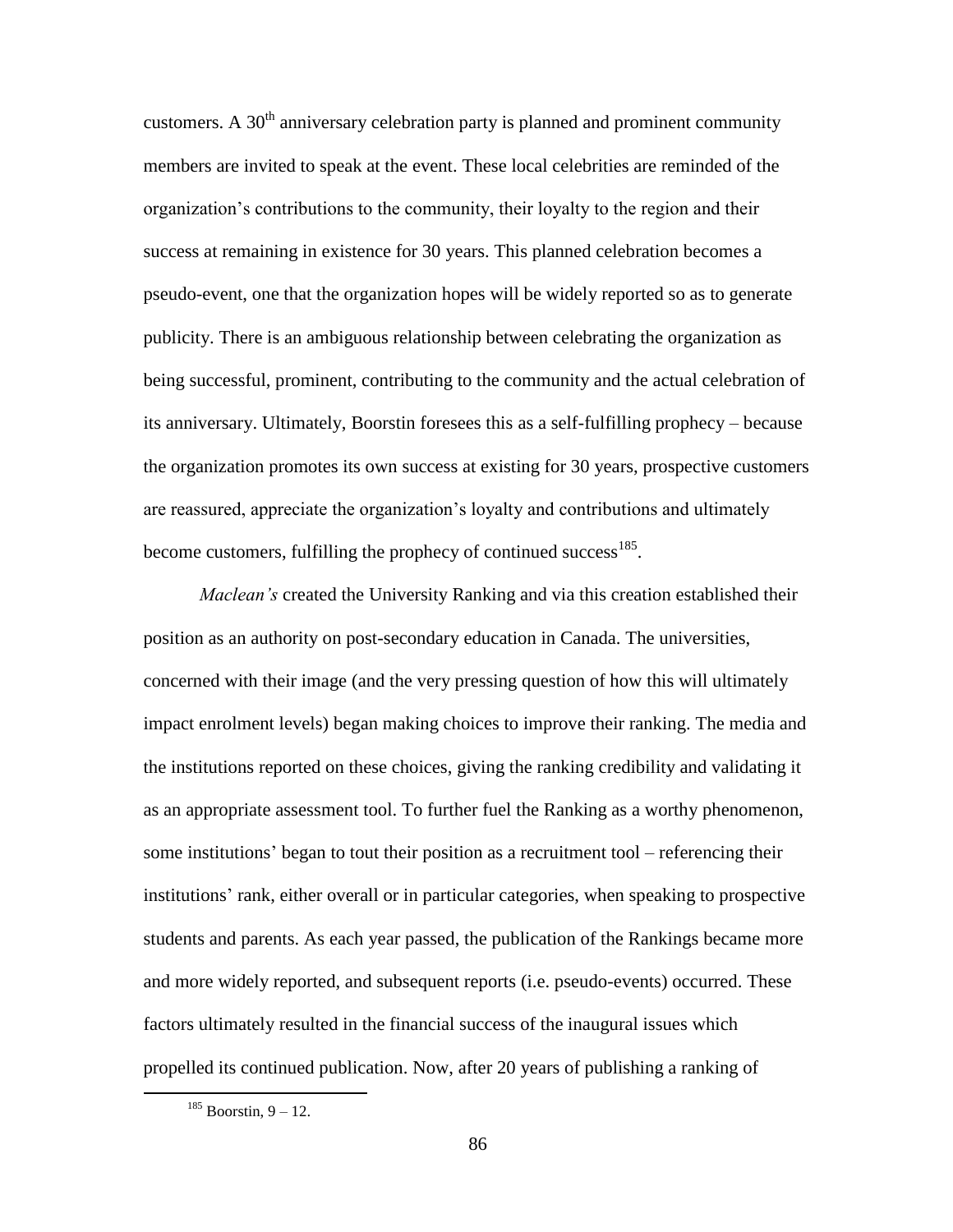Canadian post-secondary institutions, *Maclean's* is recognized by the public as an authority on post-secondary education in Canada – the prophecy is fulfilled.

The particular irony of the situation is that it was only by having the institutions participate in the ranking did it gain credibility and become profitable enough to continue; yet, over the years the majority of the participating institutions decried the ranking. This ranking mechanism caused innumerable public relations challenges for the majority of the institutions, particularly those in the bottom half; yet, it was the institutions who sustained life to the very object that they decried.

#### **The Relationship Between Pseudo-Events and Image**

Aware that the universities were ultimately responsible for the sustained existence of the rankings (at least from  $1992 - 2005$ ), the relevant question shifts as to why the institutions might have chosen this arduous path. Boorstin"s framework offers insight into this – having established the rankings as a pseudo-event, the universities' motivation for participation is simple – their image. Fortuitously, Boorstin even recognized this growing pressure on universities back in 1961 when he wrote that "today universities, like other institutions – in fact like everybody – are judged by whether they fit into a well-tailored 'image' of themselves"<sup>186</sup>. Boorstin's conception of "image" continues today – whenever a politician considers his/her *public image*, whenever a corporation engages in branding exercise to *invigorate their image*, whenever an individual dresses for a job interview aspiring to a *certain professional image*, it is this very idea – the idea that there is a difference between what appears and what really exists – that persists.

<sup>186</sup> Boorstin 184.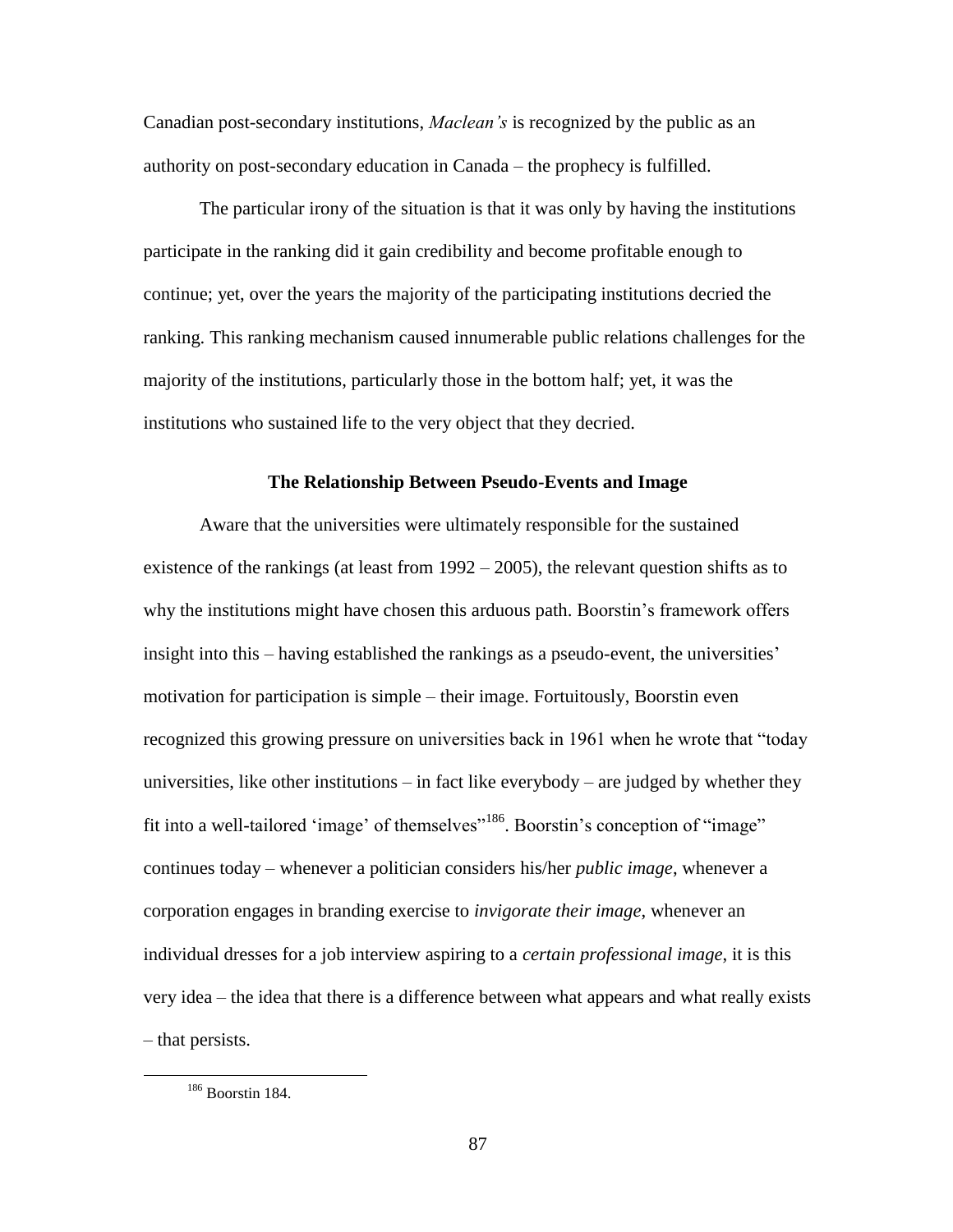For Boorstin, the image has a parallel relationship with pseudo-events, "what the pseudo-event is in the world of fact, the image is in the world of value. The image is the pseudo-ideal"<sup>187</sup>. The connection between image and value is not necessarily explicit although it is fairly easily revealed by the phrase "ought to be". One just needs to consider their own expectations regarding what 'ought to be' – whether it is how a professor *ought to* talk, how a religious leader *ought to* act or how an ethical corporation *ought to* function. Any time someone is assessed against our own perceptions and expectations, our own idea of how they *ought to be*, we are applying our values to create an idealized *image*, whether it be of a professor, religious leader or ethical corporation.

Boorstin further elaborates on the image, summarizing it as synthetic, believable, passive, vivid, simplified, and ambiguous<sup>188</sup>. Like the pseudo-event, the image is planned, very deliberate; it is created "especially to serve a purpose, to make a certain kind of impression<sup>"189</sup>. He cites the abundance and proliferation of corporate slogans, logos and trademarks, stating that they are not "merely the name, initials or signature of the maker or owner... usually [they are] produced by specialists<sup> $190$ </sup>. These specialists, usually communication, advertising or marketing companies, are hired to create an image to represent the company – the facets of that image are very carefully considered. Branding, as the business of corporate image creation is frequently called, is "a combination of attitudes, communicated through a name, or a symbol, that influences a

<sup>187</sup> Boorstin 185.

<sup>&</sup>lt;sup>188</sup> Boorstin 193.

<sup>189</sup> Boorstin 185.

<sup>&</sup>lt;sup>190</sup> Boorstin 186.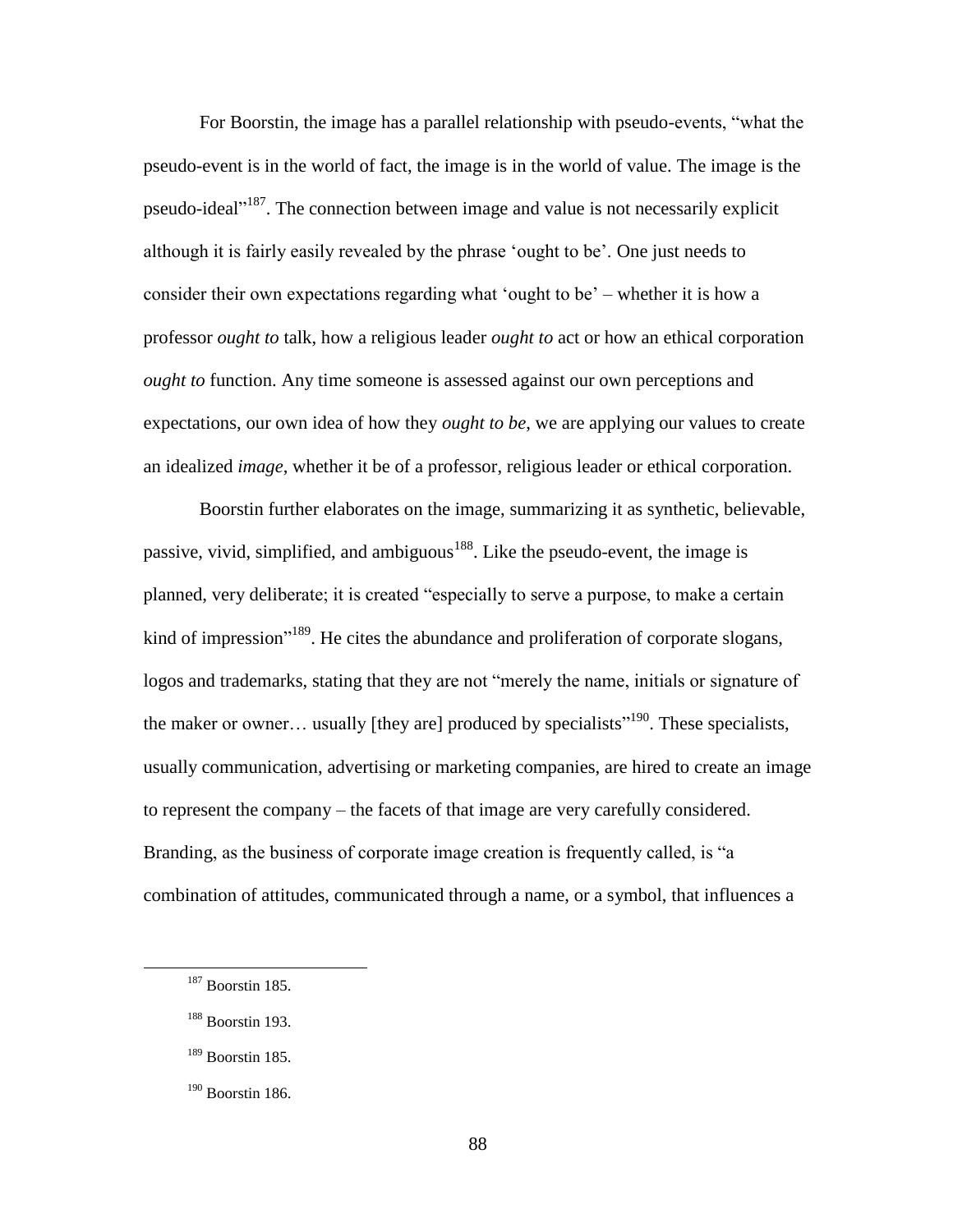thought-process in the mind of an audience and creates value"<sup>191</sup>. The goal of a carefully designed brand is to ensure that the public consistently connects a very specific association (usually positive) with the company  $192$ .

The image must be believable; Boorstin notes that if it is to be believed and to "overshadow its original"<sup>193</sup> it must meet the rules of common sense, be vivid yet conservative. His example of Ivory Soap as "99.44% pure" highlights this, as he suggests a claim of a soap being "100% pure" would have been rejected by the public, for its outrageousness and violation of common sense, but 99.44% has an air of conservatism coupled with scientific precision and hence, increased believability  $194$ .

Boorstin also characterized the image as being passive – rather than an individual or corporation actively attempting to strive towards an image, they are already supposed to passively fit into the contrived image. "Once the image is there, it commonly becomes the more important reality, of which the corporation"s conduct seems mere evidence; not vice versa. In the beginning the image is a likeness of the corporation; finally the corporation becomes a likeness of the image<sup>"195</sup>. Hence, when a corporation creates an image that highlights environmental responsibility, any environmentally responsible actions the company takes merely reinforce the image – subsequent, irresponsible acts are cast aside because they do not align with the company"s existing responsible image.

<sup>&</sup>lt;sup>191</sup> Vincent Grimaldi, "The Fundamentals of Branding" accessed on November 24, 2008 [http://www.brandchannel.com/features\\_effect.asp?pf\\_id=183](http://www.brandchannel.com/features_effect.asp?pf_id=183)

<sup>&</sup>lt;sup>192</sup> Brian D. Till and Donna Heckler, The Truth About Creating Brands People Love (New Jersey: FT Press, 2008) 42.

<sup>193</sup> Boorstin 188.

<sup>194</sup> Boorstin 188.

<sup>195</sup> Boorstin 189.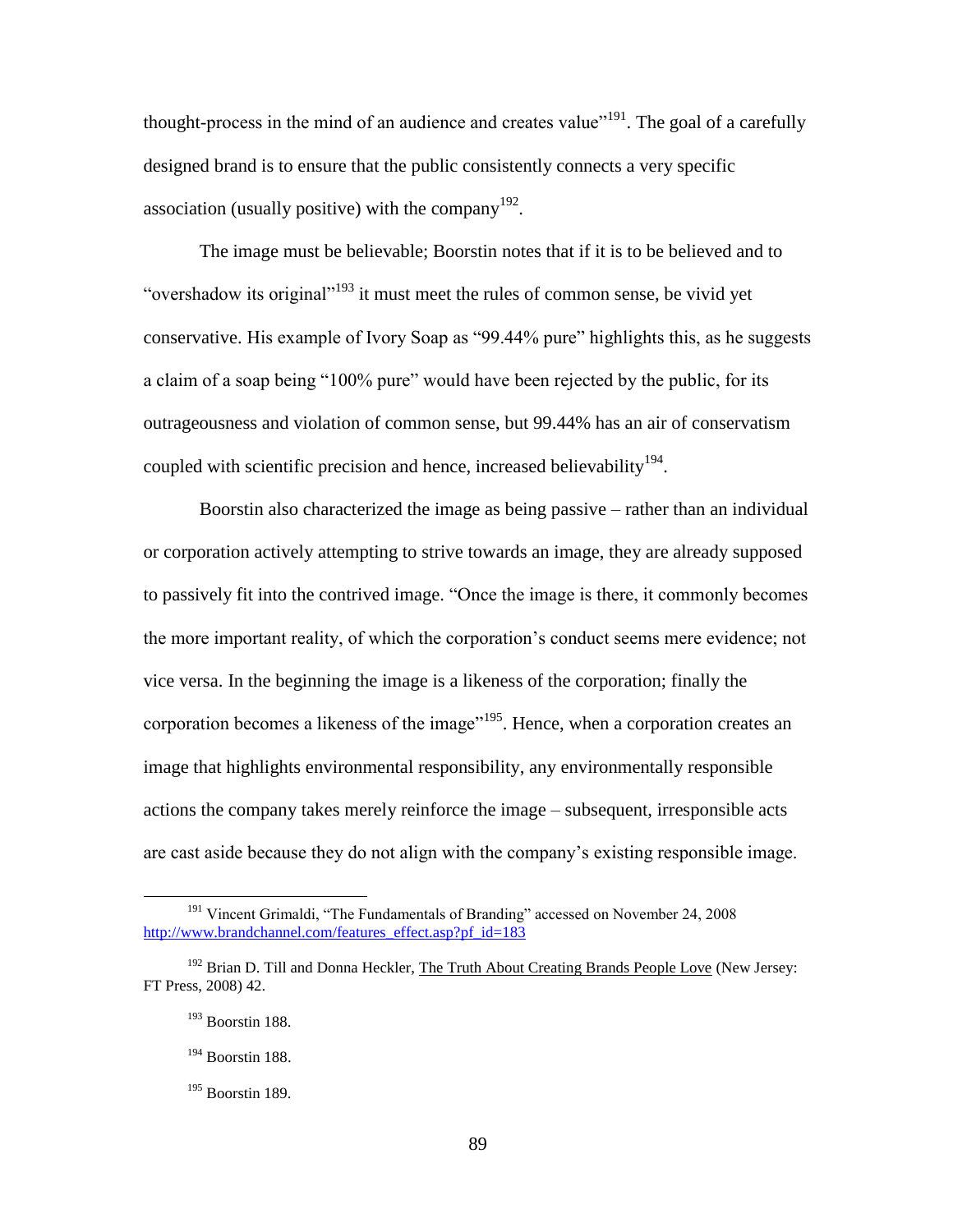Because a corporation's image is planned and manufactured, Boorstin notes that "A corporation which decides to rebuild its image has decided less on a change of heart than on a change of face"<sup>196</sup>. The passivity of the image also means that the image itself does not need to have a lot to do with the activities of the corporation – an excellent example of this passivity is when the image is built on a chief executive rather than on the corporation itself<sup>197</sup>. A current example of this is Steven Jobs, the CEO of Apple, Inc.  $-$ Jobs has become such an integral part of the Apple image<sup>198</sup>, that even false reports of his illness have significant impact on shareholder perception of the health of the company<sup>199</sup>. Ultimately, this passivity leads to conformity or the act of "trying to fit into an image $^{200}$ . While conformity might be the end, Boorstin sees images as the means, because "images themselves are invitations to conformity"<sup>201</sup>.

Boorstin continues by stating that an image must be vivid and concrete; he suggests that it is most successful when it appeals to the senses<sup>202</sup>. He also suggests that the image is simplified – it is much less complex than the thing that it actually represents. Obvious examples include product logos and corporate symbols – they are designed as a single image, which is intended to represent the entirety of the product or corporation.

 $196$  Boorstin 189.

<sup>&</sup>lt;sup>197</sup> Boorstin 190.

<sup>&</sup>lt;sup>198</sup> Leander Kahney, "Apple: It's All About the Brand" accessed on November 24, 2008 <http://www.wired.com/gadgets/mac/commentary/cultofmac/2002/12/56677>

<sup>&</sup>lt;sup>199</sup> "Apple denies Jobs heart attack rumour" accessed on Oct 3, 2008 <http://www.cbc.ca/technology/story/2008/10/03/jobs-ireport.html>

 $200$  Boorstin 192.

 $201$  Boorstin 192.

 $202$  Boorstin 193.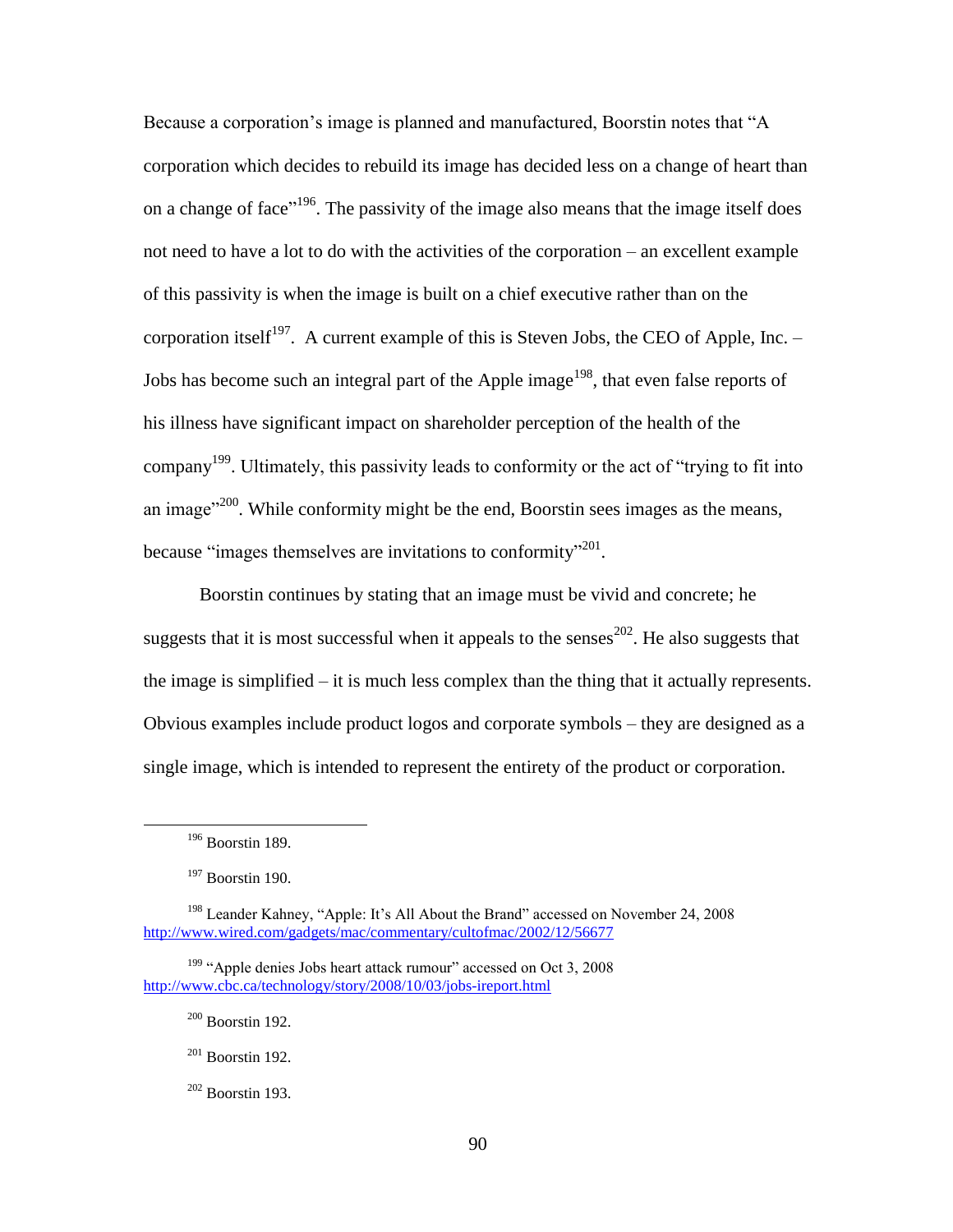Boorstin summarizes that the "most effective image is one simple and distinctive enough to be remembered<sup> $203$ </sup>. Finally, Boorstin outlines that the image is ambiguous – "it floats" somewhere between the imagination and the senses, between expectation and reality"<sup>204</sup>. It must be ambiguous so that it can handle unpredictable future purposes and possible changes in taste; its very ambiguity also helps it meet the expectations, wishes and needs of a wide variety of people within its target audience. Ultimately, Boorstin warns us that "when we use the word 'image' in this new sense, we plainly confess a distinction between what we see and what is really there, and we express our preferred interest in what it to be seen. Thus the image is a visible public "personality" as distinguished from an inward private 'character"<sup>205</sup>.

In considering the image as Boorstin has defined it, I return to question of how the universities' understanding of their own images led to their participation in *Maclean's* pseudo-event, the University Rankings. After considering Boorstin's criteria of images and the universities" behaviour, I have identified five key attributes of the image, that it appears, the universities have both imagined and established for themselves.

### **The Universities' Image**

With the very early editions of the rankings (1991- 1993), the universities quickly foresaw that they would be labelled uncooperative if they did not participate. In the 1993 edition, when several institutions had chosen not to participate, an article, subtitled

<sup>203</sup> Boorstin 193.

<sup>204</sup> Boorstin 193.

 $205$  Boorstin 187.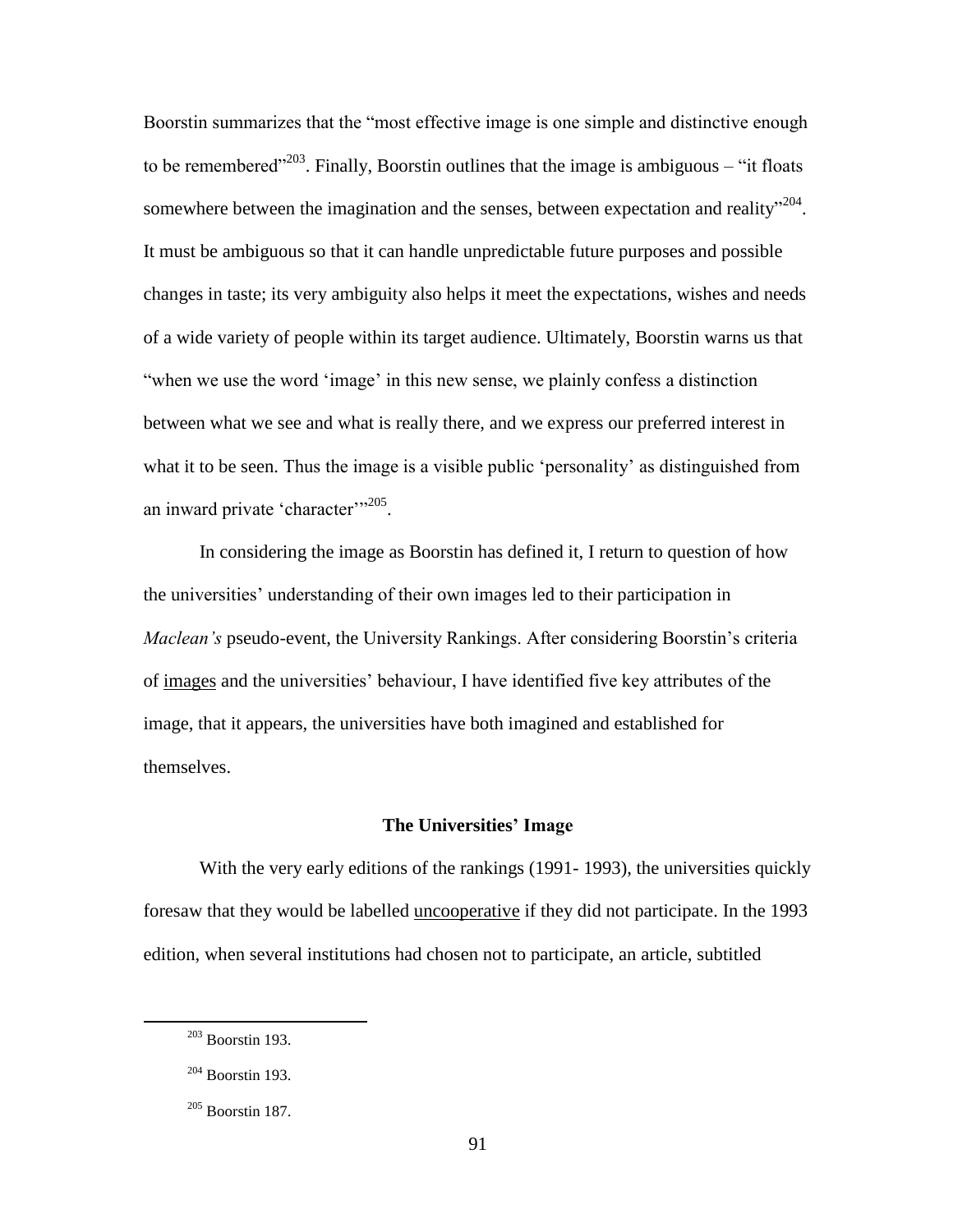"Canadian universities took a test – but many declined to post their marks<sup> $206$ </sup> appeared. Ultimately, in 2006 when 11 institutions chose to withdraw their active participation, *Maclean's* was quick to suggest that "nobody likes being graded, particularly those used to giving the tests, not sitting them<sup>3207</sup>. It was the epitome of the 'between a rock and a hard place' situation – if the universities did not participate they were criticized and yet when they did participate, they drew criticism from the public on their actual final ranking or on their performance in certain key areas. The ranking provided an excellent source of material for special interest lobbyists – even those lobbying for funding within the institution. An editorial from a proponent of locating the Canadian Light Source in Saskatoon, cited how the addition of the CLS to the University of Saskatchewan community would serve to combat the "bleak picture" as outlined in the *Maclean's*   $rankings<sup>208</sup>$ .

In addition to being seen as cooperative, the universities strive towards an image of transparency. Almost all post-secondary institutions in Canada are publicly funded, which means that the provincial governments contribute a significant portion of funding towards each institution"s operating budget. Because governments receive the majority of their funding from taxes, it is actually the public that provides a significant portion of an institution"s operating budget, albeit indirectly. Consequently universities, like governments, are obligated to achieve a minimum level of transparency before the public. One common method of demonstrating this transparency is to publish annual

<sup>206</sup> Chris Wood. "A Battle for the facts" *Maclean's* Vol 106 Issue 46, 46.

<sup>207</sup> Editorial. "Why universities should be graded, too" *Maclean's* Vol 119, Number 35, 2.

<sup>208</sup> Dennis Johnson, "The Canadian Light Source: A Saskatchewan Opportunity" *On Campus News* 28 Nov 1997. Accessed from<http://www.usask.ca/communications/ocn/Nov28/opinion.html> on December 10, 2008.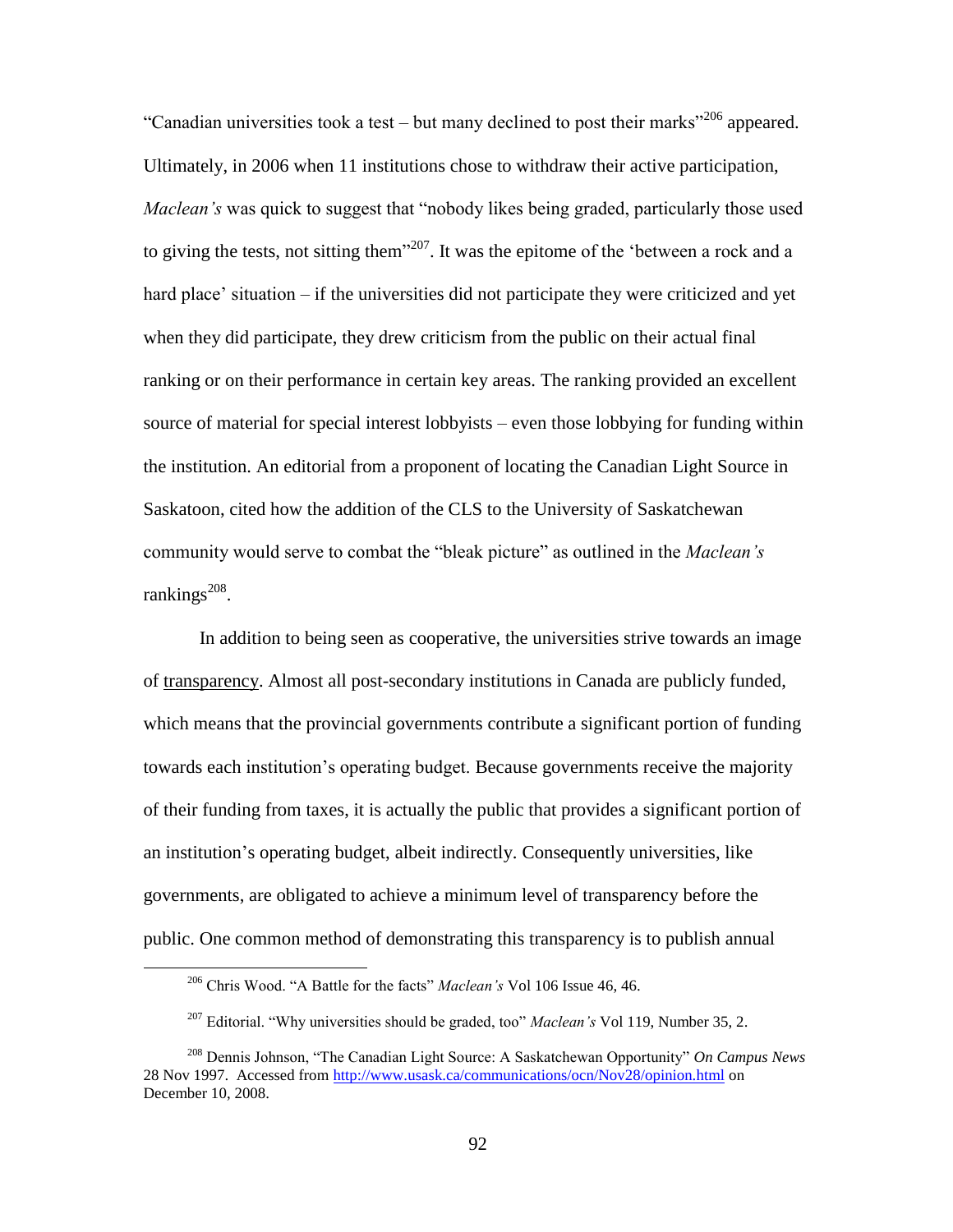reports, which include financial statements. An additional effort, often shown in nonprofit organizations via their Annual General Meeting, is a public meeting where the shareholders/trustees/board members answer questions from the public. The University of Saskatchewan, in an effort to further increase its public transparency, adopted this additional measure in 2007, having an annual Board of Governors" meeting open to the public. It was suggested that this was a "part of a move towards greater transparency and accountability<sup>"209</sup> as a way for the Board members to appear publicly, and, it could be suggested, more directly accountable to the public. Transparency is important to universities because without it, they could ultimately lose, or receive greatly diminished, funding from their provincial government.

The third facet of the universities' image is their desire to appear socially relevant. Only a small (approximately 15%) portion of the Canadian adult public has a university degree<sup>210</sup> and consequently, universities continue to struggle to remain relevant to the majority of the Canadian public. *Maclean's* astutely identified that a low percentage of Canadian adults were university alumni and recognized it must appeal to a much broader audience, if it wanted the rankings to have wide appeal to the Canadian public. As discussed in the previous chapter, *Maclean's* was able to use a nostalgic emotional appeal for the university alumni, but in order to appeal to the broader population, they needed to introduce a compelling exigence. As I will discuss in the next

<sup>209</sup> Author unknown. "Board holds open meeting" *On Campus News*. 6 Jul 2007. Accessed from <http://www.usask.ca/communications/ocn/07-july-06/6.php> on December 10, 2008.

<sup>&</sup>lt;sup>210</sup> Of the Canadian population which is 15 years or older (N= 23, 901, 360), 3,687, 645 people had attained at least a bachelor"s degree. Statistics Canada, Population 15 years and over by highest degree, certificate or diploma (1986 to 2006 Census) Accessed from [http://www40.statcan.gc.ca/l01/cst01/educ42-eng.htm accessed on December 10, 2008.](http://www40.statcan.gc.ca/l01/cst01/educ42-eng.htm%20accessed%20on%20December%2010,%202008.)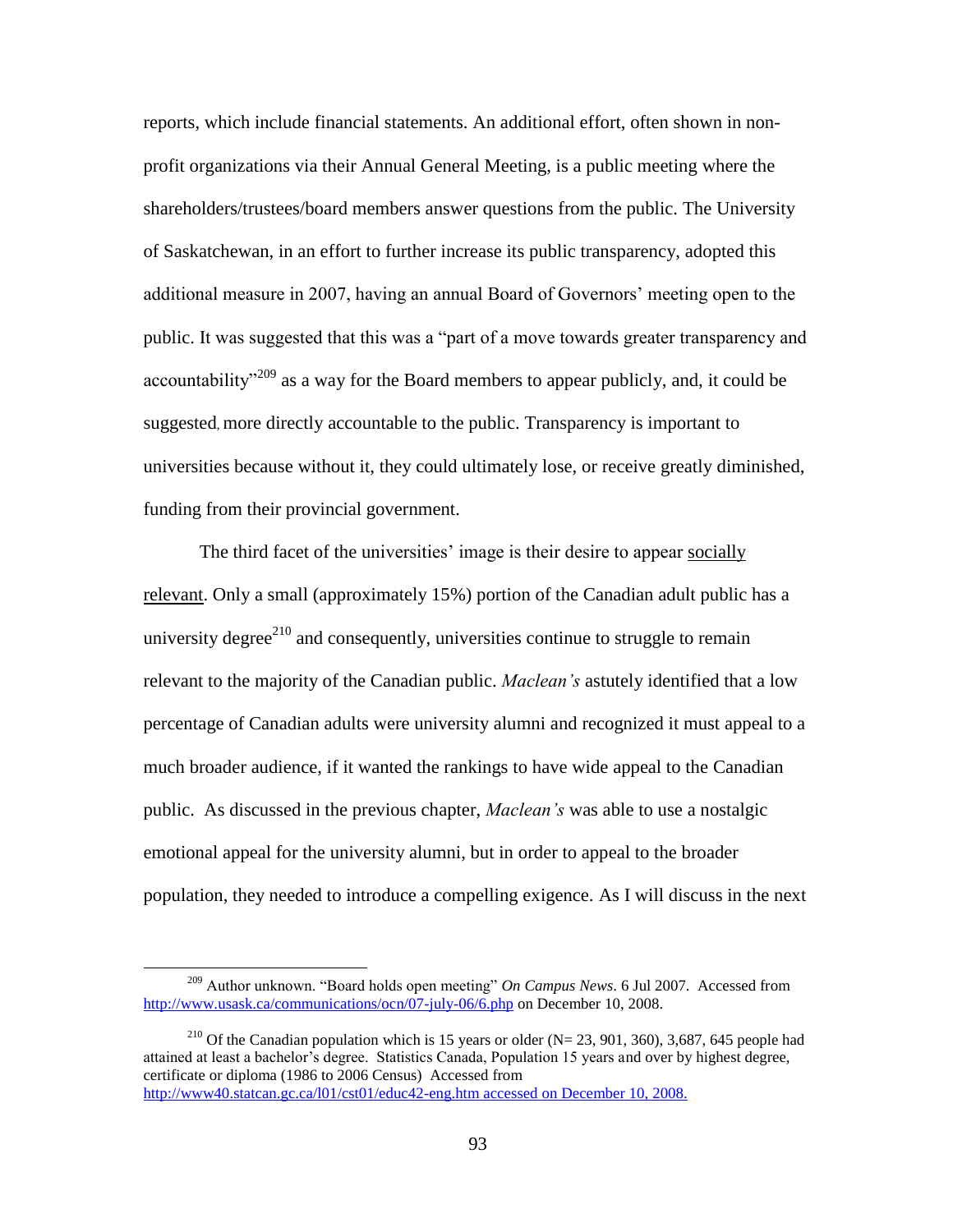chapter, I believe that risk is the urgent exigence they chose – one which would appeal to all Canadians, regardless of their educational background.

While they aspire to be socially relevant, universities continue to combat an "ivory tower"<sup>211</sup> reputation – one which views universities as being filled with academic elites who are separated from the everyday world, doing research that is possibly irrelevant or unimportant to the general public. The publication of the annual *Maclean's* university ranking, while controversial, at least put universities, and more broadly the notion of higher education, into the forefront of at least 2.8 million Canadian's minds<sup>212</sup>. The one (and sometimes only) thing that university academics and administrators alike can agree upon is that universities offer significant contributions to Canada – whether it be via their teaching, research or both. University officials have few avenues in which to spread the message regarding the importance of universities to the Canadian public. In light of competing demands (like health care) on government's limited resources, universities appreciate and recognize the importance of spreading this message, even if the source is a university ranking. By having *Maclean's* devote a significant amount of space and resources towards highlighting post-secondary education (whether it is through the rankings issue, *Maclean's* annual *Guide to Universities*, or through frequent columns and articles), universities can only hope that this attention will assist Canadians in recognizing the importance of post-secondary education (and ultimately assist in their petition for government funds).

<sup>211</sup> "Ivory Tower".Word Origins. Accessed from [http://www.wordorigins.org/index.php/site/comments/ivory\\_tower/](http://www.wordorigins.org/index.php/site/comments/ivory_tower/) on December 10, 2008.

<sup>212</sup> This is the number of readers *Maclean's* states that it "enlightens, engages and entertains" each week. *Maclean's.* Accessed from<http://blog.macleans.ca/> on December 10, 2008.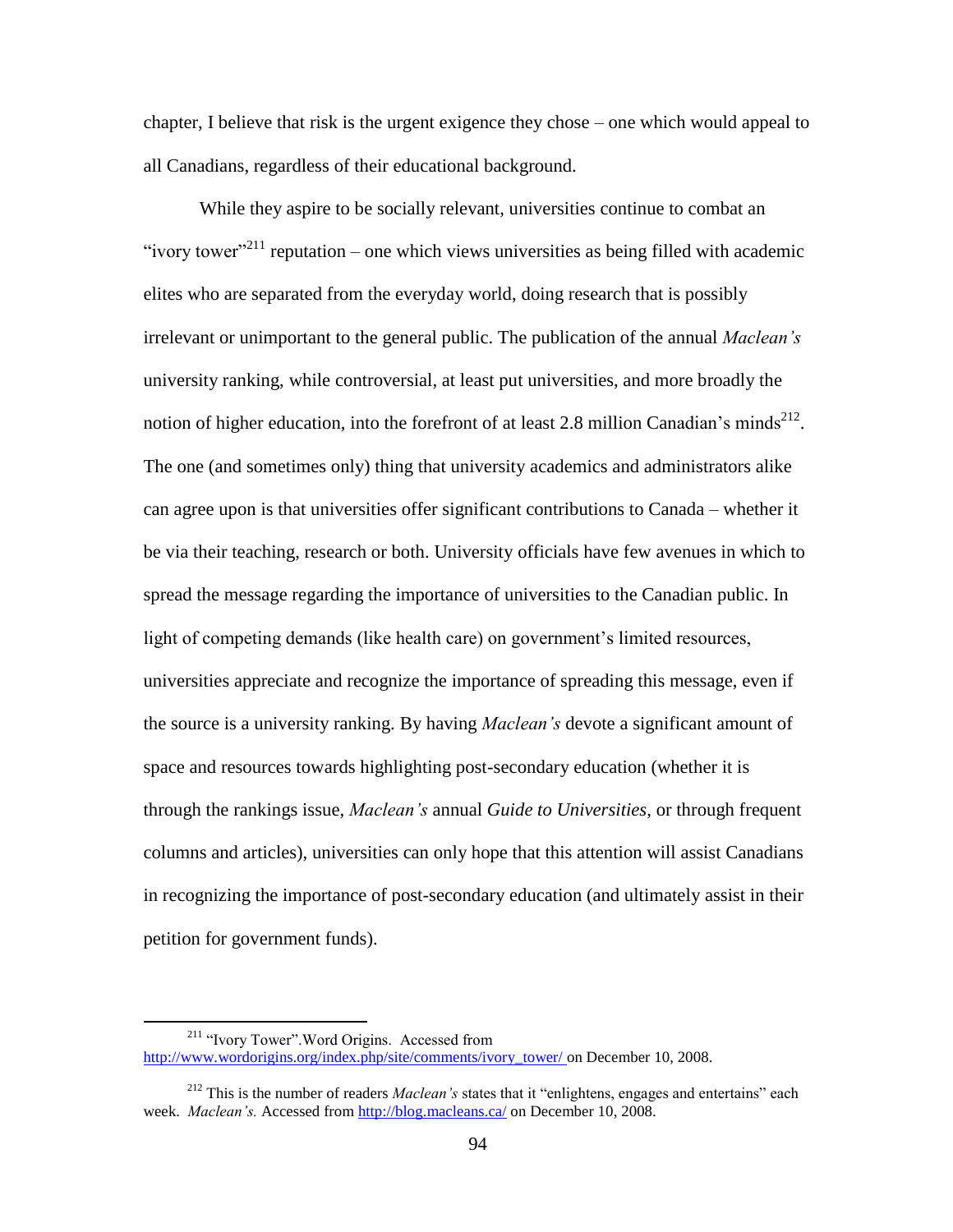As previously explained, the *Maclean's* University Ranking divides institutions into one of three categories: Primarily Undergraduate, Comprehensive, or Medical/Doctoral. One of the defining features of the Medical/Doctoral category is that the institutions in this category must have a strong emphasis on research (in addition to having a medical school). The University of Saskatchewan, along with approximately 14 other institutions, is considered in this category and most of these institutions pride themselves on the strength of their research contributions. Institutions in this category compete for Tri-Council Research funding, for Canada Research Chairs and for numerous additional research grants and funding sources. Given the significant role that research plays at these institutions, it is not surprising that these universities also appreciate how the *Maclean's* University Ranking supports research, further strengthening the universities" image as being research-intensive and research-driven. Like "measuring excellence", research is easily associated with scientific research, which the Canadian public could easily associate as involving a bunch of numbers, graphs and tables. The *Maclean's* University Ranking fits this description precisely – which, like any pseudo-event, supports its self-fulfilling prophetic nature – the ranking gains credibility because it appears to be a piece of scientific data, which is supported (and indirectly created) by the universities, who are experts in scientific research.

Finally, the universities are responding to their desire to be seen as responsive. Over the last decade, universities have spent a lot of time and attention discussing the changing environment, in analyzing demographic predictions and in assessing their desired enrolment levels. The area of enrolment management has become very popular as institutions try to decide what numbers and which types of students they want to make

95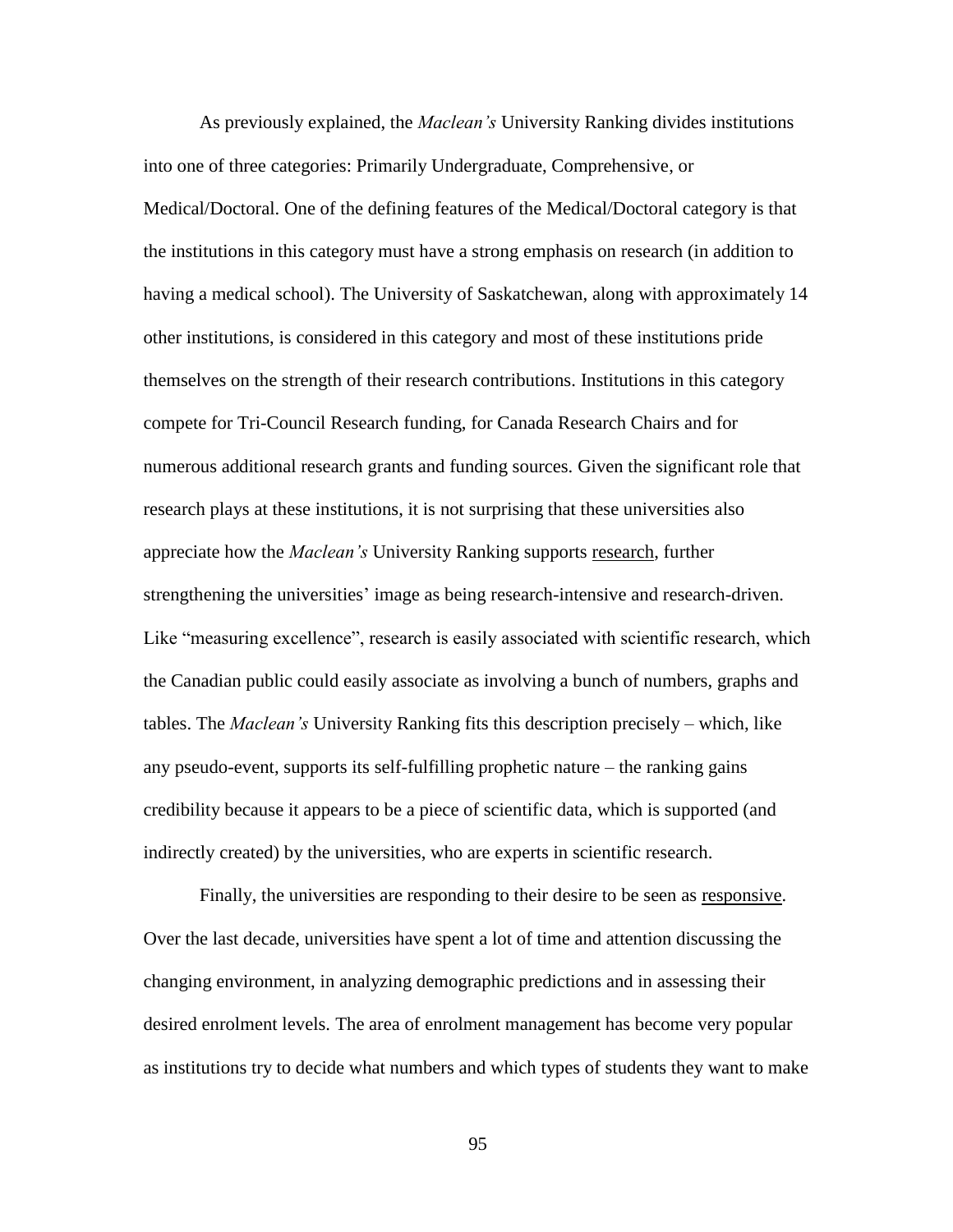up their ideal student population. Enrolment management strategies are then developed around determining how to achieve that ideal student composition. Because institutions" only other major source of funding (the first being provincial government support) is tuition, knowing student enrolment numbers becomes increasingly critical to make budgetary allocations and projections. This changing environment is one of increased competition for undergraduate students, a situation where the "well-knownness"<sup>213</sup> of an institution gains increasing importance. Universities want to appear responsive to this increased competition, and consequently have adopted strategies to increase the recognition of their institutional brand. Participating in the *Maclean's* University Ranking at least guaranteed that any institution"s name would appear at a minimum of 30 times – the old adage "no publicity is bad publicity" appears relevant as all universities sought to respond to the increased competition. The most likely factor underlying the fear of not participating was a concern that institutions would be seen as unresponsive, or even unaware of the demands of the changing environment. No one wants to be left behind – particularly institutions that are fighting to position themselves as leaders within Canada's new and upcoming knowledge economy<sup>214</sup>.

This recent position that the universities find themselves in – one of striving to adopt an image as cooperative, transparent, socially relevant, research-oriented and responsive – should not be surprising given Boorstin"s fortuitous warning. In 1961, he warned us that "Universities, the traditional refuge of timelessness, nowadays look for

 $213$  Boorstin 168.

<sup>214</sup> Desmond Beckstead and Tara Vinodrai "Dimensions of occupational changes in Canada"s knowledge economy, 1971-1996" *The Canadian Economy in Transition Series* (Ottawa: StatsCan, 2003). Accessed from [http://www.statcan.gc.ca/pub/11-622-m/11-622-m2003004-eng.pdf on December 10,](http://www.statcan.gc.ca/pub/11-622-m/11-622-m2003004-eng.pdf%20%20on%20December%2010) 2008.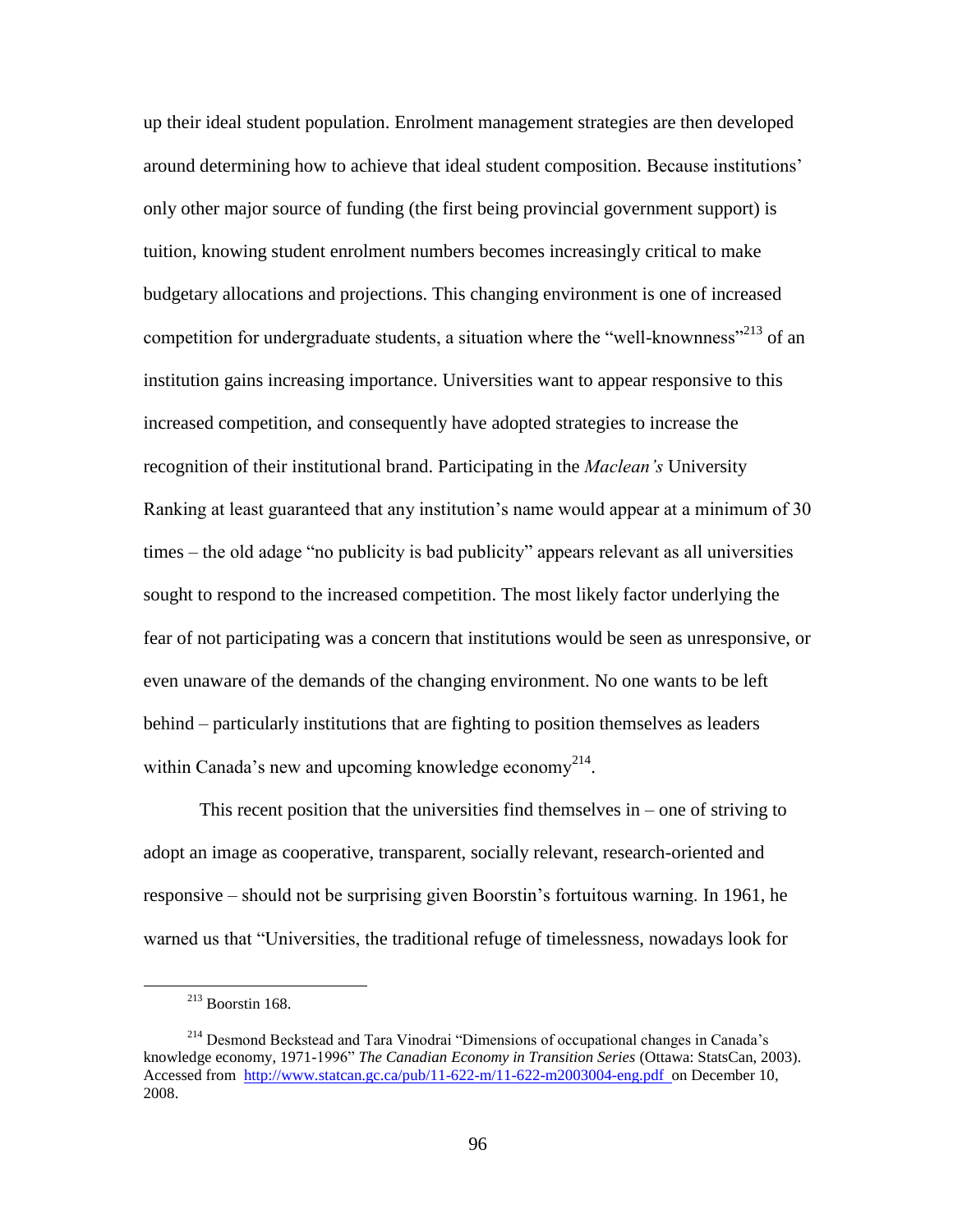big names, and enlarge their public relations and press relations departments to make the university itself a celebrity, known for its well-knownness"<sup>215</sup>.

Ultimately, there is nothing wrong with the image that the universities imagined for themselves. The desires to be cooperative, transparent or responsive are noble pursuits and having had experience in university administration, I can sympathize with the enrolment pressures and budgetary deficiencies. The point of which I am critical is the fact that the universities allowed *Maclean's* magazine to craft for them this outlet in which they were to justify their image. Rather than being assessed on their actual cooperation, transparency and responsiveness, the universities assented to being measured solely by whether or not they were seen that way. The *Maclean's* University Ranking does not actually measure or assess whether or not a university is cooperative, transparent, responsive, socially relevant or contributing meaningful research. Instead, the ranking has become an outlet for universities to enhance their celebrity and solely to make themselves more well-known for their well-knownness. Under the guise of providing data, *Maclean's* has used the rankings as an exercise in celebrity. The relationship between *Maclean's* and the universities is akin to the one between a Hollywood celebrity and a reporter – the celebrity is a reluctant participant craving the attention and possible benefit news coverage can provide, while being ever wary of the next prickly attack.

 $215$  Boorstin 168.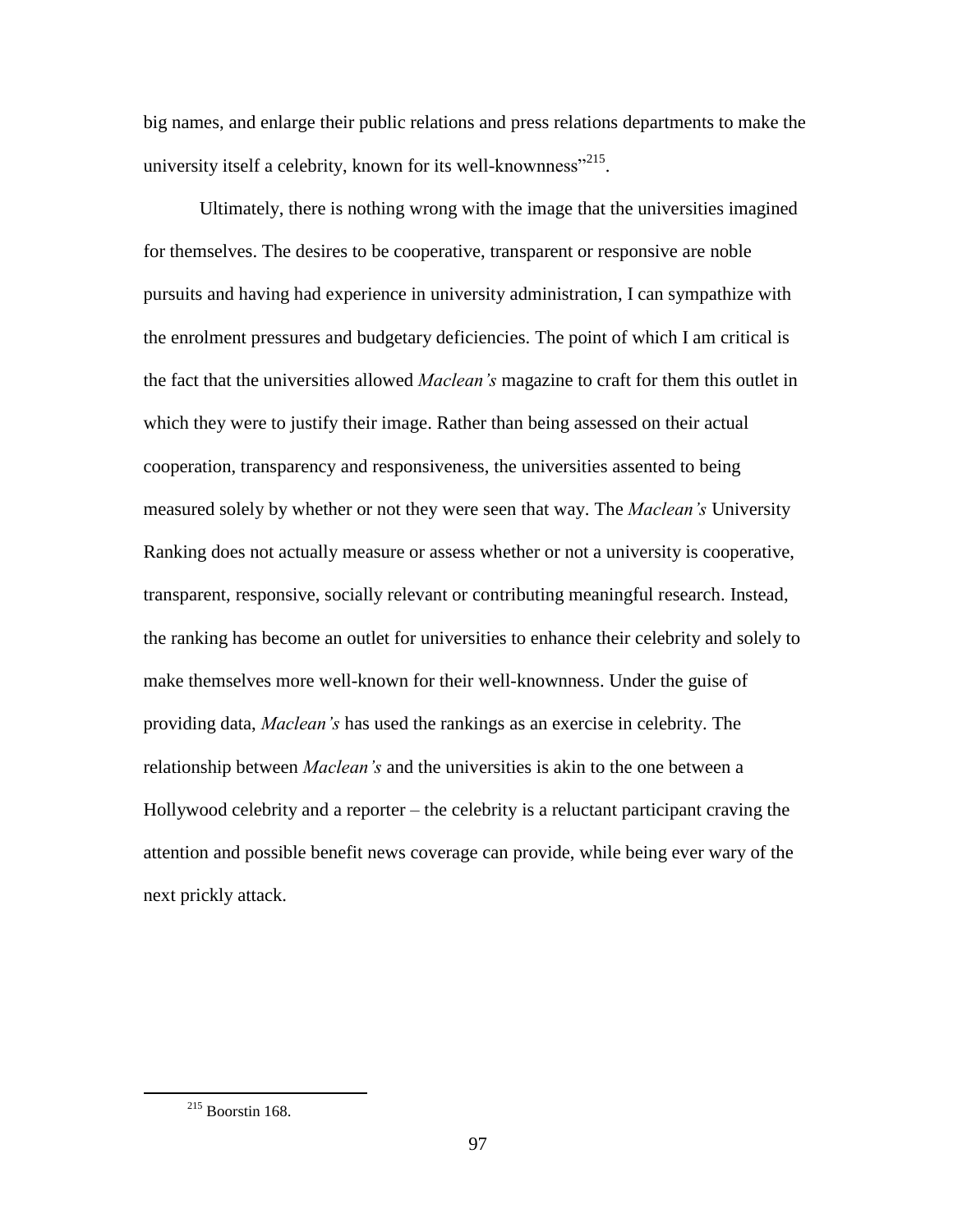# CHAPTER 5 THE SPEAKER-AUDIENCE RELATIONSHIP

To complete this rhetorical analysis, I conclude with the relationship between the speaker and the audience. Earlier chapters in this thesis have explored both the relationship between the public and the rankings (audience-message relationship) and between the rankings and *Maclean's* (message-speaker relationship). The conclusions I have drawn are that 1) *Maclean's* must present a contraction in ethos in order to appeal to both alumni and non-alumni Canadians. They achieve this by highlighting the exclusive nature of universities and a nostalgic worldview for alumni while offering an avenue for all tax-paying Canadians to join in judgment of the universities; and, 2) the rankings, as pseudo-event, reflect the abstract theoretical nature of university scholarship and further perpetuate an ivory tower image, which by nature is exclusive and elitist. The final relationship yet to be explored ignites many further questions: particularly, why is the Canadian public so eager to consume a ranking on post-secondary institutions? Did the public in some ways encourage the creation of this ranking and what does that tell us about the values that *Maclean's* is promoting?

In this final analytic chapter, I will use Bitzer"s theory of the rhetorical situation to frame my analysis; to further understand the speaker-audience relationship I will return to Aristotle and his theory regarding leadership and trust creation. Ultimately, I will conclude that the rhetorical exigence that *Maclean's* addresses is predicated upon risk. *Maclean's* positions the rankings as a response to many risks – the risk of being uninformed, the risk of your child"s economic future, and the risk of uncertainty. I will comment on what this tells us about the Canadian public and how we have become so comfortable with risk-mitigation exercises that Canadians sought an expert to turn the

98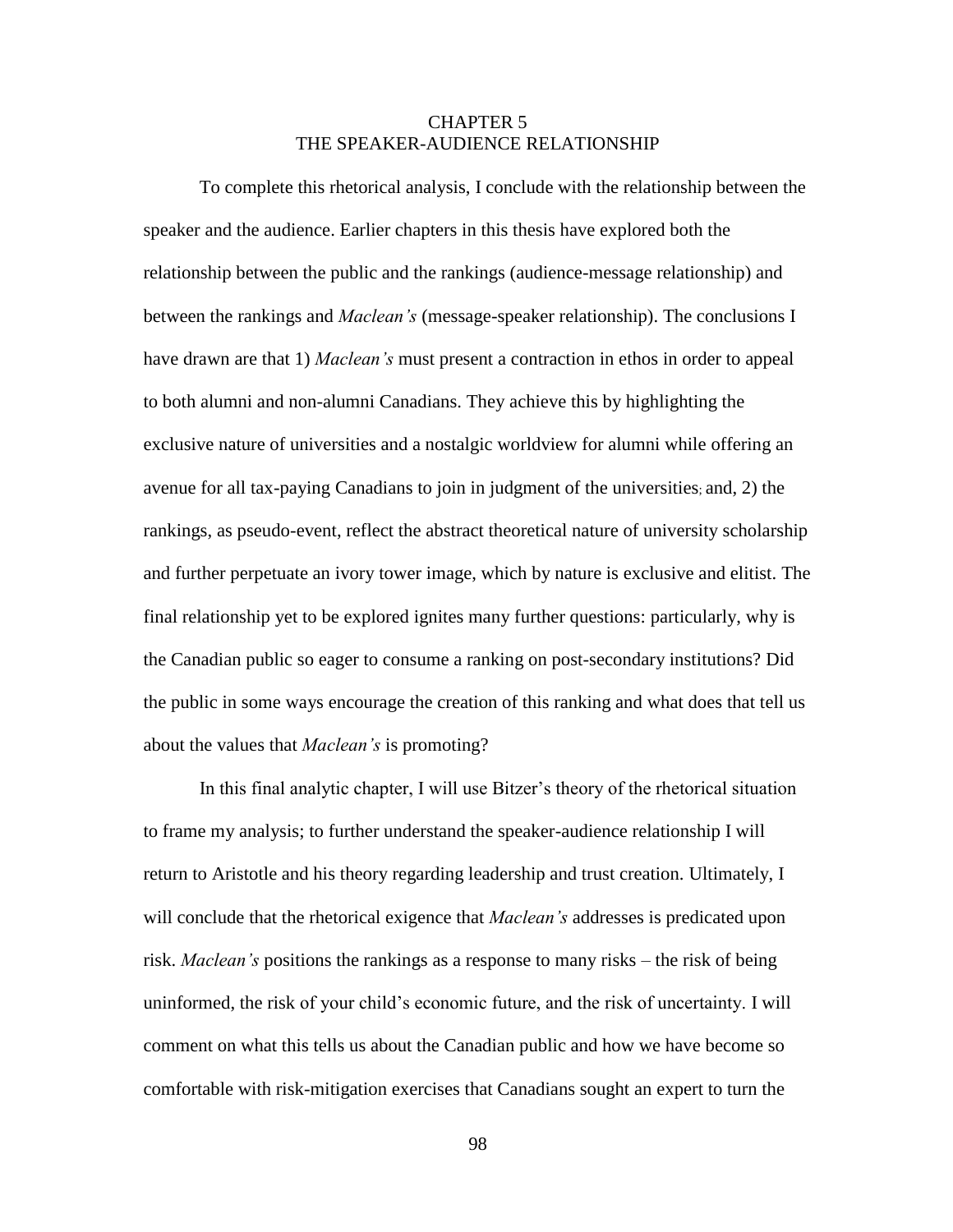uncertainty of selecting a post-secondary institution into a somewhat calculable risk analysis exercise. Finally, I will outline how *Maclean's* aligned their appeal with values already embedded within the Canadian character to establish their authority in the field and gain the trust of the Canadian public. The nature of risk aversion made the Canadian public ripe for an authority – and in accepting *Maclean's* as authority, the Canadian public has given little thought to the implications of recognizing *Maclean's* as an expert on post-secondary education.

# **The Rhetorical Situation**

As previously discussed in the literature survey, Bitzer outlined three constituents that define a rhetorical situation – exigence, constraints and audience. He defined the exigence as "an imperfection marked by urgency; it is a defect, an obstacle, something waiting to be done" and further identified that an exigence is only rhetorical when it is capable of being modified by discourse<sup>216</sup>. Now, in a superficial way, *Maclean's* has identified an exigence – the imperfection is the lack of comparable data on postsecondary institutions. The urgency surrounding this defect is that students (and parents) must make choices about which post-secondary institutions to attend and by providing this particular piece of discourse (the *Maclean's* ranking), this exigence can be resolved.

But, as I have previously argued, this exigence is too narrow  $-$  it does not explain the intense and sustained popularity of the rankings to the general Canadian public. The rhetorical audience for this rhetorical situation is much larger than just those exploring their post-secondary options. When considering the wide spread popularity of the rankings and their persistence over the last 20 years, the actual rhetorical exigence must

<sup>&</sup>lt;sup>216</sup> Lloyd Bitzer, "The Rhetorical Situation" Philosophy and Rhetoric Vol 1. (1968) 7.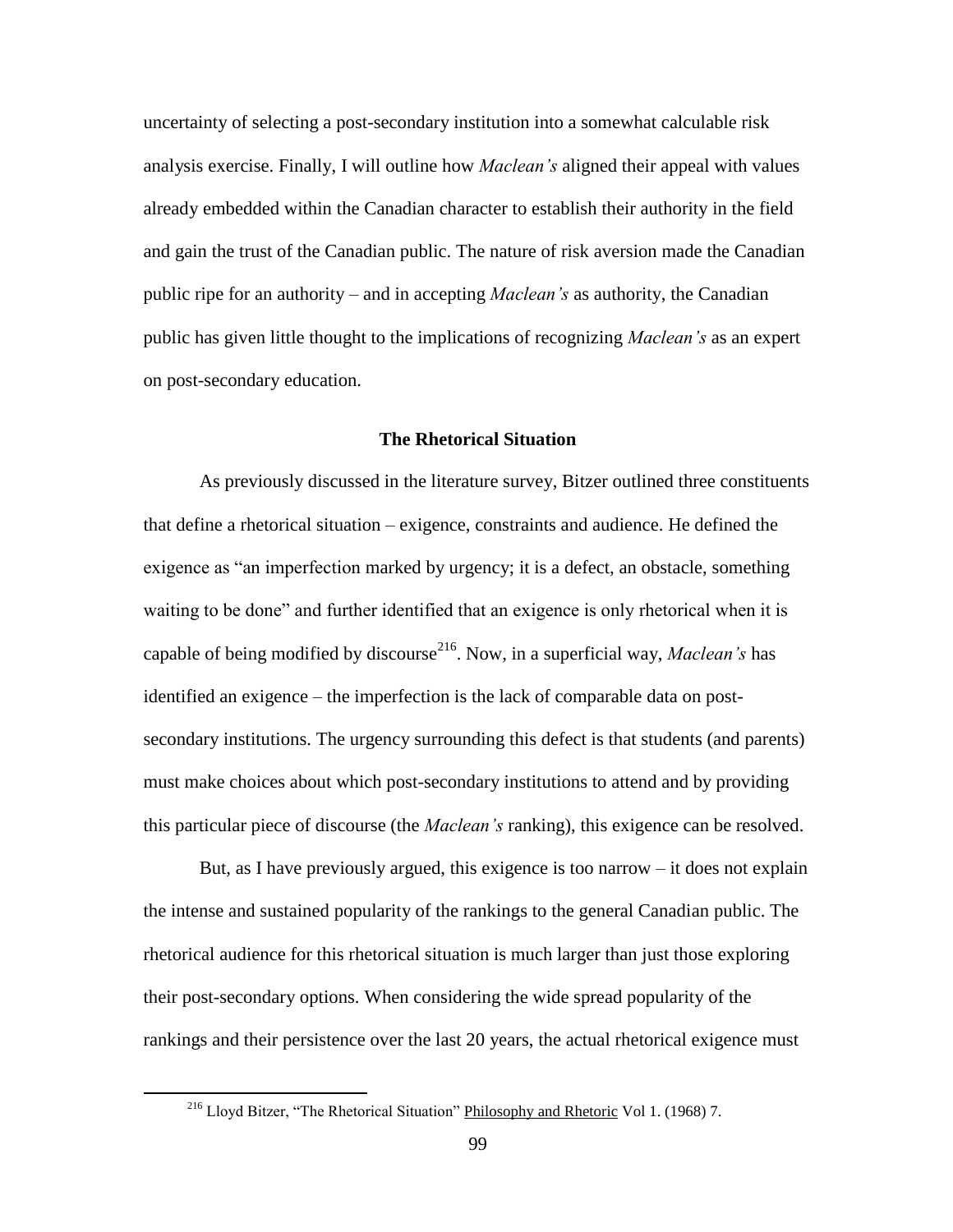be one more relevant to the Canadian public as a whole. In order to better explore and understand the nature of this exigence, I looked to Bitzer"s explanation of the constraints within a rhetorical situation to guide my inquiry into the probable exigence.

# **Constraints**

The constraints of Bitzer's rhetorical situation are "made up of persons, events, objects and relations which are parts of the situation because they have the power to constrain decision and action needed to modify the exigence"<sup>217</sup>. In reflecting on the creation of the *Maclean's* rankings, it is necessary to consider the post-secondary landscape in Canada in the 1980's and early 1990's and to examine how factors within this landscape acted as constraints to this rhetorical situation.

### Changing enrolment patterns

The post-secondary landscape during the transition between the 1980"s and the 1990"s was a complicated one. Funding transfers to post-secondary institutions had generally increased during the 1980"s (although in real terms the grants per full-time equivalent decreased as enrolments grew)<sup>218</sup> but with an end to the Mulroney government in 1993, a worldwide economic recession in the early 1990"s and a Liberal promise to slash the federal deficit which had ballooned during Mulroney"s government, it was not surprising that government transfers to post-secondary schools began to rapidly decline in the mid-1990"s. As well, there were 40+ universities across Canada,

<sup>217</sup> Bitzer 8.

<sup>&</sup>lt;sup>218</sup> Little, Don. "Financing universities: Why are students paying more?" Education Quarterly Review: Statistics Canada, 1997. Vol 4. No. 2. 14.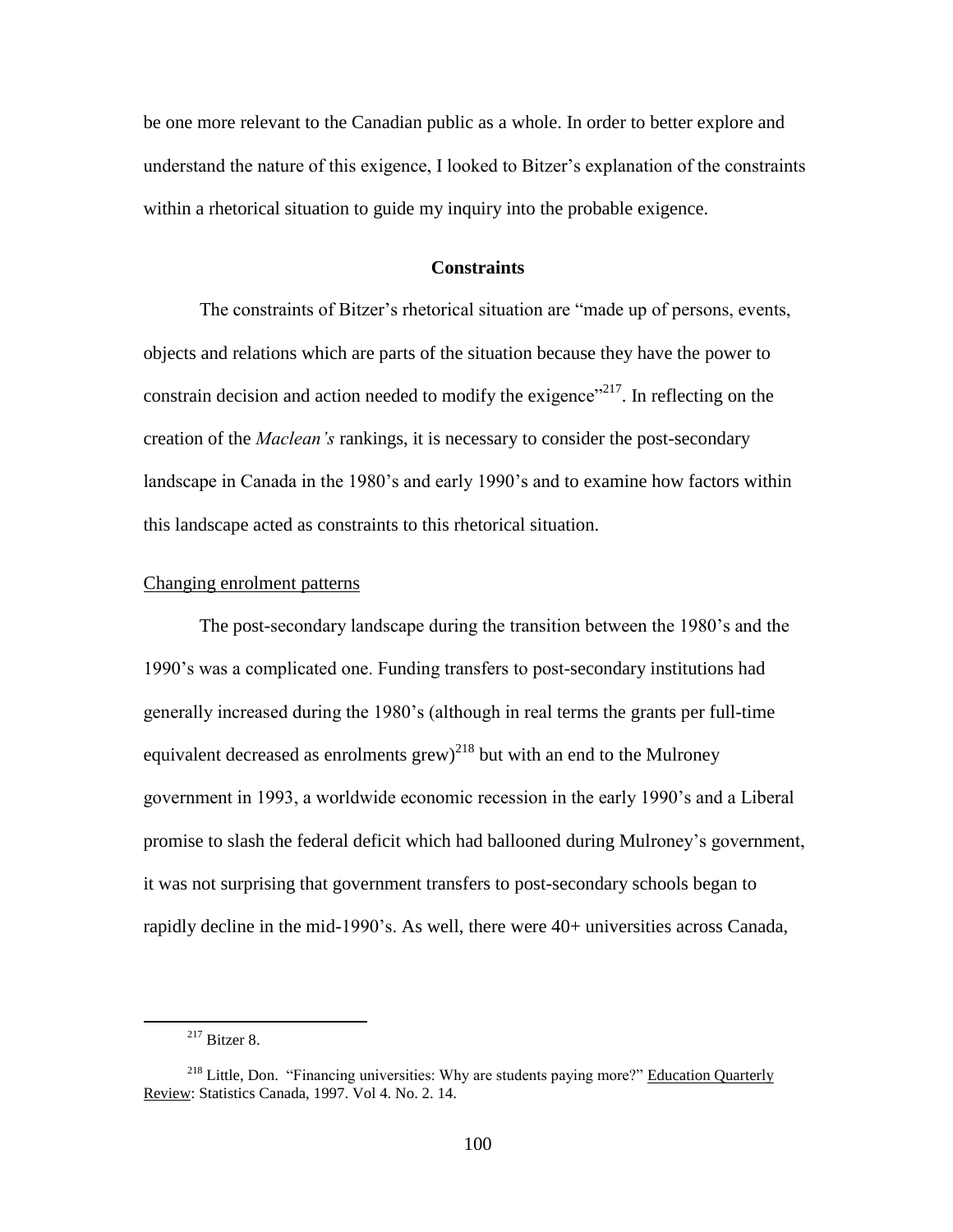not to mention the college, vocational and CEGEP systems, all seeking a greater portion of government funds to maintain (and grow) operations.

But in 1990-91 change was on the horizon. While many prospective students made choices based on geographical proximity, certain areas, particularly within Nova Scotia and Ontario, offered so many post-secondary choices all within a small geographic region that prospective students, shifting to a more consumer mindset $^{219}$ , began to wonder which post-secondary institution would offer them the most value for their (or their parent"s) money. Institutions, eying demographics and participation rates, became aware that the trend of increased demand and hence minimal competition would quickly be ending. Many began to change policies with an aim of increasing their share of an impending stagnant market. So, while universities began to adjust their policies in light of these changes, prospective students, recognizing the plethora of institutions to choose from, began to more carefully examine their options with respect to postsecondary education.

## Rising Educational Costs

 $\overline{a}$ 

With demand decreasing as participation rates plateaued and the number of Canadian post-secondary options increased, the actual cost of a post-secondary education was likely an additional constraint. Tuition and fee costs for a Canadian university education were substantial and about to increase – from 1989 to 1994 the proportion of average family income needed to pay tuition and fees rose significantly, from 3.1% to

<sup>&</sup>lt;sup>219</sup> James L Fished "TQM: A Warning for Higher Education". The Educational Record (Washington: 1993, Spring) 15.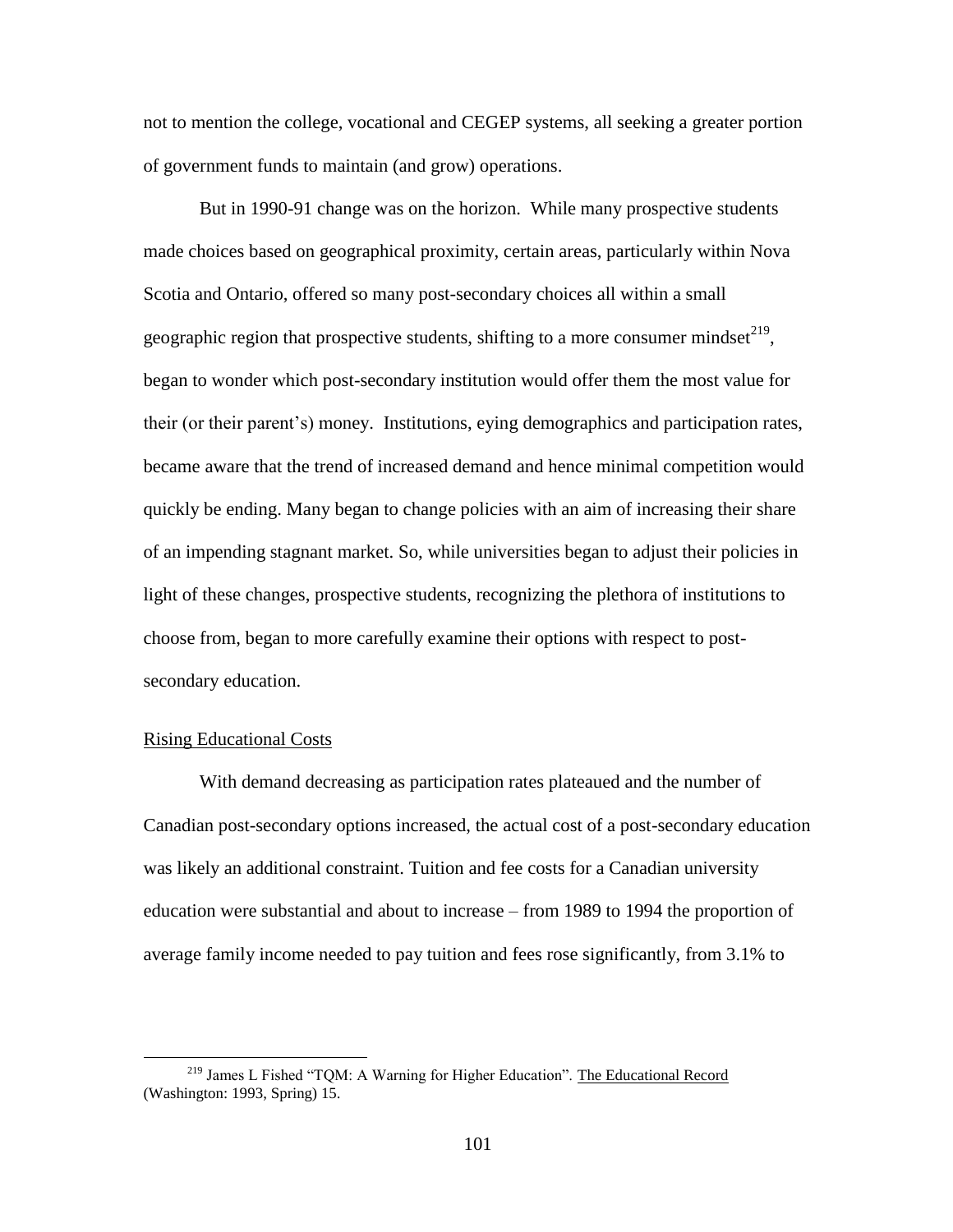4.9%. The average tuition across Canada in 1990/91 was  $$1,464^{220} -$  over the next 15 years, it rose  $185\%$  to \$4,172<sup>221</sup>. Ultimately, Canada's economic prospects, rising tuition and fee costs, institutional competitiveness for a larger portion of the market share and no obvious scale for comparison between institutions all created an environment ripe to highlight uncertainty – particularly regarding which institution would be the best return on investment.

## Education as Investment

While the social implications of viewing post-secondary education as an investment and the transition to educational consumerism is beyond on the scope of this thesis, it is indisputable that post-secondary education can be viewed as an investment from both a personal and a social perspective. Individuals provide their time, money and opportunity cost, while the university education provides them with benefit. The direct economic benefit of a university degree with respect to future employment income has been researched and established – the Association of Universities and Colleges of Canada (AUCC) cites that on average, university graduates earn \$1.3 million more over their lifetime, than someone with only a high school diploma<sup>222</sup>. Individuals also benefit greatly from the personal growth and development that a university education provides. From a societal perspective, taxpayers financially support publicly funded universities in return for a social benefit. The president of Princeton remarked in a 2006 alumni newsletter that the social investment of university education is significant – it serves no

<sup>220</sup> Adjusted to 2005 dollars

<sup>&</sup>lt;sup>221</sup> Statistics Canada. "University Tuition Fees". September 2, 2004. Accessed on June 1, 2011 from<http://www.statcan.gc.ca/daily-quotidien/040902/dq040902.htm>

 $222$  AUCC. "The Value of a University Degree". Accessed on June 3, 2001 from <http://www.aucc.ca/publications/auccpubs/value-of-a-degree/docs/value-of-a-degree.pdf>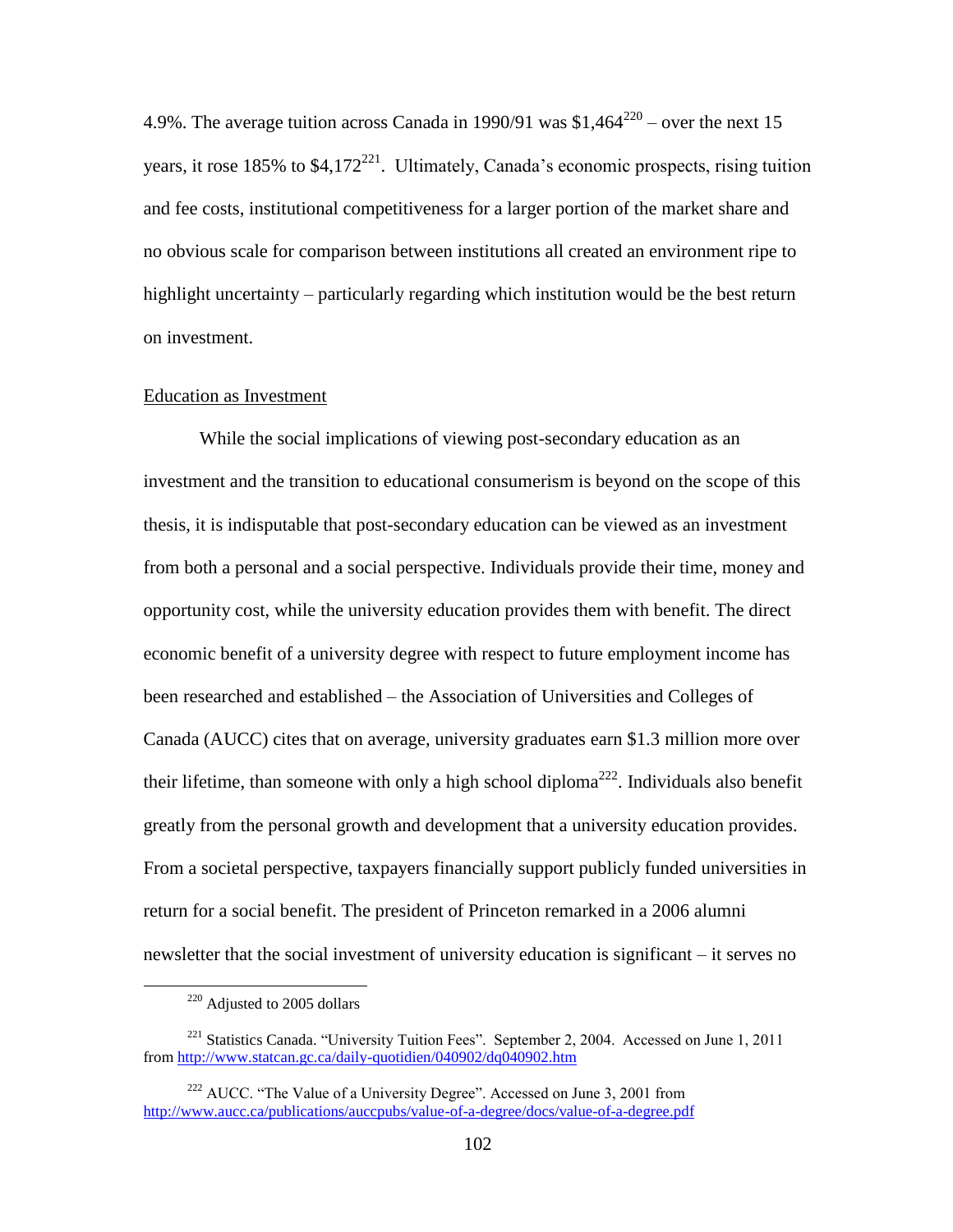greater purpose than "advancing the ideal of equal opportunity by acting as engines of social and economic mobility. A college education is the most effective way I know of transcending the distinctions – whether of ancestry, wealth, or race – that fragment our society<sup> $223$ </sup>. As well, the research conducted has additional profound societal implications – as Karen Chad, the University of Saskatchewan Vice-President of Research states, university research exists "to find solutions to pressing societal and scientific challenges"<sup>224</sup>.

Viewing post-secondary education as an investment offers significant insight into the exigence in which the *Maclean's* ranking responds. The act of investing can be defined as the devotion of an object (for example, time, money or resources) for the purposes of acquiring some benefit<sup>225</sup>. The very nature of the verb 'to invest' highlights the risk inherent: there is an expectation that benefit will be accrued but, this is only an expectation and not a guarantee; there is always risk involved when making an investment.

#### **Risk as Exigence**

The investment of both time and money into post-secondary education carries significant risk. Overall, there is risk that the benefits anticipated will not be realized – regardless of whether those benefits are defined as employment outcomes, personal growth, or skills in a particular field. However, there is also risk in not pursuing post-

<sup>&</sup>lt;sup>223</sup> Shirley M. Tilghman "The Social Benefits of Higher Education". Accessed on June 3, 2011 from<http://www.princeton.edu/president/pages/20060607/>

<sup>&</sup>lt;sup>224</sup> Chad, K. "Our Vision: Building on 100 Years of Discovery". Accessed on June 3, 2011 from <http://www.usask.ca/research/about/>

 $225$  "Invest" (verb used with an object). Dictionary. Accessed on June 9, 2011 from <http://dictionary.reference.com/browse/invest>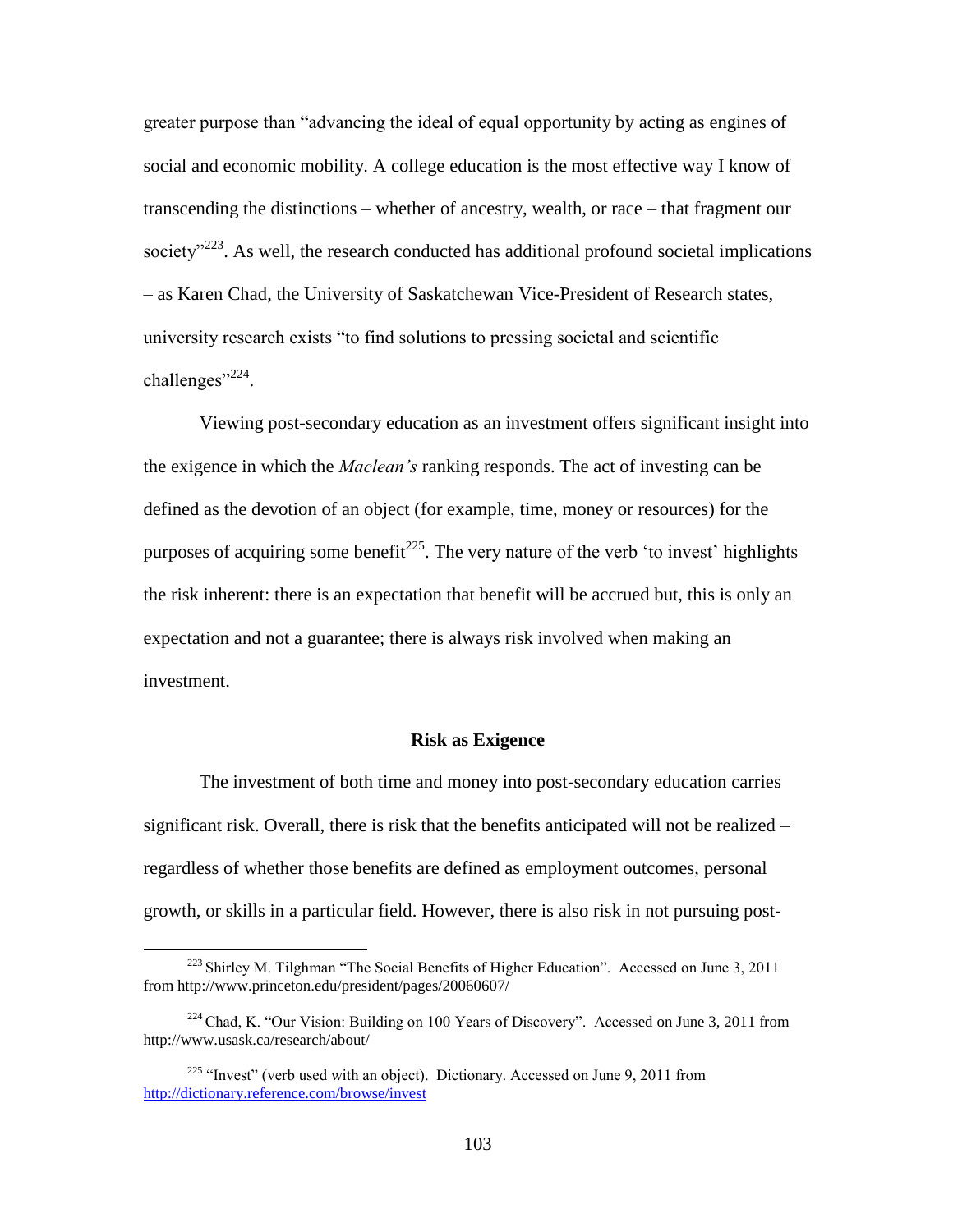secondary education – those risks might include diminished employment opportunities or diminished personal growth. As well, there are risks from a societal perspective – if universities ceased to educate students, there would be significant impacts on the labour market and economic situation of a country, not to mention arguable larger implications related to crime, poverty and the general civility of the population. But, for the purposes of this thesis, to further examine my hypothesis of risk as the exigence for the *Maclean's*  rankings, I sought to further understand the academic study of risk and its relevance to the Canadian public.

Like the study of communication, the academic study of risk is of interest to a wide array of disciplines<sup>226</sup>. Of particular relevance to this thesis is the approach taken by contemporary sociologists – many of whom investigate how our modern day society is responding to uncertainty and risk. As mentioned in the second chapter, Ulrich Beck, a contemporary sociologist, has coined the term "risk society" to describe how Western society is primarily concerned with distributing risk or harm rather than wealth or status. Risk theorist Jakob Arnoldi summarizes Beck"s understanding of the implications of this newly emerging risk society as "replacing the traditional values of progress and accumulation with a new ethic emphasizing risk avoidance, transfer, denial, and reinterpretation<sup>"227</sup>. It is this new ethic – based on a foundation of risk avoidance on which *Maclean's* is capitalizing.

This cultural shift, of individuals seeking information in order to manage risks, has placed a new prominence on the notion of "expertise". Individuals seek out the

<sup>226</sup> Jakob Arnoldi, Risk. (Cambridge: Polity Press, 2009) 16.

 $227$  Arnoldi 89.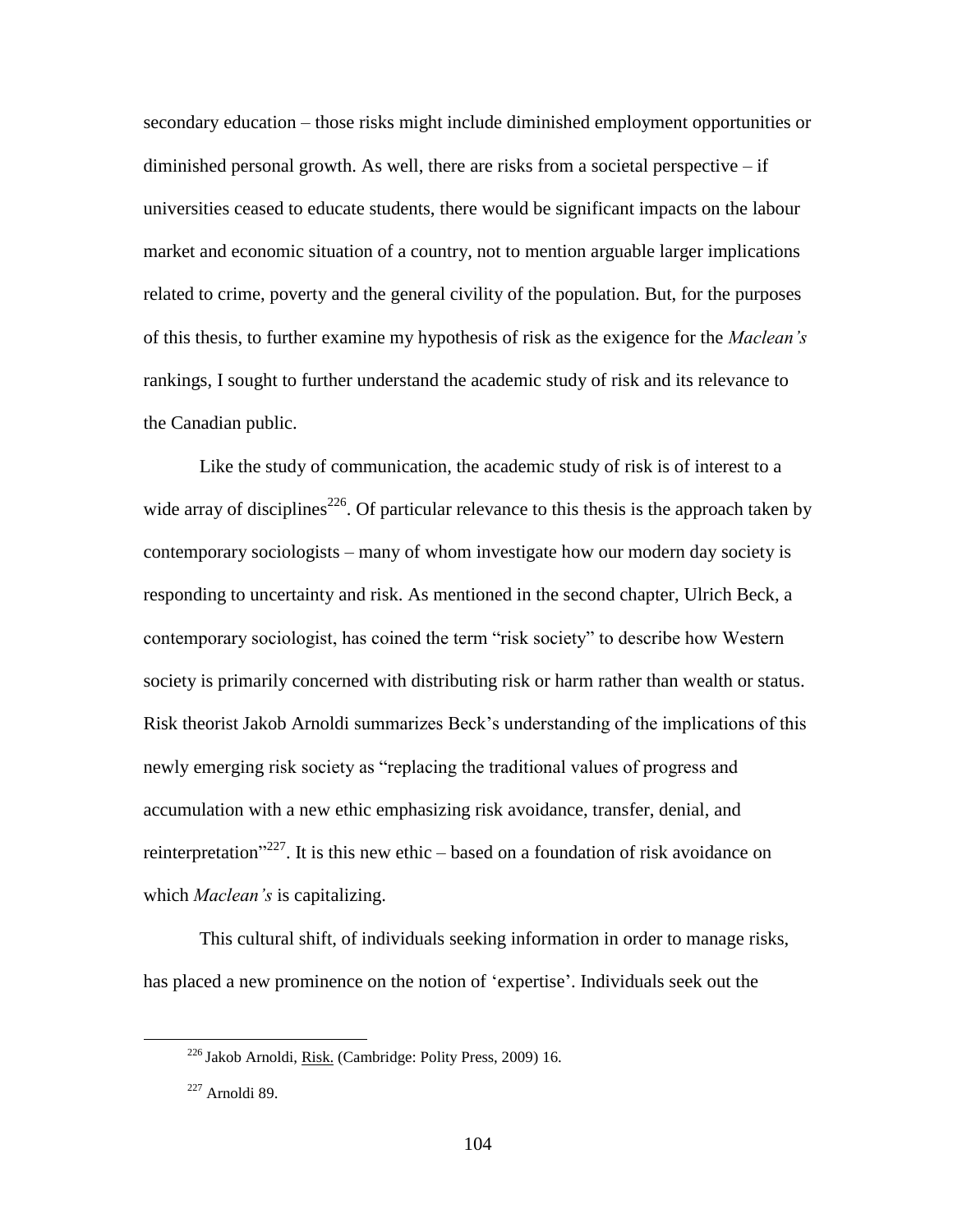opinions of experts to help inform their decisions but often this expert advice conflicts. A common definition of an expert is one who possesses special skill or is well-informed in a particular field $^{228}$ . But, this definition of expert does not take into account the relationship between an expert and the public. In this narrow definition, an expert can exist outside of all relationships – anyone with a high level of knowledge in a particular field is an expert, regardless of whether or not they share that expertise with an audience. However, recent theories demonstrate that "expertise" as the public experiences is increasingly a rhetorical construct, involving all elements of the Aristotelian triangle of speaker, audience and message.

Sociologist Harald Meig has examined the ways in which audience (the public) has altered our societal understanding of experts. He states that "The key to understanding expert roles is to take into account the layperson or client. In other words, to look at expert roles as forms of interaction between the expert and his or her client or an audience"<sup>229</sup>. Meig argues that because of our transformation to a risk society, the public"s desire for expertise has profoundly changed the way in which experts are both viewed and created. He elaborates, "In society, expert means that you are regarded or addressed as such by someone else. This social conception of expert differs from other ones discussed in this handbook, such as the expert as an outstanding individual nominated by peers and the expert defined by his/her superior performance"<sup>230</sup>. Meig argues that this expanded understanding of expert has profound implications – the

<sup>&</sup>lt;sup>228</sup> "Expert", Webster's New World Dictionary, 1968. 68

 $^{229}$  Harold Meig, "Social and Sociological Factors in the Development of Expertise." Ed. Charness, Hoffman,et al. The Cambridge Handbook of Expertise and Expert Performance. (Cambridge University Press, 2006) 743. Accessed on 6 June 2011 [<http://lib.myilibrary.com?ID=56761>](http://lib.myilibrary.com/?ID=56761)

<sup>230</sup> Meig 743.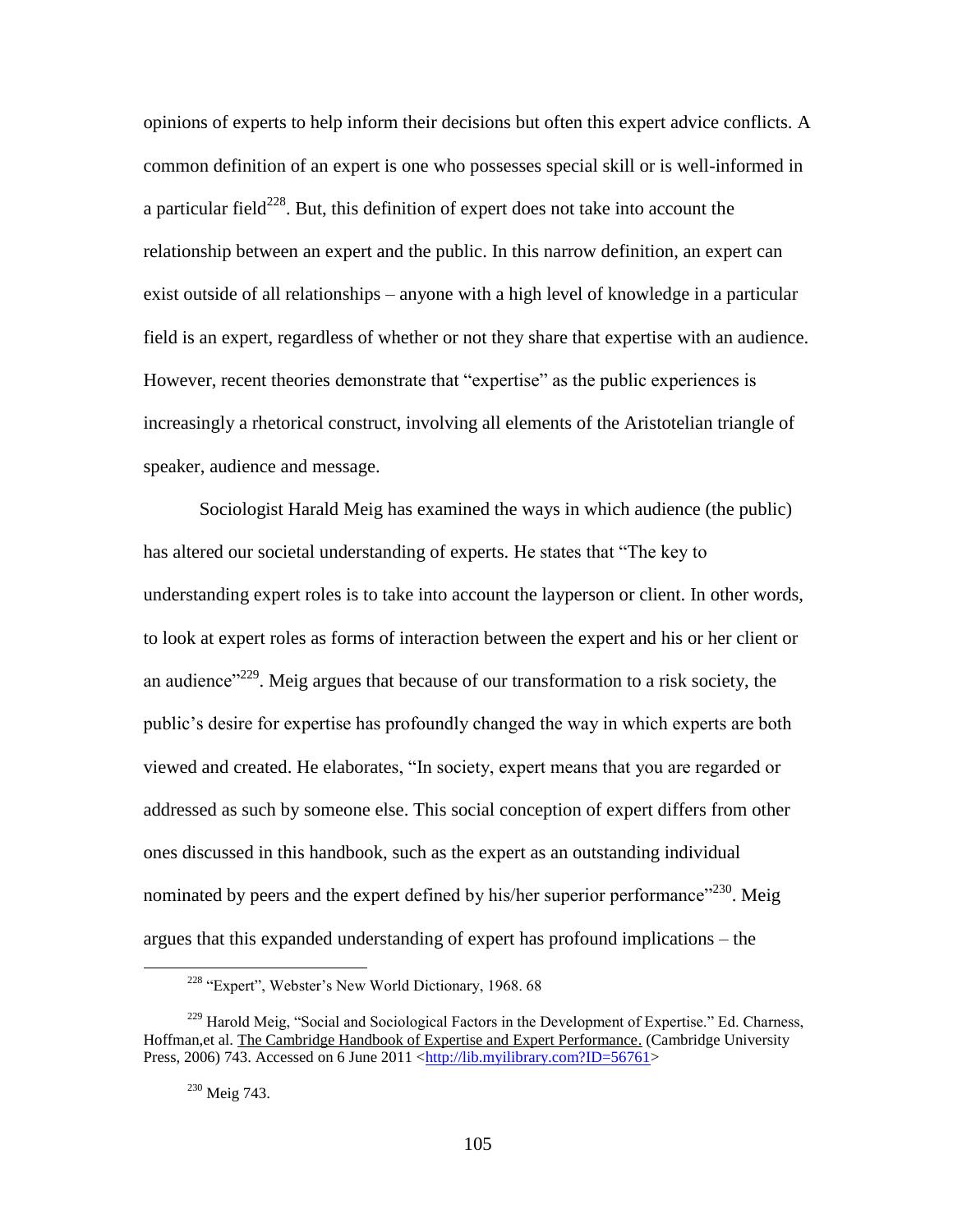foundation of the expert interaction is based on the expert-lay dichotomy and the knowledge gradient that is characteristic of this dichotomy<sup>231</sup>.

In other words, someone becomes an expert in relation to an audience – their expertise is grounded in the fact that they have more knowledge than a particular audience, not that they have an absolute (or minimum) basis of knowledge. So, for example, a junior professor is an expert, when lecturing to a first-year undergraduate class, because the professor has significantly more knowledge on the particular lecture subject than the audience does. But, using Meig"s definition of expertise, that same junior professor is no longer an expert when surrounded by senior members of his or her department. This junior professor"s body of knowledge has not changed – it is his relationship with the audience (and more specifically, the knowledge gradient of the relationship) that results in this junior professor being an expert in some relationships and not in others. Ultimately, the status of expert becomes a rhetorical construct – it is a conferred upon an individual by an audience, and consequently dependent upon the individual"s ethos. The junior professor in this example may be seen as an expert by some people in his field, and by colleagues in his department who do not work in his specific field. But, this same junior professor may simultaneously be seen as less of an expert (or lower within an academic hierarchy) by other senior members within the same field or department. The junior professor will constantly experience adjustments in his/her ethos (with respect to his expertise) as shifts in the audience occur.

While Meig presents his theory from a sociological, not a rhetorical, perspective, the emphasis on the importance of the audience relationship, in the creation of an expert, has great rhetorical significance. Meig (even though he does not explicitly articulate it in

<sup>&</sup>lt;sup>231</sup> Meig 747.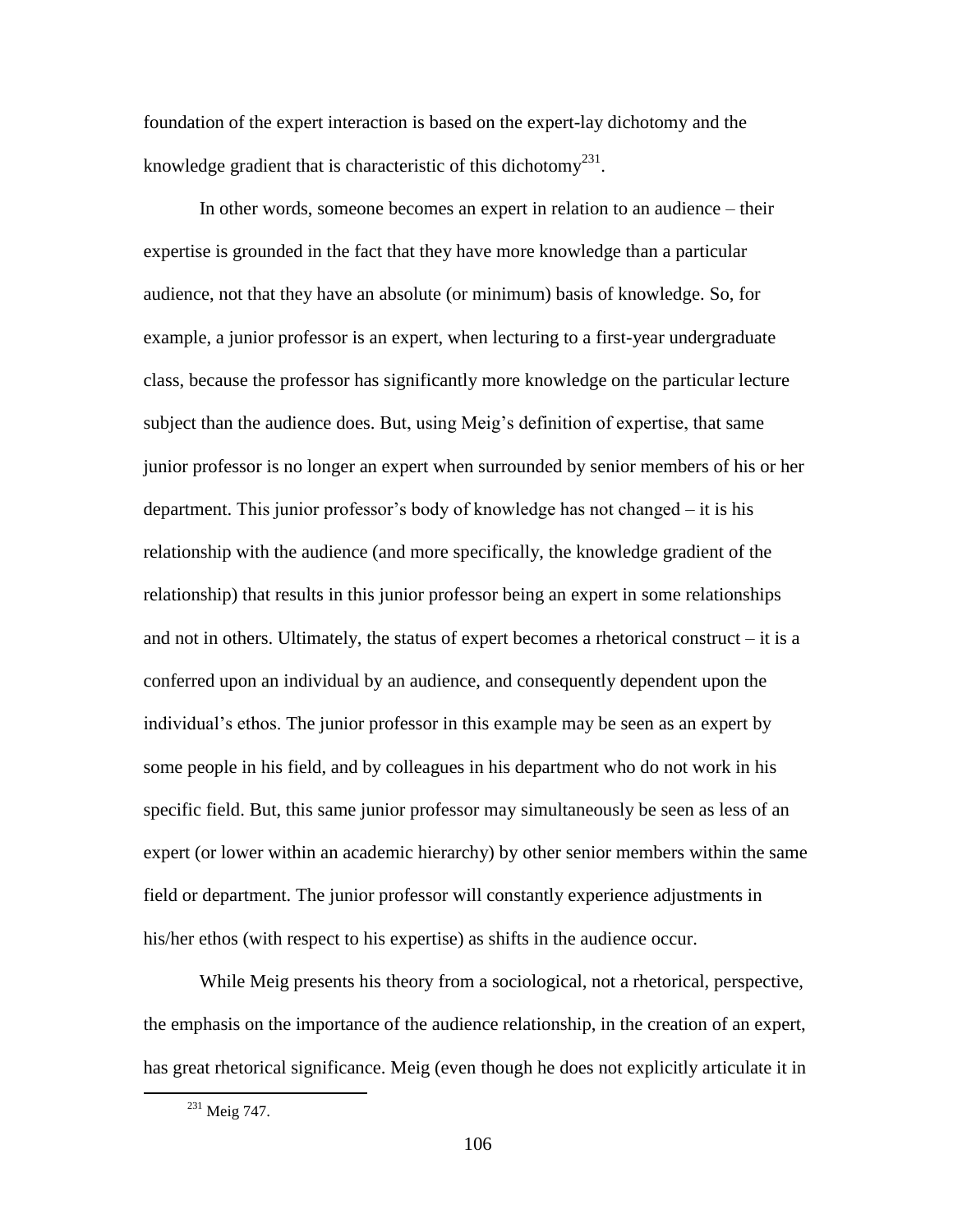this way) is applying Bitzer"s theory of rhetorical situation to create his expanded understanding of an expert – he is outlining how the audience and the constraints of the rhetorical situation act upon the speaker and how it is only within the confines of this relationship that the speaker, as expert, exists.

So, in applying Meig"s theory regarding the expert-lay dichotomy to the *Maclean's* Rankings – it is clear that *Maclean's* has positioned itself as the expert on the ranking of Canadian post-secondary educational institutions in comparison to the Canadian public. It is also clear that not only does *Maclean's* position itself that way, but the Canadian public "regards and addresses" *Maclean's* in this way, when they purchase, read, quote and discuss the rankings. In Meig"s interpretation, it is the very act of purchasing and reading the rankings by the Canadian public which creates the recognition of *Maclean's* as expert. As well, the universities "regard and address" *Maclean's* as the expert in the rankings by the submission of the requested material and by the frequent references to and citations of the material made by leaders on universities campuses.

Considering the Canadian public as a risk society can help explain why the Canadian public has recognized and accepted *Maclean's* as an expert on post-secondary education. Ultimately, the Canadian public values experts to assist in risk assessment because as a society we are very concerned with risk avoidance. As Meig outlines, "Experts guide us to be better consumers, better parents, better learners, better citizens. But, also, we consume such advice because we seek fulfillment of desires and reduction of worries $1232$ . It is the worry, the risk of being uninformed that makes the assurance of an expert so appealing. This in itself is risky because there is no guarantee that the expert

<sup>232</sup> Arnoldi 173.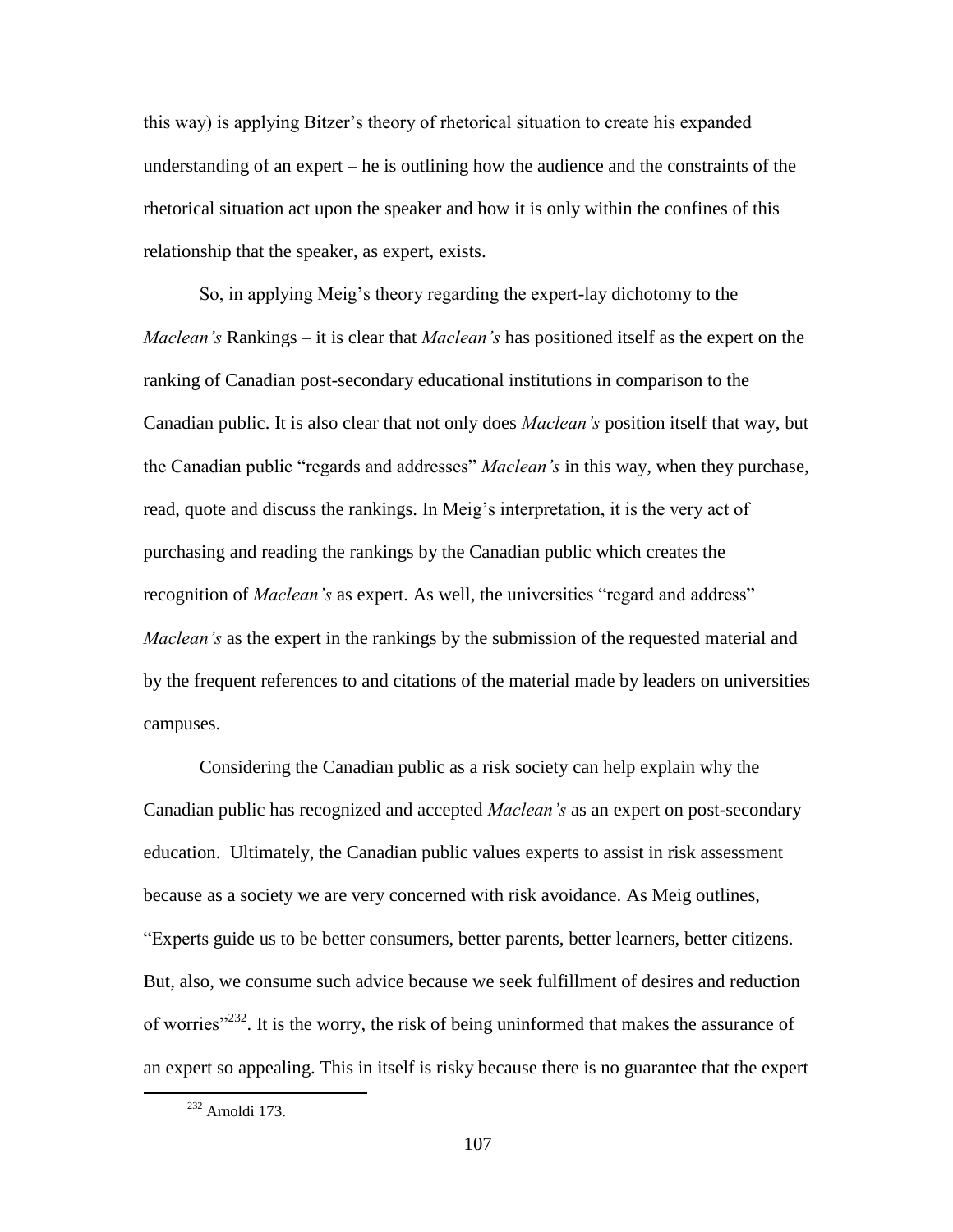will successfully advise the best approach to avoid the unintended outcome, and without critical analysis, we are not clear of the unstated values and elements of the persuasive arguments which the expert is using to "better inform" us.

## **Audience - Gaining the Canadian Public's Trust**

So, while it may be clear that in purchasing and reading the *Maclean's* rankings, the Canadian public has recognized *Maclean's* as an expert on post-secondary institutions, the larger question remains regarding what this tells us about the audience within Bitzer's rhetorical situation. More specifically, I am interested in what this tells us about the speaker-audience relationship, in this case, the *Maclean's*-Canadian public relationship.

As already discussed, Aristotle offers three interrelated modes of persuasion that a speaker can use while articulating a persuasive argument to an audience: 1) appeal to their reason (logos); 2) appeal to their values (pathos); and, 3) appeal to their character (ethos). In the 2nd chapter, I outlined how *Maclean's* appealed to the audience"s values via an emotional approach – they included nostalgic essays, photos of enthusiastic young faces and idyllic campus scenes and reminded the reader that a university experience should be a sacred rite of passage for young Canadians. In the  $3<sup>rd</sup>$  chapter, I examined how *Maclean's* appealed to their audience"s reason, through *scientific* tables, charts, blinding pages of numbers and percentage scores. They offer their *methodology* to support their numerical ranking, as well as their data sources to support their *objective* assessment.

The appeal considered in this chapter is the appeal on the basis of character. Jonathan Shay, in his article "Aristotle"s Rhetoric as a Handbook of Leadership" views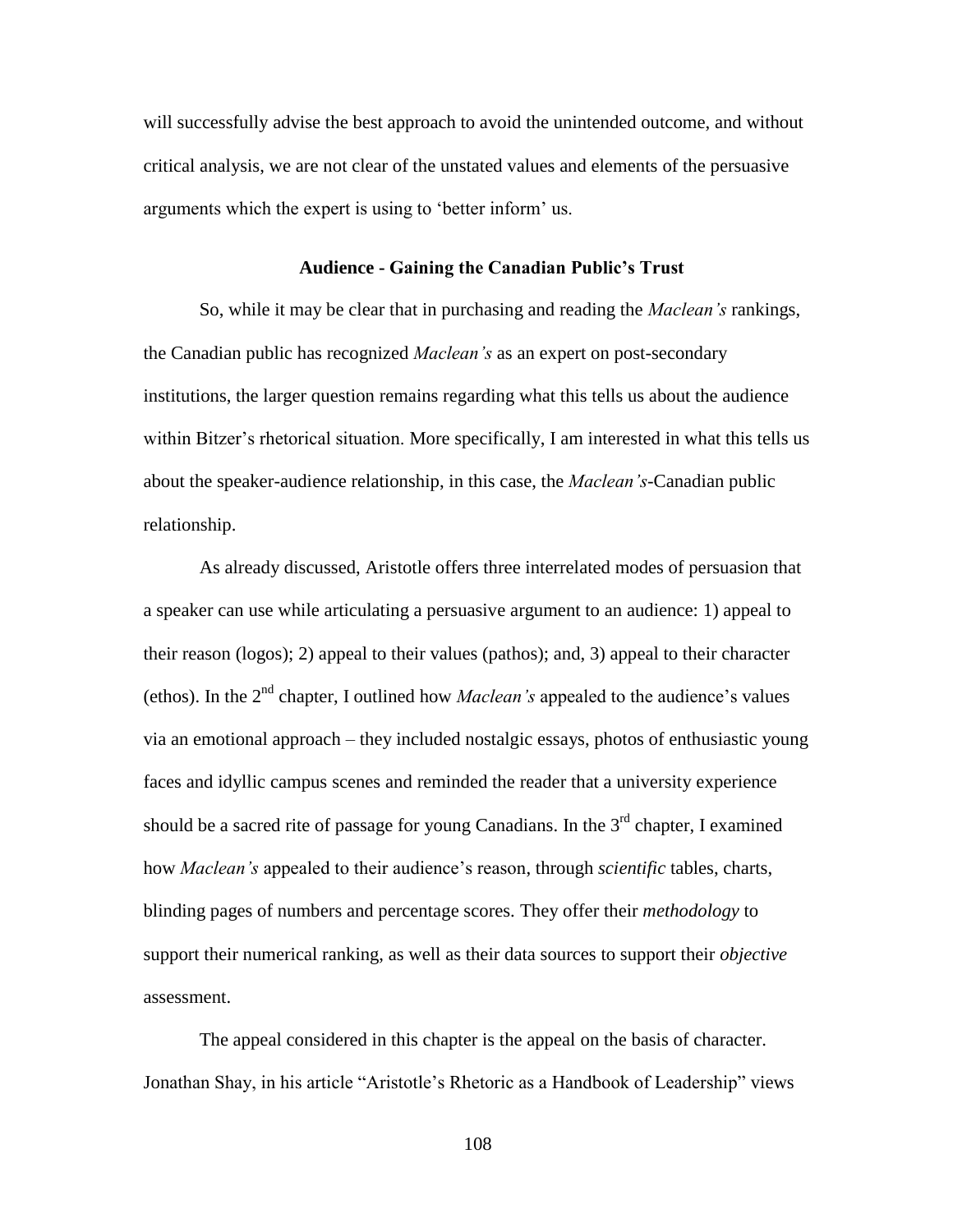the three appeals as interrelated, not separate, because the goals of the action (that which the speaker is persuading the audience to do/act/believe) arises from the audience"s own ideals, ambitions and affiliations – the audience's character. Ultimately, Shay argues that Aristotle teaches us that while the speaker may ask the audience to take a particular action, the speaker will only be successful if the goals of this action are in alignment with the audience"s own character. Applying Aristotle"s teachings to the explicit artefact of the *Maclean's* rankings, an example where the speaker (*Maclean's*) has been incredibly successful in persuading its audience (the Canadian public) to purchase issues of its University Rankings edition, should allow us to gain insight then into the Canadian public"s character – its ideals, ambitions and affiliations.

As I have previously argued, the Canadian public accepted *Maclean's* as an expert on Canadian post-secondary institutions. If you view the creation of this expert authority as a leadership opportunity, Aristotle offers insight into the leader-audience relationship, particularly with respect to uncovering the ways in which leaders are able to gain the trust of an audience. Understanding how *Maclean's* was able to gain the trust of the Canadian public will reveal significant insight in the Canadian public"s character. As Shay outlines, Aristotle suggested that a leadership opportunity arises when a group is faced with conflicting, incommensurable goods and uncertainty<sup>233</sup>. The leader then, in addressing these two obstacles for the audience, hopes to align their appeal with the audience"s own ideals, ambitions and affiliations as that will have the greatest chance of successfully persuading the audience towards some action.

<sup>&</sup>lt;sup>233</sup> Jonathan Shay, "Aristotle's Rhetoric as a Handbook of Leadership" Defense and the National Interest. (2000) Accessed on June 11, 2011 fro[m www.dnipogo.org/fcs/aristotle.htm](http://www.dnipogo.org/fcs/aristotle.htm)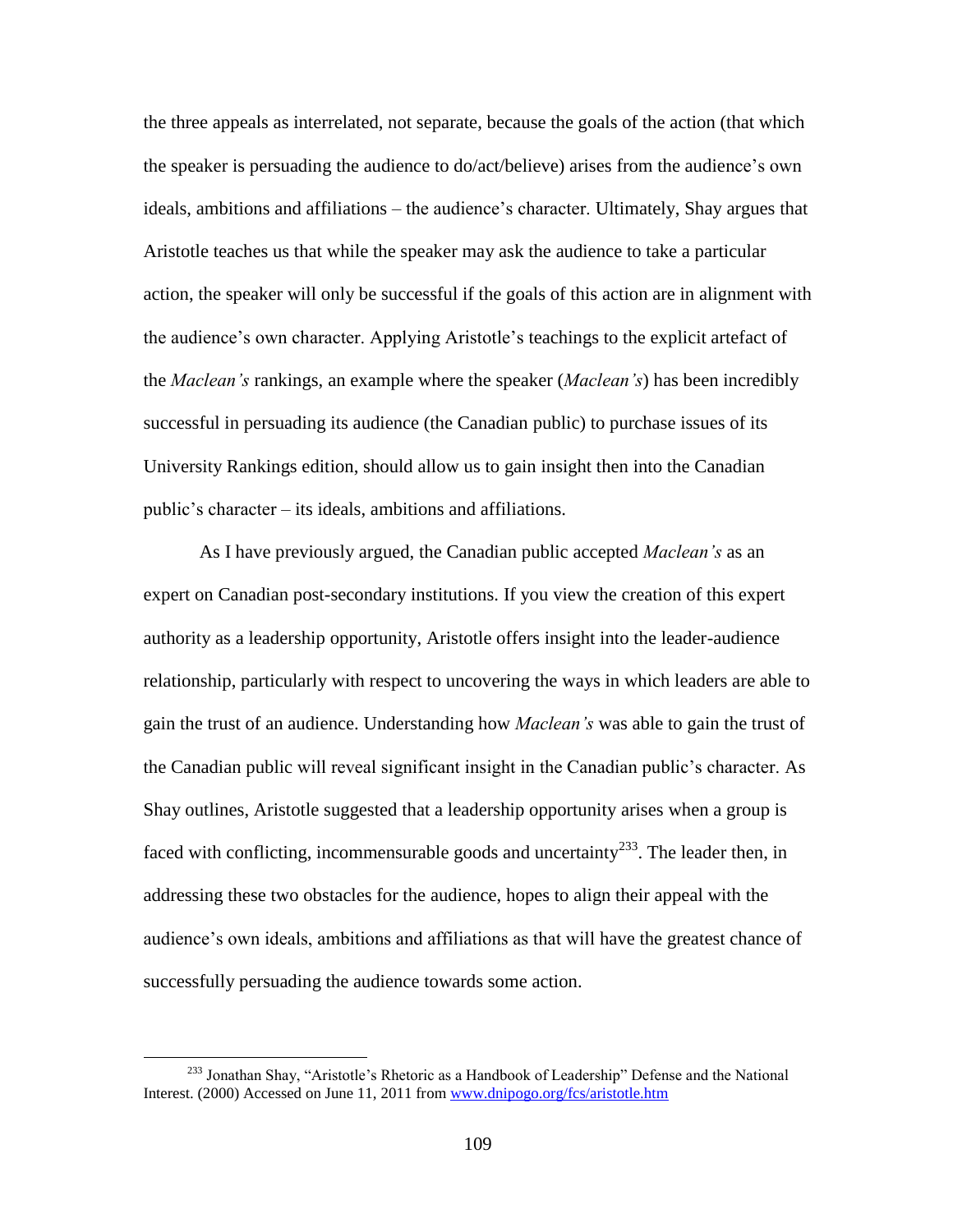## Conflicting Incommensurable Goods

 $\overline{a}$ 

*Maclean's* accurately recognized the post-secondary landscape as filled with "incommensurable"<sup>234</sup> choices. Because each post-secondary institution was unique (at least in relation to their location, academic program choices, and reputation) there was no obvious standard basis of comparison between them. The conflict arose in the sense that that institutions were becoming more competitive about recruiting increasing proportions of the student base; prospective students (and their parents) were receiving competing messages about which university would best meet their needs. Several agencies gathered and provided information to the Canadian public regarding Canadian universities:

- a) *Federal Government*. While Statistics Canada published general enrolment, finance and demographic data, it was not easily accessible nor obviously relevant. As well, it is likely that the federal government did not feel it had a responsibility to provide comparative data, useful in helping prospective students select an institution. University governance is a provincial responsibility, with most provinces requiring a provincial legislative act in order to create and govern universities.
- b) *Provincial Government*. Because the provinces provide funding for universities, the provinces play an important role in assessing and ensuring the appropriate governance structures exist for the responsible management of the institutions. While the provincial government wants to ensure the validity of the education for its people, in many provinces quality assurance councils exist to fulfill this mandate. These councils play an important role to ensure quality of institutional

<sup>234</sup> In this context, incommensurable is defined as "Having no common standard of measurement" as per the Oxford English Dictionary, as accessed on June 7, 2011 from [www.oed.com](http://www.oed.com/)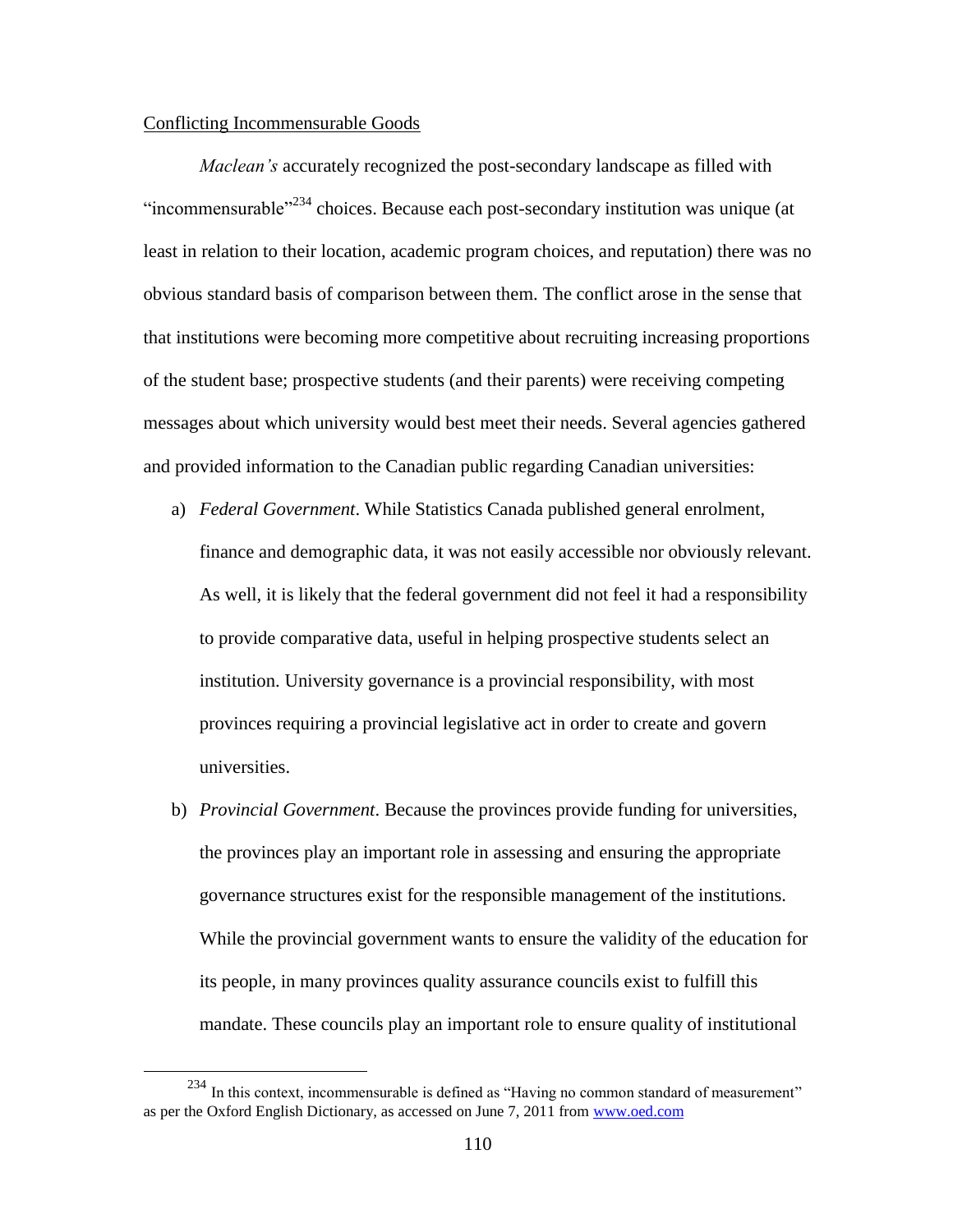programming, but are likely not useful for a prospective student trying to compare institutions.

- c) *Independent Agencies*. AUCC (Association of Universities and Colleges of Canada) acts a representative and voice of Canadian universities but its mandate is to "facilitate the development of public policy on higher education and to encourage cooperation among universities and governments, industry, communities, and institutions in other countries<sup>"235</sup>. *Consumer Reports* did not offer any type of comparative information on universities and no federal independent "watchdog" type organization existed.
- d) *Universities*. The institutions themselves were not offering large-scale assessments of their undergraduate programs – as Howard C. Clark, former President of Dalhousie University, states "The hard fact is that Canadian universities have, by and large, not taken seriously the institutional responsibility to assess the value of the education they provide, especially at the undergraduate level<sup>2236</sup>. Each institution offered marketing materials – viewbooks, university course calendars and an ever-increasing presence on websites, but the isolated nature of this information left it completely up to the prospective student to try to compare institutions and understand differences that would be significant for their own individual academic, lifestyle and support needs.

While each agency played an important role in the Canadian post-secondary landscape, each had a very narrow focus. The prospective students were left with a wealth of

<sup>&</sup>lt;sup>235</sup> AUCC. Accessed on Feb 13 2011 fro[m www.aucc.ca](http://www.aucc.ca/)

<sup>&</sup>lt;sup>236</sup> Howard C. Clark. Growth and Governance of Canadian Universities. Vancouver: UBC Press, 2005. 56.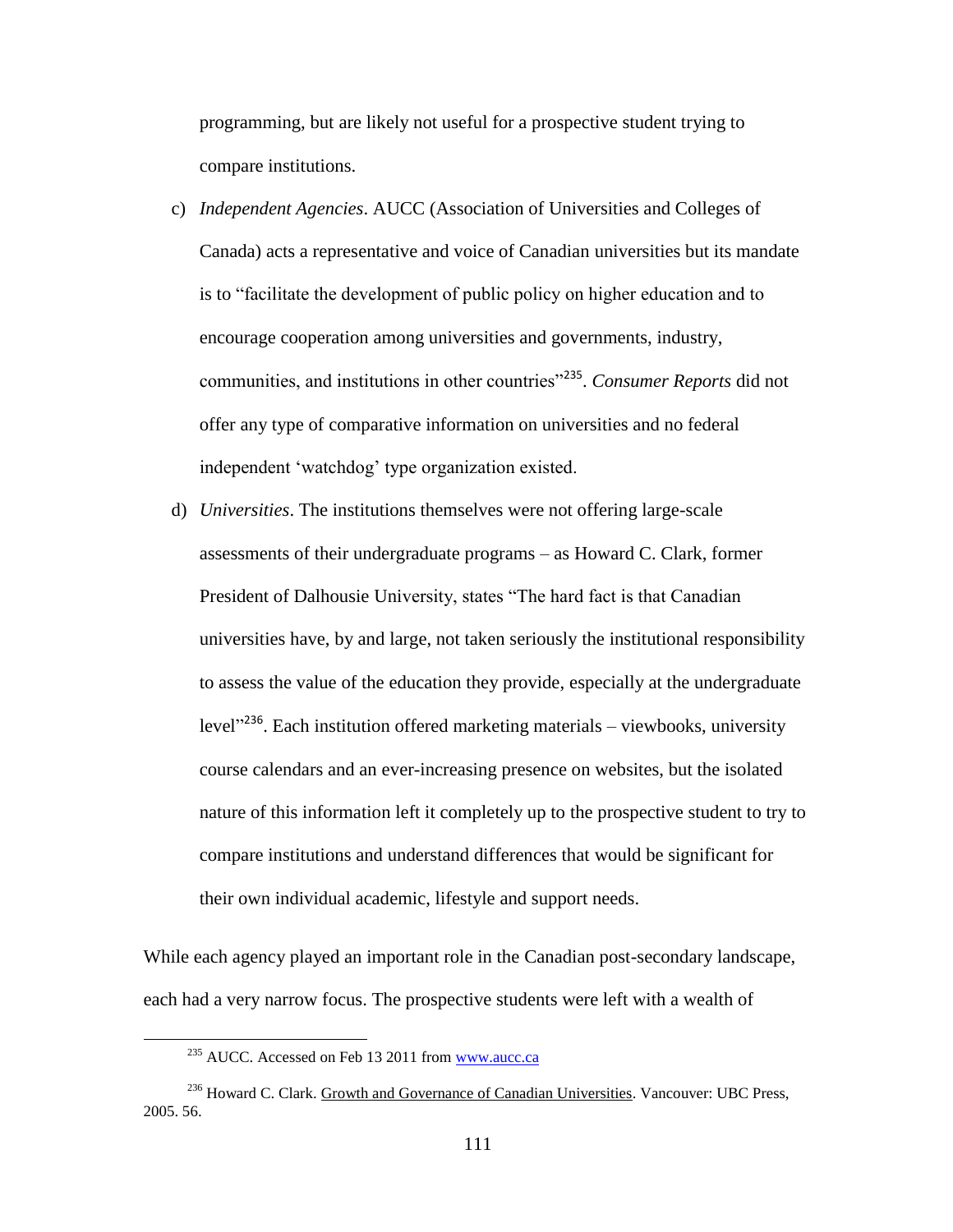information to filter, but none of it specifically targeted to their questions. They remained unclear and confused about how to interpret this abundance of often conflicting information. It is clear that a gap did exist – prospective students and their parents could not easily access concise and understandable data comparing Canadian universities that would provide meaningful and relevant information to assist in their decision-making process. However, I argue that this gap still exists. The *Maclean's* University Rankings have not provided meaningful and useful information to prospective students and their parents – after reading the rankings, students are no clearer about which institution will best meet their own academic goals or offer supports which will best facilitate their success as a post-secondary student. A ranking does not answer any student"s individual questions and leaves them no clearer about which institution will best serve their individual needs.

# **Uncertainty**

 $\overline{a}$ 

As well, uncertainty abounded. Canadians were becoming much more aware of the importance of advanced education and the linkage between education and employment prospects. The old adage continued – parents wanted "better" for their children, desiring their children to enjoy a higher standard of living than they had experienced. And, as already discussed within the context of the exigence for this rhetorical situation, the baby boomer generation had discovered successfully in the 1960"s and 1970"s that university graduates competed in the labour market with greater likelihood than non-graduates of finding high-paying employment $^{237}$ .

<sup>237</sup> Don Little. "Financing universities: Why are students paying more?" *Education Quarterly Review* (Vol 4. No 2) Statistics Canada: Ottawa, 1997. 10.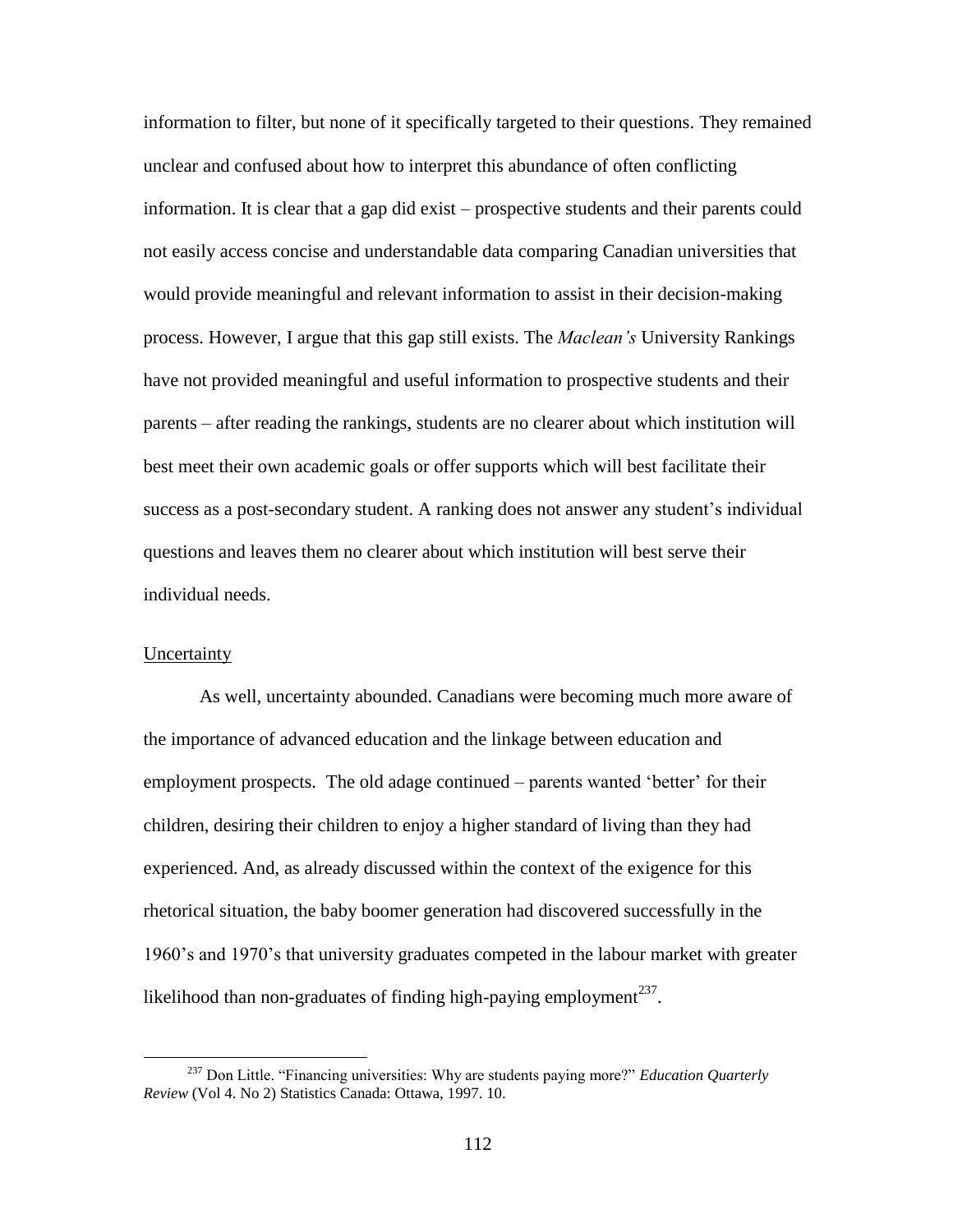But, the experience of an economic recession (which was precipitated by Black Monday in October 1987) further enhanced the sense of uncertainty with the Canadian public. The labour market was sluggish; in 1989 Canada was just beginning to suffer. In 1989, Canadian unemployment was low at 7.9% (although specific regions had seen increasing unemployment early in 1989) but by 1992 had risen dramatically to  $11.3\%^{238}$ . Fears around the impact of this recession were obviously on the minds of *Maclean's* editors in 1990. Articles highlighting Canada"s economic crisis peppered the *Maclean's* issues throughout 1990. Titles included: "An Economic Forecast for the  $1990$ 's"<sup>239</sup>, "The Budget Challenge<sup>"240</sup>, "Crisis on the Land"<sup>241</sup>, "Economic Worry and the Nature of Risk"<sup>242</sup>,"New Fears of Economic Ruin"<sup>243</sup>, "Bay Street Gloom"<sup>244</sup>, "The Cost of Uncertainty"<sup>245</sup>, "A Typical Tale of Canadian Bungling"<sup>246</sup>, "Skirting a

 $\overline{a}$ 

<sup>242</sup> Diane Francis. "Economic Worry and the Nature of Risk. " *Maclean's* 23 Apr. 1990: ABI/INFORM Global, ProQuest. Web. 12 Feb. 2011.

<sup>243</sup> Michael Harrison. "New Fears of Economic Ruin. " *Maclean's* 7 May 1990: ABI/INFORM Global, ProQuest. Web. 12 Feb. 2011.

<sup>244</sup> Brenda Daglish. "Bay Street Gloom. " *Maclean's* 2 Jul 1990: ABI/INFORM Global, ProQuest. Web. 12 Feb. 2011.

<sup>245</sup> D Arcy Jenish. "The Cost of Uncertainty. " *Maclean's* 2 Jul 1990: ABI/INFORM Global, ProQuest. Web. 12 Feb. 2011.

<sup>238</sup> Dave Gower. "Canada"s Unemployment Mosaic in the 1990s". *Perspectives.* Spring edition. Statistics Canada: Ottawa, 1996. 16.

<sup>239</sup> Peter C Newman. "An Economic Forecast for the 1990s. " *Maclean's* 1 Jan. 1990: ABI/INFORM Global, ProQuest. Web. 12 Feb. 2011.

<sup>240</sup> Tom Fennell et al. "The Budget Challenge. " *Maclean's* 19 Feb. 1990: ABI/INFORM Global, ProQuest. Web. 12 Feb. 2011.

<sup>241</sup> Brian Bergman. "Crisis on the Land. " *Maclean's* 2 Apr. 1990: ABI/INFORM Global, ProQuest. Web. 12 Feb. 2011.

<sup>246</sup> Diane Francis. "A typical tale of Canadian bungling." *Maclean's* 103.34 (1990): 11. *Academic Search Complete*. EBSCO. Web. 12 Feb. 2011.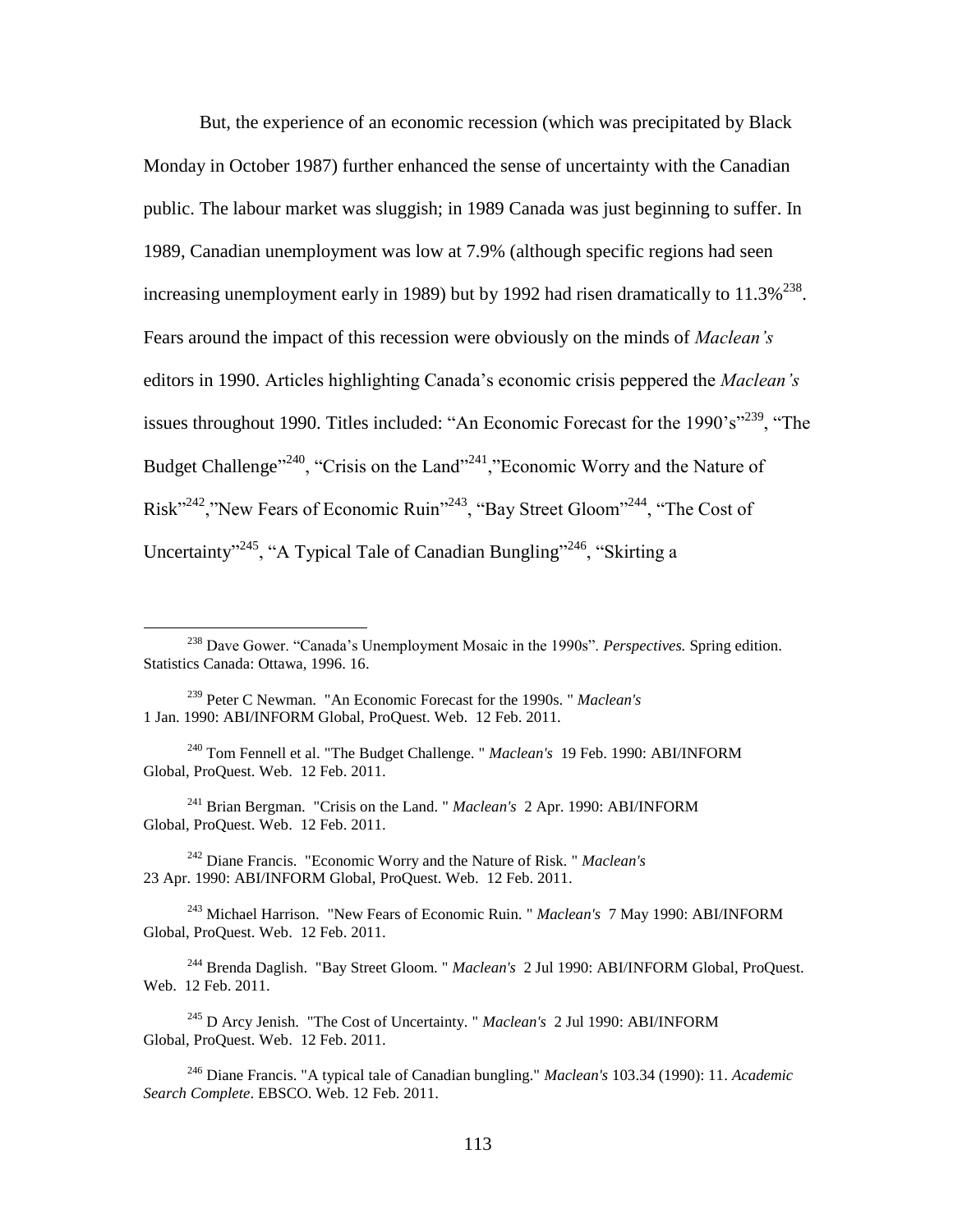Recession"<sup>247</sup>,"Slowdown in Luxury Land"<sup>248</sup>,"ATaxing Time for the GST"<sup>249</sup>, "A Loony Sell-Off<sup>"250</sup>, "A Grim Reckoning"<sup>251</sup>, "Survival Strategies"<sup>252</sup>, "A Recession or an Economic Earthquake"<sup>253</sup>, "Hard Times"<sup>254</sup>, "Thriving in Hard Times"<sup>255</sup>, "The Color of Despair"<sup>256</sup>, "A Storm After the Calm"<sup>257</sup>, "Waiting for the Exports"<sup>258</sup>, "Cautious Yule Shoppers<sup>"259</sup>, "Banking in Bad Times"<sup>260</sup>, "Stains on the Treasury"<sup>261</sup>, "Danger Lies

 $\overline{a}$ 

<sup>249</sup> J. DeMont, and H. Quinn. "A taxing time for the GST. (Cover story)." *Maclean's* 103.41 (1990): 24. *Academic Search Complete*. EBSCO. Web. 12 Feb. 2011.

<sup>250</sup> J. DeMont. "A loony sell-off." *Maclean's* 103.44 (1990): 52. *Academic Search Complete*. EBSCO. Web. 12 Feb. 2011.

<sup>251</sup> Bruce Wallace, "A grim reckoning." *Maclean's* 103.45 (1990): 40. *Academic Search Complete*. EBSCO. Web. 12 Feb. 2011.

<sup>252</sup> B. Bergman and G. Allen, "Survival strategies. (Cover story)." *Maclean's* 103.46 (1990): 22. *Academic Search Complete*. EBSCO. Web. 13 Feb. 2011.

<sup>253</sup> Peter C. Newman, "A recession or an economic earthquake." *Maclean's* 12 Nov. 1990: 53. *Academic Search Complete*. EBSCO. Web. 13 Feb. 2011.

<sup>254</sup> Bruce Wallace and J. DeMont, "Hard times." *Maclean's* 103.46 (1990): 54. *Academic Search Complete*. EBSCO. Web. 13 Feb. 2011.

<sup>255</sup> J. Daly and P. Chisholm. "Thriving in hard times." *Maclean's* 103.46 (1990): 58. *Academic Search Complete*. EBSCO. Web. 13 Feb. 2011.

<sup>256</sup> B. Came, "The color of despair." *Maclean's* 103.46 (1990): 62. *Academic Search Complete*. EBSCO. Web. 13 Feb. 2011.

<sup>257</sup> G. Allen, "A storm after the calm." *Maclean's* 103.46 (1990): 64. *Academic Search Complete*. EBSCO. Web. 13 Feb. 2011.

<sup>258</sup> H. Quinn. "Waiting for the exports." *Maclean's* 103.46 (1990): 60. *Academic Search Complete*. EBSCO. Web. 13 Feb. 2011.

<sup>259</sup> J. Daly. "Cautious yule shoppers." *Maclean's* 103.47 (1990): 40. *Academic Search Complete*. EBSCO. Web. 13 Feb. 2011.

<sup>260</sup> R. Laver and A. Walmsley. "Banking in bad times." *Maclean's* 103.48 (1990): 44. *Academic Search Complete*. EBSCO. Web. 13 Feb. 2011.

<sup>247</sup> H. Jensen and B. Wickens. "Skirting a recession. (Cover story)." *Maclean's* 103.35 (1990): 18. *Academic Search Complete*. EBSCO. Web. 12 Feb. 2011.

<sup>248</sup> B. Wickens and J. Howse. "Slowdown in luxury land." *Maclean's* 103.35 (1990): 32. *Academic Search Complete*. EBSCO. Web. 12 Feb. 2011.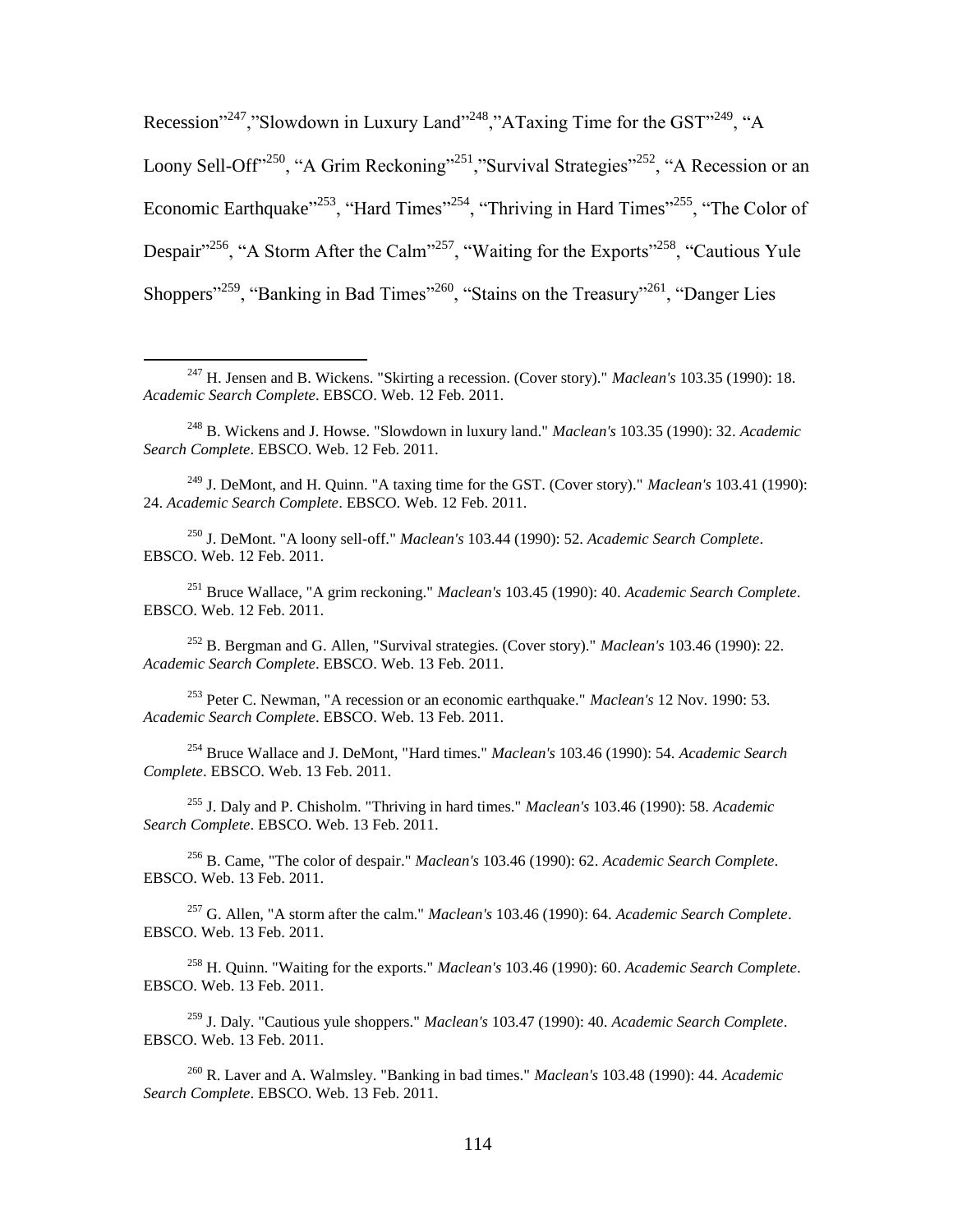South of the Rio Grande<sup> $262$ </sup>, "The Flight of Industry"<sup>263</sup>, "Beware the Creation of a Tory Utopia<sup>3264</sup>, "Crushed Careers<sup>3265</sup>, and "The Recession Does Not a Depression Make<sup>3266</sup>.

Cluster criticism of these titles highlights the extensive presence of fear and anxiety that *Maclean's* was reinforcing; the fearful and dramatic titles of these articles, while designed to engage reader interest, also reflect the general economic worry that Canadians were facing during 1990. This fear and anxiety certainly contributed to the emphasis on uncertainty (particularly about Canada"s economic future) and highlighted the growing level of economic risk that the country was experiencing.

## **Implications – Responding to the Exigence of Risk**

So, it is apparent that *Maclean's* seized the leadership opportunity that arose with the incommensurable post-secondary education options that were available to the Canadian public. In an atmosphere of intense economic uncertainty further enhancing the risks that already weighed on the Canadian public"s mind. *Maclean's* positioned themselves as a leader, or more specifically, an expert on Canadian post-secondary education and offered their proficiency regarding the complexities of decision-making

<sup>261</sup> J. DeMont and E.K. Fulton. "Strains on the treasury." *Maclean's* 103.49 (1990): 23. *Academic Search Complete*. EBSCO. Web. 13 Feb. 2011.

<sup>262</sup> "Danger lies south of the Rio Grande." *Maclean's* 03 Dec. 1990: 46. *Academic Search Complete*. EBSCO. Web. 13 Feb. 2011.

<sup>263</sup> P. Chisholm and B. Wickens, "The flight of industry." *Maclean's* 103.49 (1990): 55. *Academic Search Complete*. EBSCO. Web. 13 Feb. 2011.

<sup>264</sup> "Beware the creation of Tory Utopia." *Maclean's* 103.52 (1990): 9. *Academic Search Complete*. EBSCO. Web. 13 Feb. 2011.

<sup>265</sup> J. Daly, "Crushed careers." *Maclean's* 103.53 (1990): 42. *Academic Search Complete*. EBSCO. Web. 13 Feb. 2011.

<sup>266</sup> Peter C. Newman, "This recession does not a depression make." *Maclean's* 31 Dec. 1990: 45. *Academic Search Complete*. EBSCO. Web. 13 Feb. 2011.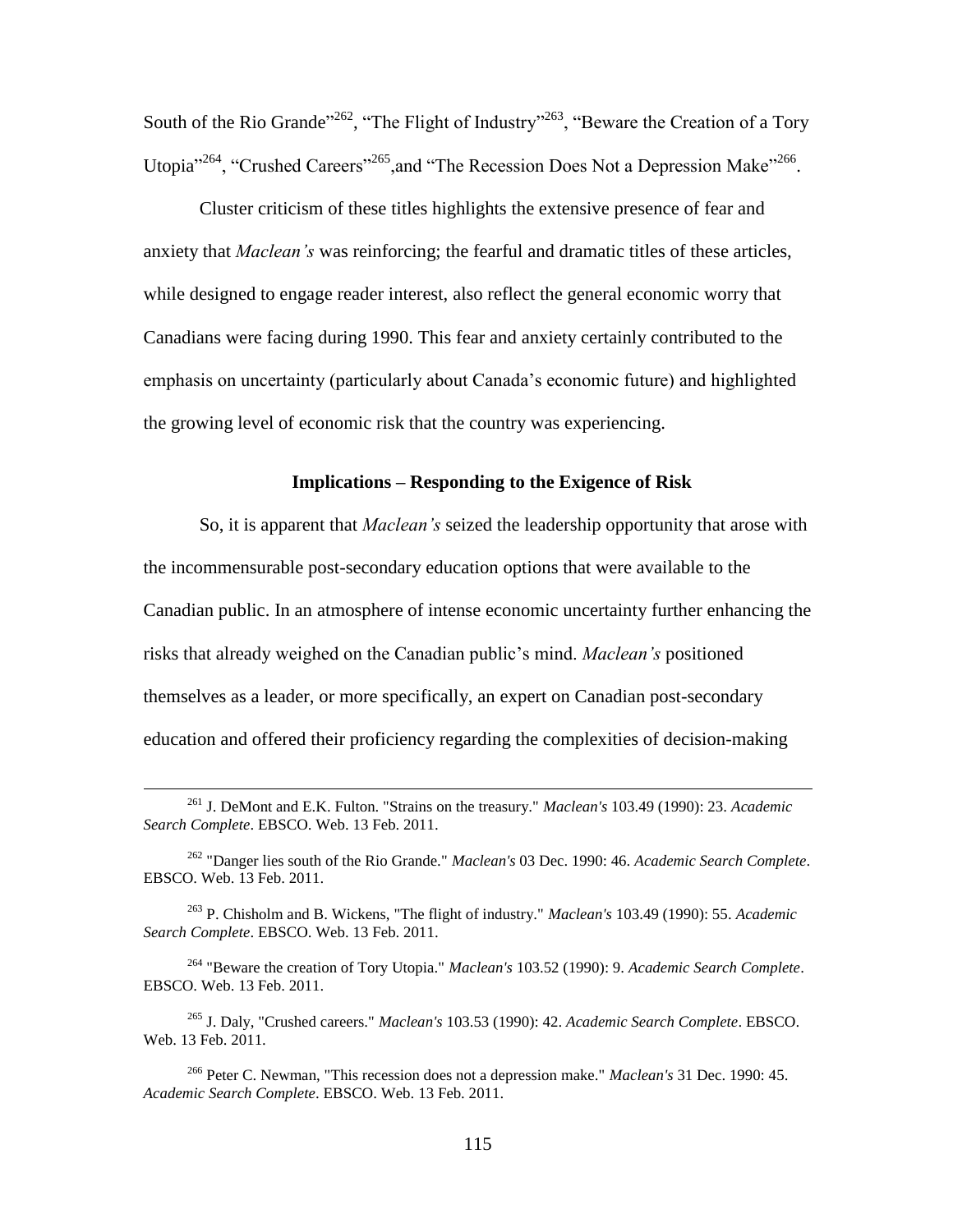for students entering the post-secondary system. And, as already discussed, the Canadian public, like any risk-averse society, found comfort in the assurances that *Maclean's* as expert was able to offer.

While Shay"s Aristotelian theory of leadership helps us understand how *Maclean's* was able to position itself as an expert and gain the trust of the Canadian public, more can be learned about the Canadian public from their participation in this relationship.

Given the essential role of uncertainty in our economic systems, economist Jocelyn Pixley asserts that "finance is inherently emotional and that specific emotions in finance arise from the radical uncertainties of money. Since promises are of uncertain reliability; distrust, sometimes fear, inspires all financial action<sup>"267</sup>. It was this distrust, this fear of uncertainty that accelerated the Canadian public"s willingness and hunger for information – any information – that would decrease their sense of uncertainty, even if they were vaguely aware that the ranking was flawed. The intense prevalence of fearinspired economic headlines in the *Maclean's* of 1990 highlights the importance of this in Canadians minds. While a very small percentage of the Canadian population would actually use the information presented to make post-secondary attendance decisions, all Canadians were comforted by the existence of the rankings. The financial insecurity that Canadians faced in the early 1990s, the threat of recession in 2000, and the financial collapse of 2009 kept this economic uncertainty alive and well. Canadians were comforted by *Maclean's* ability to classify, simplify and categorize something as complex as post-secondary institutions – even if the information was not specifically

<sup>&</sup>lt;sup>267</sup> Jocelyn Pixley, *Emotions in Finance: Distrust and Uncertainty in Global Markets.* (Cambridge: Cambridge University Press, 2004) 2.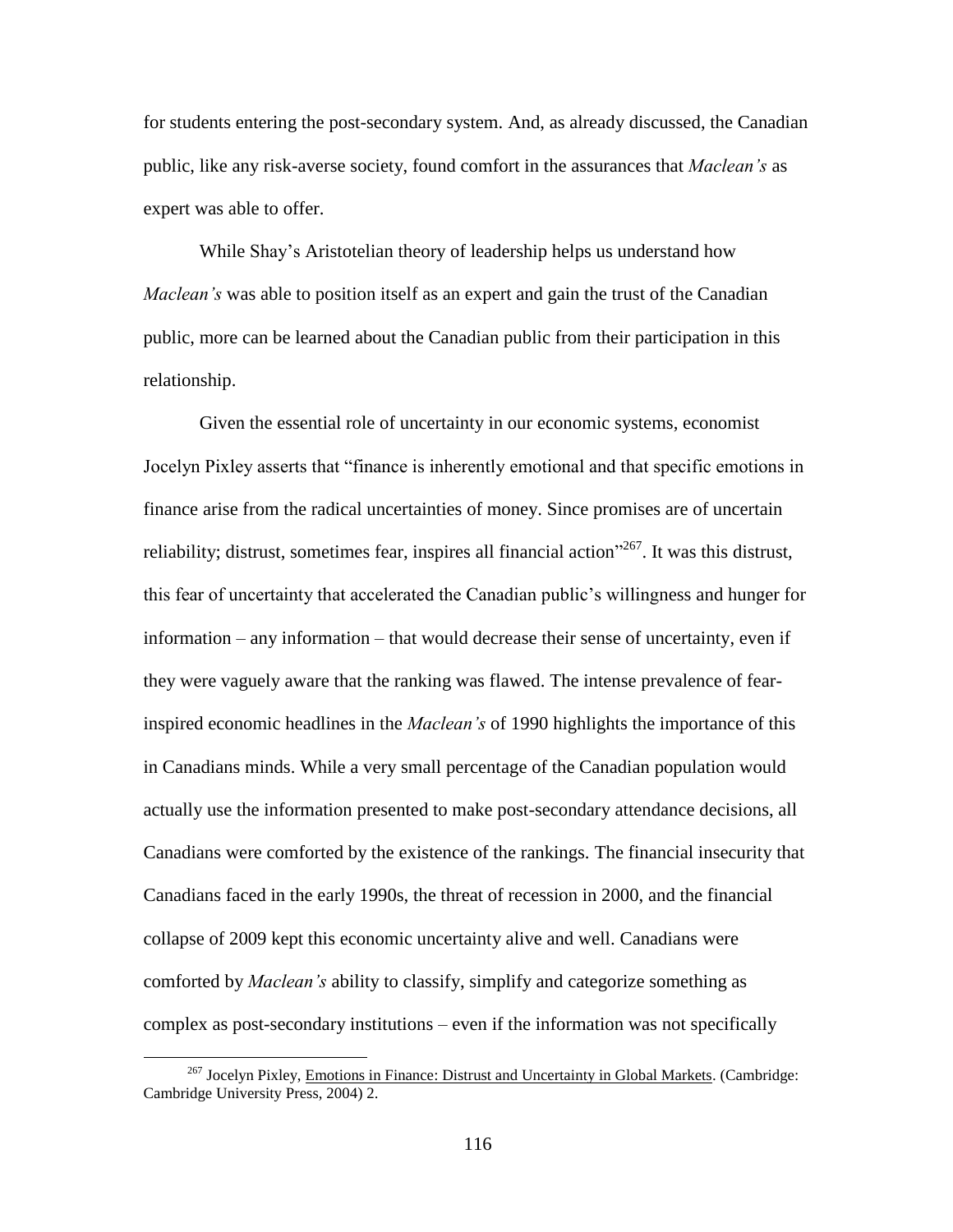relevant, the process itself diminished Canadian economic anxiety. The world seemed a lot simpler and a lot less scary, when complex institutions were packaged neatly, in clear, categorized tables. Ultimately, *Maclean's* is addressing this emotional response, a fear of economic uncertainty, in their rankings – they provided leadership to an uncertain and confused population and in the process solidified their position as experts in the minds of most Canadians.

However, the larger societal implications of placing trust in *Maclean's* as an expert is cause for concern. As Meig cautions, "Trust in expert systems is perhaps the core dilemma of modernity<sup> $268$ </sup> – because of the complexity of modern societies, we rely on expert judgment and expert services in many domains of life. But, as sociologist Niklas Luhmann states, "trust in general serves to reduce social uncertainty and can be considered a functional equivalent of power<sup> $269$ </sup>. So, the very act of soliciting and trusting expert opinion in order to reduce uncertainty has transfers power from the audience, the Canadian public, to *Maclean's* magazine.

Using Bitzer's theory of the rhetorical situation, I have examined the speakeraudience relationship, within the context of rhetorical constraints, exigence and audience. I have argued that the post-secondary landscape offered significant constraints – the changing enrolment patterns and rising educational costs led to the view of postsecondary education as an investment. The nature of investments and subsequent cost versus benefit analysis emphasized the risk involved in post-secondary education – would it provide the anticipated benefit? The risk of this situation acted as the exigence

<sup>268</sup> Meig 754.

<sup>269</sup> Meig 754.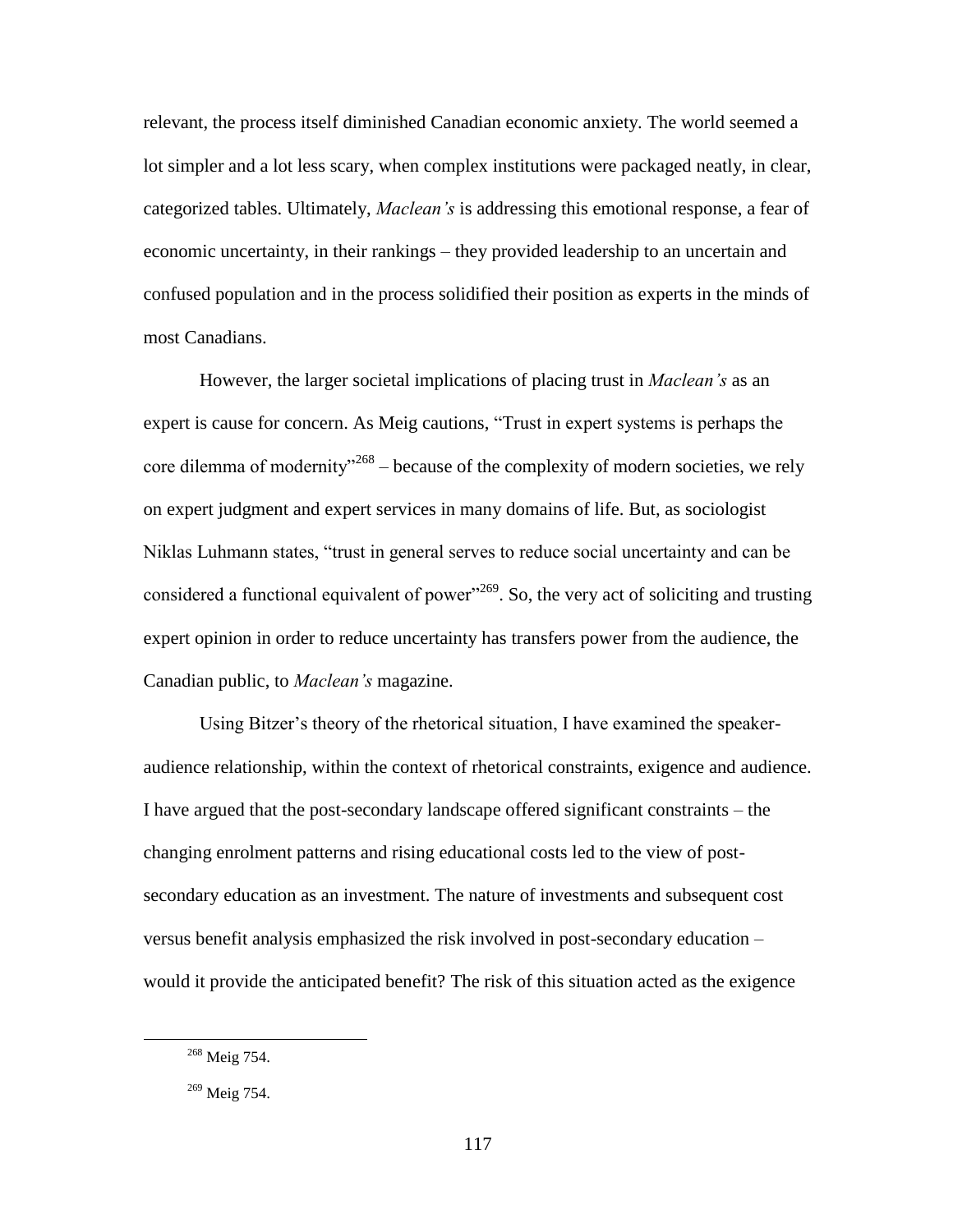and in this rhetorical situation, it was this risk that *Maclean's* addressed through the creation of their university rankings. They positioned themselves as experts, offering guidance to assist the Canadian public and ostensibly promising to implicitly minimize the risk associated with investing in post-secondary education. Taking advantage of the leadership opportunity that was created with the incommensurable post-secondary options and the economic uncertainty in Canada in 1990, *Maclean's* accurately identified how to best position themselves, and their rankings, so that it aligned with the character of the Canadian public – a character which was primarily fear-oriented. Transferring their economic anxiety towards any authority willing to bring clarity and certainty to any part of an uncertain world, the rankings appealed to a vast majority of the Canadian public and served to minimize the public"s emotional response to the uncertainty of the Canadian economic situation.

The implications of risk, propelled by economic anxiety, as an exigence for the *Maclean's* rankings are unsettling. *Maclean's* has read this fear in the Canadian public and assumed the position as comforting authority. They promote the rankings as a tool for the public – the gift of clarity, to clear the muddled post-secondary waters. However, looking at the Rankings rhetorically allows us to see that this gift may not be as simple and helpful as it appears. Inside is something opaque – the relationships between the rhetor, audience and message are not straightforward, and in fact, are often contradictory.

*Maclean's* is able to persuade its readers to accept many contradictions. Readers are asked to accept numerous messages simultaneously – and when these messages are uncovered via the tools of rhetorical criticism, certain contradictions appear. While reading the rankings, the audience is implicitly asked to accept these contradictory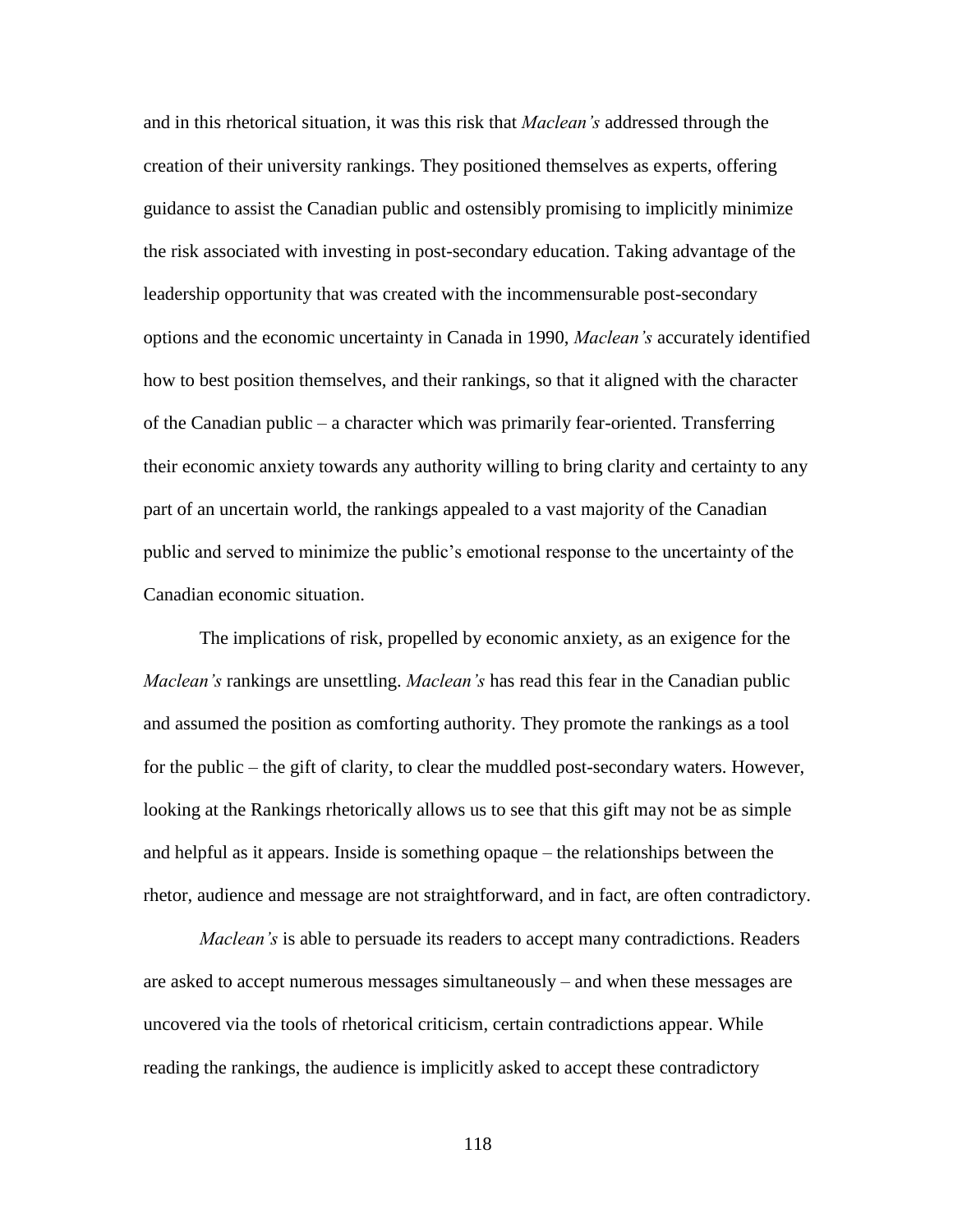messages: 1) universities are exclusive and elite organizations yet ranking these universities is of interest to all Canadians; 2) as tax-payers we must hold universities accountable yet the rankings are the only mechanism which offers this opportunity; 3) post-secondary education is very important to the future of Canada yet the image of Canadian universities is more important than the reality; 4) the universities are complex and incomprehensible organizations yet they can be easily broken into categories, so they can be ranked and compared; 5) a post-secondary education is a worthwhile financial and personal investment yet we should be very afraid about the declining value Canadian universities provide, and 6) *Maclean's*, as an expert, can help minimize the risk surrounding choosing a post-secondary education yet this danger is ever present. The elimination of this risk would not benefit *Maclean's* – the maintenance of this anxiety is in their best interest as it essential to selling copies of their annual ranking.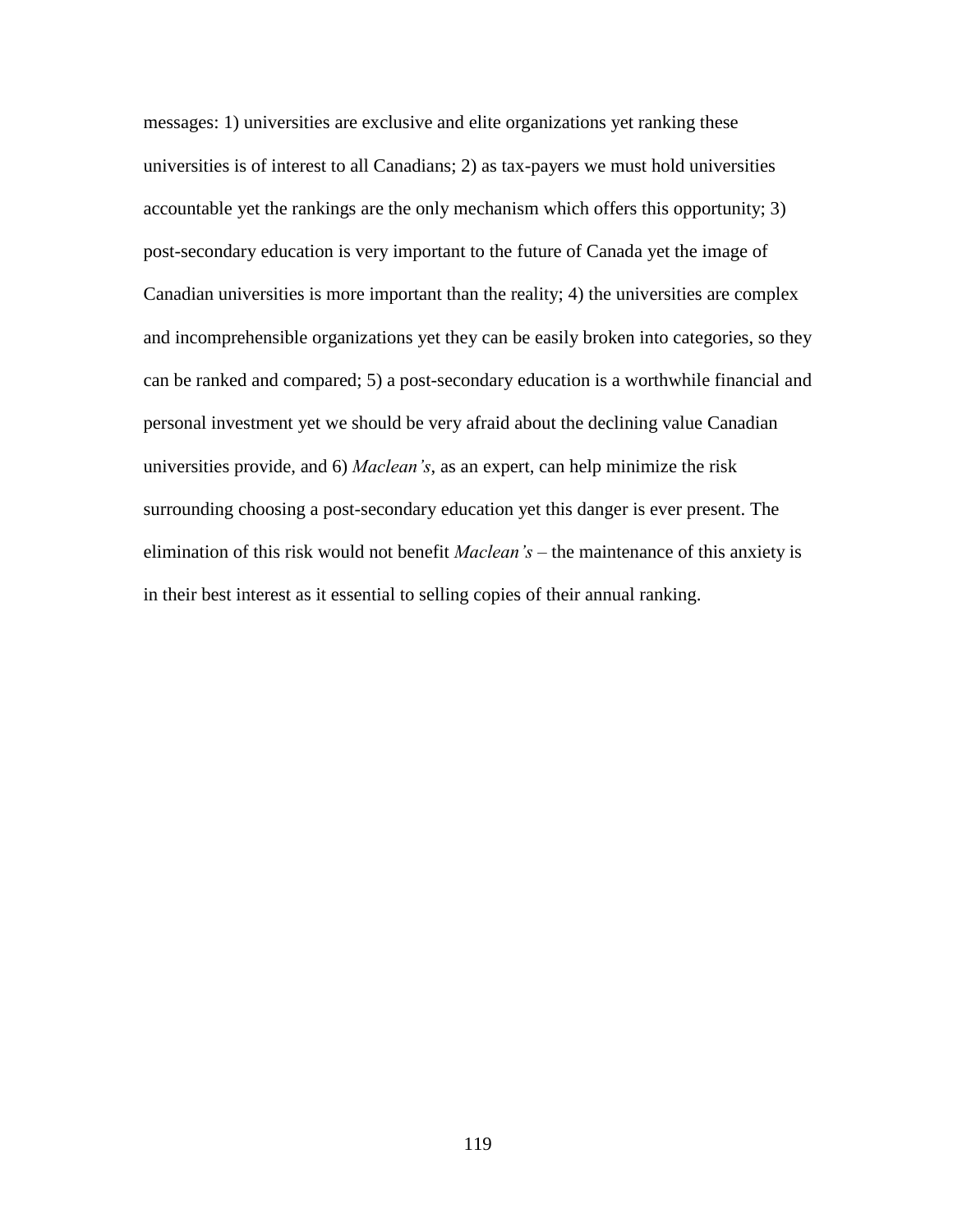# CHAPTER 6 **CONCLUSIONS**

I began this thesis by stating that a rhetor"s goal is to instigate change in the world. In considering *Maclean's* as a successful rhetor and having analyzed the *Maclean's* University Ranking from a neo-aristotelian perspective, I am able to conclude with insight into what changes *Maclean's* has instigated in the world. My conclusions, as previously outlined in the three analysis chapters can be summarized under the following three themes:

#### **Unavoidable Sense of Conflict**

As outlined in the previous chapter, *Maclean's* offers many contradictions to its readers. I conclude that these contradictions were an unavoidable result of the nature of this project – the task of writing about an inherently exclusive organization yet making it relevant to the Canadian public as a whole is inherently conflicted. The pursuit of a university degree is not a universal goal and in accepting this challenge *Maclean's* was forced to frame this topic while considering an audience that would not be united with respect to its views and experiences regarding universities. While some Canadians would be alumni, others would not. Some would aspire for a university education for their children, and others would not. The one thing that united all Canadians with respect to universities were the financial implications – most Canadians reading the *Maclean's*  University Rankings would be tax-payers, and as such, would be indirect funders of the institutions. *Maclean's* took this uniting thread and offered the rankings as an opportunity for empowerment – a way in which all Canadians, regardless of whether they were alumni or not, could feel that the universities were accountable to them, their primary funders as tax-paying Canadians.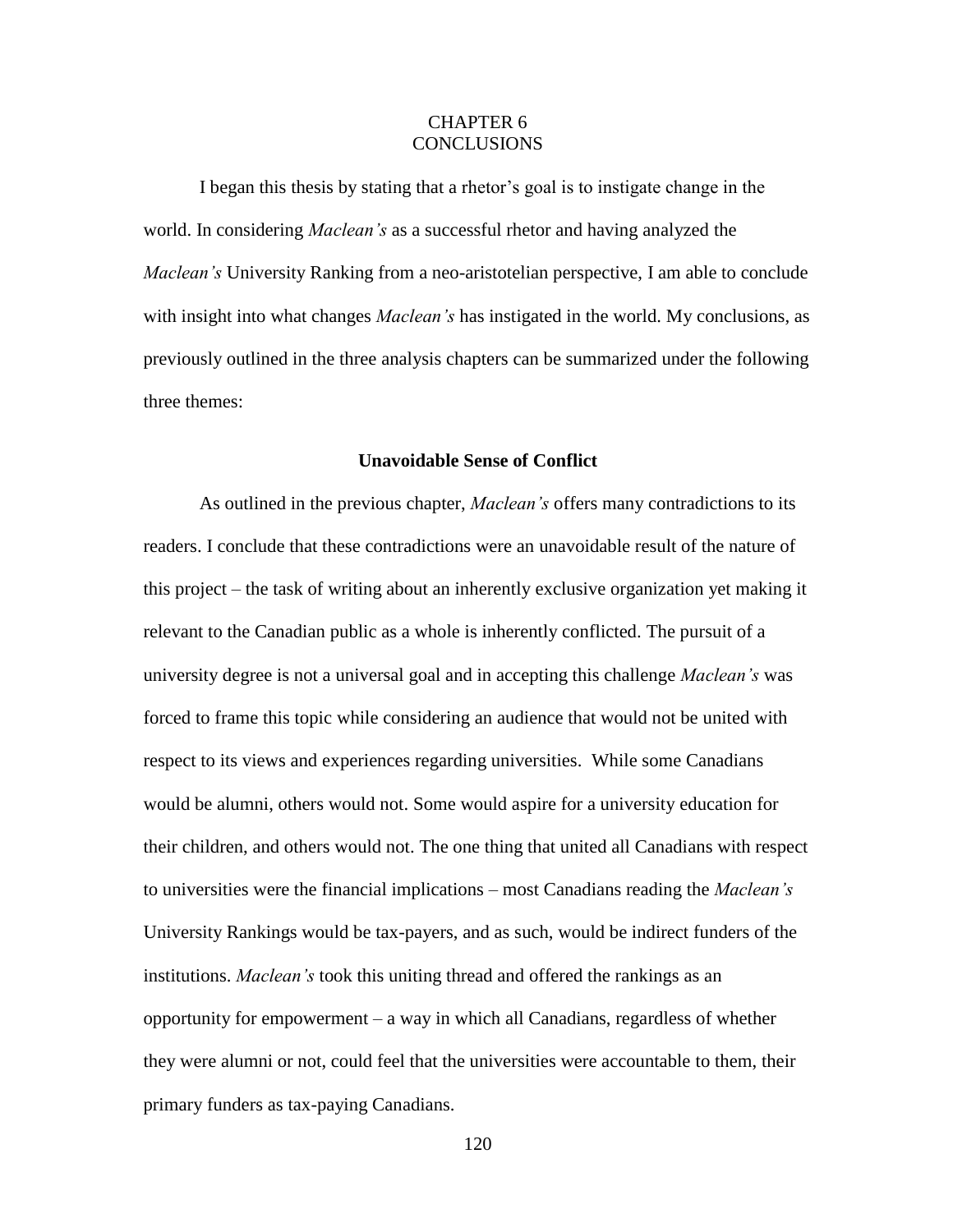Frequently, individuals feel powerless with respect to large organizations.

Universities are generally very large, bureaucratic organizations with multi-million dollar budgets. Their budgets are complex and there is no way that any one individual can directly see how their tax-dollars are being spent. This leaves individuals feeling very disempowered – universities spend millions and millions of dollars per year and there is little direct and obvious benefit that any one tax-paying Canadian accrues. This experience is in direct contrast to the other major tax expenditure – health-care. While the Canadian health care systems are similarly complex and bureaucratic, at least, when a Canadian, or any members of their family or acquaintances, accesses the Canadian health care system, an individual is left with a sense of what their tax dollars are funding.

*Maclean's* has taken this 'little-guy-vs.-the-giant' sentiment and exploited it – positioning themselves as the expert, ready to keep the giant accountable. But, rather than offering an actual tool to empower Canadians, *Maclean's* offers the ranking as a court of public opinion, with no actual authority or mandate. Readers are invited to join *Maclean's* in grading those who are normally the grade-providers, thus inverting the traditional power dynamic. As *Maclean's* purports, "In the marketplace of ideas you, dear reader, are the judge"<sup>270</sup>.

While participating in this empowerment fantasy may be a pleasing experience for Canadian readers, it is simply a fantasy. The rankings do not actually keep universities accountable – the expenditure of tax dollars is no more transparent with the rankings than it would be without them. In fact, in an ironic twist, some tax dollars are actually spent less wisely as universities devote resources to increasing their position in

<sup>270</sup> "Why universities should be graded, too. " *Maclean's* 4 Sep. 2006: ABI/INFORM Global, ProQuest. Web. 18 Jul. 2011.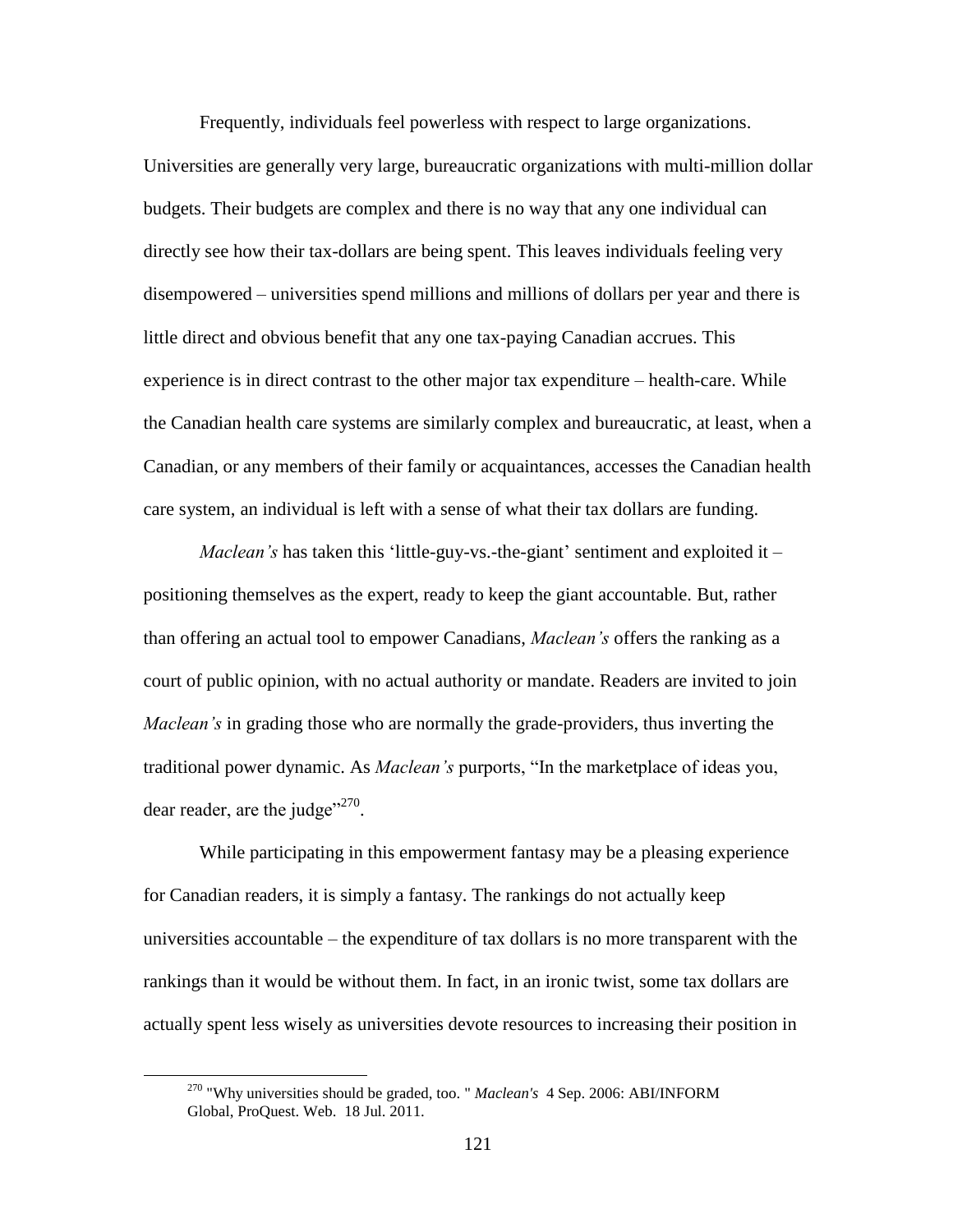the ranking hierarchy rather than spending them to actually increase transparency, improve student experience or enhance academic offerings.

As previously argued, *Maclean's* does not fulfill its explicit exigence – after reading the rankings, prospective students and their parents are no clearer about which institution will best meet their own academic goals or offer supports which will best facilitate their success as a post-secondary student. A much more useful transparency tool would have been to facilitate and champion an actual process for engaging prospective students and more broadly, all Canadian tax payers, into a meaningful dialogue about the important differences between Canadian universities with an aim to highlight opportunities for substantial and meaningful changes to ensure the institutions are responding to Canadian values and expectations.

# **Fear of Risk**

While it may be reasonable to assume that all tax-payers should have an interest in what their tax dollars are funding, *Maclean's* could not guarantee that this assumption would compel a substantial enough proportion of Canadians to purchase the rankings, year after year. As I have previously argued, *Maclean's* carefully highlighted the financial risk involved with university education (both with pursuing it and with not) to keep Canadian readers fearful about the risks involved in specifically selecting a postsecondary institution and more generally about the state of Canadian university education. This fear served a dual purpose as it offered Canadians an exigence to resolve (i.e. risk that needed to be managed) but it also served to strengthen *Maclean's* ethos – by highlighting the risk, Canadians willingly accepted *Maclean's* as the expert able to provide clarity and help Canadians to make informed decisions.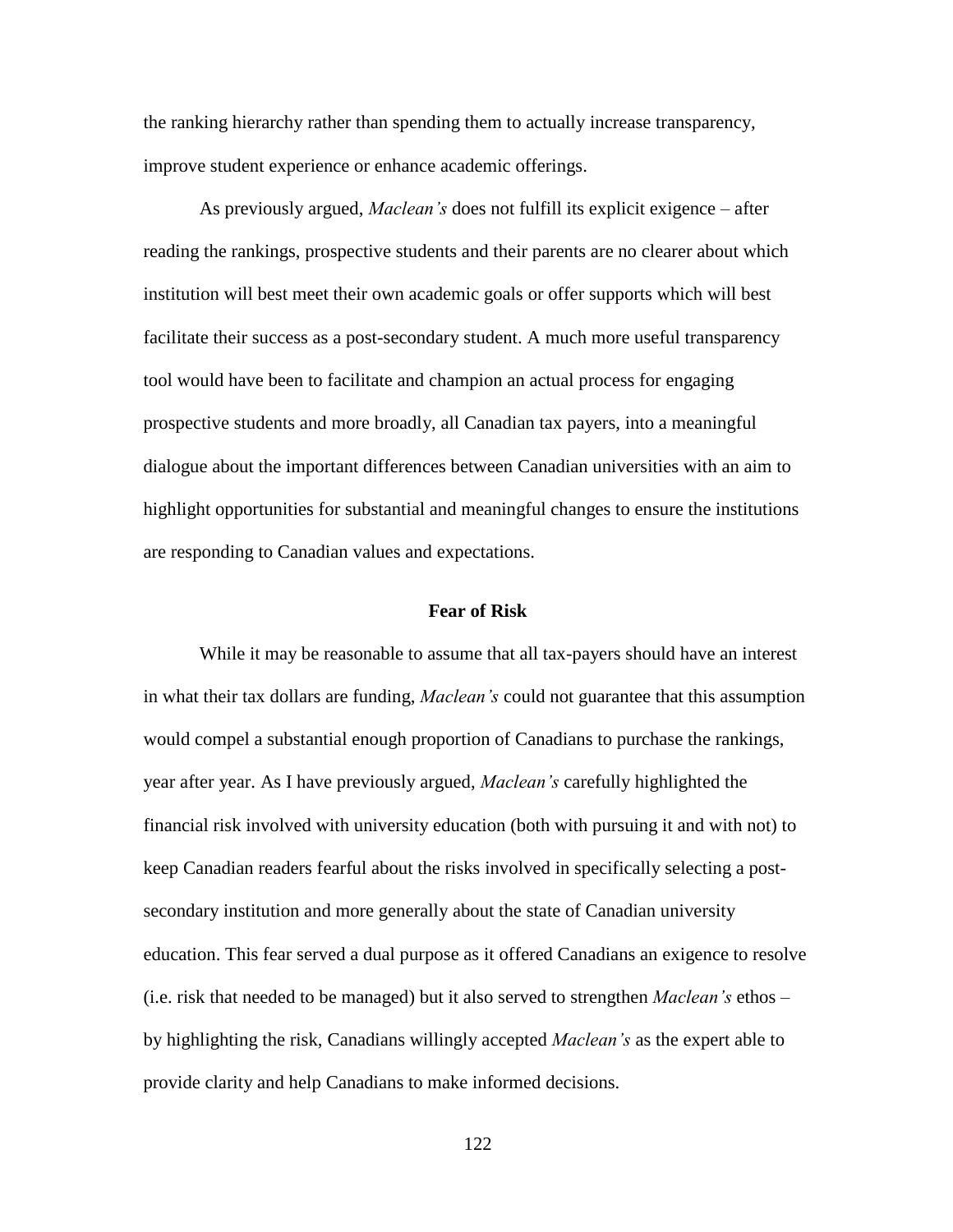An additional difficulty for *Maclean's* arose from their desire to print the rankings annually – on one hand *Maclean's* was the expert able to offer sound information, yet they needed to perpetuate this state of fear in order to justify producing the rankings annually. Leaders in any large bureaucratic organization will know how slowly organizations change – and universities are generally renowned for changing very, very slowly. Which makes the production of an annual ranking quite absurd – universities as organizations simply do not change quickly enough that there would be substantial enough changes to require students to consult rankings annually. Yet, *Maclean's* needed to sell magazines every year and by promoting and encouraging this state of fear, they increased the likelihood that Canadians would be interested in the rankings each fall.

Boorstin would likely argue that this problematic cycle is a result of our heightened expectations – news reporters need to create news in order to have news to report. But, *Maclean's* has taken this to new heights as they have become niche experts on Canadian post-secondary education – to ensure that Canadians continue to need an expert, *Maclean's* must ensure that conflict and risk exists within the post-secondary world. While this alarmist position may have been used to highlight actual conflict and risks that exist within the Canadian post-secondary system, unfortunately, this ranking simply serves to maintain the status quo. Canadians are asked to continue to believe that universities are exclusive and complex organizations and that they are inaccessible to the majority of the tax-paying public.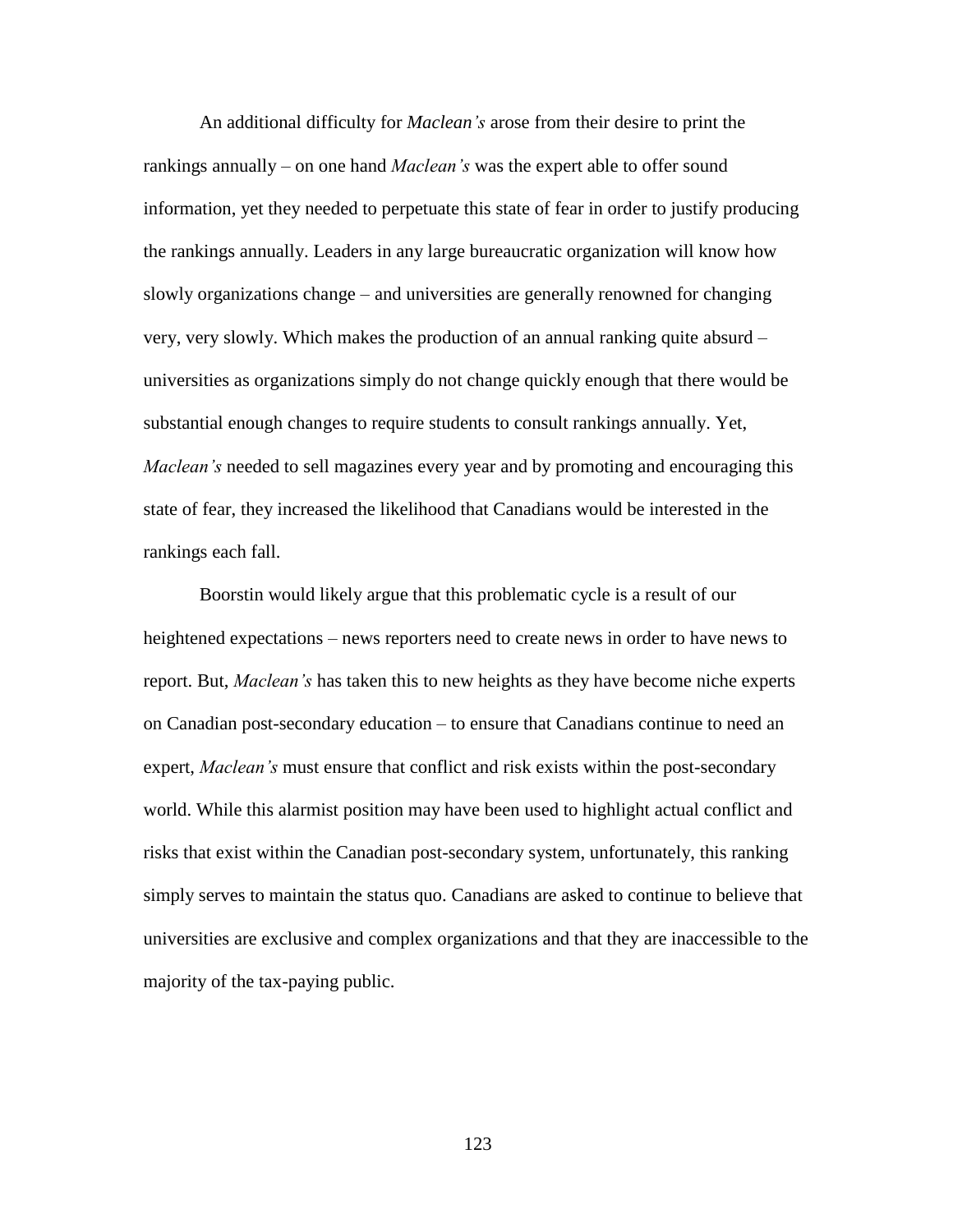#### **Inverting the Hierarchy**

While the actual University Ranking is an obvious hierarchy, *Maclean's* asks its readers to see a larger meta-hierarchy encompassing Canadian post-secondary education. At the top of this meta-hierarchy are the universities; complex organizations within an ivory tower – spending millions of tax payer dollars yet disconnected with the day to day experience of average Canadians. Below the universities in this meta-hierarchy are Canadian tax payers, who provide funds to serve the universities but see little in the way of direct benefit. At the bottom are those that serve the tax payers, such as newsmagazines like *Maclean's*.

However, in creating the University Rankings, *Maclean's* is offering its readers a worldview where this hierarchy is inverted. In this inverted meta-hierarchy, the top position is held by *Maclean's,* the expert, the Canadian authority on post-secondary education. In the middle position on this inverted hierarchy is the Canadian tax-payer who is beholden to *Maclean's* for the wisdom and expertise it provides. And finally, on the bottom of this inverted meta-hierarchy are the universities, held accountable to the Canadian public through the ranking-as-judgment process.

Under the guise of public accountability, *Maclean's* has created an environment where the universities answer to their demands. The outrage *Maclean's* expressed in 2006 when the 11 universities no longer agreed to participate in the rankings highlights their desire to sustain this inverted hierarchy. And their vehement assertion that the rankings would continue, regardless of university cooperation, outlines their commitment to maintaining their elevated position. It is possible that the eleven universities that withdrew from the *Maclean's* Rankings did so in recognition of this inverted hierarchy –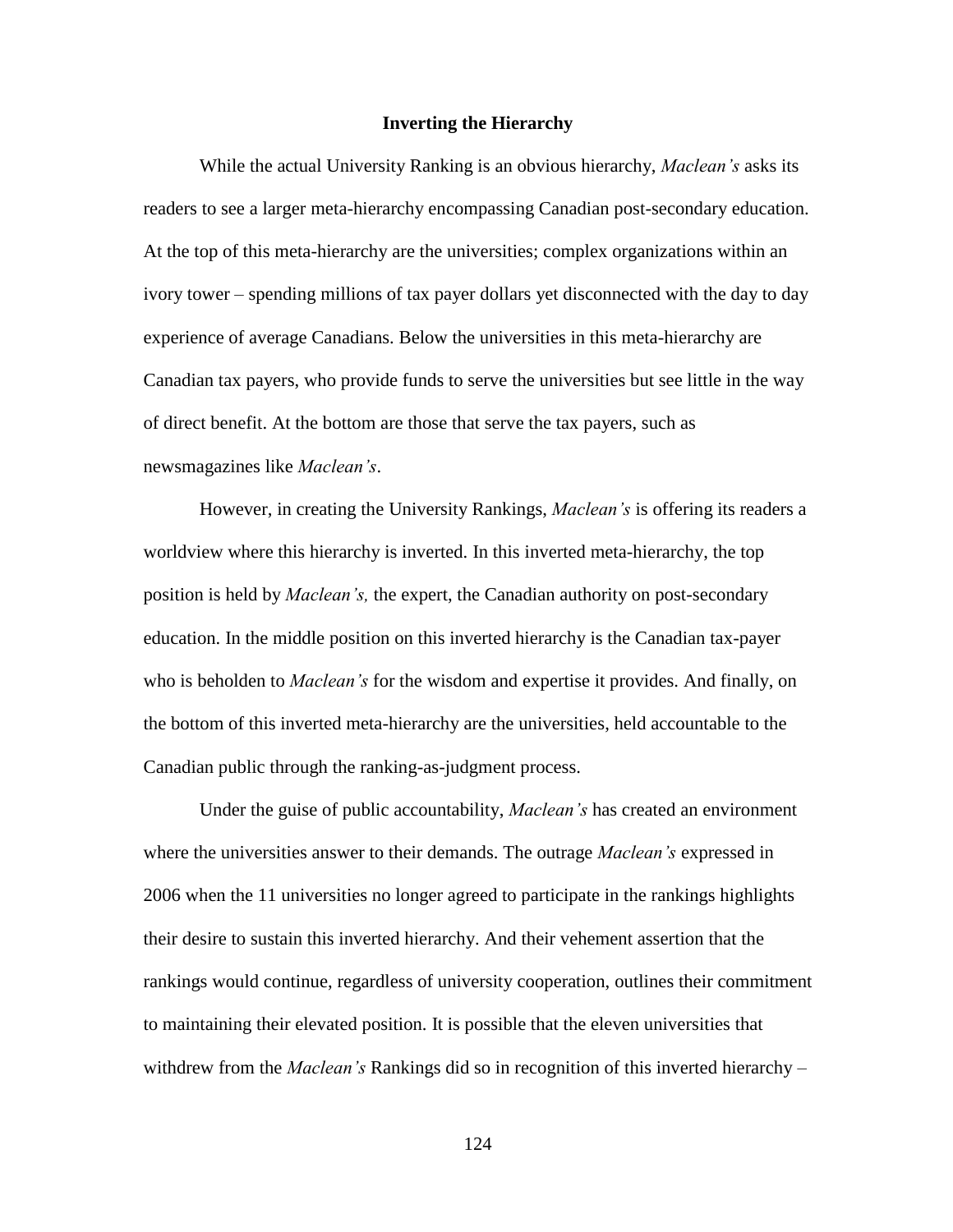they refused to continue to participate in this inverted meta-hierarchy and sought to reestablish universities as leaders in society, responsible for educating its citizens and using research to solve important societal problems.

Ultimately, *Maclean's* substitutes perceived empowerment for legitimate assessment. It offers Canadians a spot on a collective judgment panel – where Universities are called into account, where they must respond to the hierarchy, offering assurances that they provide quality offerings and that parents' investments in their children"s education will not be misdirected.

# **Final Considerations**

While the Rankings ostensibly claim to offer leadership by minimizing uncertainty and helping Canadian students and their parents minimize risk, this rhetorical analysis reveals *Maclean's* leadership as predicated on maintaining a strong degree of conflict, fear and judgment on the part of the readership. Rather than create a meaningful process for making difficult choices regarding post-secondary education, the University Rankings have ensured the status quo remains. They have reinforced existing public perceptions, such as barriers of class, education, political persuasion, etc. and Canadians continue to be uncertain and overwhelmed by the Canadian post-secondary landscape.

Using these conclusions, further areas of study could include how Canadians perceive the role of hierarchies within our society. Are we able to critically assess information that is provided to us? How can we easily uncover the values laden within a hierarchical framework? Is the oversimplification of complicated information into neat and tidy categories a useful tool aimed to broaden our understanding of complex issues? Or, do judgment, fear and uncertainty drive us into an ethos of uncritical acceptance? Is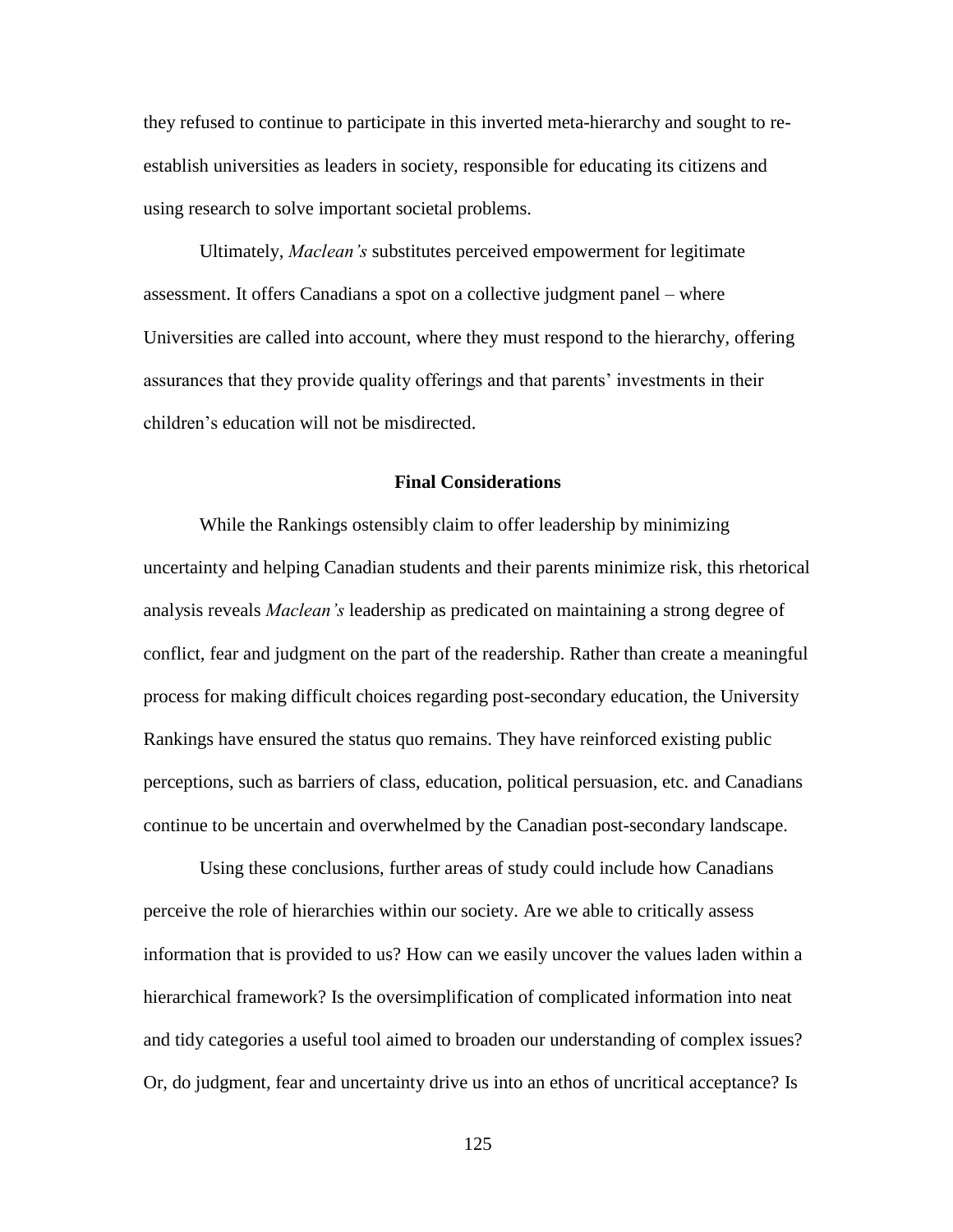*Maclean's* helping to alter our societal values in this direction? Or, are they just reflecting back to us, the people that we have become? Unfortunately, those questions are beyond the scope of this thesis, but I feel it is important to note that my conclusions are certainly not conclusive in understanding the broader implications of hierarchies, particularly with respect to Canadian societal values towards post-secondary education.

My final comment is of caution. Although ubiquitous in our society, rankings are inherently divisive and value-laden and it is imperative that we remain critical of any hierarchies presented to us. Using risk as a motivator behind a hierarchy becomes particularly troublesome – the concept of risk houses an inherent hierarchy as any activity is easily graded as "less risky" or "riskier" than another. Using fear and risk as enthymematic drivers behind a hierarchy significantly increases the power of the hierarchy and those who control it – as previously discussed, the very act of soliciting and trusting expert opinion in order to reduce uncertainty has granted power to *Maclean's* magazine. The danger in this situation is that balance of power is heavily weighted to the authority, the expert – there are minimal ways in which the Canadian public can ensure that this trust is justly placed, that we retain "control of experts"<sup>271</sup> and it is not the experts who control us.

<sup>&</sup>lt;sup>271</sup> Meig 754.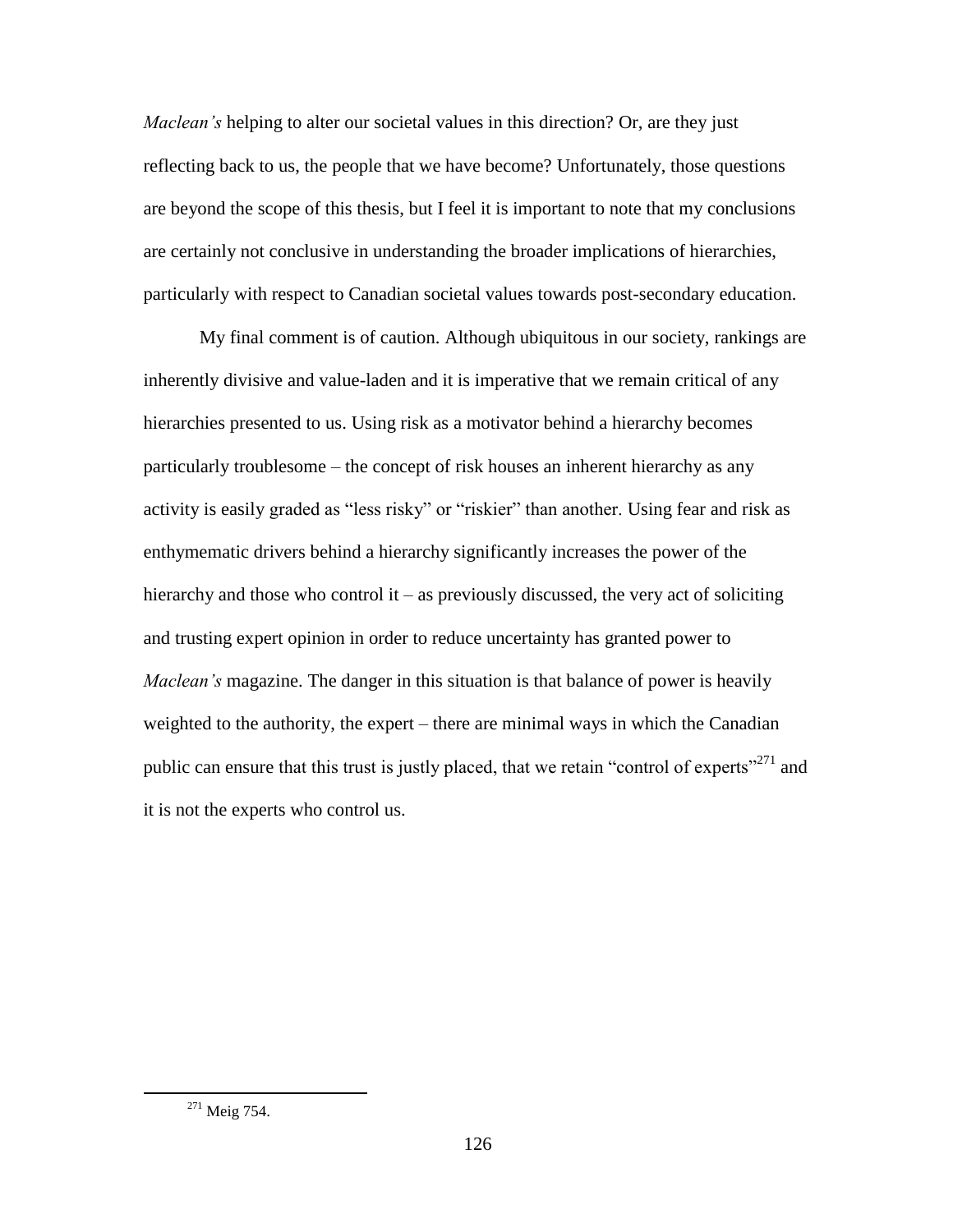#### WORKS CITED

- Allen, G. "A storm after the calm." *Maclean's* 103.46 (1990): 64. *Academic Search Complete*. EBSCO. Web. 13 Feb. 2011.
- "Apple denies Jobs heart attack rumour." CBC News. 3 Oct 2008. Web. <http://www.cbc.ca/technology/story/2008/10/03/jobs-ireport.html> 24 Nov. 2008
- Aristotle. "The Rhetoric of Aristotle." *Reading Rhetorical Theory*, ed. Barry Brummet. Orlando: Harcourt College Publishers, 2000. Print.
- ---."The Rhetoric." *Rhetoric and On Poetics* Ed. Freidrich Solmsen. Trans. W. Rhys Roberts. New York: Random House/The Modern Library, 1954. Print.
- Arnoldi, Jakob. Risk. Cambridge: Polity Press, 2009. Print.
- AUCC. "The Value of a University Degree." Web. [http://www.aucc.ca/publications/auccpubs/value-of-a](http://www.aucc.ca/publications/auccpubs/value-of-a-degree/docs/value-of-a-degree.pdf%203%20June%202001)[degree/docs/value-of-a-degree.pdf 3 June 2001](http://www.aucc.ca/publications/auccpubs/value-of-a-degree/docs/value-of-a-degree.pdf%203%20June%202001)
- Bacon, Sir Francis. *Sacred Meditations of Heresies*, 1597.
- Beckstead, Desmond and Tara Vinodrai. "Dimensions of occupational changes in Canada"s knowledge economy, 1971-1996" *The Canadian Economy in Transition Series.* Ottawa: StatsCan, 2003). Web. http://www.statcan.gc.ca/pub/11-622-m/11-622-m2003004-eng.pdf 10 Dec 2008.
- Benson, Thomas. *Landmark Essays on Rhetorical Criticism.* Davis CA: Hermagoras Press, 1993. Print.
- Bergman, Brian. "Crisis on the Land." *Maclean's* 2 Apr. 1990: ABI/INFORM Global, ProQuest. Web. 12 Feb. 2011.
- Bergman, Brian and G. Allen. "Survival strategies. (Cover story)." *Maclean's* 103.46 (1990): 22. *Academic Search Complete*. EBSCO. Web. 13 Feb. 2011.
- "Beware the creation of Tory Utopia." *Maclean's* 103.52 (1990): 9. *Academic Search Complete*. EBSCO. Web. 13 Feb. 2011.
- Bitzer, Lloyd. "The Rhetorical Situation." *Philosophy and Rhetoric* Vol 1. (1968) Print. 1-14.
- Black, Edwin. "The Second Persona" *Quarterly Journal of Speech* 56 (1970): 112. Print.
- "Board holds open meeting" *On Campus News*. 6 Jul 2007. Web. <http://www.usask.ca/communications/ocn/07-july-06/6.php> December 10, 2008.

Boorstin, Daniel. *The Image.* New York: Vintage Books, 1961. Print.

- Booth,Wayne. *The Essential Wayne Booth* ed. Walter Jost. Chicago: University of Chicago Press, 2006. Print.
- Brady, Diane. "A Rating Road Map." *Maclean's.* 9 November 1992: 30. Print.
- Bormann, Ernest. "Fantasy and Rhetorical Vision: The Rhetorical Criticism of Social Reality." *Quarterly Journal of Speech* 58 (1972) Print. 397 – 407. .
- Brock, Bernard L. and Robert L. Scott, eds. *Methods of Rhetorical Criticism.* Detroit: Wayne State University Press, 1980. Print.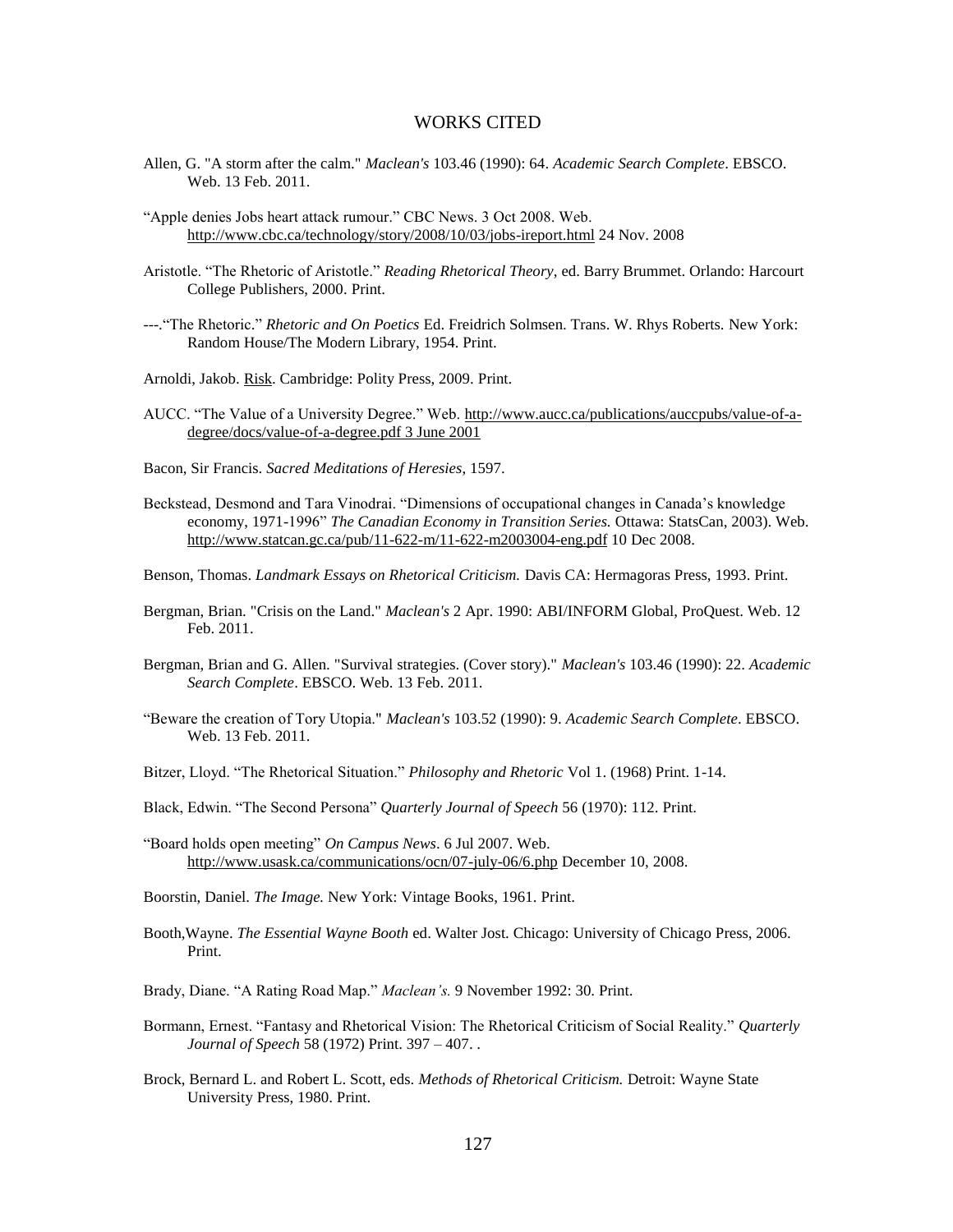Brummett, Barry, ed. *Reading Rhetorical Theory*. Orlando: Harcourt College Publishers, 2000. Print.

- Bryant, Donald C. "Rhetoric: Its Function and Its Scope." *Quarterly Journal of Speech* 39 (December 1963): 401-404. Print.
- Burke, Kenneth. "A Grammar of Motives." *Reading Rhetorical Theory* ed. Barry Brummett. Orlando FL: Harcourt College Publishers, 2000. Print.
- --- . "A Rhetoric of Motives." *Reading Rhetorical Theory* ed. Barry Brummett. Orlando FL: Harcourt College Publishers, 2000. Print.
- ---. *Dramatism and Development*. Barre, MA: Clarke University Press, 1972. Print.
- ---. *Language as Symbolic Action*. Berkley: University of California Press, 1966. Print.
- ---. "The Rhetoric of Hitler"s "Battle"" *Landmark Essays on Rhetorical Criticism* ed. Thomas Benson. Davis CA: Hermagoras Press, 1993. Print.
- ---. "The Rhetorical Situation." *Communication: Ethical and Moral Issues* ed. Lee Thayer. London: Gordon and Breach Science Publishers, 1973. Print.
- Came, B. "The color of despair." *Maclean's* 103.46 (1990): 62. *Academic Search Complete*. EBSCO. Web. 13 Feb. 2011.
- Chad, Karen. "Our Vision: Building on 100 Years of Discovery". Web. <http://www.usask.ca/research/about/> 3 June 2011.
- Chisholm, P. and B. Wickens, "The flight of industry." *Maclean's* 103.49 (1990): 55. *Academic Search Complete*. EBSCO. Web. 13 Feb. 2011.
- Clark, Howard C. *Growth and Governance of Canadian Universities*. Vancouver: UBC Press, 2005. Print.
- Cline, Foster W. and Jim Fay. *[Parenting with Love and Logic: Teaching Children Responsibility.](http://www.loveandlogic.com/)* Colorado Springs: Pinon Press, 1990. Web.
- Daglish, Brenda. "Bay Street Gloom." *Maclean's* 2 Jul 1990: ABI/INFORM Global, ProQuest. Web. 12 Feb. 2011.
- Daly, J. and P. Chisholm. "Thriving in hard times." *Maclean's* 103.46 (1990): 58. *Academic Search Complete*. EBSCO. Web. 13 Feb. 2011.
- Daly, J. "Cautious yule shoppers." *Maclean's* 103.47 (1990): 40. *Academic Search Complete*. EBSCO. Web. 13 Feb. 2011.
- Daly, J. "Crushed careers." *Maclean's* 103.53 (1990): 42. *Academic Search Complete*. EBSCO. Web. 13 Feb. 2011.
- "Danger lies south of the Rio Grande." *Maclean's* 03 Dec. 1990: 46. *Academic Search Complete*. EBSCO. Web. 13 Feb. 2011.
- DeMont, J. "A loony sell-off." *Maclean's* 103.44 (1990): 52. *Academic Search Complete*. EBSCO. Web. 12 Feb. 2011.
- DeMont, J. and H. Quinn. "A taxing time for the GST. (Cover story)." *Maclean's* 103.41 (1990): 24. *Academic Search Complete*. EBSCO. Web. 12 Feb. 2011.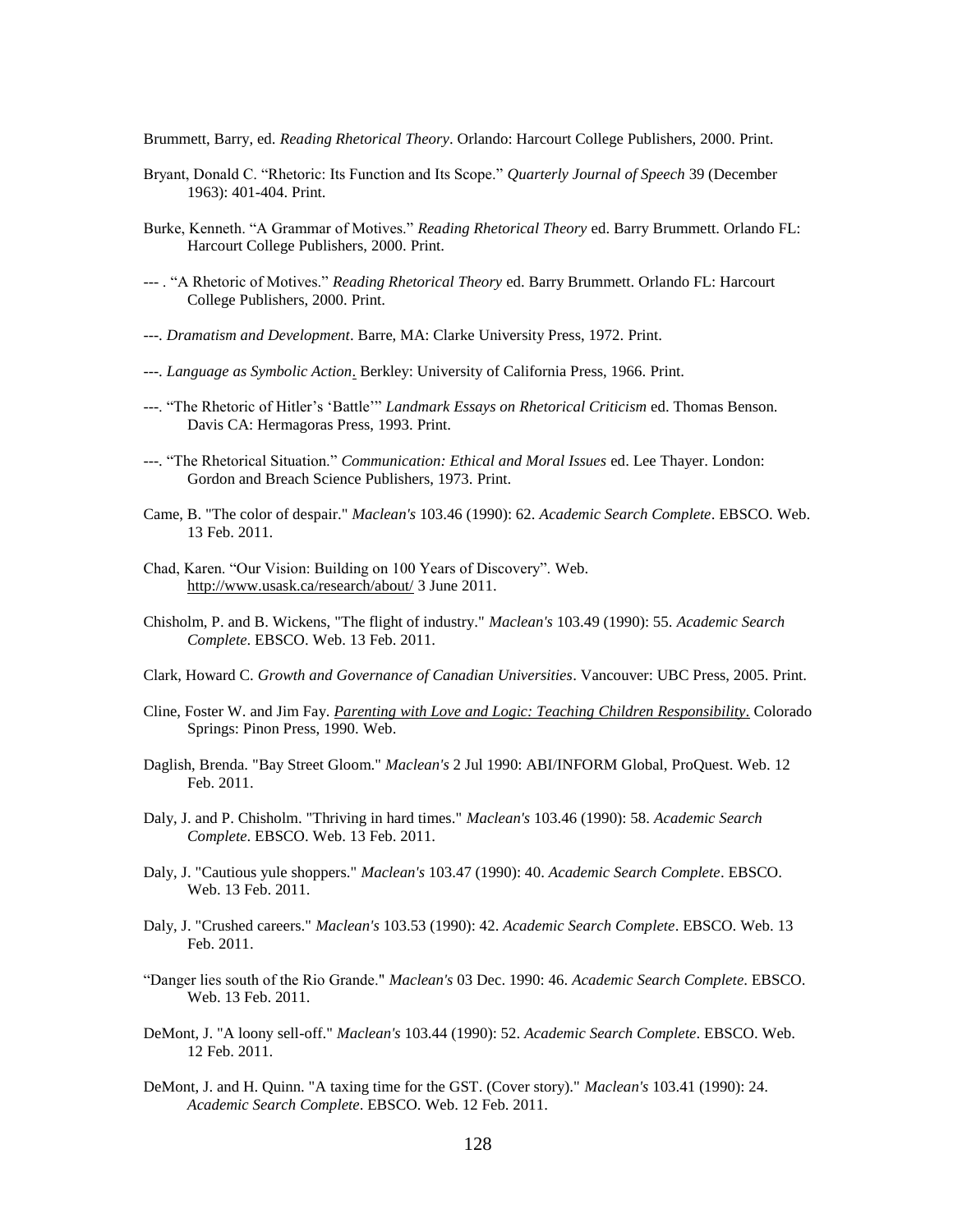- DeMont, J. and E.K. Fulton. "Strains on the treasury." *Maclean's* 103.49 (1990): 23. *Academic Search Complete*. EBSCO. Web. 13 Feb. 2011.
- Fairclough, Norman. *Language and Power*. London: Longman, 1989. Print.
- Fisher, Walter. *Human Communication as Narration: Toward a Philosophy of Reason, Value and Action*. Columbia, SC: University of South Carolina, 1987. Print.
- Fished, James L "TQM: A Warning for Higher Education". *The Educational Record*. Washington: 1993, Spring. 15. Print.
- Fennell, Tom et al. "The Budget Challenge." *Maclean's* 19 Feb. 1990: ABI/INFORM Global, ProQuest. Web. 12 Feb. 2011.
- Foss, Sonja. *Rhetorical Criticism: Exploration and Practice*. Prospect Heights: Waveland, 1996. Print.
- Francis, Diane. "Economic Worry and the Nature of Risk." *Maclean's* 23 Apr. 1990: ABI/INFORM Global, ProQuest. Web. 12 Feb. 2011.
- Francis, Diane. "A typical tale of Canadian bungling." *Maclean's* 103.34 (1990): 11. *Academic Search Complete*. EBSCO. Web. 12 Feb. 2011.
- Gregory, Marshall. "Ethical Criticism: What It Is and Why It Matters." *Style*. (Summer 1998): 231. Print.
- Grimaldi, Vincent. "The Fundamentals of Branding." Web. [http://www.brandchannel.com/features\\_effect.asp?pf\\_id=183](http://www.brandchannel.com/features_effect.asp?pf_id=183) 24 Nov. 2008
- Gower, Dave. "Canada"s Unemployment Mosaic in the 1990s." *Perspectives.* Spring edition. Statistics Canada: Ottawa, 1996. Web.
- Gusfield, Joseph R. *Kenneth Burke On Symbols and Society*. Chicago: University of Chicago Press, 1989. Print.
- Harrison, Michael. "New Fears of Economic Ruin. " *Maclean's* 7 May 1990: ABI/INFORM Global, ProQuest. Web. 12 Feb. 2011.
- Hart, Roderick. *Modern Rhetorical Criticism* 2e. Boston: Allyn & Bacon, 1997. Print.
- Hill, Forbes. "Conventional Wisdom Traditional Form The President"s Message of November 3, 1969" *Rhetorical Criticism: Exploration & Practice 2nd Ed.* ed. Sonya Foss. Prospect Heights IL: Waveland Press, 1996. Print.
- "Ivory Tower." Word Origins. Web. [http://www.wordorigins.org/index.php/site/comments/ivory\\_tower](http://www.wordorigins.org/index.php/site/comments/ivory_tower) 10 Dec 2008.
- Jenish, D Arcy. "The Cost of Uncertainty. " *Maclean's* 2 Jul 1990: ABI/INFORM Global, ProQuest. Web. 12 Feb. 2011.
- Jensen, H. and B. Wickens. "Skirting a recession. (Cover story)." *Maclean's* 103.35 (1990): 18. *Academic Search Complete*. EBSCO. Web. 12 Feb. 2011.
- Johnson, Dennis. "The Canadian Light Source: A Saskatchewan Opportunity" *On Campus News* 28 Nov 1997. Web.<http://www.usask.ca/communications/ocn/Nov28/opinion.html> December 10, 2008.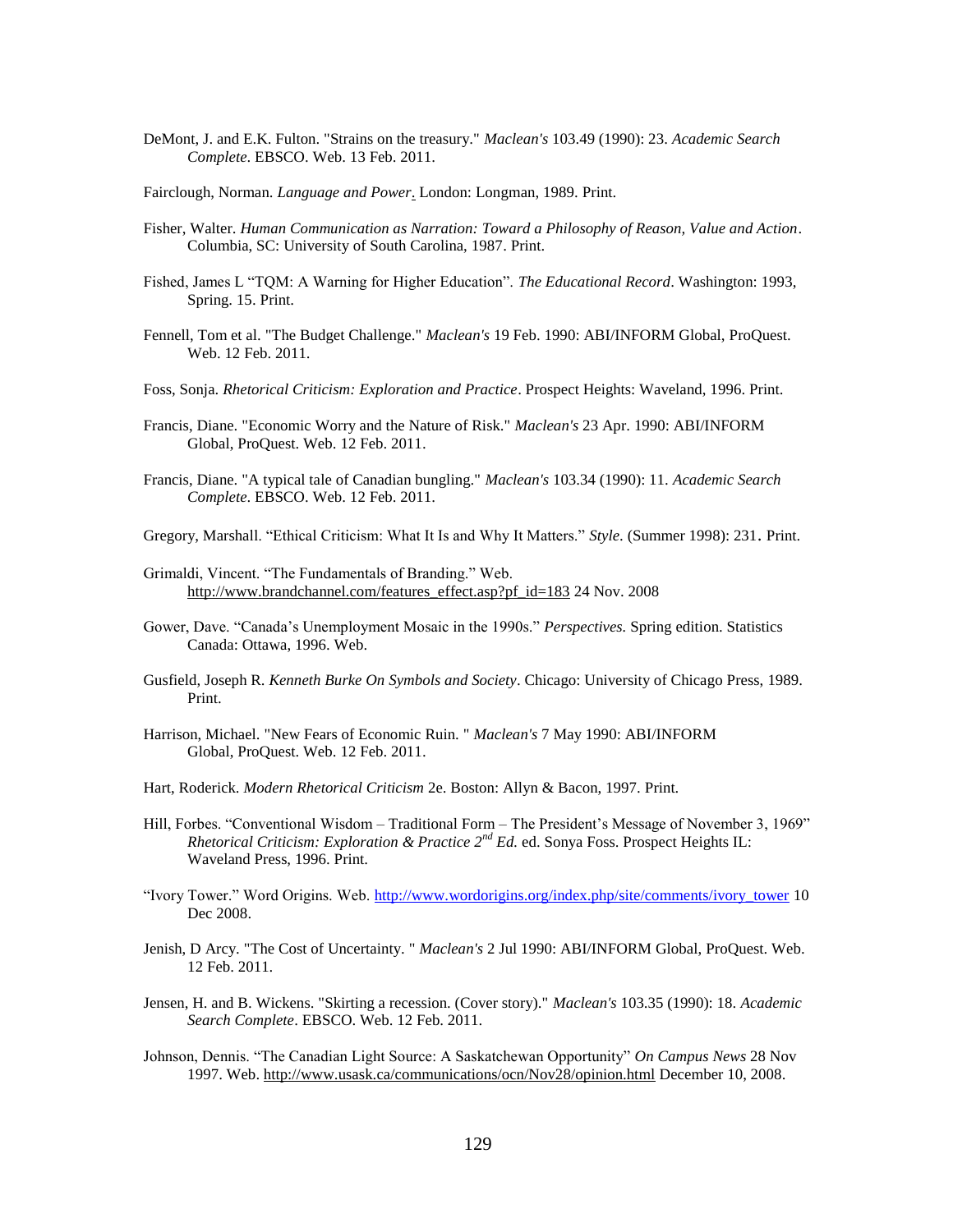- Johnston, Ann Dowsett. "Choosing the right university an insider's guide." *Maclean's* 19 Nov. 2001: ABI/INFORM Global, ProQuest. Web. 14 Jun. 2011.
- ---. "How Grads Grade Their Schools" *Maclean's* Nov 15, 2004. Vol 117. Issue 46. Print. 31.
- ---. "Measuring Excellence: *Maclean's* goes back to school and ranks Canadian universities." *Maclean's* 9 Nov. 1992. Vol 105. Issue 45. Print. 20.
- ---. "Measuring Excellence: Keeping an Implicit Promise to the Class of 2000." *Maclean's* 25 Nov. 1996: ABI/INFORM Global, ProQuest. Web. 1 June 2011.
- ---. "Measuring Excellence." *Maclean's* 23 Nov 1998: ABI/INFORM Global, ProQuest. Web 12 Feb 2011.
- ---. "Measuring Excellence." *Maclean's* 15 Nov. 1999: ABI/INFORM Global, ProQuest. Web. 14 Jun. 2011.
- ---. "Measuring Excellence." *Maclean's* 20 Nov 2000: ABI/INFORM Global, ProQuest. Web. 12 Feb 2011.
- ---. "Measuring Excellence." *Maclean's*17 Nov 2003: ABI/INFORM Global, ProQuest. Web. 12 Feb. 2011.
- Johnston, Ann Dowsett et al. "The University Crunch." *Maclean's*18 Nov 2002: ABI/INFORM Global, ProQuest. Web. 12 Feb. 2011.
- Kahney, Leander. "Apple: It's All About the Brand. "Wired. Dec 2002. Web. <http://www.wired.com/gadgets/mac/commentary/cultofmac/2002/12/56677> 24 Nov. 2008
- Keller, Tony. "The Best Investment Money Can Buy. "*Maclean's* 13 Nov. 2006: ABI/INFORM Global, ProQuest. Web. 18 Jul. 2011.
- Keller, Tony. "The University Rankings Issue 2006." *Maclean's.* 13 November 2006: 23. Print.
- Laver. R. and A. Walmsley. "Banking in bad times." *Maclean's* 103.48 (1990): 44. *Academic Search Complete*. EBSCO. Web. 13 Feb. 2011.
- Lewis, Robert and Michael Benedict. "A Measure of Excellence." *Maclean's.* 21 Oct 1991: 12. *ABI/INFORM Global*. Web. 13 June 2011.
- Little, Don. "Financing universities: Why are students paying more?" *Education Quarterly Review*: Statistics Canada, 1997. Vol 4. No. 2. Print. 14.
- "*Maclean's* University Rankings 2006 Another Best-seller". Press Release. May 15, 2007. Web. <http://www.newswire.ca/en/releases/archive/May2007/15/c8865.html> 10 June 2011.
- *Maclean's.* Web.<http://blog.macleans.ca/> 10 Dec. 2008.
- MacLennan, Jennifer. "Background Note for "How to Detect Propaganda"" *Inside Language* ed. Jennifer MacLennan and John Moffatt. Scarborough ON: Prentice Hall Allyn and Bacon Canada, 2000. Print.
- ---. "Dancing with the Neighbours: Canadians and the Discourse of "Anti-Americanism." Paper presented to the Canadian-American Relations Conference, Organization for the History of Canada, Ottawa, ON. 13-16 May 2004.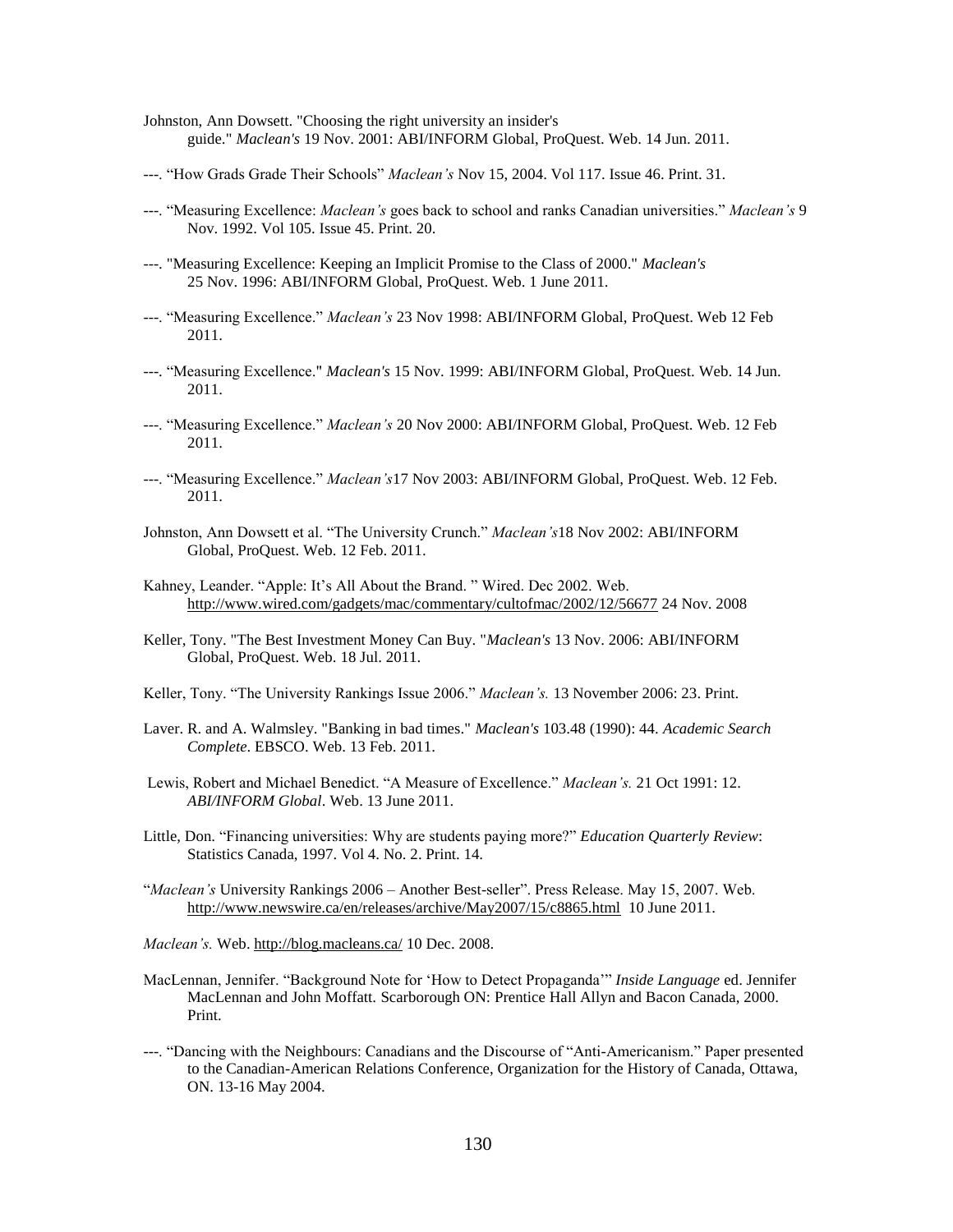- ---. *Effective Communication for the Technical Professions*. Toronto: Prentice Hall, 2003. Print.
- ---. "Language, Human Communication, and the Ancient Art of Rhetoric," *Insider Language: A Canadian Language Reader*, ed. Jennifer MacLennan and John Moffatt. Scarborough ON: Prentice Hall Allyn and Bacon Canada, 2000. Print.
- ---. "Only in Canada, You Say? The Dynamics of Identity on Degrassi Junior High." *Growing Up Degrassi: Television, Identity and Youth Cultures* ed. Michele Byers. Toronto: Sumach Press, 2005. Print.
- Meig, Harold. "Social and Sociological Factors in the Development of Expertise." Ed. Charness, Hoffman,et al. *The Cambridge Handbook of Expertise and Expert Performance*. Cambridge University Press, 2006. 743-756. MyLibrary. Web. 6 June 2011
- Miller,Clyde."How to Detect Propaganda." *Inside Language* ed. Jennifer MacLennan and John Moffatt. Scarborough ON: Prentice Hall Allyn and Bacon Canada, 2000. Print.
- Nash, Knowlton. ""Spinning" the News." *Inside Language: A Canadian Language Reader* eds Jennifer MacLennan and John Moffatt. Scarborough, ON: Prentice Hall Allyn and Bacon Canada, 2000. 220-225. Print.
- Newman, Peter C. "An Economic Forecast for the 1990s. " *Maclean's* 1 Jan. 1990: ABI/INFORM Global, ProQuest. Web. 12 Feb. 2011.
- Newman, Peter C. "A recession or an economic earthquake." *Maclean's* 12 Nov. 1990: 53. *Academic Search Complete*. EBSCO. Web. 13 Feb. 2011.
- Newman, Peter C. "This recession does not a depression make." *Maclean's* 31 Dec. 1990: 45. *Academic Search Complete*. EBSCO. Web. 13 Feb. 2011.
- Perelman, Chaim H. and L. Olbrechts-Tyteca, *The New Rhetoric: A Treatise on Argumentation* trans. John Wilkinson and Purcell Weaver. Notre Dame: University of Notre Dame Press, 1971. Print.
- Pixley, Jocelyn. *Emotions in Finance: Distrust and Uncertainty in Global Markets*. Cambridge: Cambridge University Press, 2004. Print.
- Pynn, Larry and Amy Minsky. ["Greens' Elizabeth May, determined to enter debate, prepares legal action".](http://www.vancouversun.com/news/Greens+Elizabeth+determined+enter+debate+prepares+legal+action/4529114/story.html) *Vancouver Sun and Postmedia News*, March 30, 2011. Web. [http://www.vancouversun.com/news/Greens+Elizabeth+determined+enter+debate+prepares+legal+](http://www.vancouversun.com/news/Greens+Elizabeth+determined+enter+debate+prepares+legal+action/4529114/story.html.) [action/4529114/story.html.](http://www.vancouversun.com/news/Greens+Elizabeth+determined+enter+debate+prepares+legal+action/4529114/story.html.) 10 June 2011.
- Quinn, H. "Waiting for the exports." *Maclean's* 103.46 (1990): 60. *Academic Search Complete*. EBSCO. Web. 13 Feb. 2011.
- Rueckert, William H. *Kenneth Burke and the Drama of Human Relations* 2e. Berkley: University of California Press, 1963. Print.
- Shay, Jonathan. "Aristotle"s Rhetoric as a Handbook of Leadership." *Defense and the National Interest*, 2000. Web. 11 June 2011 from [www.dnipogo.org/fcs/aristotle.htm](http://www.dnipogo.org/fcs/aristotle.htm)
- Statistics Canada. Census 2006. [http://www42.statcan.ca/smr08/pdf/smr08\\_107-eng.pdf](http://www42.statcan.ca/smr08/pdf/smr08_107-eng.pdf) Web. 9 July 2011.

#### Statistics Canada.

"Population 15 years and over by highest degree, certificate or diploma (1986 to 2006 Census)." Web[.http://www40.statcan.gc.ca/l01/cst01/educ42-eng.htm accessed](http://www40.statcan.gc.ca/l01/cst01/educ42-eng.htm%20accessed%20%20%20%20on%20December%2010,%202008.) 10 Dec. 2008.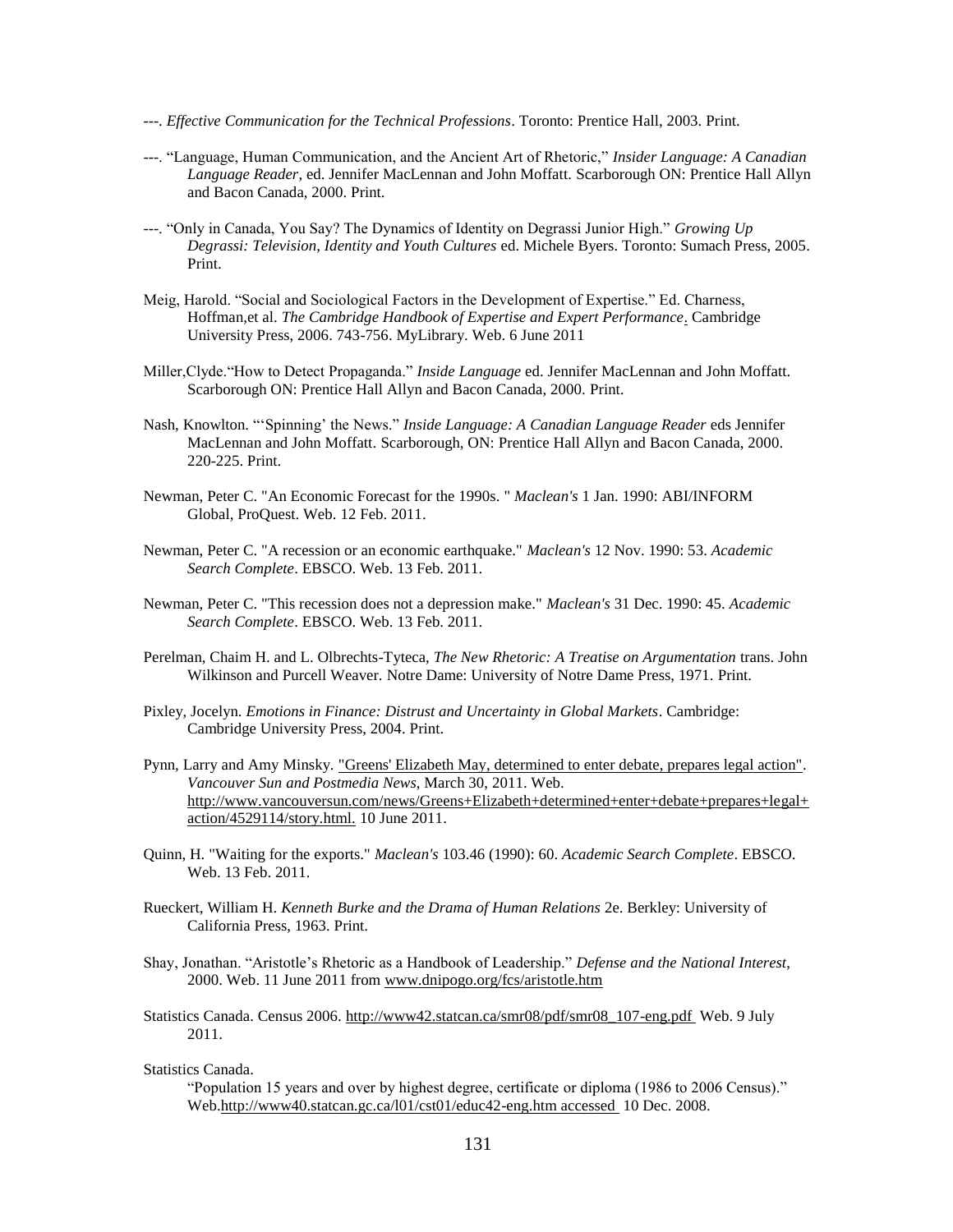- Statistics Canada. "University Tuition Fees". September 2, 2004. Web. [http://www.statcan.gc.ca/daily](http://www.statcan.gc.ca/daily-quotidien/040902/dq040902.htm)[quotidien/040902/dq040902.htm](http://www.statcan.gc.ca/daily-quotidien/040902/dq040902.htm) 1 June 2011.
- Swail, Watson Scott. *The Affordability of University Education: A Perspective from Both Sides of the 49th Parallel.* Washington, DC: Educational Policy Institute, Inc., 2004. Print.
- "Syllogism." *Oxford Dictionary of Philosophy*. Oxford: Oxford University Press, 1996. Web.
- Tilghman, Shirley M. "The Social Benefits of Higher Education". Web. <http://www.princeton.edu/president/pages/20060607/> 3 June 2011.
- Till, Brian D. and Donna Heckler, *The Truth About Creating Brands People Love*. New Jersey: FT Press, 2008.
- Traves, Tom et al. "Letter to the Managing Editor of *Maclean's."* 14 August 2006. Web. <http://dalnews.dal.ca/2006/08/14/macleans.html> 25 Feb. 2009.
- Wallace, Bruce. "What Makes a University Great." *Maclean's* 21 Oct 1991: ABI/INFORM Global, ProQuest. Web. 14 Jun. 2011.
- Wallace, Bruce. "A grim reckoning." *Maclean's* 103.45 (1990): 40. *Academic Search Complete*. EBSCO. Web. 12 Feb. 2011.
- Wallace, Bruce and J. DeMont, "Hard times." *Maclean's* 103.46 (1990): 54. *Academic Search Complete*. EBSCO. Web. 13 Feb. 2011.
- Weaver, Richard. *The Ethics of Rhetoric.* Davis CA: Hermagoras Press, 1953. Print.
- "Why universities should be graded, too" *Maclean's* Sep 4, 2006. Vol 119. Issue 35. Print. 2.
- Wichelns, Herbert. "The Literary Criticism of Oratory." *Landmark Essays on Rhetorical Criticism* ed. Thomas Benson. Davis CA: Hermagoras Press, 1993. Print.
- Wickens, B. and J. Howse. "Slowdown in luxury land." *Maclean's* 103.35 (1990): 32. *Academic Search Complete*. EBSCO. Web. 12 Feb. 2011.
- Wood, Chris. "A Battle for the facts." *Maclean's* Vol 106 Issue 46. Print. 46.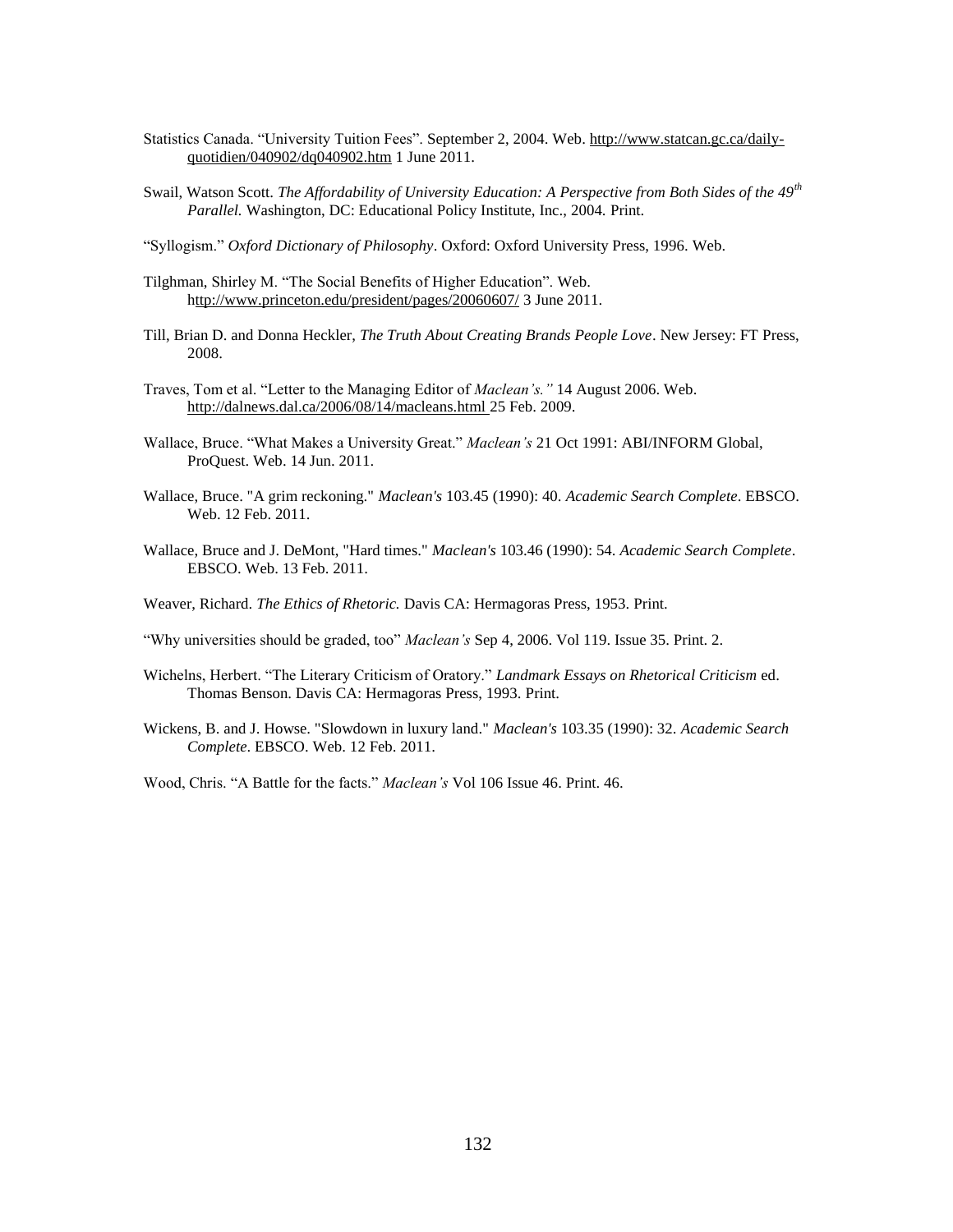#### BIBLIOGRAPHY

- Allen, G. "A storm after the calm." *Maclean's* 103.46 (1990): 64. *Academic Search Complete*. EBSCO. Web. 13 Feb. 2011.
- "Apple denies Jobs heart attack rumour." CBC News. 3 Oct 2008. Web. <http://www.cbc.ca/technology/story/2008/10/03/jobs-ireport.html> 24 Nov. 2008
- Aristotle. "The Rhetoric of Aristotle." *Reading Rhetorical Theory*, ed. Barry Brummet. Orlando: Harcourt College Publishers, 2000. Print.
- ---."The Rhetoric." *Rhetoric and On Poetics* Ed. Freidrich Solmsen. Trans. W. Rhys Roberts. New York: Random House/The Modern Library, 1954. Print.
- Arnoldi, Jakob. Risk. Cambridge: Polity Press, 2009. Print.
- AUCC. "The Value of a University Degree." Web. [http://www.aucc.ca/publications/auccpubs/value-of-a](http://www.aucc.ca/publications/auccpubs/value-of-a-degree/docs/value-of-a-degree.pdf%203%20June%202001)[degree/docs/value-of-a-degree.pdf 3 June 2001](http://www.aucc.ca/publications/auccpubs/value-of-a-degree/docs/value-of-a-degree.pdf%203%20June%202001)
- Bacon, Sir Francis. *Sacred Meditations of Heresies*, 1597.
- Beckstead, Desmond and Tara Vinodrai. "Dimensions of occupational changes in Canada"s knowledge economy, 1971-1996" *The Canadian Economy in Transition Series.* Ottawa: StatsCan, 2003). Web. http://www.statcan.gc.ca/pub/11-622-m/11-622-m2003004-eng.pdf 10 Dec 2008.
- Benson, Thomas. *Landmark Essays on Rhetorical Criticism.* Davis CA: Hermagoras Press, 1993. Print.
- Bergman, Brian. "Crisis on the Land." *Maclean's* 2 Apr. 1990: ABI/INFORM Global, ProQuest. Web. 12 Feb. 2011.
- Bergman, Brian and G. Allen. "Survival strategies. (Cover story)." *Maclean's* 103.46 (1990): 22. *Academic Search Complete*. EBSCO. Web. 13 Feb. 2011.
- "Beware the creation of Tory Utopia." *Maclean's* 103.52 (1990): 9. *Academic Search Complete*. EBSCO. Web. 13 Feb. 2011.
- Bitzer, Lloyd. "The Rhetorical Situation." *Philosophy and Rhetoric* Vol 1. (1968) Print. 1-14.
- Black, Edwin. "The Second Persona" *Quarterly Journal of Speech* 56 (1970): 112. Print.
- Blakesley, David. *The Elements of Dramatism*. New York: Longman Publishers, 2002. Print.
- "Board holds open meeting" *On Campus News*. 6 Jul 2007. Web. <http://www.usask.ca/communications/ocn/07-july-06/6.php> December 10, 2008.
- Boorstin, Daniel. *The Image.* New York: Vintage Books, 1961. Print.
- Booth, Wayne. *The Company We Keep: An Ethics of Fiction*. Berkley: University of California Press, 1988. Print.
- ---. *The Essential Wayne Booth* ed. Walter Jost. Chicago: University of Chicago Press, 2006. Print.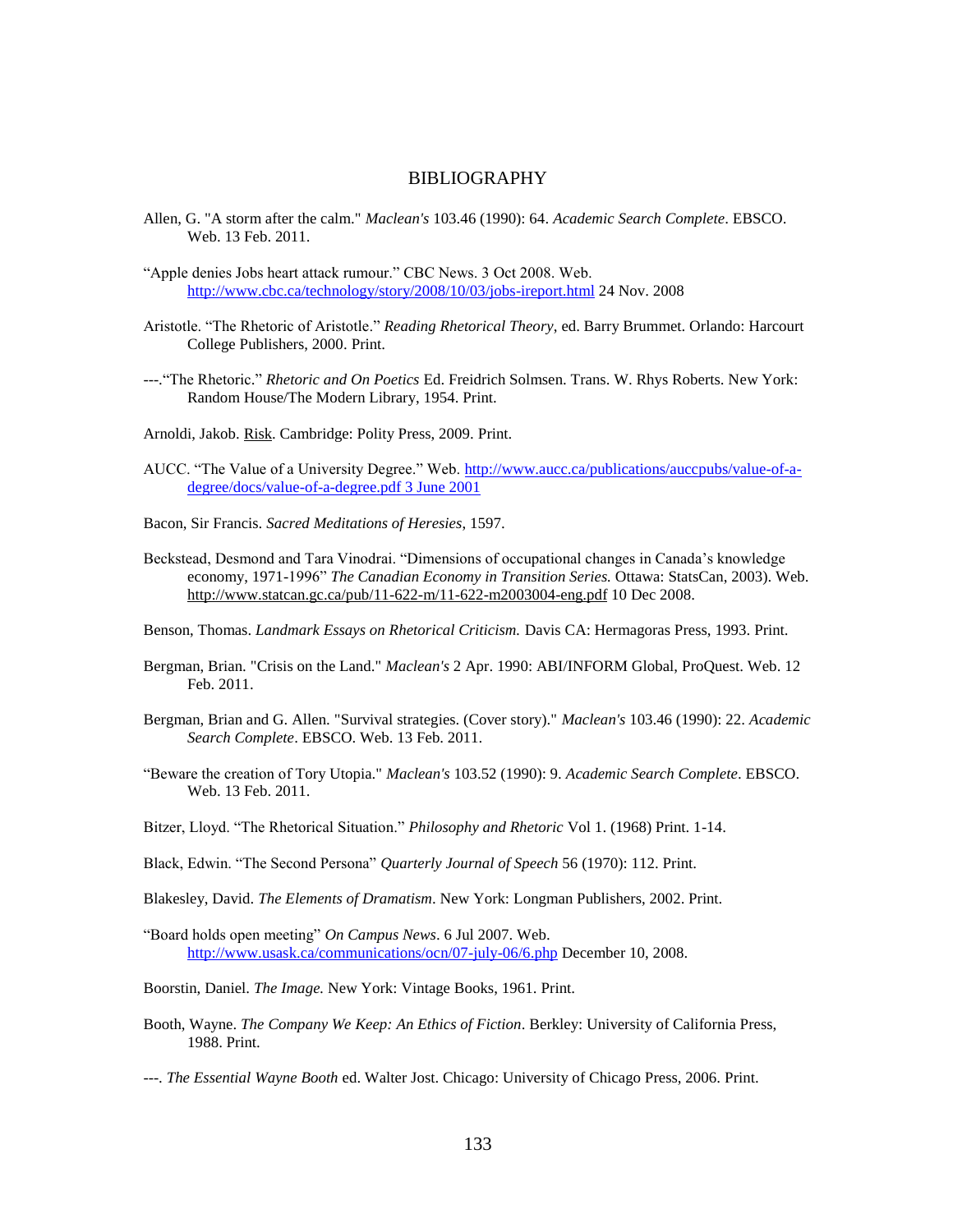- ---. *The Rhetoric of Rhetoric: The Quest for Effective Communication*. Malden MA: Blackwell Publishing, 2004. Print.
- "The bottom line [*Maclean's* university rankings]." *Maclean's* 18 Nov. 2002: ABI/INFORM Global, ProQuest. Web. 19 Jul. 2011.
- Brady, Diane. "A Rating Road Map." *Maclean's.* 9 November 1992: 30. Print.
- Bolman, Lee G. and Terrence E. Deal. *Reframing Organizations: Artistry, Choice and Leadership, 3ed*. San Francisco: Jossey-Bass, 2003. Print.
- Bormann, Ernest. "Fantasy and Rhetorical Vision: The Rhetorical Criticism of Social Reality." *Quarterly Journal of Speech* 58 (1972) Print. 397 – 407. .
- Brock, Bernard L. and Robert L. Scott, eds. Methods of Rhetorical Criticism. Detroit: Wayne State University Press, 1980. Print.
- Brummett, Barry, ed. *Reading Rhetorical Theory*. Orlando: Harcourt College Publishers, 2000. Print.

---. *Landmark Essays on Kenneth Burke*. Davis CA: Hermagoras Press, 1993. Print.

Brummett, Barry. *Rhetoric in Popular Culture*. Boston: St. Martin"s Press, 1994. Print.

- Bryant, Donald C. "Rhetoric: Its Function and Its Scope." *Quarterly Journal of Speech* 39 (December 1963): 401-404. Print.
- Burke, Kenneth. "A Grammar of Motives." *Reading Rhetorical Theory* ed. Barry Brummett. Orlando FL: Harcourt College Publishers, 2000. Print.
- --- . "A Rhetoric of Motives." *Reading Rhetorical Theory* ed. Barry Brummett. Orlando FL: Harcourt College Publishers, 2000. Print.
- ---. *Dramatism and Development*. Barre, MA: Clarke University Press, 1972. Print.
- ---. *Language as Symbolic Action*. Berkley: University of California Press, 1966. Print.
- ---. *The Philosophy of Literary Form*. Berkley: University of California Press, 1941. Print.
- ---. "The Rhetoric of Hitler"s "Battle"" *Landmark Essays on Rhetorical Criticism* ed. Thomas Benson. Davis CA: Hermagoras Press, 1993. Print.
- ---. "The Rhetorical Situation." *Communication: Ethical and Moral Issues* ed. Lee Thayer. London: Gordon and Breach Science Publishers, 1973. Print.
- Came, B. "The color of despair." *Maclean's* 103.46 (1990): 62. *Academic Search Complete*. EBSCO. Web. 13 Feb. 2011.
- Chad, Karen. "Our Vision: Building on 100 Years of Discovery". Web. <http://www.usask.ca/research/about/> 3 June 2011.
- Chisholm, P. and B. Wickens, "The flight of industry." *Maclean's* 103.49 (1990): 55. *Academic Search Complete*. EBSCO. Web. 13 Feb. 2011.

Clark, Howard C. *Growth and Governance of Canadian Universities*. Vancouver: UBC Press, 2005. Print.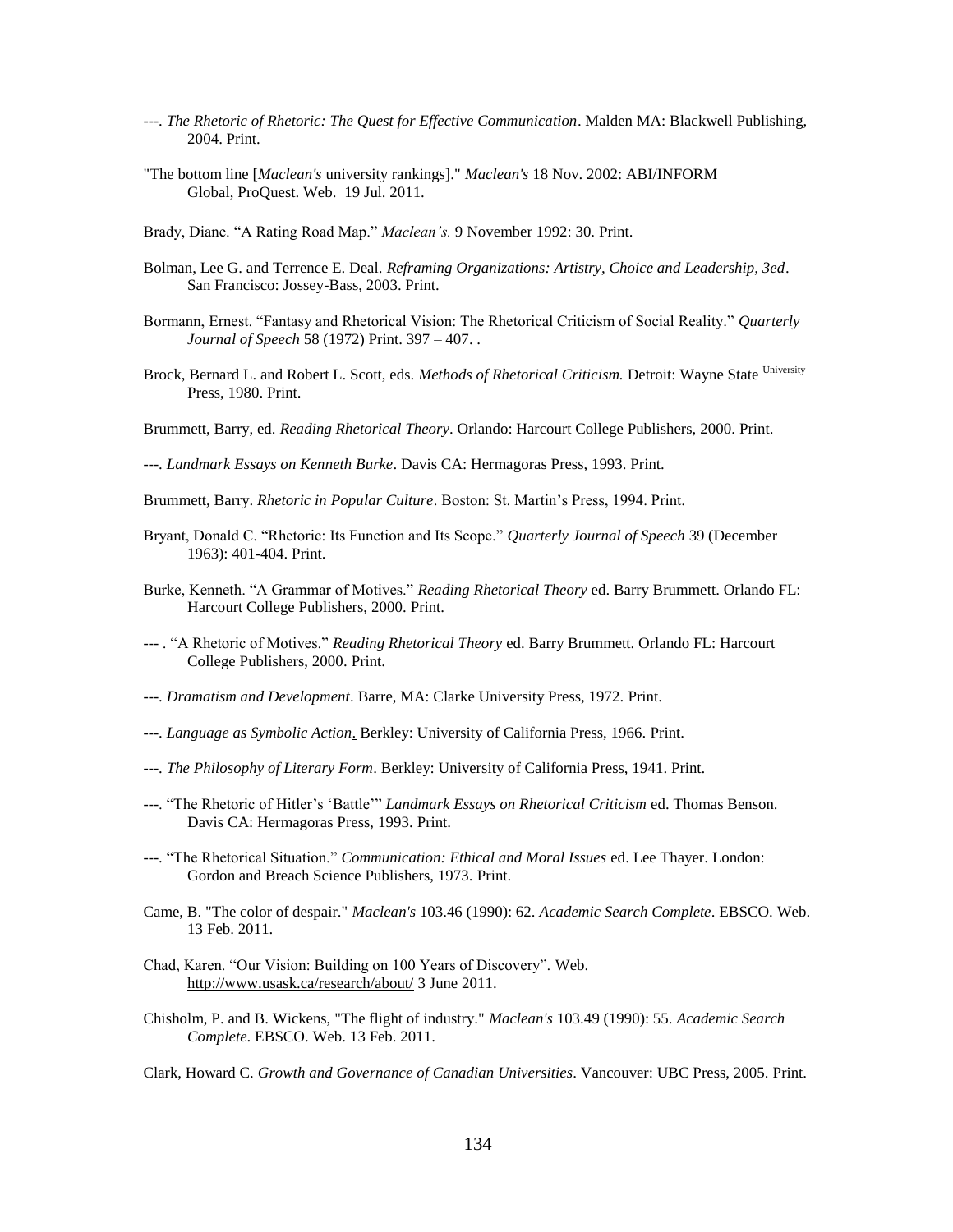- Cline, Foster W. and Jim Fay. *[Parenting with Love and Logic: Teaching Children Responsibility.](http://www.loveandlogic.com/)* Colorado Springs: Pinon Press, 1990. Web.
- Daglish, Brenda. "Bay Street Gloom." *Maclean's* 2 Jul 1990: ABI/INFORM Global, ProQuest. Web. 12 Feb. 2011.
- Daly, J. and P. Chisholm. "Thriving in hard times." *Maclean's* 103.46 (1990): 58. *Academic Search Complete*. EBSCO. Web. 13 Feb. 2011.
- Daly, J. "Cautious yule shoppers." *Maclean's* 103.47 (1990): 40. *Academic Search Complete*. EBSCO. Web. 13 Feb. 2011.
- Daly, J. "Crushed careers." *Maclean's* 103.53 (1990): 42. *Academic Search Complete*. EBSCO. Web. 13 Feb. 2011.
- "Danger lies south of the Rio Grande." *Maclean's* 03 Dec. 1990: 46. *Academic Search Complete*. EBSCO. Web. 13 Feb. 2011.
- DeMont, J. "A loony sell-off." *Maclean's* 103.44 (1990): 52. *Academic Search Complete*. EBSCO. Web. 12 Feb. 2011.
- DeMont, J. and H. Quinn. "A taxing time for the GST. (Cover story)." *Maclean's* 103.41 (1990): 24. *Academic Search Complete*. EBSCO. Web. 12 Feb. 2011.
- DeMont, J. and E.K. Fulton. "Strains on the treasury." *Maclean's* 103.49 (1990): 23. *Academic Search Complete*. EBSCO. Web. 13 Feb. 2011.
- Dillon, George L. *Rhetoric as Social Imagination*. Bloomington: Indiana University Press, 1986. Print.
- Dwyer, Mary. "Our 16th Annual Rankings." *Maclean's* 13 Nov. 2006: ABI/INFORM Global, ProQuest. Web. 19 Jul. 2011.
- ---. "Our 18<sup>th</sup> Annual Rankings." *Maclean's* 24 Nov. 2008: ABI/INFORM Global, ProQuest. Web. 19 Jul. 2011.
- Dwyer, Mary and Cameron Ainsworth-Vincze. "Our 17<sup>th</sup> Annual Rankings." *Maclean's* 19 Nov. 2007: ABI/INFORM Global, ProQuest. Web. 19 Jul. 2011
- Eaglestone, Robert. *Ethical Criticism: Reading After Levinas*. Edinburgh: Edinburgh University Press, 1997. Print.
- Fairclough, Norman. *Language and Power*. London: Longman, 1989. Print.
- Farran, Sandy and Tony Keller. "Students Grade Their Universities." *Maclean's* 19 Nov. 2007: ABI/INFORM Global, ProQuest. Web. 19 Jul. 2011.
- Fennell, Tom et al. "The Budget Challenge." *Maclean's* 19 Feb. 1990: ABI/INFORM Global, ProQuest. Web. 12 Feb. 2011.
- Fisher, Walter. *Human Communication as Narration: Toward a Philosophy of Reason, Value and Action*. Columbia, SC: University of South Carolina, 1987. Print.
- Fished, James L "TQM: A Warning for Higher Education". *The Educational Record*. Washington: 1993, Spring. 15. Print.
- Fiske, John. *Understanding Popular Culture*. Boston: Unwin Hyman, 1989. Print.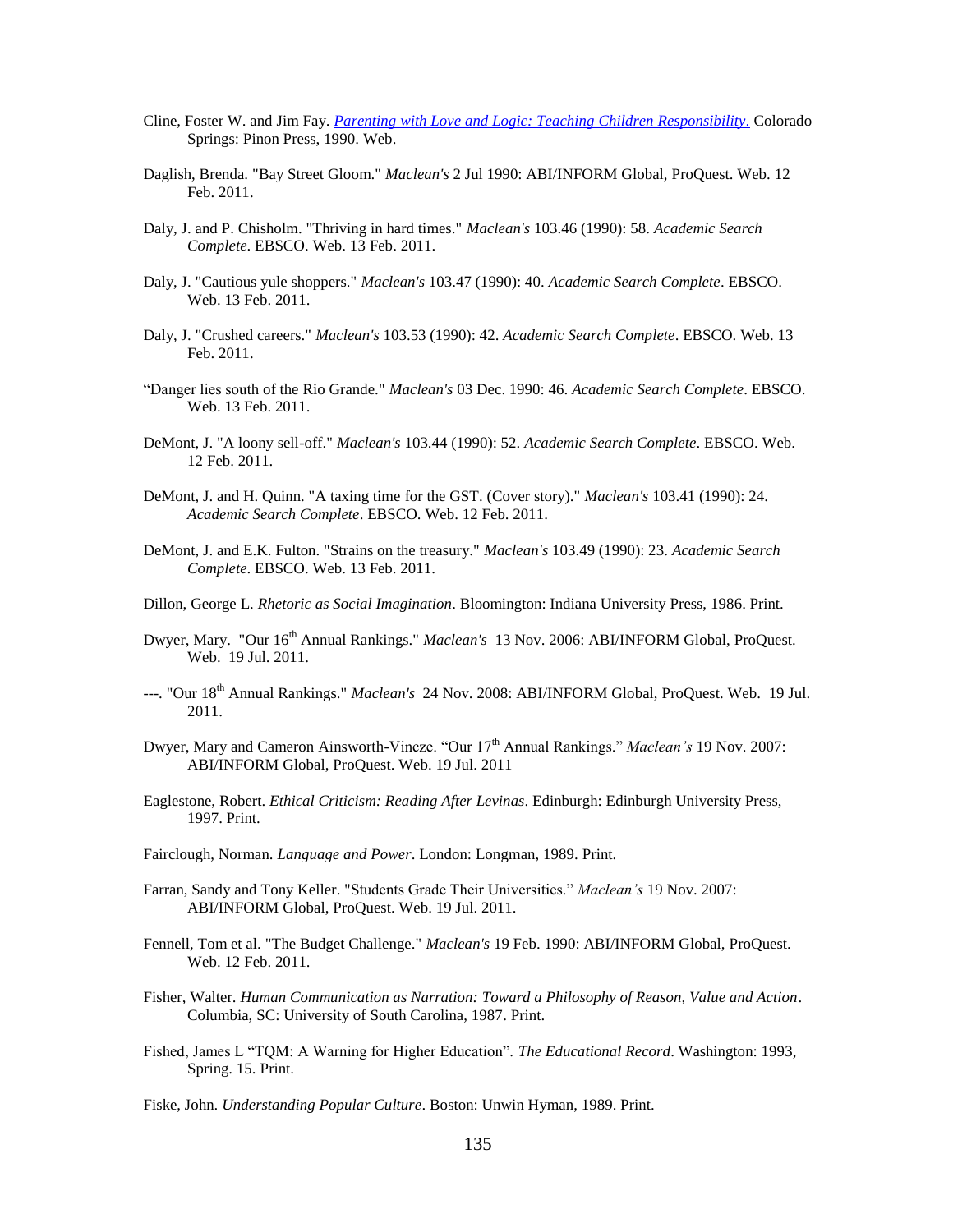Foss, Sonja. *Rhetorical Criticism: Exploration and Practice*. Prospect Heights: Waveland, 1996. Print.

- Francis, Diane. "Economic Worry and the Nature of Risk." *Maclean's* 23 Apr. 1990: ABI/INFORM Global, ProQuest. Web. 12 Feb. 2011.
- Francis, Diane. "A typical tale of Canadian bungling." *Maclean's* 103.34 (1990): 11. *Academic Search Complete*. EBSCO. Web. 12 Feb. 2011.
- Gregory, Marshall. "Ethical Criticism: What It Is and Why It Matters." *Style*. (Summer 1998): 231. Print.
- Grimaldi, Vincent. "The Fundamentals of Branding." Web. [http://www.brandchannel.com/features\\_effect.asp?pf\\_id=183](http://www.brandchannel.com/features_effect.asp?pf_id=183) 24 Nov. 2008
- Grint, Keith, ed. *Leadership: Classical, Contemporary, and Critical Approaches*. Oxford: Oxford University Press, 1997. Print.
- Gower, Dave. "Canada"s Unemployment Mosaic in the 1990s." *Perspectives.* Spring edition. Statistics Canada: Ottawa, 1996. Web.
- Gusfield, Joseph R. *Kenneth Burke On Symbols and Society*. Chicago: University of Chicago Press, 1989. Print.
- Habermas, Jurgen. *The Structural Transformation of the Public Sphere*. Cambridge MA: MIT Press, 1962. Print.
- Harrison, Michael. "New Fears of Economic Ruin. " *Maclean's* 7 May 1990: ABI/INFORM Global, ProQuest. Web. 12 Feb. 2011.
- Hart, Roderick. *Modern Rhetorical Criticism* 2e. Boston: Allyn & Bacon, 1997. Print.
- Herman, Edward S. and Noam Chomsky. *Manufacturing Consent: The Political Economy of the Mass Media*. New York: Pantheon Books, 1988. Print.
- Hill, Forbes. "Conventional Wisdom Traditional Form The President"s Message of November 3, 1969" *Rhetorical Criticism: Exploration & Practice 2nd Ed.* ed. Sonya Foss. Prospect Heights IL: Waveland Press, 1996. Print.
- "Ivory Tower." Word Origins. Web. [http://www.wordorigins.org/index.php/site/comments/ivory\\_tower](http://www.wordorigins.org/index.php/site/comments/ivory_tower) 10 Dec 2008.
- Jenish, D Arcy. "The Cost of Uncertainty. " *Maclean's* 2 Jul 1990: ABI/INFORM Global, ProQuest. Web. 12 Feb. 2011.
- Jensen, H. and B. Wickens. "Skirting a recession. (Cover story)." *Maclean's* 103.35 (1990): 18. *Academic Search Complete*. EBSCO. Web. 12 Feb. 2011.
- Johnson, Dennis. "The Canadian Light Source: A Saskatchewan Opportunity" *On Campus News* 28 Nov 1997. Web.<http://www.usask.ca/communications/ocn/Nov28/opinion.html> December 10, 2008.
- Johnston, Ann Dowsett. "Choosing the right university an insider's guide." *Maclean's* 19 Nov. 2001: ABI/INFORM Global, ProQuest. Web. 14 Jun. 2011.
- ---. "How Grads Grade Their Schools" *Maclean's* Nov 15, 2004. Vol 117. Issue 46. Print. 31.
- ---. "Measuring Excellence: *Maclean's* goes back to school and ranks Canadian universities." *Maclean's* 9 Nov. 1992. Vol 105. Issue 45. Print. 20.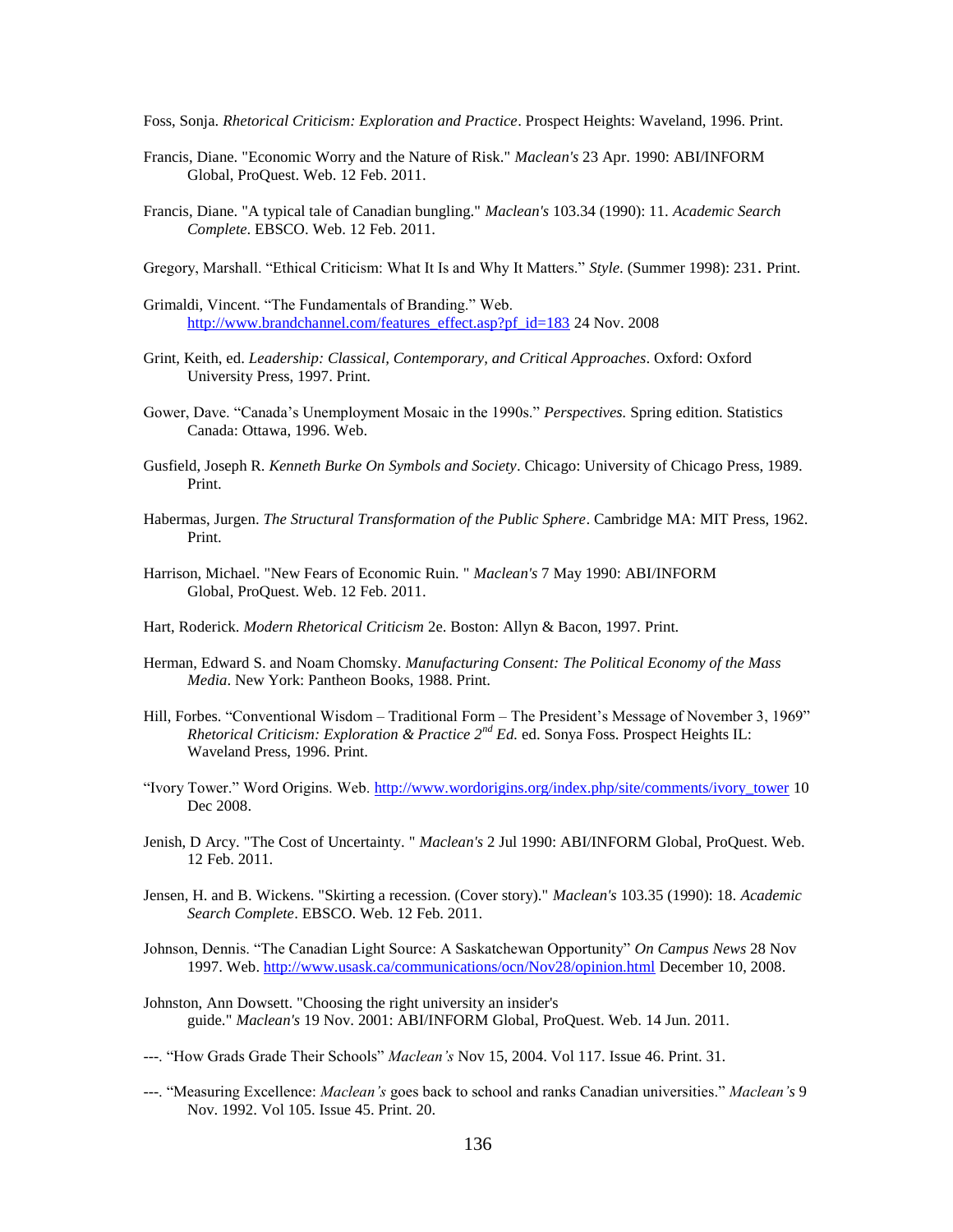- ---. "Measuring Excellence: Keeping an Implicit Promise to the Class of 2000." *Maclean's* 25 Nov. 1996: ABI/INFORM Global, ProQuest. Web. 1 June 2011.
- ---. "Measuring Excellence." *Maclean's* 23 Nov 1998: ABI/INFORM Global, ProQuest. Web 12 Feb 2011.
- ---. "Measuring Excellence." *Maclean's* 15 Nov. 1999: ABI/INFORM Global, ProQuest. Web. 14 Jun. 2011.
- ---. "Measuring Excellence." *Maclean's* 20 Nov 2000: ABI/INFORM Global, ProQuest. Web. 12 Feb 2011.
- ---. "Measuring Excellence." *Maclean's*17 Nov 2003: ABI/INFORM Global, ProQuest. Web. 12 Feb. 2011.
- ---. "The University Crunch." *Maclean's* 18 Nov 2002: ABI/INFORM Global, ProQuest. Web. 12 Feb. 2011.
- Johnston, Ann Dowsett and Mary Dwyer. "Ranking Canadian Universities." *Maclean's* 15 Nov. 2004: ABI/INFORM Global, ProQuest. Web. 19 Jul. 2011.
- ---. "Ranking Canadian Universities." *Maclean's* 14 Nov. 2005: ABI/INFORM Global, ProQuest. Web. 19 Jul. 2011.
- ---. "Ranking Canadian universities. " *Maclean's* 18 Nov. 2002: ABI/INFORM Global, ProQuest. Web. 19 Jul. 2011.
- ---. "Ranking Canadian Universities: The Maclean's ranking takes a measure of the undergraduate experience at Canada's public universities. ANN DOWSETT JOHNSTON and MARY DWYER explain the methodology behind the annual survey. " *Maclean's* 18 Nov. 2002: ABI/INFORM Global, ProQuest. Web. 19 Jul. 2011.
- Kahney, Leander. "Apple: It's All About the Brand. " Wired. Dec 2002. Web. [http://www.wired.com/gadgets/mac/commentary/cultofmac/2002/12/56677 24 Nov. 2008](http://www.wired.com/gadgets/mac/commentary/cultofmac/2002/12/56677%2024%20Nov.%202008)
- Keith, William M. and Christian O. Lundberg. *The Essential Guide to Rhetoric*. Boston: Bedford/St. Martin"s, 2008. Print.
- Keller, Tony. "The Best Investment Money Can Buy. "*Maclean's* 13 Nov. 2006: ABI/INFORM Global, ProQuest. Web. 18 Jul. 2011.
- Keller, Tony. "The University Rankings Issue 2006." *Maclean's.* 13 November 2006: 23. Print.
- Kolln, Martha. *Rhetorical Grammar: Grammatical Choices, Rhetorical Effects*. New York: Pearson Education, 2007. Print.
- Laver. R. and A. Walmsley. "Banking in bad times." *Maclean's* 103.48 (1990): 44. *Academic Search Complete*. EBSCO. Web. 13 Feb. 2011.
- Lewis, Robert and Michael Benedict. "A Measure of Excellence." *Maclean's.* 21 Oct 1991: 12. *ABI/INFORM Global*. Web. 13 June 2011.
- Little, Don. "Financing universities: Why are students paying more?" *Education Quarterly Review*: Statistics Canada, 1997. Vol 4. No. 2. Print. 14.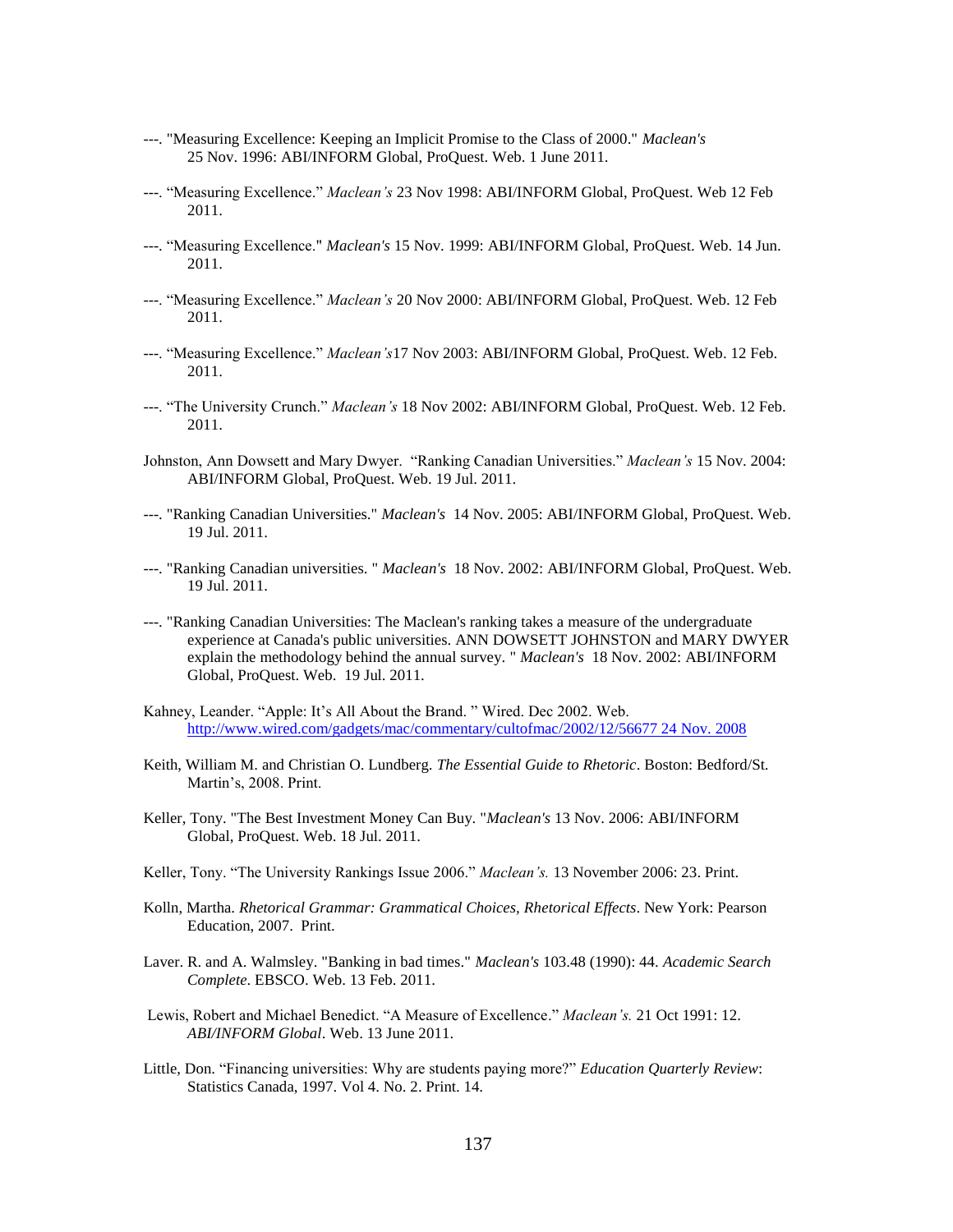- "*Maclean's* University Rankings 2006 Another Best-seller". Press Release. May 15, 2007. Web. <http://www.newswire.ca/en/releases/archive/May2007/15/c8865.html> 10 June 2011.
- *Maclean's.* Web.<http://blog.macleans.ca/> 10 Dec. 2008.
- MacLennan, Jennifer. "Background Note for "How to Detect Propaganda"" *Inside Language* ed. Jennifer MacLennan and John Moffatt. Scarborough ON: Prentice Hall Allyn and Bacon Canada, 2000. Print.
- ---. "Dancing with the Neighbours: Canadians and the Discourse of "Anti-Americanism." Paper presented to the Canadian-American Relations Conference, Organization for the History of Canada, Ottawa, ON. 13-16 May 2004.
- ---. *Effective Communication for the Technical Professions*. Toronto: Prentice Hall, 2003. Print.
- ---. "Language, Human Communication, and the Ancient Art of Rhetoric," *Insider Language: A Canadian Language Reader*, ed. Jennifer MacLennan and John Moffatt. Scarborough ON: Prentice Hall Allyn and Bacon Canada, 2000. Print.
- ---. "Only in Canada, You Say? The Dynamics of Identity on Degrassi Junior High." *Growing Up Degrassi: Television, Identity and Youth Cultures* ed. Michele Byers. Toronto: Sumach Press, 2005. Print.
- McLuhan, Marshall. *Understanding Media: The Extensions of Man*. New York: McGraw Hill Book Company, 1964. Print.
- Meig, Harold. "Social and Sociological Factors in the Development of Expertise." Ed. Charness, Hoffman,et al. *The Cambridge Handbook of Expertise and Expert Performance*. Cambridge University Press, 2006. 743-756. MyLibrary. Web. 6 June 2011
- Miller,Clyde."How to Detect Propaganda." *Inside Language* ed. Jennifer MacLennan and John Moffatt. Scarborough ON: Prentice Hall Allyn and Bacon Canada, 2000. Print.
- Nash, Knowlton. ""Spinning" the News." *Inside Language: A Canadian Language Reader* eds Jennifer MacLennan and John Moffatt. Scarborough, ON: Prentice Hall Allyn and Bacon Canada, 2000. 220-225. Print.
- Newman, Peter C. "An Economic Forecast for the 1990s. " *Maclean's* 1 Jan. 1990: ABI/INFORM Global, ProQuest. Web. 12 Feb. 2011.
- Newman, Peter C. "A recession or an economic earthquake." *Maclean's* 12 Nov. 1990: 53. *Academic Search Complete*. EBSCO. Web. 13 Feb. 2011.
- Newman, Peter C. "This recession does not a depression make." *Maclean's* 31 Dec. 1990: 45. *Academic Search Complete*. EBSCO. Web. 13 Feb. 2011.
- Ong, Walter J. *Orality and Literacy*. New York: Routledge, 1982. Print.
- "Our biggest, and best, rankings issue ever. " *Maclean's* 19 Nov. 2007: ABI/INFORM Global, ProQuest. Web. 19 Jul. 2011.
- Perelman, Chaim H. and L. Olbrechts-Tyteca, *The New Rhetoric: A Treatise on Argumentation* trans. John Wilkinson and Purcell Weaver. Notre Dame: University of Notre Dame Press, 1971. Print.
- Pixley, Jocelyn. *Emotions in Finance: Distrust and Uncertainty in Global Markets*. Cambridge: Cambridge University Press, 2004. Print.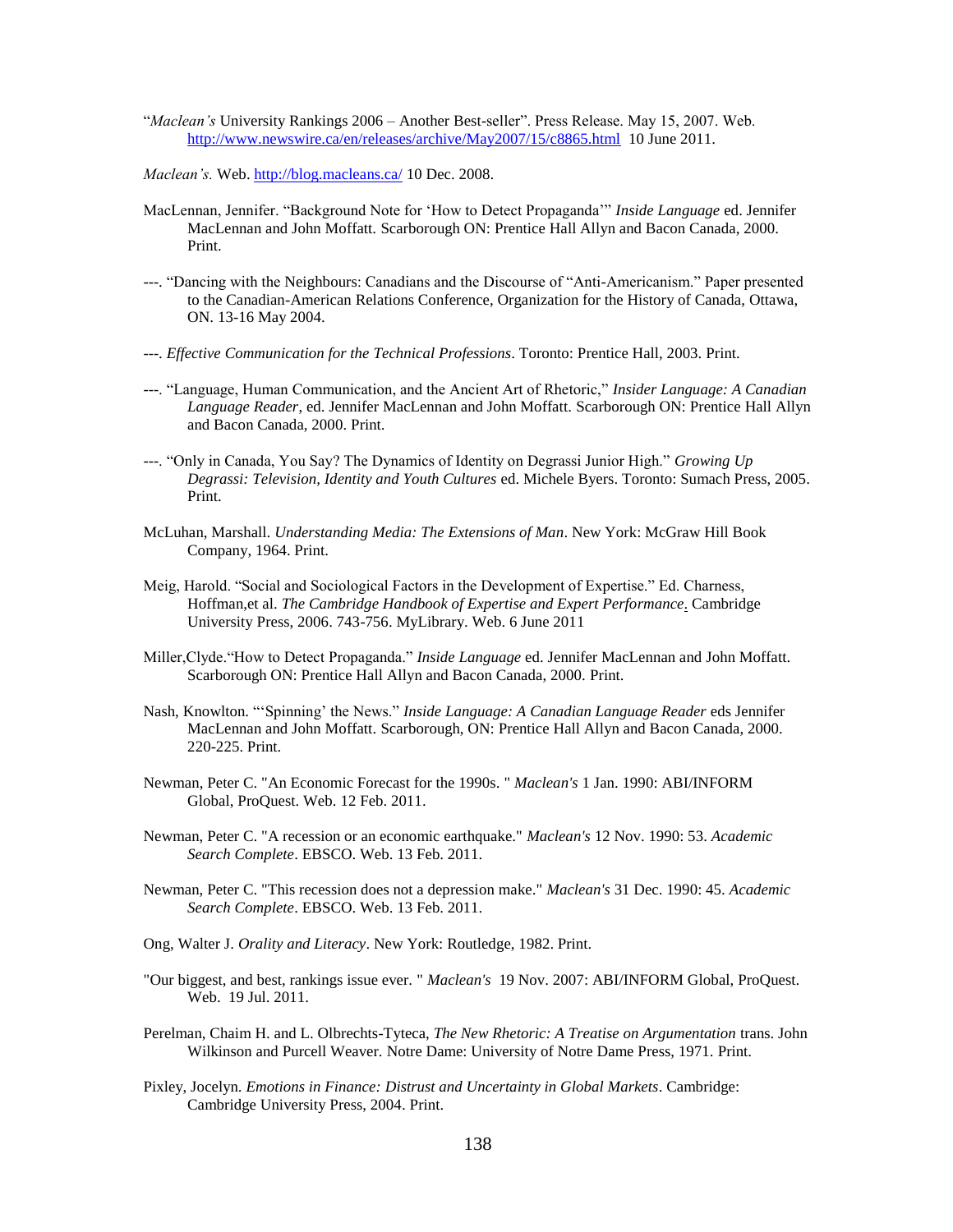- Pynn, Larry and Amy Minsky. ["Greens' Elizabeth May, determined to enter debate, prepares legal action".](http://www.vancouversun.com/news/Greens+Elizabeth+determined+enter+debate+prepares+legal+action/4529114/story.html) *Vancouver Sun and Postmedia News*, March 30, 2011. Web. [http://www.vancouversun.com/news/Greens+Elizabeth+determined+enter+debate+prepares+legal+](http://www.vancouversun.com/news/Greens+Elizabeth+determined+enter+debate+prepares+legal+action/4529114/story.html.) [action/4529114/story.html.](http://www.vancouversun.com/news/Greens+Elizabeth+determined+enter+debate+prepares+legal+action/4529114/story.html.) 10 June 2011.
- Quinn, H. "Waiting for the exports." *Maclean's* 103.46 (1990): 60. *Academic Search Complete*. EBSCO. Web. 13 Feb. 2011.
- Rescher, Nicholas. *Risk: A Philosophical Introduction to the Theory of Risk Evaluation and Management*. Washington: University Press of America, 1983. Print.
- Rueckert, William H. *Kenneth Burke and the Drama of Human Relations* 2e. Berkley: University of California Press, 1963. Print.
- Shafritz, Jay M., J. Steven Ott and Yong Suk Jang. *Classics of Organization Theory*. Belmont CA: Thomson Wadsworth, 2005. Print.
- Shay, Jonathan. "Aristotle"s Rhetoric as a Handbook of Leadership." *Defense and the National Interest*, 2000. Web. 11 June 2011 from [www.dnipogo.org/fcs/aristotle.htm](http://www.dnipogo.org/fcs/aristotle.htm)
- Statistics Canada. Census 2006. [http://www42.statcan.ca/smr08/pdf/smr08\\_107-eng.pdf](http://www42.statcan.ca/smr08/pdf/smr08_107-eng.pdf) Web. 9 July 2011.
- Statistics Canada.

"Population 15 years and over by highest degree, certificate or diploma (1986 to 2006 Census)." Web[.http://www40.statcan.gc.ca/l01/cst01/educ42-eng.htm accessed](http://www40.statcan.gc.ca/l01/cst01/educ42-eng.htm%20accessed%20%20%20%20on%20December%2010,%202008.) 10 Dec. 2008.

- Statistics Canada. "University Tuition Fees". September 2, 2004. Web. [http://www.statcan.gc.ca/daily](http://www.statcan.gc.ca/daily-quotidien/040902/dq040902.htm)[quotidien/040902/dq040902.htm](http://www.statcan.gc.ca/daily-quotidien/040902/dq040902.htm) 1 June 2011.
- Swail, Watson Scott. *The Affordability of University Education: A Perspective from Both Sides of the 49th Parallel.* Washington, DC: Educational Policy Institute, Inc., 2004. Print.
- "Syllogism." *Oxford Dictionary of Philosophy*. Oxford: Oxford University Press, 1996. Web.
- Tilghman, Shirley M. "The Social Benefits of Higher Education". Web. <http://www.princeton.edu/president/pages/20060607/> 3 June 2011.
- Till, Brian D. and Donna Heckler, *The Truth About Creating Brands People Love*. New Jersey: FT Press, 2008.
- Traves, Tom et al. "Letter to the Managing Editor of *Maclean's."* 14 August 2006. Web. <http://dalnews.dal.ca/2006/08/14/macleans.html> 25 Feb. 2009.
- Wallace, Bruce. "What Makes a University Great." *Maclean's* 21 Oct 1991: ABI/INFORM Global, ProQuest. Web. 14 Jun. 2011.
- Wallace, Bruce. "A grim reckoning." *Maclean's* 103.45 (1990): 40. *Academic Search Complete*. EBSCO. Web. 12 Feb. 2011.
- Wallace, Bruce and J. DeMont, "Hard times." *Maclean's* 103.46 (1990): 54. *Academic Search Complete*. EBSCO. Web. 13 Feb. 2011.
- Weaver, Richard. *The Ethics of Rhetoric.* Davis CA: Hermagoras Press, 1953. Print.